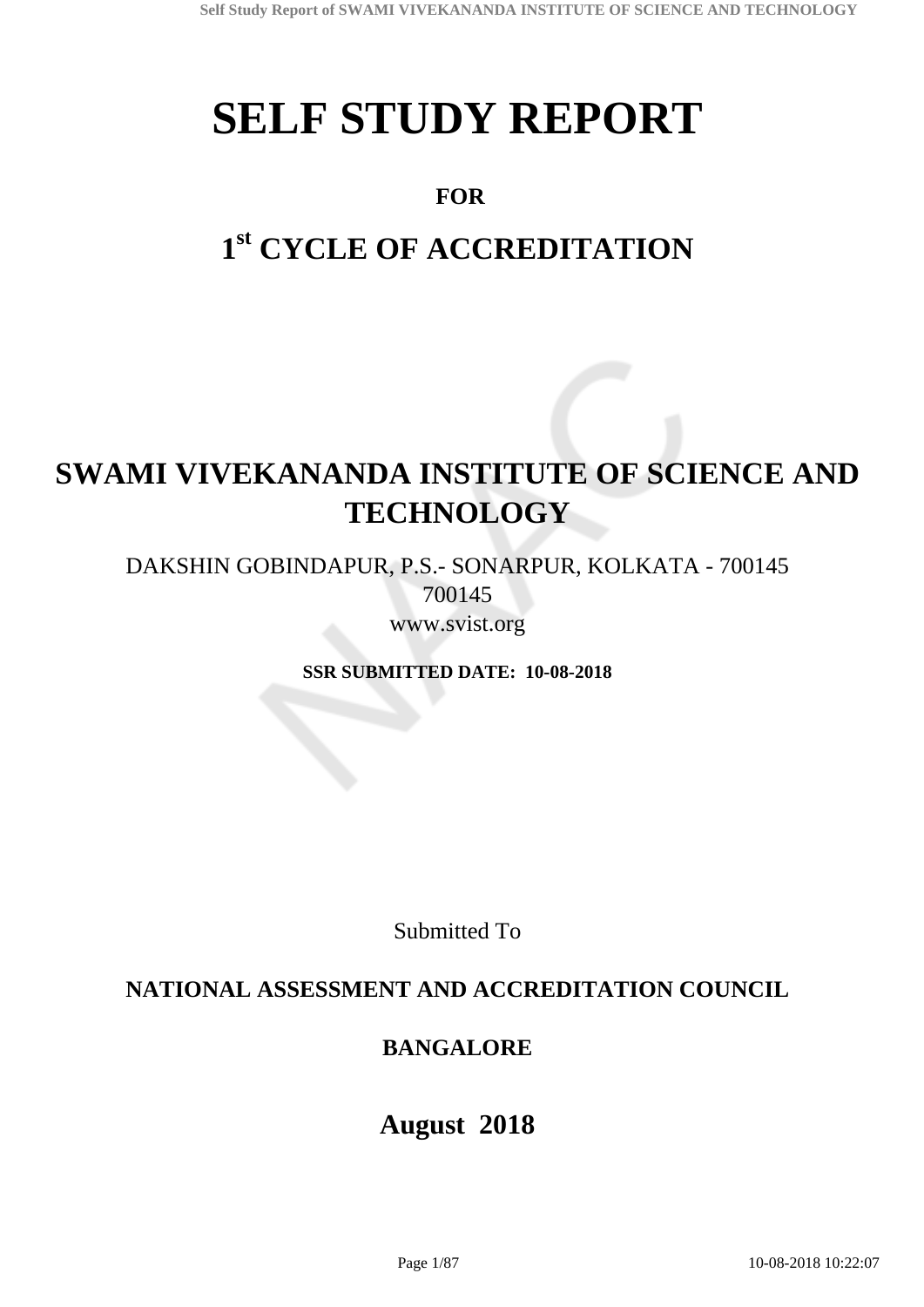# **1. EXECUTIVE SUMMARY**

# **1.1 INTRODUCTION**

*Driven by the mission of Vivekananda, Swami Vivekananda Institute of Science and Technology* **was established to promote Technological and Professional Education of high standards. The institute started in the year 2008 offering** *B.Tech* **courses in Computer Science and Engineering, Electronics and Communication Engineering, Electrical and Electronics Engineering, Mechanical Engineering with 60 capacities each and all the courses are approved by AICTE, Govt. of India and affiliated to Maulana Abul Kalam Azad University of Technology (Formerly WBUT), Govt. of West Bengal. In course of time the institute rapidly expanded with an illustrious journey in pursue of excellence, by successful incorporation of B.Tech in Civil Engineering and PG course in MBA both with 60 seats capacity and an increase of intake in ECE to 90 and ME to 120. Along with this, two more Diploma courses viz. Computer Science & Technology (CST) and Mechanical Engineering (DME), approved by W.B.S.C.V.E.T are also part of our offered courses.** 

**The college is built on a sprawling & green campus of 3.02 acre of land amidst a quiet, plastic free, smoking free ambience which also has a pond so that natural and ecological balance is maintained. The college has spacious building, impressive infrastructure suitable for delivering Engineering education including air conditioned spacious classrooms, well equipped laboratories, computer centers, library, Wi-Fi etc.** 

**The college is strategically placed, situated in close vicinity of Kolkata and well connected by public transport. At present approximately 1700 students are pursuing various courses in this institute.**

#### **Vision**

**To emerge as a Centre of Academic Excellence in creating and disseminating knowledge and providing students a unique learning experience in Science, Technology in the light of Swamiji's vision and providing students an environment for all round development, nurture them for a successful career as well as to contribute to the betterment of the society.**

#### **Mission**

- **To transform attitudes, values and priorities by changing mind set rejuvenating our learners and infuse positive energy to take the challenges of life.**
- **To empower learners by providing best technical education coupled with leadership and professional skills.**
- **To provide "Education for living and livelihood" as well as "Education for life", by focusing on the inculcation of human and moral values.**
- **Enable students for deep learning, rational thinking and flair for entrepreneurship through industry institute interaction.**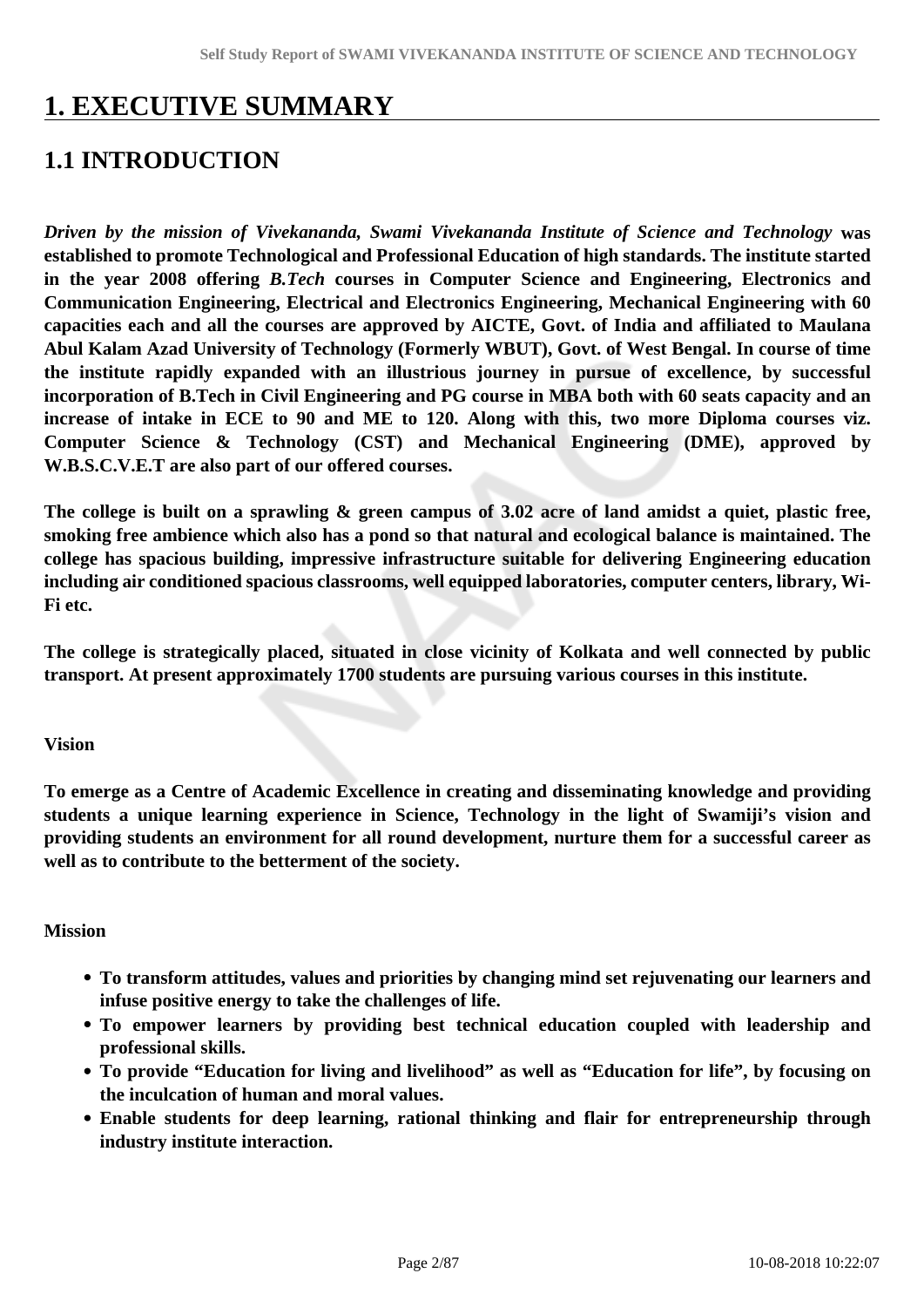# **1.2 Strength, Weakness, Opportunity and Challenges(SWOC)**

#### **Institutional Strength**

- 1. **Good reputation for high quality teaching & laboratory based practical skills & knowledge development**
- 2. **Equal emphasis on co-curricular and value added programs on Emerging Technologies**
- 3. **Eco-friendly and amicable ambience for working**
- 4. **Beyond the syllabus curriculum to make the students ready for the present global scenario**
- 5. **Constant encouragement of faculty for pursuing Ph.D., research, advancement of qualification etc.**
- 6. **Constant mentoring, monitoring, and a strong feedback system of students**
- 7. **Training and Grooming of students to make them industry ready and enhancing their Employability skills by imparting technical training, Soft skill, GD & Aptitude classes etc.**
- 8. **Focus on building entrepreneurship development Cell**
- 9. **Good faculty retention due to peaceful work environment**
- 10. **Various activity clubs viz. Tech club, Cultural club, Sports club etc., for Innovation & all round development and extracurricular activities**
- 11. **Academic achievements of student in University examination and other platforms**
- 12. **Achievements in placement by students in various reputed organizations and reputed companies**
- 13. **NPTEL Local Chapter to offer students moocs program**
- 14. **Strong Alumni base that helps for the job generation and referral drive of junior students. They also appraise the college about any known students still jobless, who are given opportunity for new jobs through job fair**

#### **Institutional Weakness**

- 1. **There is scarcity of well qualified i.e. Ph.D. and senior professors mainly in core engineering fields. However, there is continuous effort made by the management to recruit senior level faculty members from reputed institutions.**
- 2. **There is a dearth of faculty members with Ph.D. qualification even after continuous search and advertisement**
- 3. **Shortage of ample opportunity for Research Activities due to funding problem by Govt., Non Govt. & External agencies**
- 4. **Space limitation for further expansion of facilities**
- 5. **International and National Collaboration activities to be done**
- 6. **Patent registration need to be done**
- 7. **Since course curriculum is as per MAKAUT, so there is no flexibility in academic curriculum**
- 8. **Domicile Issue in the admission process**

#### **Institutional Opportunity**

- 1. **Collaboration with International and National Institutes of repute and other recognitions**
- 2. **Faculty student exchange program with reputed National & Foreign Universities**
- 3. **Focus on Research activities & collaboration with institutes and industries**
- 4. **Involving more faculty members in research oriented programs**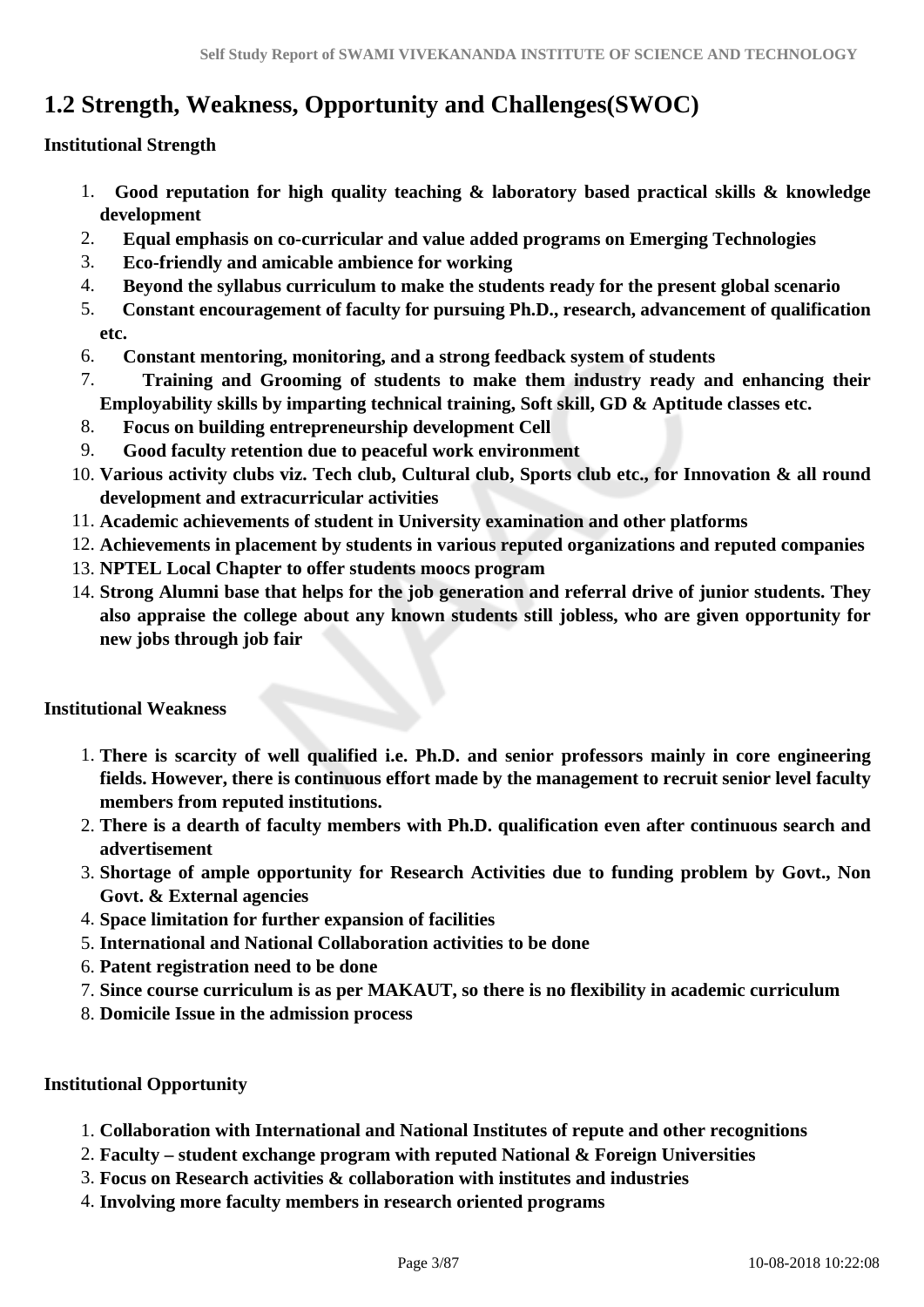- 5. **External funding for research, project and innovative programs**
- 6. **Preparing students in Soft Skill, Aptitude, GD, GATE, MAT etc examinations**
- 7. **Enrollment of Students in Internship programs in different renowned corporate houses & industries**
- 8. **Developing Skill centre for vocational / Advanced Skill / Research Centre / Incubation centre etc. Keeping this motive in mind SVIST and SVGI have training wings to cater to neighborhood students through schemes like PMKVY – T1, PMKVY- 2, PBSSD, CSS –VHSE schemes under NSQF and 9 ITI Colleges in PPP Model.**

#### **Institutional Challenge**

- 1. **Students come with various vernacular and ethnic backgrounds and training these Bengali and Hindi speaking students in English language and developing their communication skills is really a challenging job.**
- 2. **Major Gap in course curriculum with respect to Industry standards and our inability to modify it as per present market scenario due to guidelines by affiliating university.**
- 3. **Keeping pace with continuous modification of technological advancement**
- 4. **To motivate faculty for New Product Development/Research/R&D/Innovation etc.**
- 5. **To attract eminent Professors, Ph.D. Holders and Researchers in Campus to share their knowledge and experience with students**
- 6. **Present lack of interest among students for Engineering education**
- 7. **Stiff competition towards bringing core companies to campus for bulk hiring**

### **1.3 CRITERIA WISE SUMMARY**

#### **Curricular Aspects**

Our Institute is affiliated and governed by MAKAUT guidelines and follow the University syllabus and academic calendar.

The procedure for delivery of course curriculum is:

- HOD's with faculty members identify the requirement for the department in the semester and the Academic Calendar is formulated and notified.
- Allotment of subjects by the H.O.D through DAC.
- The routine for all departments are prepared and finally handed over by the H.O.D's to Principal for notification to students and faculty.
- Subject wise Course File are prepared by faculty members containing: Topic wise notes and CO are prepared and mapping done with PO and gap if found, is fulfilled with remedial classes, Assignment sheets, sessional examinations. Relevant PPT, Question bank etc are prepared. Lesson Plan/Course Files are compiled topic wise.
- Distribution of curriculum & evaluation scheme is explained to students.
- Review meeting by HOD with faculty members for syllabus coverage, attendance monitoring is done.
- Internal tests are conducted and marks notified to students. They are instructed to submit assignments given.
- At semester end student's feedback is collected. Any shortfall is intimated and counseling of faculty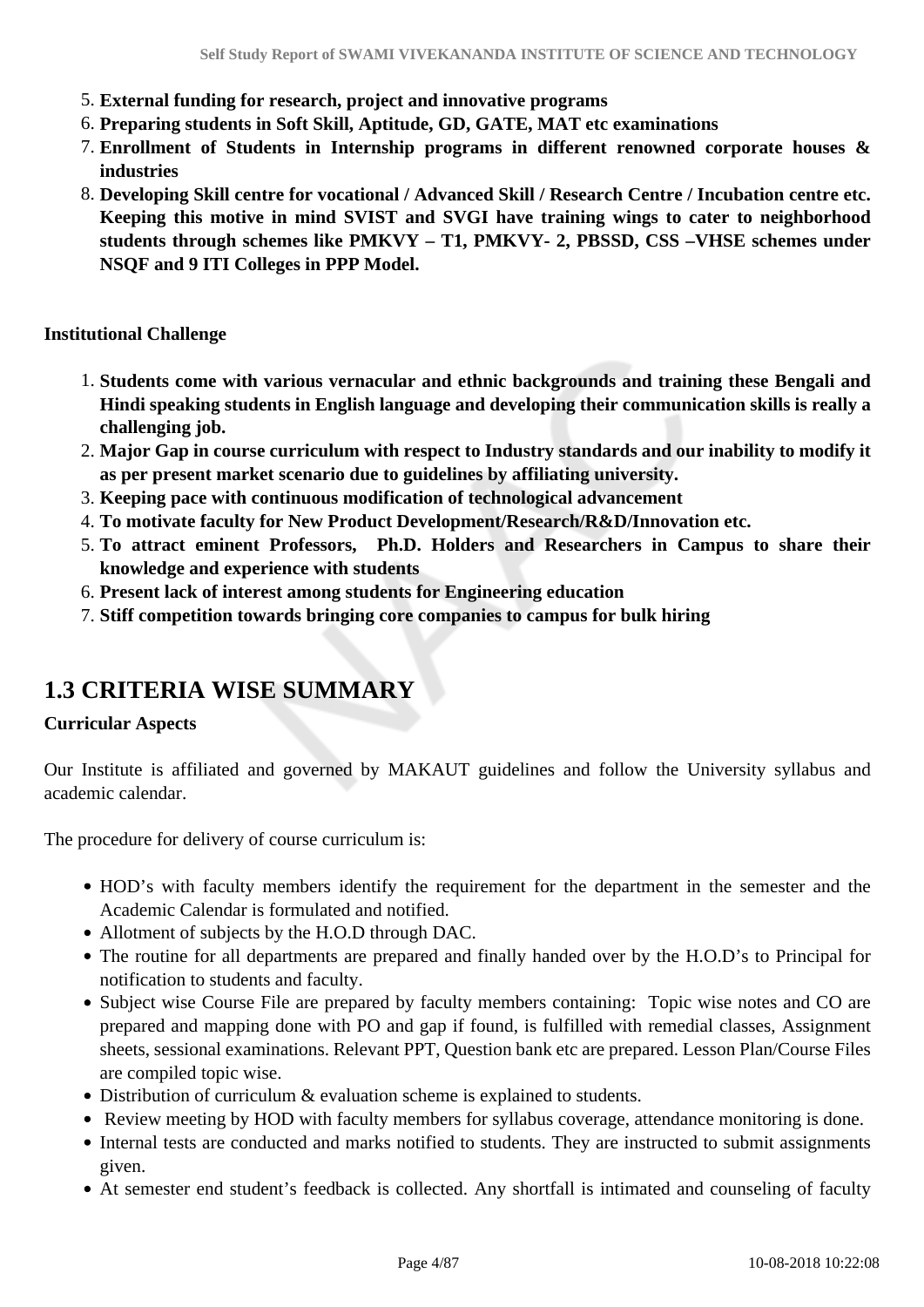done by H.O.D.

University examinations are conducted by Exam Cell and internal marks are uploaded in the university portal. Final result is displayed in the university website.

#### **Teaching-learning and Evaluation**

**Student intake is a structured and well defined process. Admission adheres to the guidelines of the entrance examinations through WBJEE and JEE Mains, through online counseling process and satisfying the eligibility criteria. The students throughout West Bengal and outside enroll for the courses. The college offers various scholarships for students from economically challenged category. Skill development program like Soft Skill, Aptitude, GD are offered by the college free of cost.**

**The institute is able to maintain high standards of conducive academic environment, processes and procedures, quality of faculty members and technical infrastructure for effective learning and self development. The college encourages faculty members to improve their qualifications, attend workshops, conferences, refresher course and faculty development program etc. During the teaching of various courses, emphasis is on imparting procedural and cognitive aspects and on providing factual and conceptual knowledge.**

**Evaluation system strictly follows the guidelines of MAKAUT which includes 2 internal examinations for theory subjects, sessional assessment for practical's and university at end semester examination. Fair practices and transparency are maintained in the examinations. The students are encouraged to follow strict attendance criteria, and teachers deliver their lectures and practical lessons in a student friendly manner for learning and developing interest for the subject and skills.**

**Almost all students complete their courses with good grade point. Good academic records, value addition courses and extra-curricular activities attract reputed organizations for placement and 15%-20% students pursue higher studies.**

#### **Research, Innovations and Extension**

**The college has good infrastructure in terms of number of laboratories, laboratory equipment and library resources. The college management makes budget available to procure state-of-the-art equipment useful for curriculum study, project work & research, books etc. Some high-end laboratory equipments are available to provide opportunities for beyond the syllabus skill development and innovative research work. The college library has good collection of books and journals, to facilitate the study. Faculty members are encouraged to attend seminar, conferences, workshop, refresher course to publish articles and papers in journals and to pursue higher studies like Ph.D. This has resulted in good number of publications in conferences as well as in journals.** 

**The college promotes various community engagement activities like blood donation camp, providing clothes, food to the needy and down trodden, educational amenities like books & copies to the poor and various other CSR activities. College students and faculty members participate in activities like Swatch Bharat, Nirmal Bangla program for campus cleaning. These activities lead to the creation of students' awareness on social problems, to improve communication skills, teamwork and to grow students as socially sensitive human beings.**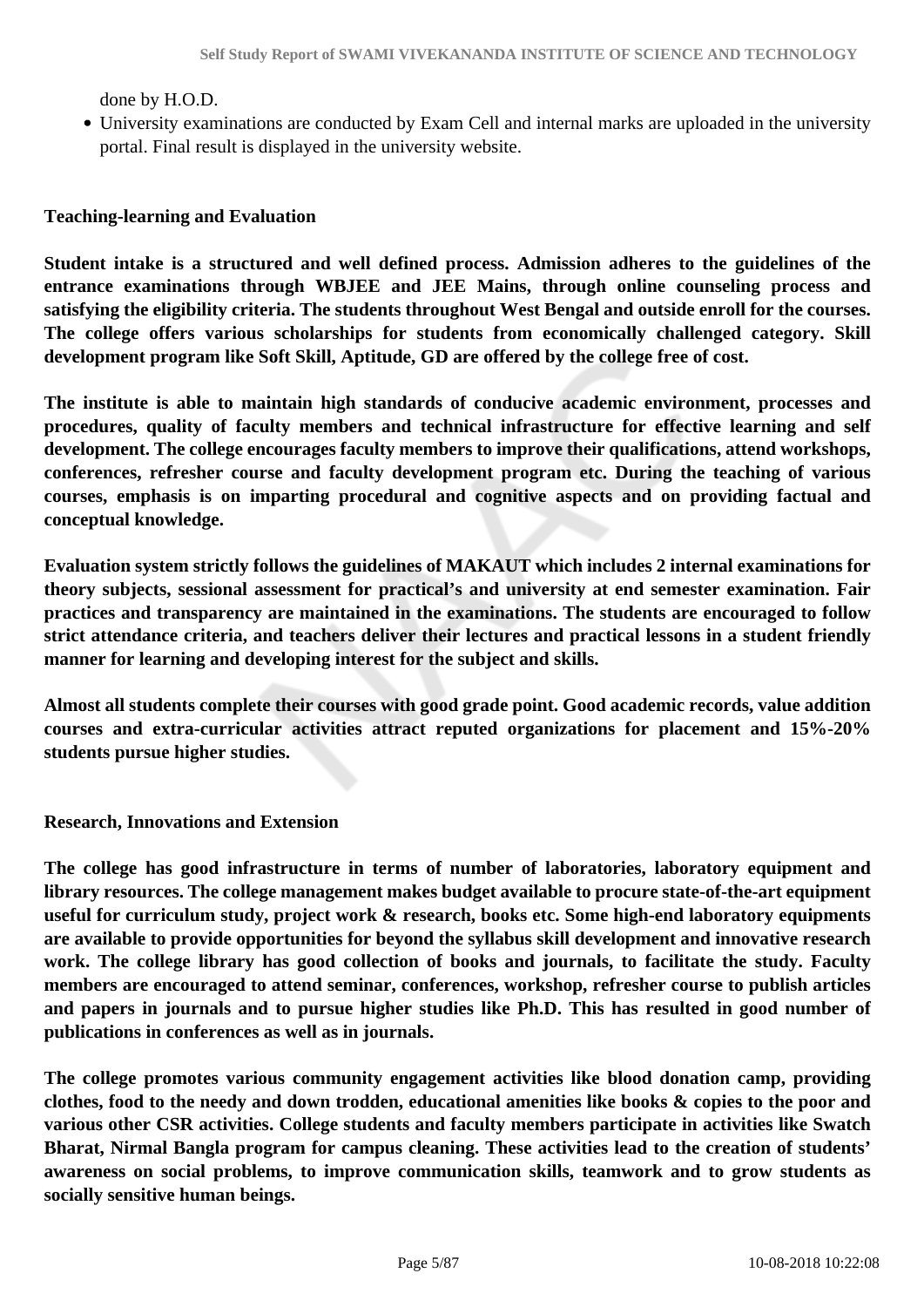**The college has good interaction with industries, academic institutes and professional bodies like Bosch, NEN, Khadims etc. and continuous interaction with JU, IIEST and Science college, CU In addition to getting visibility and identity, college has been benefitted professionally and academically in a big way due to such interactions.**

**Infrastructure and Learning Resources** 

**The college provides an adequate infrastructural facility which meets the norms of regulating bodies as well as satisfies functional needs. The Institute has fully air conditioned, spacious class rooms. Rooms are well furnished, well lit and airy, equipped with LCD projectors for interactive learning and also smart class facility. Seminar Halls with capacities of 400 & 150 each are used for seminar, workshop, conference, recruitment drive etc.** 

**Laboratory equipment is as per the syllabus requirement. High-end equipment is also available for student projects and research. The Institute has well equipped laboratories in all departments and state of the art workshop with modern equipment and machineries. Adequate no. of computers are available to enable students to acquire practical knowledge and help them for research activities and projects.**

**Adequate audio visual amenities help students in interactive learning and develop interest towards the subject..** 

**Library has rich resources in the form of books and journals that not only fulfills the criteria of syllabus for students and faculty members but also facilitate in gaining wide knowledge and provides opportunities to go to the depth of a subject.** 

**Other facilities provided are separate hostels for boys and girls, playground, basket ball, volley ball and badminton court, gymnasium, cafeteria and first aid facility.**

**Student Support and Progression** 

**The institute provides several mechanisms for student support and progression. We have an unique mentorship system where one faculty facilitates a group of 20 to 25 students in all aspects. Mentors look after their studies along with overall well being of the students viz. attendance, result, need for remedial classes, discipline, training, counseling etc.** 

**The students are extended all supports for various Scholarship schemes such as Kanyashree, MCM Scholarship (for both Minority & General), Swami Vivekananda Scholarship, NSP Scholarship (for SC, ST, OBC), WBFS Scholarship and also full free ship for father's death. Also institute provides half and full free scholarship.** 

**Principal, Heads of departments, mentors regularly interact with students to help to identify student issues and problems and give solutions.** 

**The institute conducts soft-skill development, aptitude, GD & personality enhancement sessions for the students by inviting external experts. Training and placement cell provides pre-placement guidance for placement activities. The cell coordinates for vocational training, special training for software and core**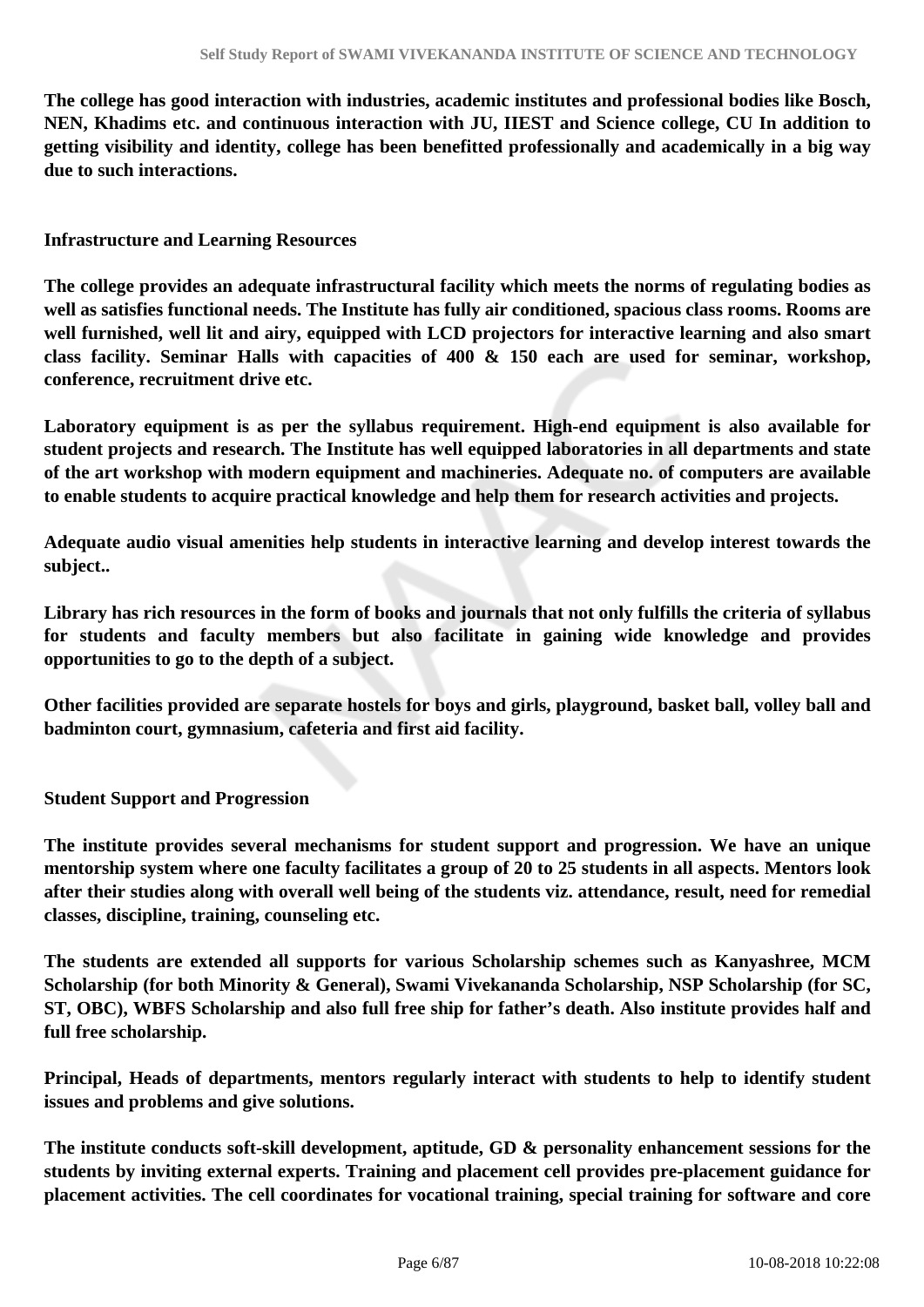#### **department and need based training for placement activities and internships.**

**More than 95% of students complete the degree in stipulated time. Around 15% to 20% students pursue higher studies in India and abroad. Around 70 % to 75 % students get job offers in their final year.**

**The student representatives are present as members of committees like anti-ragging, Cultural & Fest, Tech fest, Sports and Hostel etc. The institute collects feedback on curriculum and other related issues from all the final year students to improve these services.**

#### **Governance, Leadership and Management**

**Our vision is to train the students to become quality executive with high standard professionalism as well as morality and ethics using our excellent resources, infrastructural and technological support in all the professional streams. Similarly we also believe in all round development of the student's personality. In this era of economic liberalization, globalization and technological super-advancement our effort is to put quality education in the light of Swamiji's vision of spreading education throughout the society.**

**The leadership of the institute believes in participative management and strives to bring in excellence by structured organizational system with the involvement of all the stakeholders. Various stakeholders of the institute are the members of the statutory bodies and their meetings are conducted regularly.**

**The institute has a well-defined plan involving various focus areas and definite action plan to achieve the goals and measures to verify the achievements.**

**Under the leadership of the Principal, Academic council, Head of the departments, these plans are executed for betterment of the institutes and execute their academic and administrative activities.**

**Since the institute is private and self-financed, the tuition fees are the main source of income. The institute makes budgetary provisions for recurring and non-recurring expenditure in advance. Financial resources are made available for the functioning of the college as per the budget. Financial Management and Resource Mobilization, follow Internal Quality Assurance System through several meetings to review and improve the quality of the overall functioning of the institute.**

#### **Institutional Values and Best Practices**

**The college is built on a sprawling & green campus of 3.02 acre of land amidst a quiet, plastic free, smoking free ambience which also has a pond so that natural and ecological balance is maintained. The presence of large number of trees in the campus, helps to reduce air pollution.** 

**The college takes conscious efforts to create awareness about energy conservation and renewable energy usage among students. Use of LED Bulbs is encouraged for the purpose. Use of renwable energy is the need of the hour for sustainable development to ensure conservation of fossil fuel, for which the institute has planned to install roof of solar panel to compensate for non renwable energy.** 

**The college follows many best practices for students and staffs. Some of them are – mentorship of the students for their all round development, employability enhancement program, soft-skill development**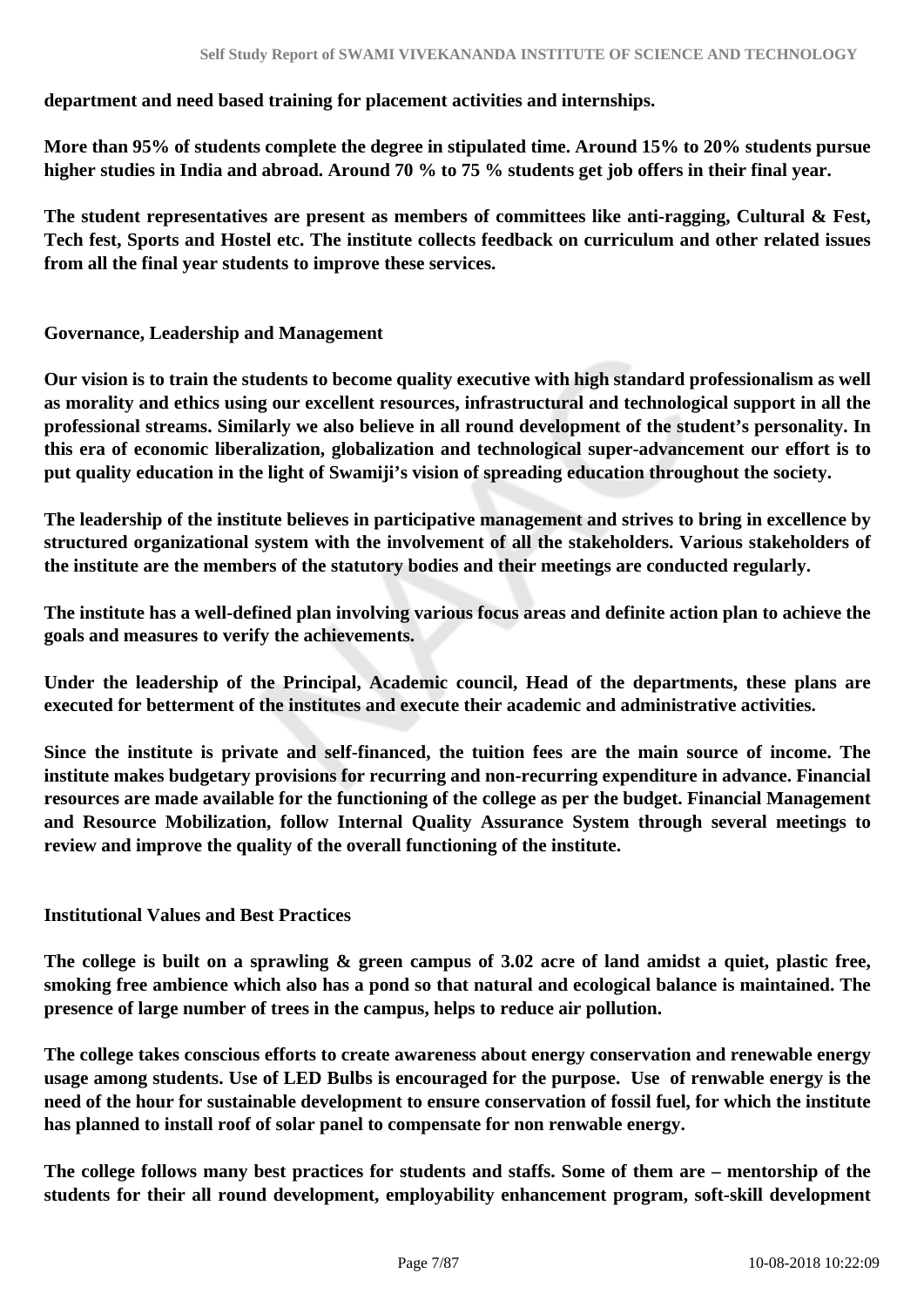**program, aptitude development program for students at no cost, financial assistance to the students as various kinds of scholarship, provisions for railway concession, assistance for placement long after graduation, book bank facility, skill development programs, sports facilities, funding for students publications, funding for innovative projects, monitory prize for model making.** 

**Faculty members are also encouraged by various schemes aiming at faculty development such as paid study leave for qualification enhancement, paid study leave for attending conferences, seminar & workshops, fee concession for the wards of employees and statutory benefits like: PF, Gratuity, ESI and Leave as per norms etc.**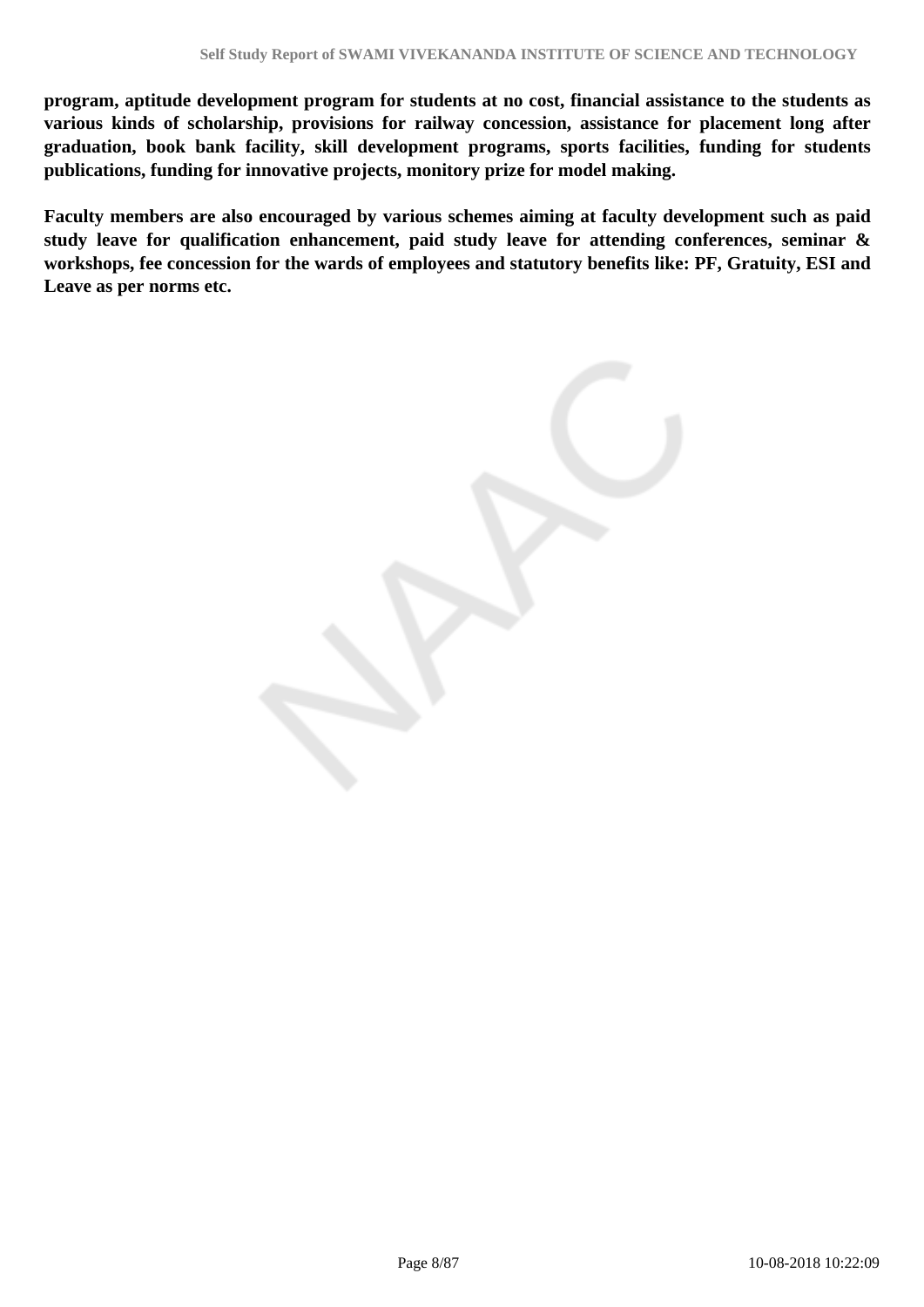# **2. PROFILE**

# **2.1 BASIC INFORMATION**

| Name and Address of the College |                                                                 |
|---------------------------------|-----------------------------------------------------------------|
| Name                            | SWAMI VIVEKANANDA INSTITUTE OF<br><b>SCIENCE AND TECHNOLOGY</b> |
| Address                         | Dakshin Gobindapur, P.S.- Sonarpur, Kolkata -<br>700145         |
| City                            | Kolkata                                                         |
| <b>State</b>                    | West Bengal                                                     |
| Pin                             | 700145                                                          |
| Website                         | www.svist.org                                                   |
|                                 |                                                                 |

| <b>Contacts for Communication</b> |                   |                                          |               |                          |                                 |
|-----------------------------------|-------------------|------------------------------------------|---------------|--------------------------|---------------------------------|
| <b>Designation</b>                | <b>Name</b>       | <b>Telephone with</b><br><b>STD Code</b> | <b>Mobile</b> | Fax                      | <b>Email</b>                    |
| Associate<br>Professor            | Arindam<br>Mondal | 0091-9836637955                          | 9733722500    | $\overline{\phantom{0}}$ | $\text{armsvist@gmail.co}$<br>m |
| Principal                         | Sonali Sarkar     | 033-24379836                             | 9433806989    | 033-2437991              | info@svist.org                  |

| <b>Status of the Institution</b> |                       |
|----------------------------------|-----------------------|
| <b>Institution Status</b>        | <b>Self Financing</b> |

| Type of Institution |              |  |
|---------------------|--------------|--|
| By Gender           | Co-education |  |
| $\vert$ By Shift    | Regular      |  |

| <b>Recognized Minority institution</b>     |    |
|--------------------------------------------|----|
| If it is a recognized minroity institution | No |
|                                            |    |

| <b>Establishment Details</b>         |            |
|--------------------------------------|------------|
| Date of establishment of the college | 30-06-2008 |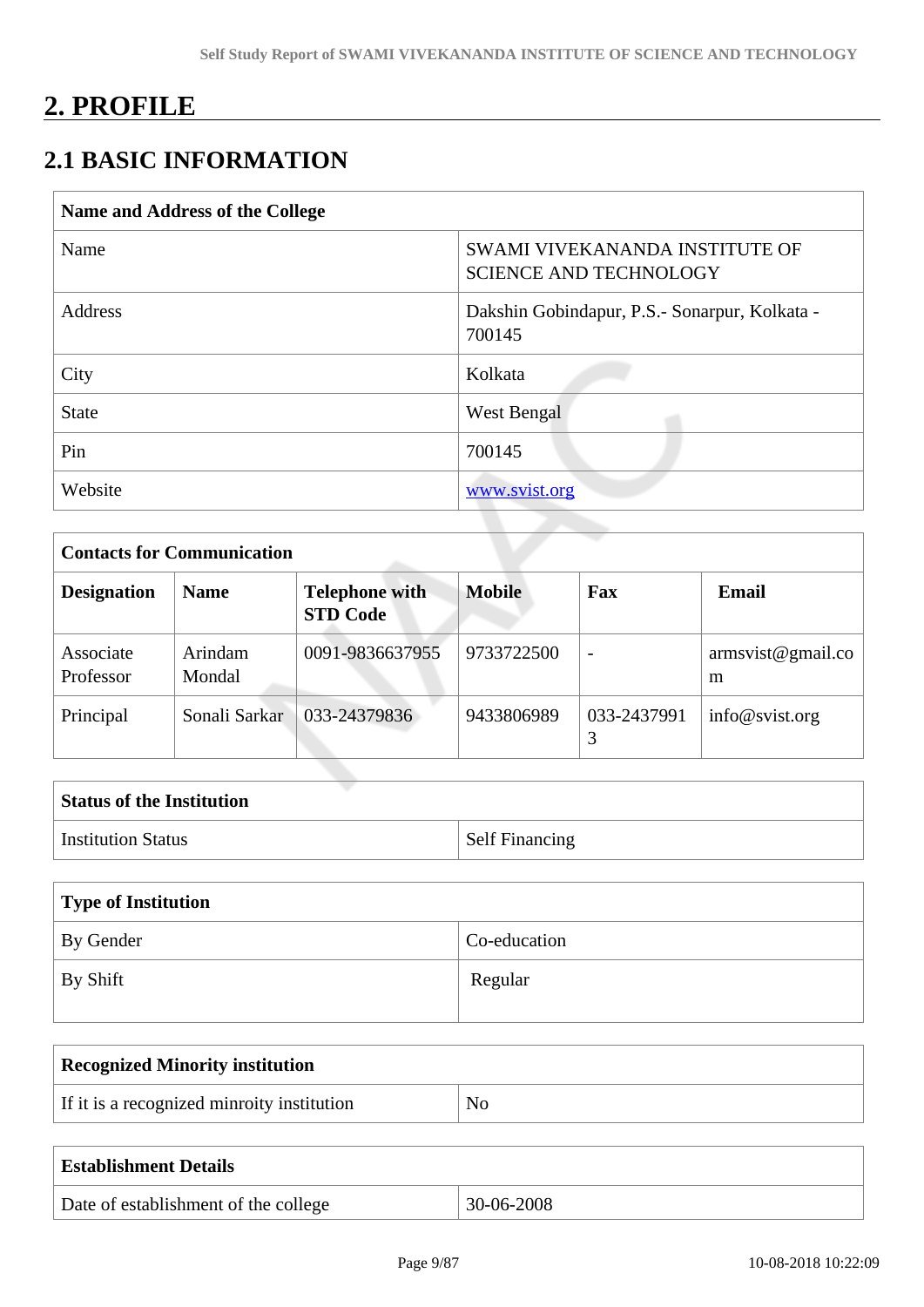| University to which the college is affiliated/ or which governs the college (if it is a constituent<br>college) |                                                     |                      |  |
|-----------------------------------------------------------------------------------------------------------------|-----------------------------------------------------|----------------------|--|
| <b>State</b>                                                                                                    | University name                                     | <b>Document</b>      |  |
| West Bengal                                                                                                     | Maulana Abul Kalam Azad<br>University of Technology | <b>View Document</b> |  |

#### **Details of UGC recognition**

| <b>Under Section</b> | Date       | <b>View Document</b> |
|----------------------|------------|----------------------|
| 2f of UGC            | 14-06-2018 | <b>View Document</b> |
| $12B$ of UGC         |            |                      |

| Details of recognition/approval by stationary/regulatory bodies like<br>AICTE, NCTE, MCI, DCI, PCI, RCI etc(other than UGC) |                                                                                  |                                        |                              |                                                                   |
|-----------------------------------------------------------------------------------------------------------------------------|----------------------------------------------------------------------------------|----------------------------------------|------------------------------|-------------------------------------------------------------------|
| <b>Statutory</b><br><b>Regulatory</b><br><b>Authority</b>                                                                   | <b>Recognition/App</b><br>roval details Inst<br>itution/Departme<br>nt programme | Day, Month and<br>year(dd-mm-<br>yyyy) | <b>Validity in</b><br>months | <b>Remarks</b>                                                    |
| <b>AICTE</b>                                                                                                                | <b>View Document</b>                                                             | 04-04-2018                             | 12                           | As per AICTE<br>norms the<br>approval is<br>renewed every<br>year |

| Details of autonomy                                                                                                                  |    |
|--------------------------------------------------------------------------------------------------------------------------------------|----|
| Does the affiliating university Act provide for<br>conferment of autonomy (as recognized by the<br>UGC), on its affiliated colleges? | No |

| <b>Recognitions</b>                                                                   |    |
|---------------------------------------------------------------------------------------|----|
| Is the College recognized by UGC as a College<br>with Potential for Excellence (CPE)? | No |
| Is the College recognized for its performance by<br>any other governmental agency?    | No |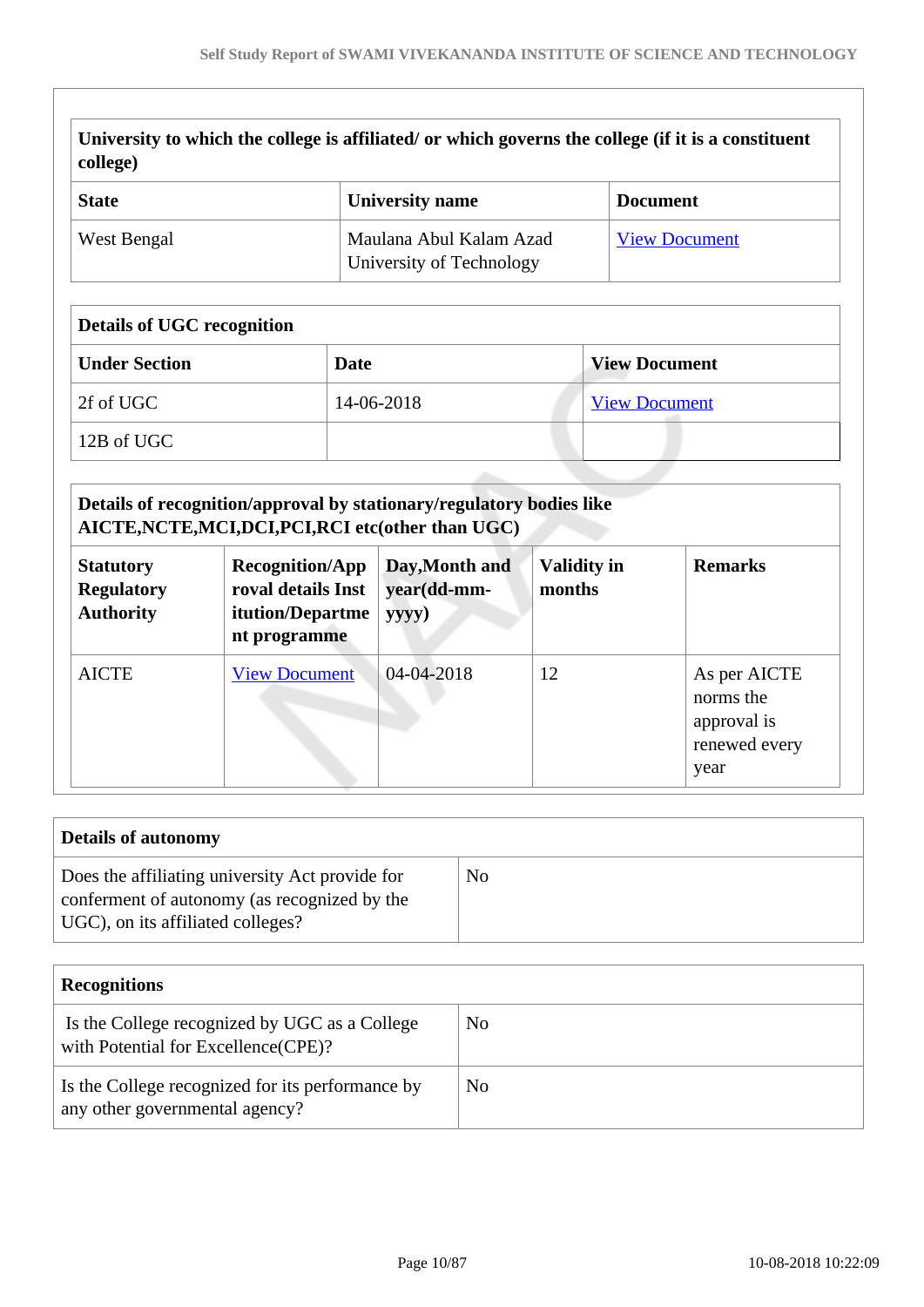| <b>Location and Area of Campus</b> |                                                         |           |                                |                             |
|------------------------------------|---------------------------------------------------------|-----------|--------------------------------|-----------------------------|
| <b>Campus Type</b>                 | <b>Address</b>                                          | Location* | <b>Campus Area</b><br>in Acres | Built up Area in<br>sq.mts. |
| Main campus<br>area                | Dakshin Gobindapur, P.S.-<br>Sonarpur, Kolkata - 700145 | Urban     | 3.02                           | 11067                       |

# **2.2 ACADEMIC INFORMATION**

|                           | Details of Programmes Offered by the College (Give Data for Current Academic year) |                                     |                                             |                                        |                                      |                                             |
|---------------------------|------------------------------------------------------------------------------------|-------------------------------------|---------------------------------------------|----------------------------------------|--------------------------------------|---------------------------------------------|
| Programme<br><b>Level</b> | <b>Name of Pr</b><br>ogramme/C<br>ourse                                            | <b>Duration</b> in<br><b>Months</b> | <b>Entry</b><br>Qualificatio<br>$\mathbf n$ | <b>Medium of</b><br><b>Instruction</b> | <b>Sanctioned</b><br><b>Strength</b> | No.of<br><b>Students</b><br><b>Admitted</b> |
| <b>UG</b>                 | BTech,Comp<br>uter Science<br>And<br>Engineering                                   | 48                                  | XII                                         | English                                | 60                                   | 47                                          |
| <b>UG</b>                 | BTech, Electr<br>ical And<br>Electronics<br>Engineering                            | 48                                  | XII                                         | English                                | 60                                   | 42                                          |
| <b>UG</b>                 | <b>BTech, Electr</b><br>onics And C<br>ommunicatio<br>$\mathbf n$<br>Engineering   | 48                                  | XII                                         | English                                | 90                                   | 66                                          |
| <b>UG</b>                 | BTech, Mech<br>anical<br>Engineering                                               | 48                                  | XII                                         | English                                | 120                                  | 47                                          |
| <b>UG</b>                 | BTech, Civil<br>Engineering                                                        | 48                                  | XII                                         | English                                | 60                                   | 23                                          |
| PG                        | MBA, Manag<br>ement                                                                | 24                                  | <b>GRADUAT</b><br>E                         | English                                | 60                                   | 22                                          |

**Position Details of Faculty & Staff in the College**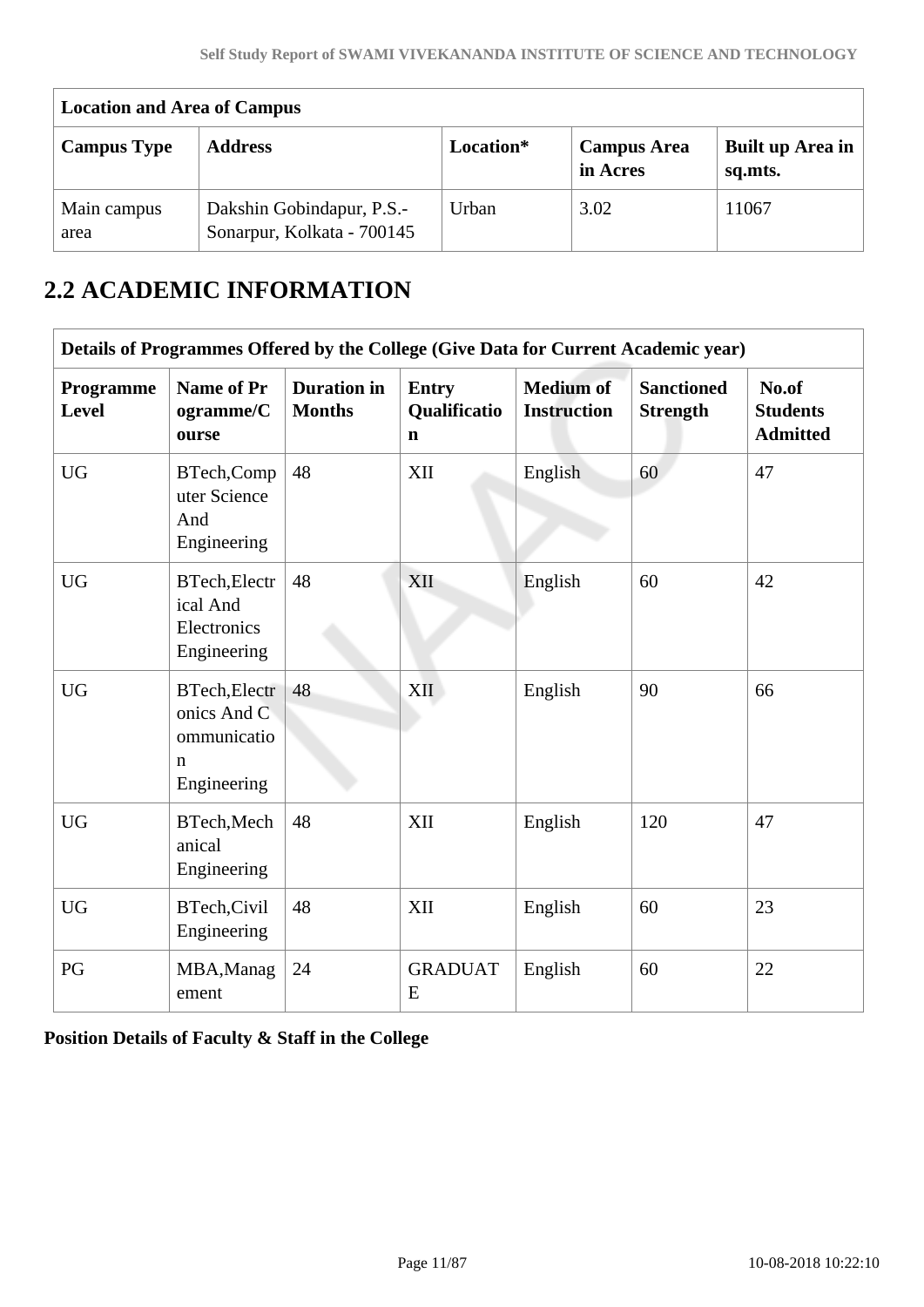|                                                                                     | <b>Teaching Faculty</b> |                  |                |                |                |                            |                |                  |                            |                |                |                  |
|-------------------------------------------------------------------------------------|-------------------------|------------------|----------------|----------------|----------------|----------------------------|----------------|------------------|----------------------------|----------------|----------------|------------------|
|                                                                                     |                         | <b>Professor</b> |                |                |                | <b>Associate Professor</b> |                |                  | <b>Assistant Professor</b> |                |                |                  |
|                                                                                     | Male                    | Female           | Others         | Total          | Male           | Female                     | Others         | Total            | Male                       | Female         | Others         | Total            |
| Sanctioned by the<br>UGC /University<br><b>State</b><br>Government                  |                         |                  |                | $\overline{0}$ |                |                            |                | $\boldsymbol{0}$ |                            |                |                | $\theta$         |
| Recruited                                                                           | $\overline{0}$          | $\overline{0}$   | $\mathbf{0}$   | $\mathbf{0}$   | $\overline{0}$ | $\mathbf{0}$               | $\overline{0}$ | $\overline{0}$   | $\overline{0}$             | $\overline{0}$ | $\overline{0}$ | $\boldsymbol{0}$ |
| Yet to Recruit                                                                      |                         |                  |                | $\overline{0}$ |                |                            |                | $\boldsymbol{0}$ |                            |                |                | $\theta$         |
| Sanctioned by the<br>Management/Soci<br>ety or Other<br>Authorized<br><b>Bodies</b> |                         |                  |                | $\overline{2}$ |                |                            |                | 6                |                            |                |                | 92               |
| Recruited                                                                           | $\mathbf{1}$            | $\mathbf{1}$     | $\overline{0}$ | $\overline{2}$ | 5              | $\mathbf{1}$               | $\overline{0}$ | 6                | 65                         | 27             | $\overline{0}$ | 92               |
| Yet to Recruit                                                                      |                         |                  |                | $\overline{0}$ |                |                            |                | $\overline{0}$   |                            |                |                | $\Omega$         |
|                                                                                     |                         |                  |                |                |                |                            |                |                  |                            |                |                |                  |

| <b>Non-Teaching Staff</b>                                                       |                |                |                  |                  |  |  |  |  |  |
|---------------------------------------------------------------------------------|----------------|----------------|------------------|------------------|--|--|--|--|--|
|                                                                                 | <b>Male</b>    | <b>Female</b>  | <b>Others</b>    | <b>Total</b>     |  |  |  |  |  |
| Sanctioned by the<br><b>UGC</b> / University State<br>Government                |                |                |                  | $\overline{0}$   |  |  |  |  |  |
| Recruited                                                                       | $\overline{0}$ | $\overline{0}$ | $\boldsymbol{0}$ | $\overline{0}$   |  |  |  |  |  |
| Yet to Recruit                                                                  |                |                |                  | $\boldsymbol{0}$ |  |  |  |  |  |
| Sanctioned by the<br>Management/Society<br>or Other Authorized<br><b>Bodies</b> |                |                |                  | 58               |  |  |  |  |  |
| Recruited                                                                       | 41             | 17             | $\boldsymbol{0}$ | 58               |  |  |  |  |  |
| Yet to Recruit                                                                  |                |                |                  | $\overline{0}$   |  |  |  |  |  |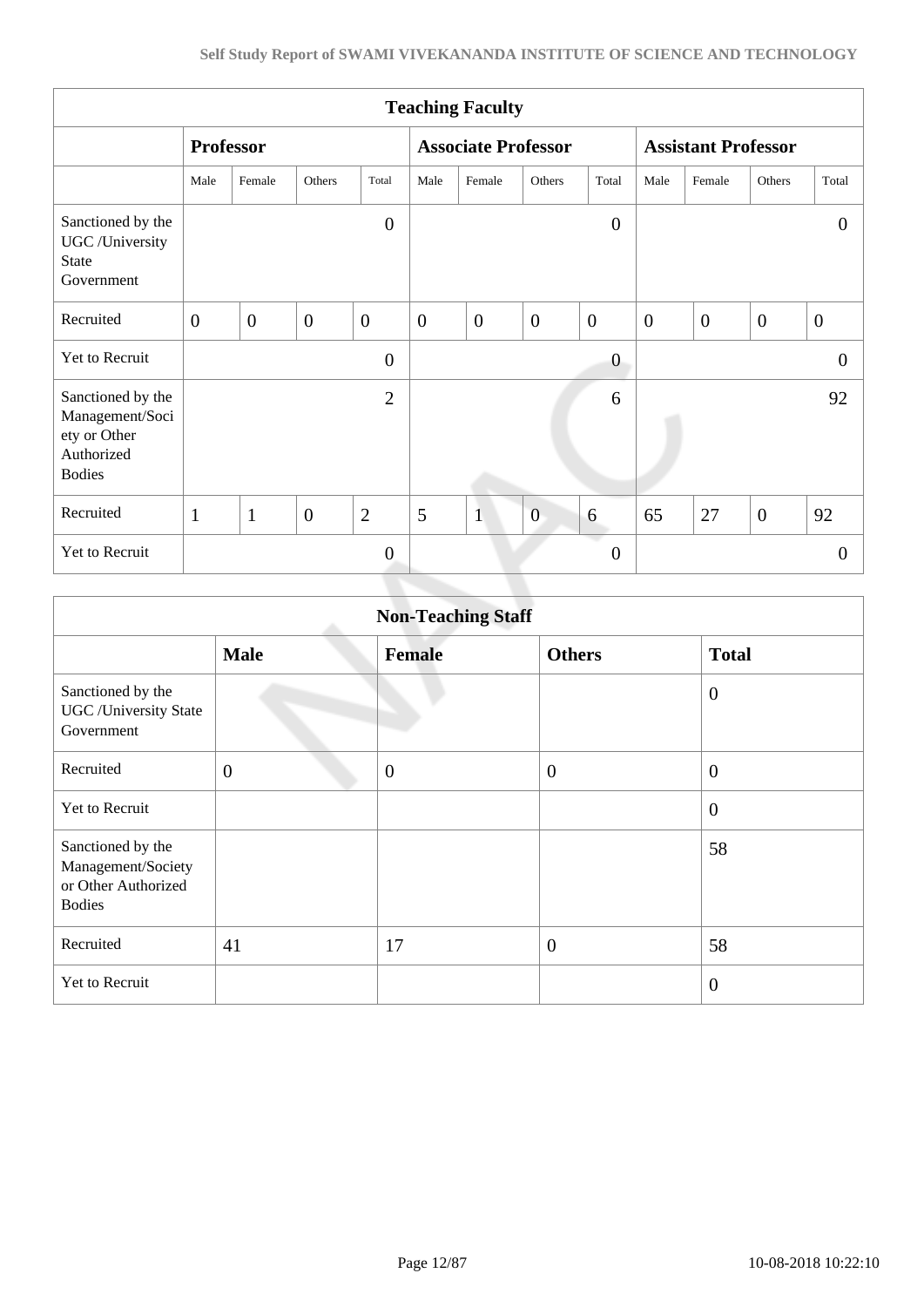| <b>Technical Staff</b>                                                          |              |              |                |                |  |  |  |  |  |
|---------------------------------------------------------------------------------|--------------|--------------|----------------|----------------|--|--|--|--|--|
|                                                                                 | <b>Male</b>  | Female       | <b>Others</b>  | <b>Total</b>   |  |  |  |  |  |
| Sanctioned by the<br><b>UGC</b> /University State<br>Government                 |              |              |                | $\overline{0}$ |  |  |  |  |  |
| Recruited                                                                       | $\mathbf{0}$ | $\mathbf{0}$ | $\overline{0}$ | $\overline{0}$ |  |  |  |  |  |
| Yet to Recruit                                                                  |              |              |                | $\overline{0}$ |  |  |  |  |  |
| Sanctioned by the<br>Management/Society<br>or Other Authorized<br><b>Bodies</b> |              |              |                | 22             |  |  |  |  |  |
| Recruited                                                                       | 14           | 8            | $\overline{0}$ | 22             |  |  |  |  |  |
| Yet to Recruit                                                                  |              |              |                | $\overline{0}$ |  |  |  |  |  |

# **Qualification Details of the Teaching Staff**

|                                     | <b>Permanent Teachers</b> |                  |                            |                |                |                            |          |                |                |                |  |
|-------------------------------------|---------------------------|------------------|----------------------------|----------------|----------------|----------------------------|----------|----------------|----------------|----------------|--|
| <b>Highest</b><br>Qualificatio<br>n | <b>Professor</b>          |                  | <b>Associate Professor</b> |                |                | <b>Assistant Professor</b> |          |                |                |                |  |
|                                     | Male                      | Female           | <b>Others</b>              | Male           | Female         | Others                     | Male     | Female         | <b>Others</b>  | Total          |  |
| D.sc/D.Litt.                        | $\overline{0}$            | $\boldsymbol{0}$ | $\overline{0}$             | $\overline{0}$ | $\overline{0}$ | $\overline{0}$             | $\theta$ | $\overline{0}$ | $\overline{0}$ | $\overline{0}$ |  |
| Ph.D.                               | $\mathbf{1}$              | $\mathbf{1}$     | $\overline{0}$             | $\overline{2}$ | $\mathbf{1}$   | $\overline{0}$             | 6        | 5              | $\overline{0}$ | 16             |  |
| M.Phil.                             | $\boldsymbol{0}$          | $\overline{0}$   | $\overline{0}$             | $\overline{0}$ | $\overline{0}$ | $\overline{0}$             | $\theta$ | $\overline{0}$ | $\overline{0}$ | $\overline{0}$ |  |
| PG                                  | $\theta$                  | $\overline{0}$   | $\theta$                   | 3              | $\overline{0}$ | $\overline{0}$             | 59       | 22             | $\overline{0}$ | 84             |  |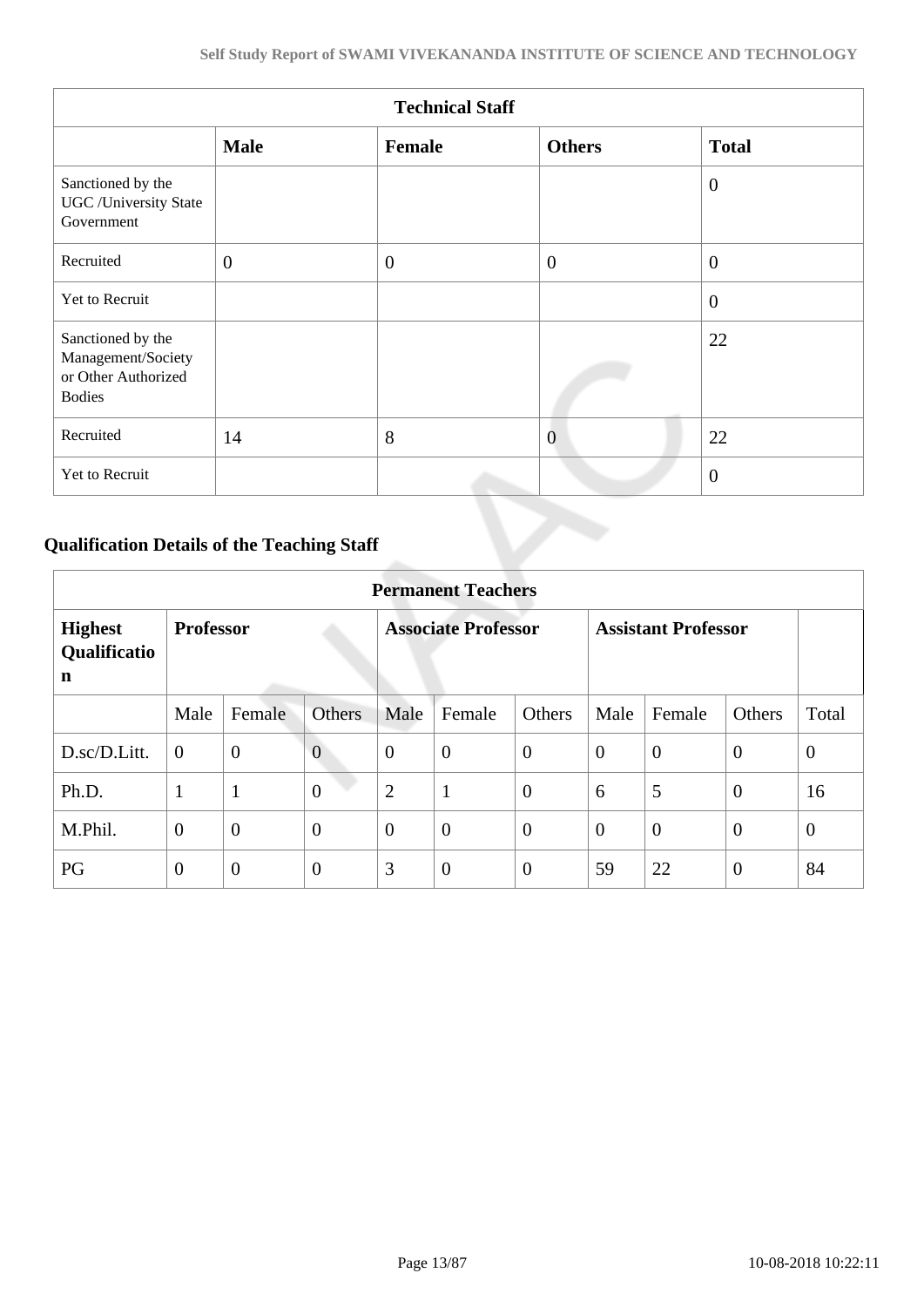| <b>Temporary Teachers</b>           |                  |                |                            |                |                  |                            |                |                |                |                |  |
|-------------------------------------|------------------|----------------|----------------------------|----------------|------------------|----------------------------|----------------|----------------|----------------|----------------|--|
| <b>Highest</b><br>Qualificatio<br>n | <b>Professor</b> |                | <b>Associate Professor</b> |                |                  | <b>Assistant Professor</b> |                |                |                |                |  |
|                                     | Male             | Female         | Others                     | Male           | Female           | Others                     | Male           | Female         | Others         | Total          |  |
| D.sc/D.Litt.                        | $\overline{0}$   | $\overline{0}$ | $\boldsymbol{0}$           | $\overline{0}$ | $\boldsymbol{0}$ | $\overline{0}$             | $\overline{0}$ | $\overline{0}$ | $\overline{0}$ | $\overline{0}$ |  |
| Ph.D.                               | $\theta$         | $\overline{0}$ | $\overline{0}$             | $\overline{0}$ | $\overline{0}$   | $\overline{0}$             | $\theta$       | $\overline{0}$ | $\overline{0}$ | $\overline{0}$ |  |
| M.Phil.                             | $\overline{0}$   | $\overline{0}$ | $\overline{0}$             | $\theta$       | $\overline{0}$   | $\overline{0}$             | $\overline{0}$ | $\overline{0}$ | $\overline{0}$ | $\overline{0}$ |  |
| PG                                  | $\overline{0}$   | $\overline{0}$ | $\overline{0}$             | $\overline{0}$ | $\overline{0}$   | $\theta$                   | $\overline{0}$ | $\overline{0}$ | $\theta$       | $\overline{0}$ |  |

|                                     | <b>Part Time Teachers</b> |                |                  |                            |                |                  |                            |                |                |              |  |
|-------------------------------------|---------------------------|----------------|------------------|----------------------------|----------------|------------------|----------------------------|----------------|----------------|--------------|--|
| <b>Highest</b><br>Qualificatio<br>n | <b>Professor</b>          |                |                  | <b>Associate Professor</b> |                |                  | <b>Assistant Professor</b> |                |                |              |  |
|                                     | Male                      | Female         | Others           | Male                       | Female         | Others           | Male                       | Female         | Others         | Total        |  |
| D.sc/D.Litt.                        | $\overline{0}$            | $\overline{0}$ | $\overline{0}$   | $\overline{0}$             | $\overline{0}$ | $\boldsymbol{0}$ | $\theta$                   | $\overline{0}$ | $\overline{0}$ | $\mathbf{0}$ |  |
| Ph.D.                               | $\mathbf{0}$              | $\overline{0}$ | $\boldsymbol{0}$ | $\overline{0}$             | $\overline{0}$ | $\overline{0}$   | $\overline{0}$             | $\overline{0}$ | $\overline{0}$ | $\theta$     |  |
| M.Phil.                             | $\theta$                  | $\overline{0}$ | $\overline{0}$   | $\overline{0}$             | $\overline{0}$ | $\overline{0}$   | $\theta$                   | $\overline{0}$ | $\overline{0}$ | $\theta$     |  |
| PG                                  | $\theta$                  | $\mathbf{0}$   | $\overline{0}$   | $\theta$                   | $\overline{0}$ | $\overline{0}$   | -1                         | $\overline{0}$ | $\overline{0}$ | $\mathbf{1}$ |  |

| <b>Details of Visting/Guest Faculties</b> |             |               |               |              |  |  |  |
|-------------------------------------------|-------------|---------------|---------------|--------------|--|--|--|
| <b>Number of Visiting/Guest Faculty</b>   | <b>Male</b> | <b>Female</b> | <b>Others</b> | <b>Total</b> |  |  |  |
| engaged with the college?                 |             |               |               |              |  |  |  |

**Provide the Following Details of Students Enrolled in the College During the Current Academic Year**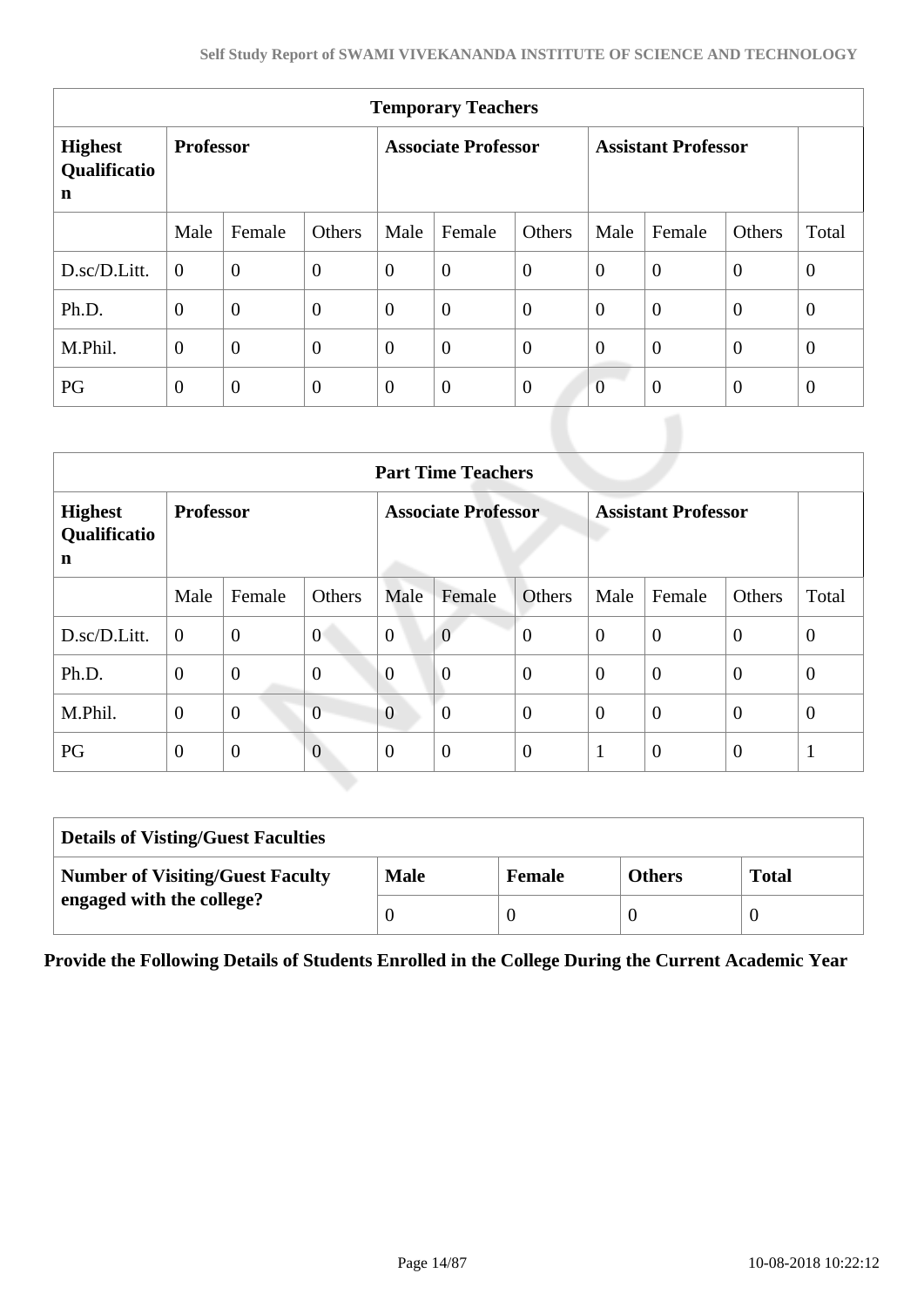| Programme |        | <b>From the State</b><br><b>Where College</b><br>is Located | <b>From Other</b><br><b>States of India</b> | <b>NRI Students</b> | Foreign<br><b>Students</b> | <b>Total</b>   |
|-----------|--------|-------------------------------------------------------------|---------------------------------------------|---------------------|----------------------------|----------------|
| Diploma   | Male   | 85                                                          | $\overline{2}$                              | $\theta$            | $\overline{0}$             | 87             |
|           | Female | 11                                                          | 3                                           | $\theta$            | $\theta$                   | 14             |
|           | Others | $\overline{0}$                                              | $\theta$                                    | $\overline{0}$      | $\theta$                   | $\overline{0}$ |
| <b>UG</b> | Male   | 168                                                         | 25                                          | $\overline{0}$      | $\overline{0}$             | 193            |
|           | Female | 29                                                          | 3                                           | $\overline{0}$      | $\theta$                   | 32             |
|           | Others | $\overline{0}$                                              | $\theta$                                    | $\overline{0}$      | $\overline{0}$             | $\mathbf{0}$   |
| PG        | Male   | 15                                                          | 3                                           | $\overline{0}$      | $\overline{0}$             | 18             |
|           | Female | 3                                                           | $\mathbf{1}$                                | $\mathbf{0}$        | $\theta$                   | $\overline{4}$ |
|           | Others | $\overline{0}$                                              | $\mathbf{0}$                                | $\overline{0}$      | $\mathbf{0}$               | $\mathbf{0}$   |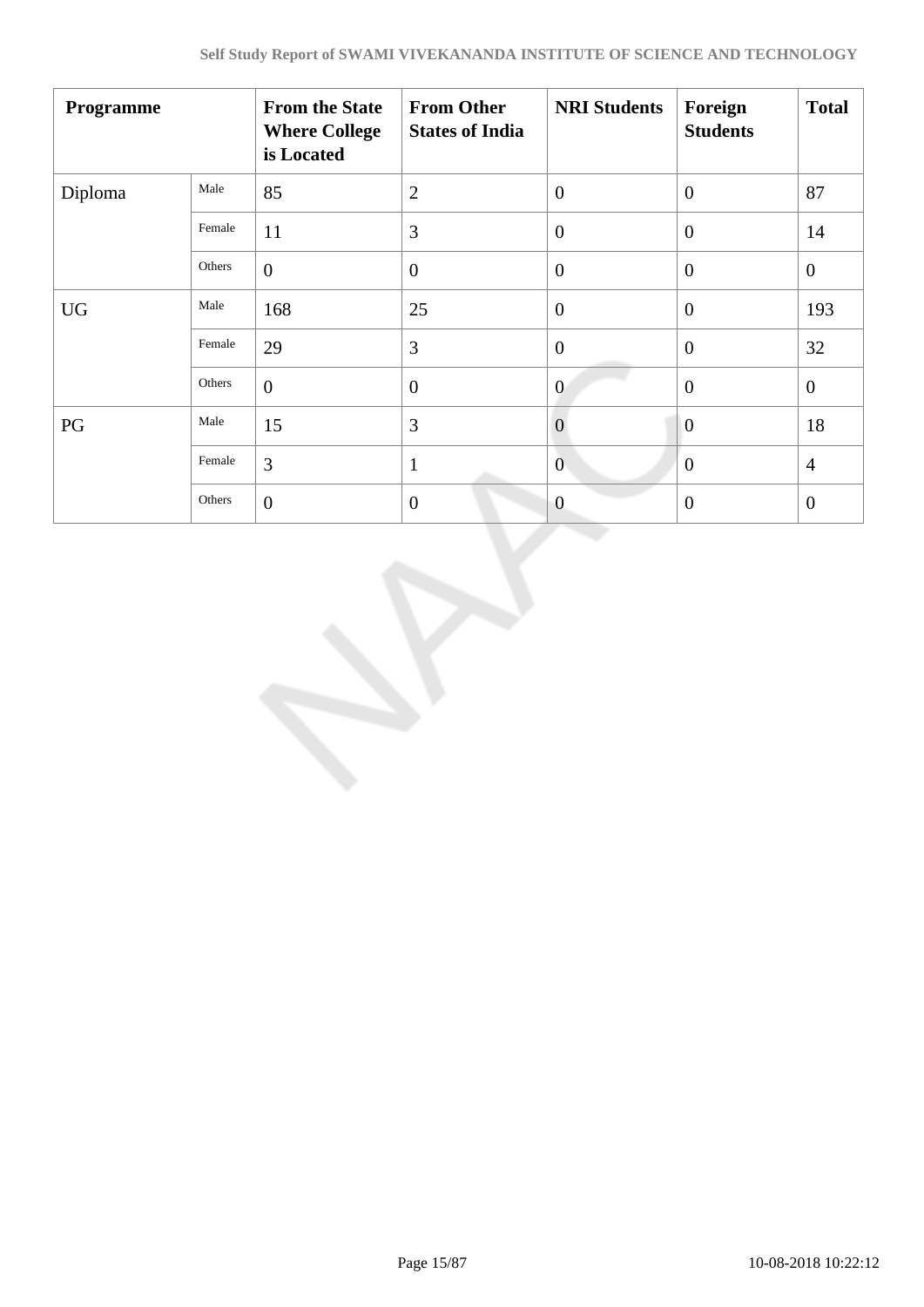| <b>Years</b> |        |                  |                  |                |                  |
|--------------|--------|------------------|------------------|----------------|------------------|
| Programme    |        | Year 1           | Year 2           | Year 3         | Year 4           |
| <b>SC</b>    | Male   | 40               | 68               | 53             | 52               |
|              | Female | $\overline{2}$   | 11               | 6              | 9                |
|              | Others | $\overline{0}$   | $\theta$         | $\overline{0}$ | $\overline{0}$   |
| ${\cal ST}$  | Male   | $\mathbf{1}$     | $\boldsymbol{0}$ | $\overline{2}$ | $\mathbf{1}$     |
|              | Female | $\mathbf{0}$     | $\mathbf{1}$     | $\overline{0}$ | $\mathbf{1}$     |
|              | Others | $\overline{0}$   | $\boldsymbol{0}$ | $\overline{0}$ | $\overline{0}$   |
| OBC          | Male   | 36               | 59               | 37             | 27               |
|              | Female | $\overline{3}$   | $\overline{7}$   | $\overline{7}$ | $\overline{2}$   |
|              | Others | $\boldsymbol{0}$ | $\mathbf{0}$     | $\mathbf{0}$   | $\boldsymbol{0}$ |
| General      | Male   | 219              | 330              | 331            | 304              |
|              | Female | 45               | 63               | 67             | 49               |
|              | Others | $\overline{0}$   | $\overline{0}$   | $\overline{0}$ | $\overline{0}$   |
| Others       | Male   | $\boldsymbol{0}$ | $\boldsymbol{0}$ | 15             | 20               |
|              | Female | $\overline{0}$   | $\boldsymbol{0}$ | $\overline{4}$ | 11               |
|              | Others | $\boldsymbol{0}$ | $\boldsymbol{0}$ | $\overline{0}$ | $\overline{0}$   |
| Total        |        | 346              | 539              | 522            | 476              |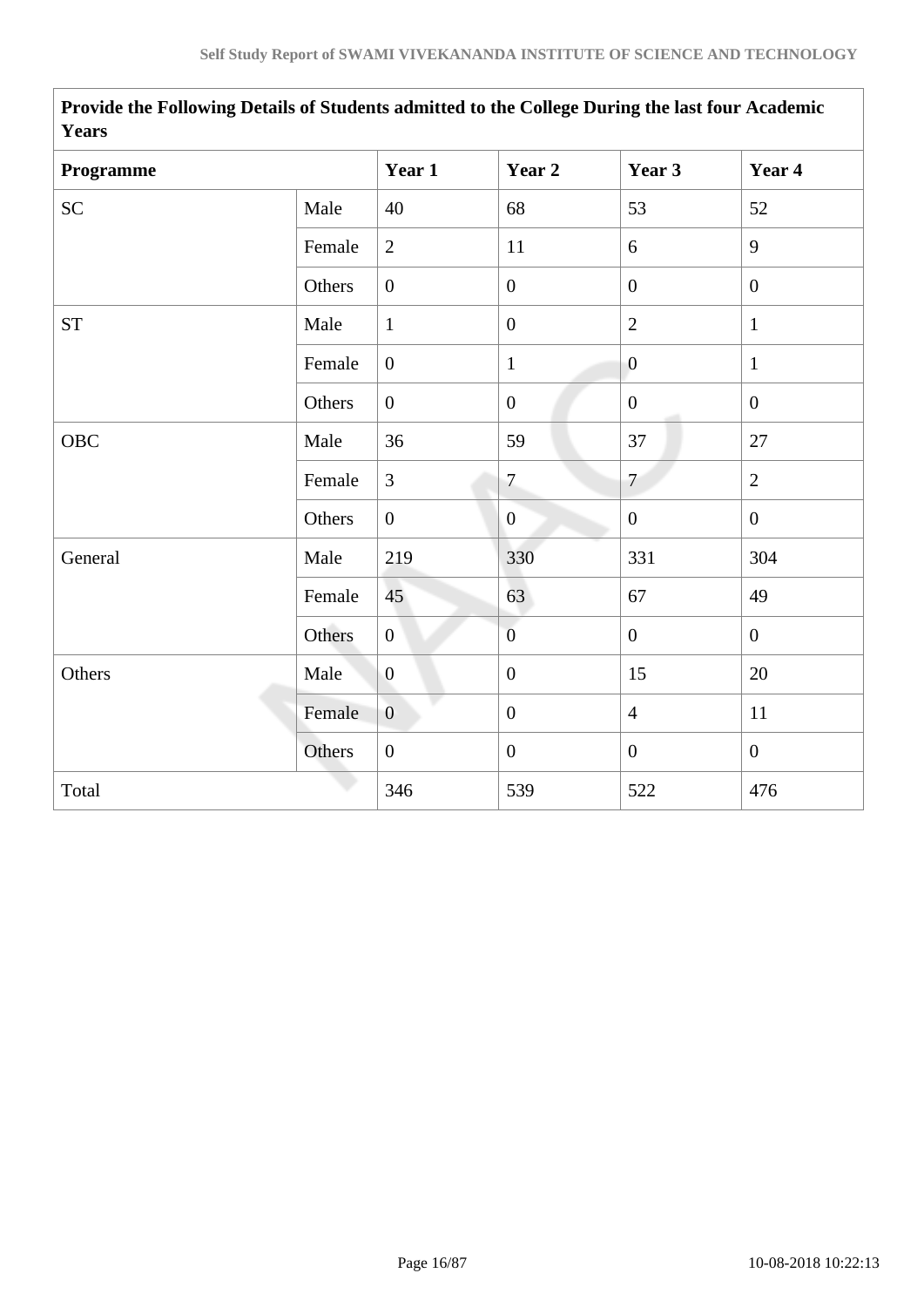# **3. Extended Profile**

### **3.1 Program**

#### **Number of courses offered by the institution across all programs during the last five years**

| <b>Response : 10</b> File Description   | Document             |
|-----------------------------------------|----------------------|
| Institutional Data in Prescribed Format | <b>View Document</b> |

#### **Number of programs offered year-wise for last five years**

| 2017-18 | 2016-17 | 2015-16 | 2014-15 | 2013-14  |
|---------|---------|---------|---------|----------|
| $\circ$ | U       | ບ       |         | <b>پ</b> |

### **3.2 Students**

#### **Number of students year-wise during the last five years**

| 2017-18 | 2016-17               | $2015 - 16$ | 2014-15 | 2013-14 |
|---------|-----------------------|-------------|---------|---------|
| 1723    | 1755<br><b>Common</b> | 1541        | 1379    | 1280    |

#### **Number of seats earmarked for reserved category as per GOI/State Govt rule year-wise during the last five years**

| 2017-18                                 | 2016-17 | 2015-16 |                      | 2014-15 | 2013-14 |  |
|-----------------------------------------|---------|---------|----------------------|---------|---------|--|
| 57                                      | 57      | 57      |                      | 57      | 39      |  |
| <b>File Description</b>                 |         |         | Document             |         |         |  |
| Institutional data in prescribed format |         |         | <b>View Document</b> |         |         |  |

#### **Number of outgoing / final year students year-wise during the last five years**

| 2017-18                                 | 2016-17 | 2015-16 |          | 2014-15              | 2013-14 |  |
|-----------------------------------------|---------|---------|----------|----------------------|---------|--|
| 1535                                    | 1044    | 999     |          | 726                  | 906     |  |
| <b>File Description</b>                 |         |         | Document |                      |         |  |
| Institutional Data in Prescribed Format |         |         |          | <b>View Document</b> |         |  |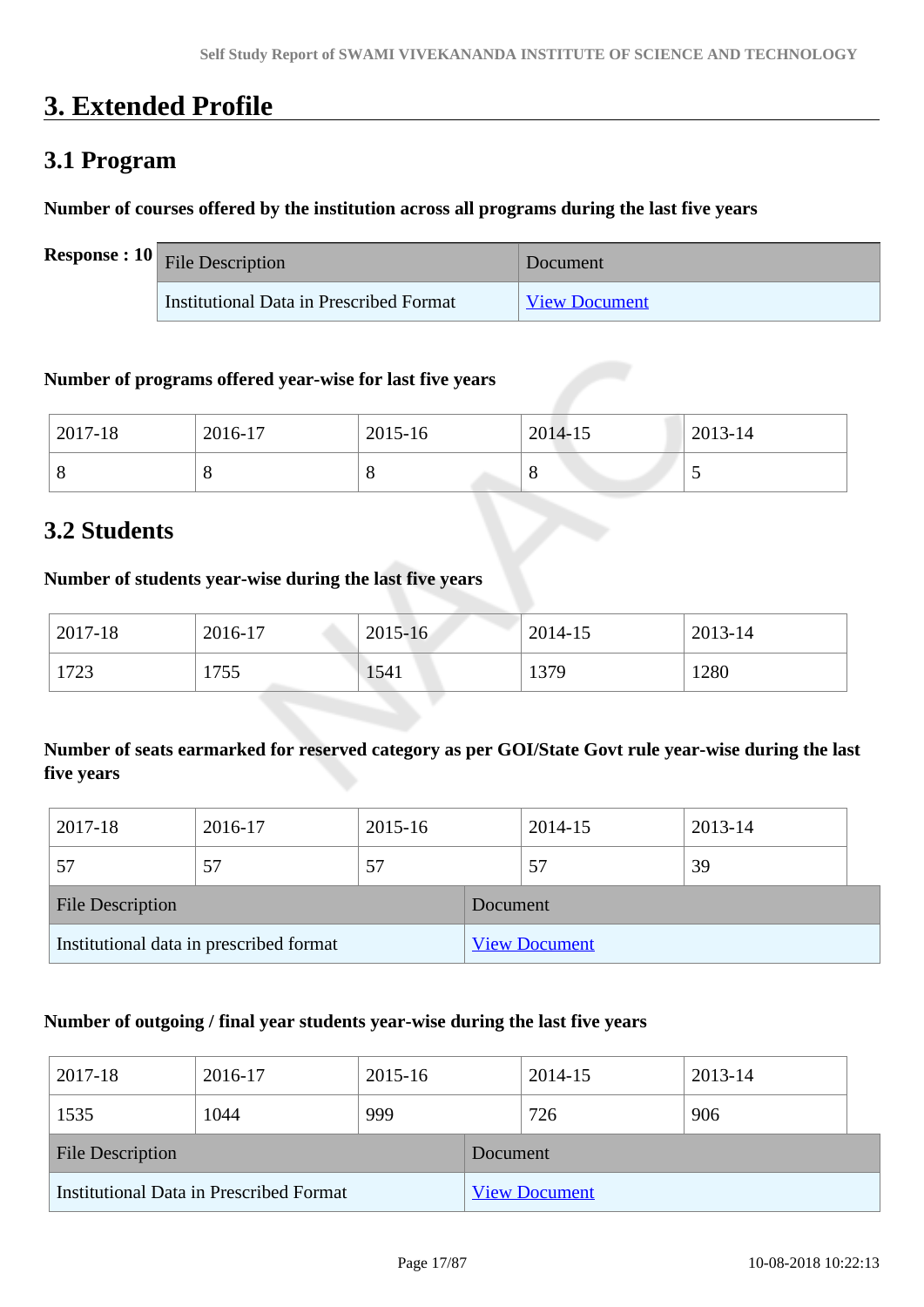# **3.3 Teachers**

#### **Number of full time teachers year-wise during the last five years**

| 2017-18 | 2016-17 | 2015-16 | 2014-15 | 2013-14 |
|---------|---------|---------|---------|---------|
| 111     | 131     | 95      | 84      | 78      |

#### **Number of sanctioned posts year-wise during the last five years**

| 2017-18                                 | 2016-17 | 2015-16 |          | 2014-15              | 2013-14 |  |
|-----------------------------------------|---------|---------|----------|----------------------|---------|--|
| 140                                     | 132     | 112     |          | 96                   | 80      |  |
| <b>File Description</b>                 |         |         | Document |                      |         |  |
| Institutional data in prescribed format |         |         |          | <b>View Document</b> |         |  |

# **3.4 Institution**

**Total number of classrooms and seminar halls**

**Response : 38**

#### **Total Expenditure excluding salary year-wise during the last five years ( INR in Lakhs)**

| 2017-18   | 2016-17   | 2015-16   | 2014-15   | 2013-14   |
|-----------|-----------|-----------|-----------|-----------|
| 528.01686 | 661.75757 | 632.70859 | 630.05073 | 677.51874 |

#### **Number of computers**

**Response : 370**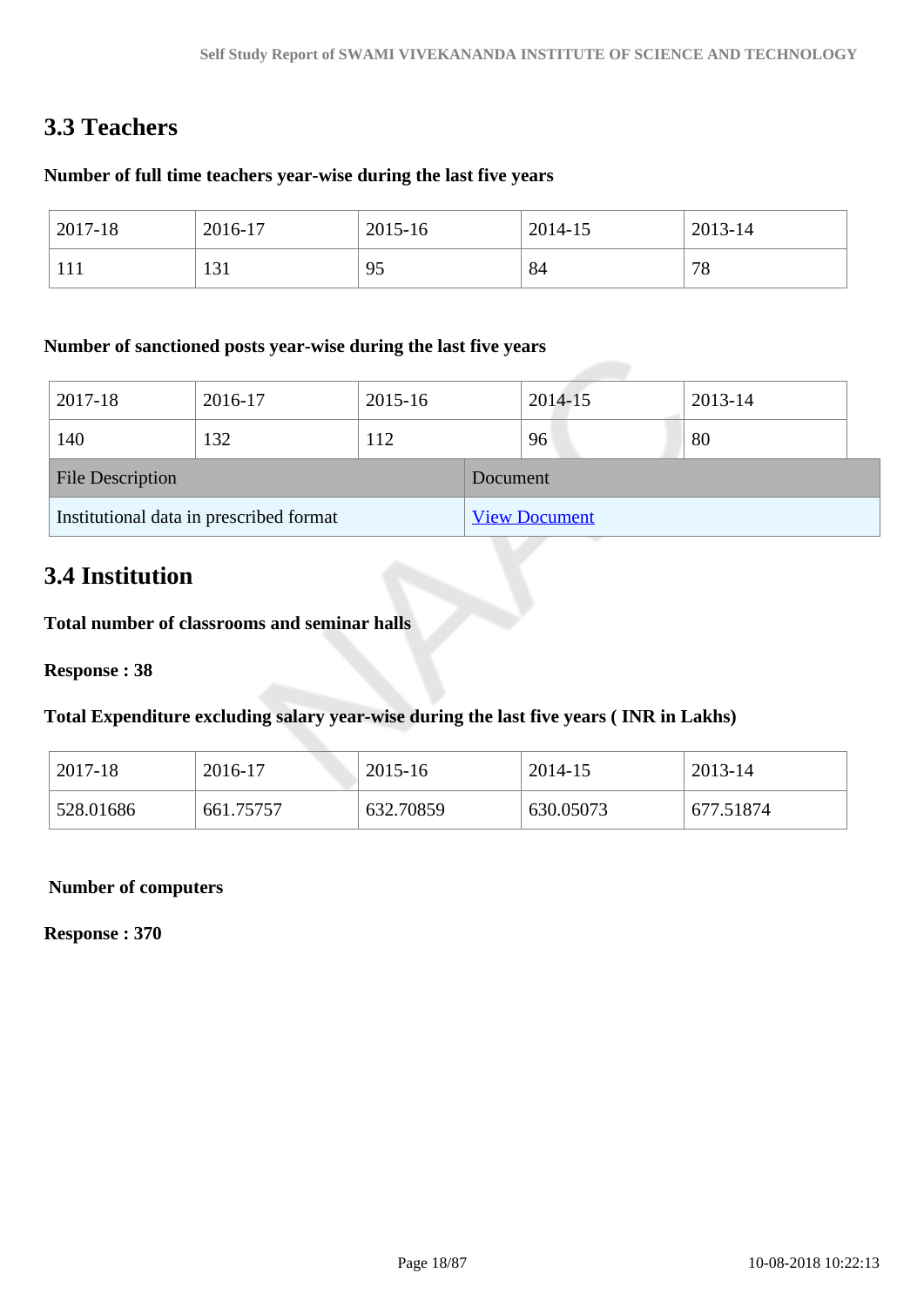# **4. Quality Indicator Framework(QIF)**

# **Criterion 1 - Curricular Aspects**

### **1.1 Curricular Planning and Implementation**

 **1.1.1 The institution ensures effective curriculum delivery through a well planned and documented process** 

#### **Response:**

Our Institute is affiliated and governed by the guidelines of MAKAUT**.** We follow the university syllabus and academic calendar for admission, registration, class schedule, examinations etc.

The procedure for delivery of course curriculum is:

- Program wise syllabus & Academic Calendar is received from MAKAUT.
- Study of syllabus of all subjects by HOD's with faculty members identifying the requirement of books, equipment, computer, space, man power etc.
- The Institute's Academic Calendar is formulated by the Principal with the help of the Academic Council and notified.
- Allotment of subjects by the H.O.D through DAC. Faculty wise weekly teaching load of lectures/ tutorials/ lab classes as per syllabus is given before the semester. The weekly load is handed over to the faculty for preparative work.
- The Time Table for all departments are prepared by the members of Routine Committee after discussion to avoid overlap of classes in presence H.O.Ds and Principal. The final routine is handed over by the H.O.D's to Principal for notification to students etc.
- Subject wise Course File are prepared by faculty members containing: Topic wise notes/ photocopies and CO are prepared by the faculty members and mapping done with PO and gap if found, is fulfilled with remedial classes, Assignment sheets, Past question papers and sessional examinations. Relevant videos, PPT, Model question bank etc are prepared. Lesson Plan and Course Files are compiled by Unit/ topic wise teaching material.
- Distribution of curriculum for semester & evaluation is explained to students and notified. Notification of class time table to faculty & students through notice boards.
- During semester, lectures/tutorials/ lab classes are conducted, monitored by HOD/ Principal regularly. Review meeting by HOD with faculty members for syllabus coverage, attendance monitoring is done. Feedback to faculty for shortfall, deficiency in teaching or problem conveyed by students to HOD is done. Shortfalls in student's attendance are notified are done by phone calls, guardian call etc.
- Internal tests are conducted at definite interval and marks notified to students. They are instructed to submit assignments given.
- At semester end student's feedback is collected on predefined parameters and reviewed by Principal with H.O.Ds. Any shortfall or improvements required is intimated by Principal. Counseling of faculty by H.O.D is done. Subject wise internal / sessional marks are compiled. Review of performance in internal / sessionals is done by Principal & HOD.
- At semester end, university examination are conducted by Exam Cell of the institute for both theory and practical exams in a fair and transparent way. The internal marks, for attendance, assignment and unit test are submitted by faculty members for theory, practical and sessional papers which are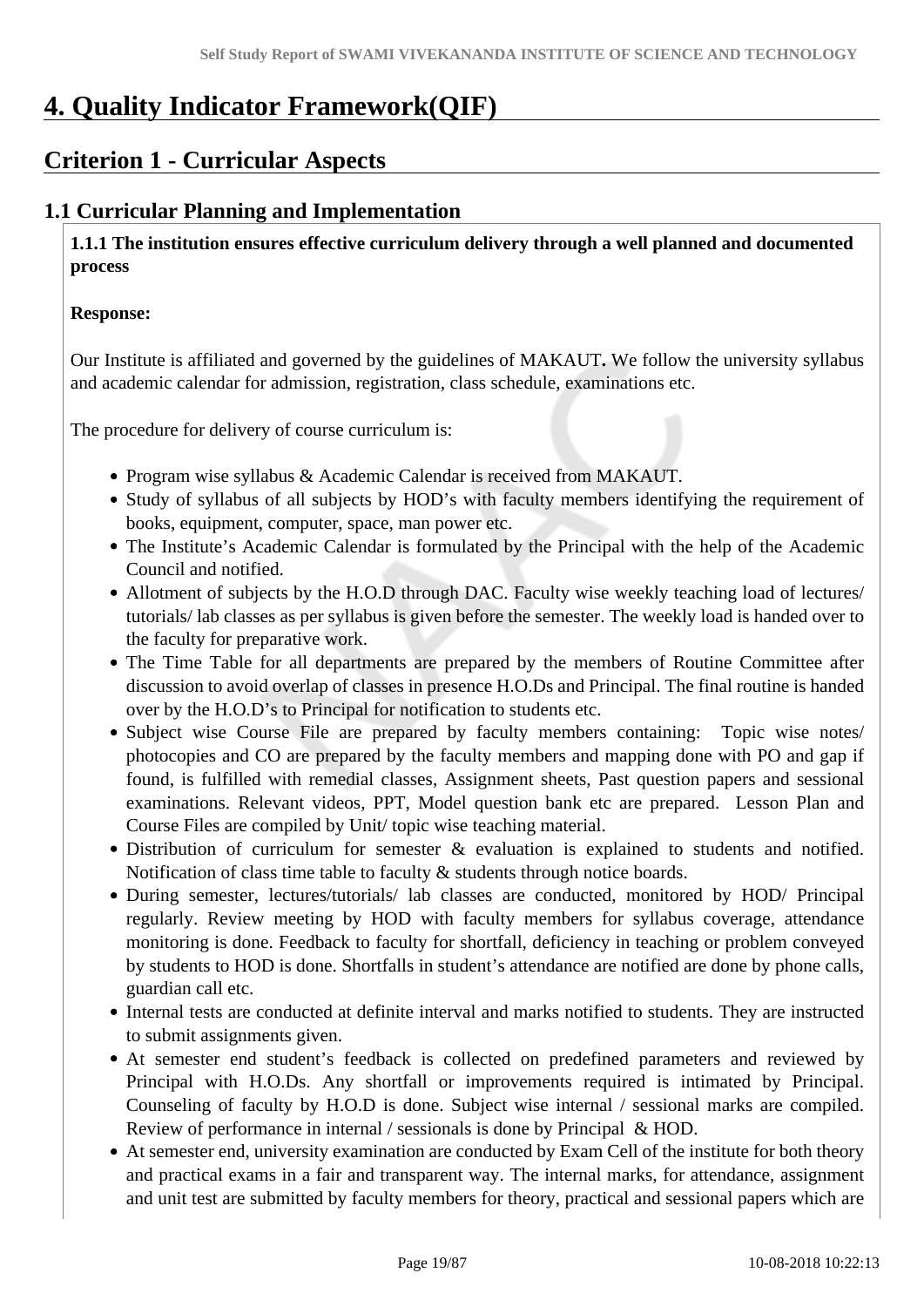uploaded in the university portal through the Exam Cell. The theory paper is evaluated by university in a centralized way and the final result is displayed in the university website.

Analysis of performance of students is done by Principal's office. Review of 'Results' by Principal & Director and corrective measures decided for implementation.

#### **1.1.2 Number of certificate/diploma program introduced during the last five years**

#### **Response:** 2

#### 1.1.2.1 **Number of certificate/diploma programs introduced year-wise during the last five years**

| 2017-18 | 2016-17 | 2015-16 | 2014-15 | 2013-14 |
|---------|---------|---------|---------|---------|
|         |         | ν       | ∽       | U       |

| <b>File Description</b>                              | <b>Document</b>      |
|------------------------------------------------------|----------------------|
| Minutes of relevant Academic Council/BOS<br>meetings | <b>View Document</b> |
| Details of the certificate/Diploma programs          | <b>View Document</b> |

#### **1.1.3 Percentage of participation of full time teachers in various bodies of the Universities/ Autonomous Colleges/ Other Colleges, such as BoS and Academic Council during the last five years**

#### **Response:** 0

1.1.3.1 Number of teachers participating in various bodies of the Institution, such as BoS and Academic Council year-wise during the last five years

| 2017-18                                                | 2016-17 | 2015-16  |                 | 2014-15              | 2013-14        |
|--------------------------------------------------------|---------|----------|-----------------|----------------------|----------------|
| 0                                                      | 0       | $\theta$ |                 | U                    | $\overline{0}$ |
|                                                        |         |          |                 |                      |                |
| <b>File Description</b>                                |         |          | <b>Document</b> |                      |                |
| Details of participation of teachers in various bodies |         |          |                 | <b>View Document</b> |                |

#### **1.2 Academic Flexibility**

 **1.2.1 Percentage of new Courses introduced out of the total number of courses across all Programs offered during last five years**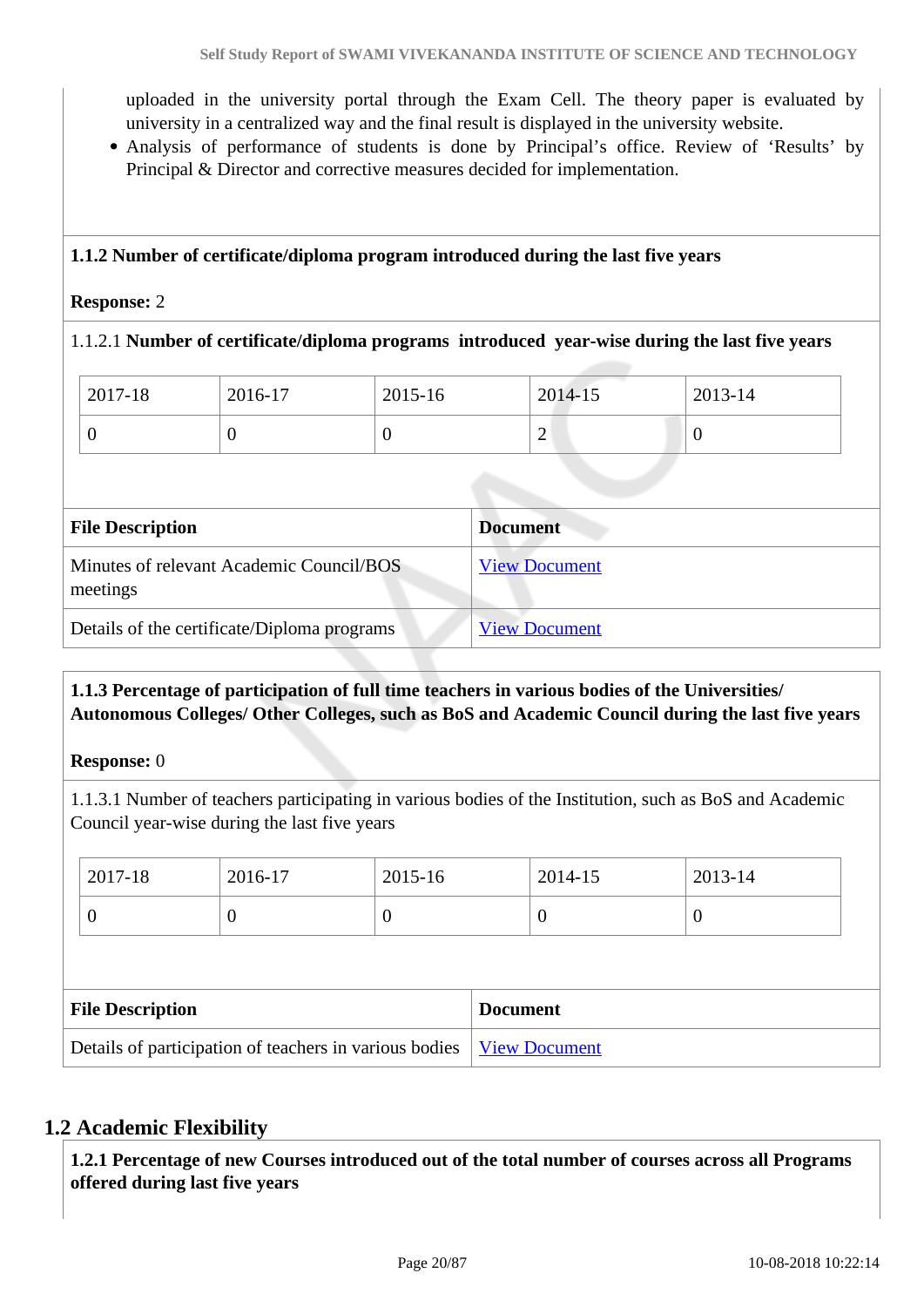#### **Response:** 40

#### 1.2.1.1 How many new courses are introduced within the last five years

Response: 4

| <b>File Description</b>                               | <b>Document</b>      |
|-------------------------------------------------------|----------------------|
| Minutes of relevant Academic Council/BOS<br>meetings. | <b>View Document</b> |
| Details of the new courses introduced                 | <b>View Document</b> |

#### **1.2.2 Percentage of programs in which Choice Based Credit System (CBCS)/Elective course system has been implemented**

**Response:** 75

1.2.2.1 Number of programs in which CBCS/ Elective course system implemented.

Response: 6

| <b>File Description</b>                               | <b>Document</b>      |
|-------------------------------------------------------|----------------------|
| Name of the programs in which CBCS is<br>implemented  | <b>View Document</b> |
| Minutes of relevant Academic Council/BOS<br>meetings. | <b>View Document</b> |

#### **1.2.3 Average percentage of students enrolled in subject related Certificate/ Diploma programs/Addon programs as against the total number of students during the last five years**

**Response:** 59.17

1.2.3.1 Number of students enrolled in subject related Certificate or Diploma or Add-on programs yearwise during the last five years

| 2017-18 | 2016-17 | 2015-16 | 2014-15 | 2013-14    |
|---------|---------|---------|---------|------------|
| 1620    | 1147    | 806     | 609     | 512<br>312 |

| <b>File Description</b>                                                                        | <b>Document</b>      |
|------------------------------------------------------------------------------------------------|----------------------|
| Details of the students enrolled in Subjects related<br>to certificate/Diploma/Add-on programs | <b>View Document</b> |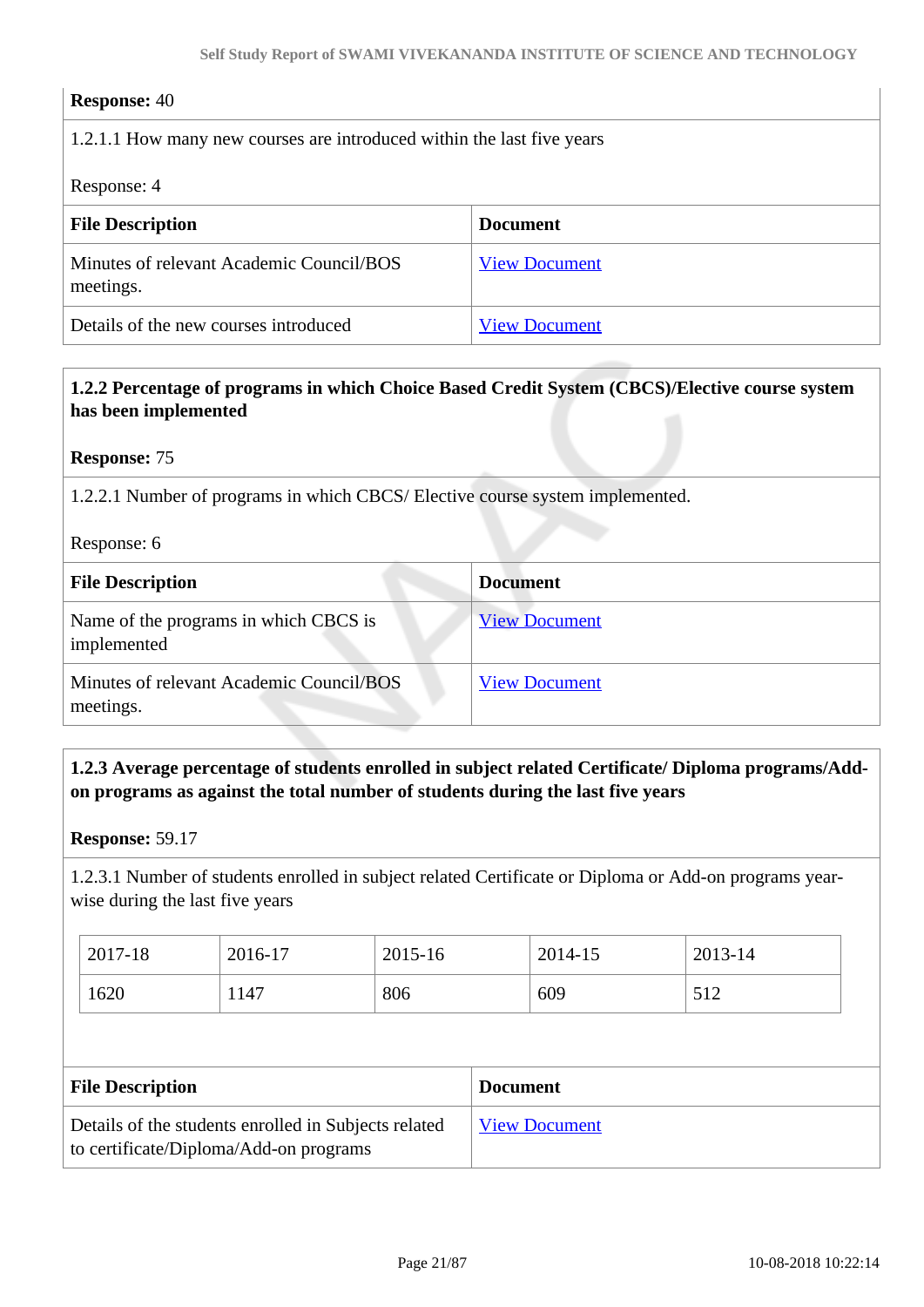#### **1.3 Curriculum Enrichment**

 **1.3.1 Institution integrates cross- cutting issues relevant to Gender, Environment and Sustainability, Human Values and Professional Ethics into the Curriculum**

**Response:** 

**GENDER:(** HU-381/HU391/HU481. TECHNICAL REPORT WRITING &LANGUAGE LAB PRACTICE**)**

 Women empowerment cannot be possible unless women come with and help to self empower themselves. There is a need to formulate reducing feminized poverty, promoting education of women, and prevention  $&$  elimination of violence against women  $&$  thus overruling the gender biasness.

**ENVIRONMENTAL SUSTAINABILITY: (**CH-301/CH-401. BASIC ENVIRONMENTAL ENGINEERING AND ELEMENTAL BIOLOGY**)**

Sustainable development is a continuous development that meets the development of the present generation without jeopardizing the need for the future generation and it can be achieved by 1) social development 2) economic development and 3) environmental protection.

**Sustainable Development: (**Covered in HU-301 & HU- 401 Values and Ethics in Engineering and Profession )

"Sustainable development is development that meets the needs of the present, without compromising the ability of future generations to meet their own needs."

The concept of sustainable development can be interpreted in many different ways, but at its core is an approach to development that looks to balance different, and often competing, needs against an awareness of the environmental, social and economic limitations we face as a society.

**Human Values: (**Covered in HU-301 & HU- 401**,** Values and Ethics in Engineering and Profession)

Basic human values refer to those values which are at the core of being human. The values which are considered basic inherent values in humans include truth, honesty, loyalty, love, peace, etc. because they bring out the fundamental goodness of human beings and society at large.

**Professional Ethics (**Covered in HU-301 & HU- 401**,** Values and Ethics in Engineering and Profession)

Professionally accepted standards of personal and business behavior, values and guiding principles. Codes of professional ethics are often established by professional organizations to help guide members in performing their job functions according to sound and consistent ethical principles.

 **1.3.2 Number of value added courses imparting transferable and life skills offered during the last five years**

**Response:** 32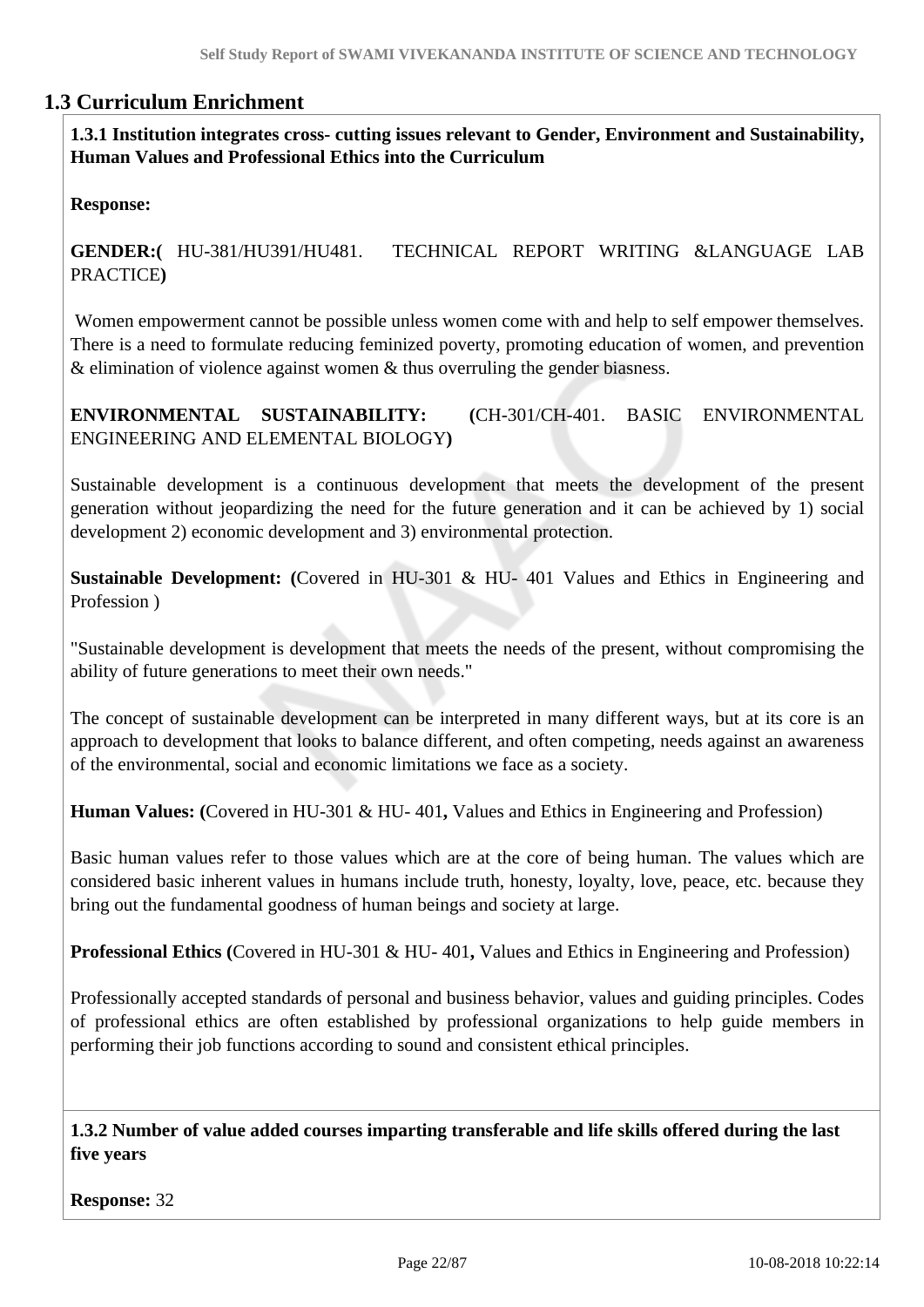1.3.2.1 Number of value-added courses imparting transferable and life skills offered during the last five years

Response: 32

| <b>File Description</b>                                                      | <b>Document</b>      |
|------------------------------------------------------------------------------|----------------------|
| Details of the value-added courses imparting<br>transferable and life skills | <b>View Document</b> |

| 1.3.3 Percentage of students undertaking field projects / internships |                      |  |  |
|-----------------------------------------------------------------------|----------------------|--|--|
| <b>Response: 12.42</b>                                                |                      |  |  |
| 1.3.3.1 Number of students undertaking field projects or internships  |                      |  |  |
| Response: 214                                                         |                      |  |  |
| <b>File Description</b>                                               | <b>Document</b>      |  |  |
| List of students enrolled                                             | <b>View Document</b> |  |  |
| Institutional data in prescribed format                               | <b>View Document</b> |  |  |

### **1.4 Feedback System**

| 1.4.1 Structured feedback received from 1) Students, 2)Teachers, 3)Employers, 4)Alumni and<br>5) Parents for design and review of syllabus-Semester wise/ year-wise<br>A.Any 4 of the above |                      |  |  |  |
|---------------------------------------------------------------------------------------------------------------------------------------------------------------------------------------------|----------------------|--|--|--|
| <b>B.Any 3 of the above</b>                                                                                                                                                                 |                      |  |  |  |
| C. Any 2 of the above                                                                                                                                                                       |                      |  |  |  |
|                                                                                                                                                                                             |                      |  |  |  |
| D. Any 1 of the above                                                                                                                                                                       |                      |  |  |  |
|                                                                                                                                                                                             |                      |  |  |  |
|                                                                                                                                                                                             |                      |  |  |  |
| <b>Response:</b> C. Any 2 of the above                                                                                                                                                      |                      |  |  |  |
| <b>File Description</b>                                                                                                                                                                     | <b>Document</b>      |  |  |  |
| Any additional information                                                                                                                                                                  | <b>View Document</b> |  |  |  |
| Action taken report of the Institution on feedback<br>report as stated in the minutes of the Governing<br>Council, Syndicate, Board of Management                                           | <b>View Document</b> |  |  |  |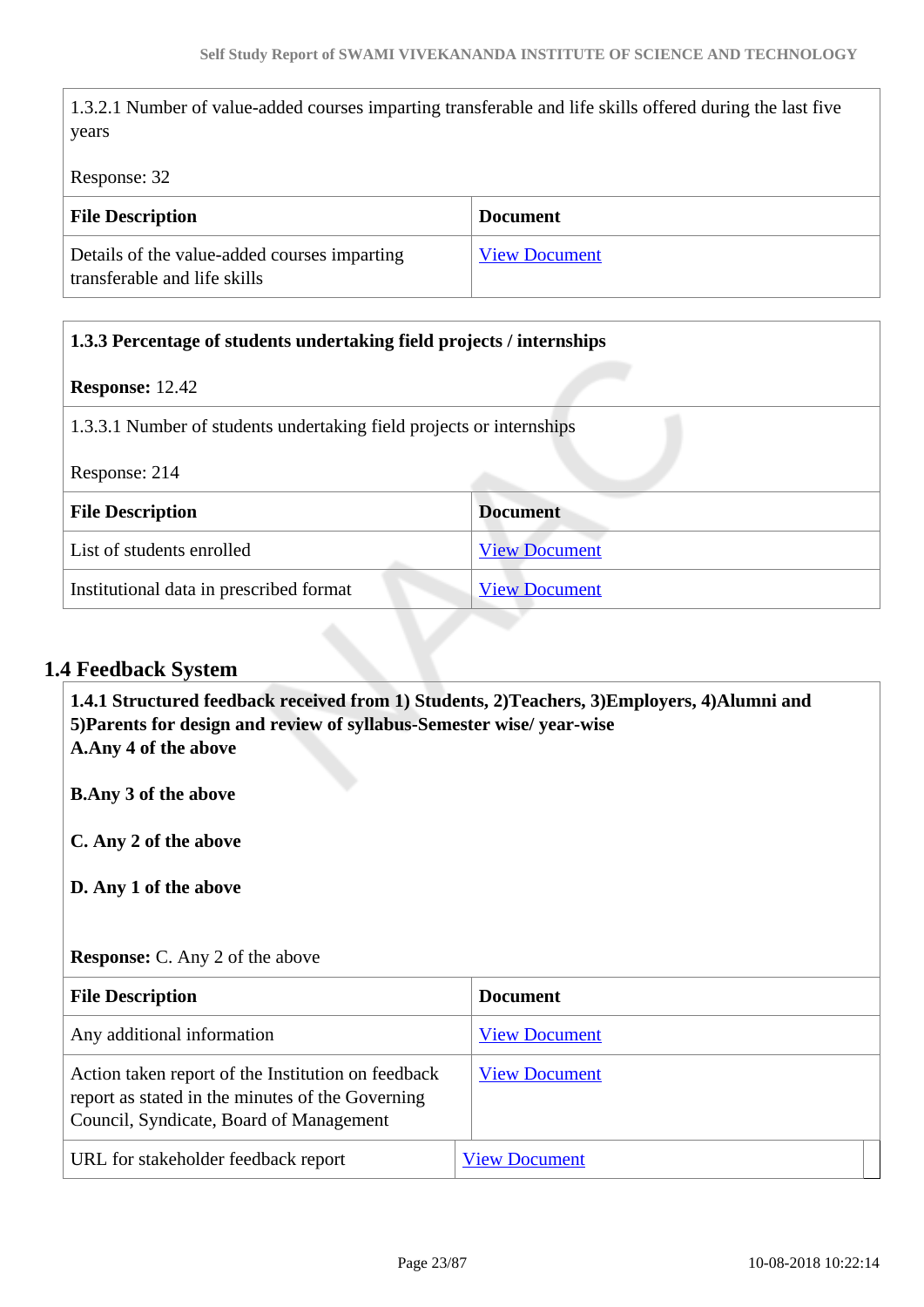| 1.4.2 Feedback processes of the institution may be classified as follows:<br>A. Feedback collected, analysed and action taken and feedback available on website |                      |  |  |  |
|-----------------------------------------------------------------------------------------------------------------------------------------------------------------|----------------------|--|--|--|
| B. Feedback collected, analysed and action has been taken                                                                                                       |                      |  |  |  |
| C. Feedback collected and analysed                                                                                                                              |                      |  |  |  |
| <b>D. Feedback collected</b>                                                                                                                                    |                      |  |  |  |
| <b>Response:</b> B. Feedback collected, analysed and action has been taken                                                                                      |                      |  |  |  |
| <b>File Description</b>                                                                                                                                         | <b>Document</b>      |  |  |  |
| URL for feedback report                                                                                                                                         | <b>View Document</b> |  |  |  |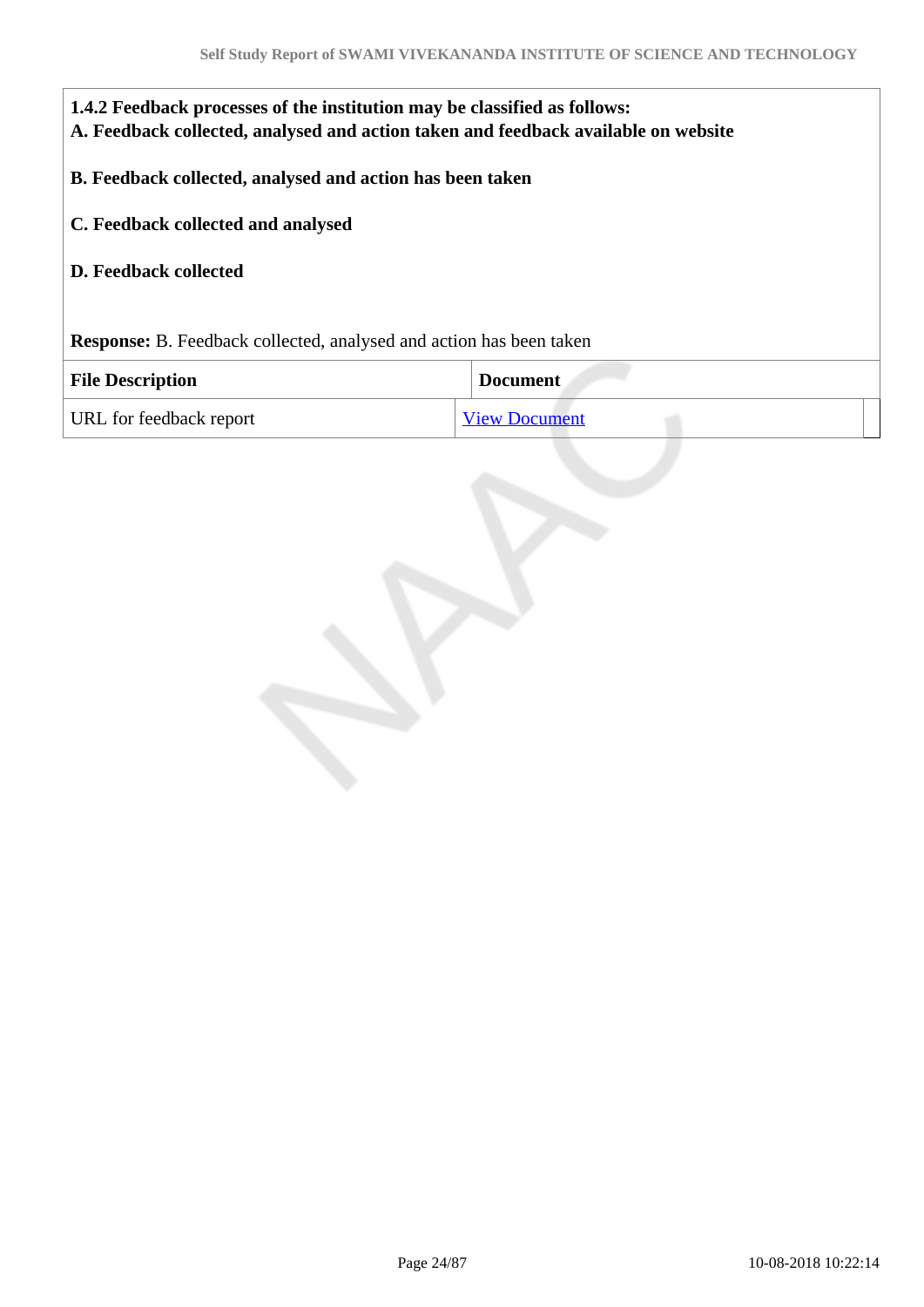# **Criterion 2 - Teaching-learning and Evaluation**

#### **2.1 Student Enrollment and Profile**

**2.1.1 Average percentage of students from other States and Countries during the last five years**

#### **Response:** 2.81

2.1.1.1 Number of students from other states and countries year-wise during the last five years

| 2017-18             | 2016-17 | 2015-16 | 2014-15 | 2013-14      |
|---------------------|---------|---------|---------|--------------|
| $\sim$ $\sim$<br>35 | 49      | л.      | 28      | $\cap$<br>33 |

| <b>File Description</b>                       | <b>Document</b>      |
|-----------------------------------------------|----------------------|
| List of students (other states and countries) | <b>View Document</b> |
| Institutional data in prescribed format       | <b>View Document</b> |

#### **2.1.2 Average Enrollment percentage (Average of last five years)**

#### **Response:** 83.37

2.1.2.1 Number of students admitted year-wise during the last five years

| 2017-18 | 2016-17 | $2015 - 16$ | 2014-15 | 2013-14 |
|---------|---------|-------------|---------|---------|
| 346     | 539     | 494         | 344     | 378     |

2.1.2.2 Number of sanctioned seats year-wise during the last five years

| $2017 - 18$ | 2016-17 | 2015-16 | 2014-15 | 2013-14 |
|-------------|---------|---------|---------|---------|
| 570         | 570     | 570     | 570     | 330     |

| <b>File Description</b>                 | <b>Document</b>      |
|-----------------------------------------|----------------------|
| Institutional data in prescribed format | <b>View Document</b> |

#### **2.1.3 Average percentage of seats filled against seats reserved for various categories as per applicable reservation policy during the last five years**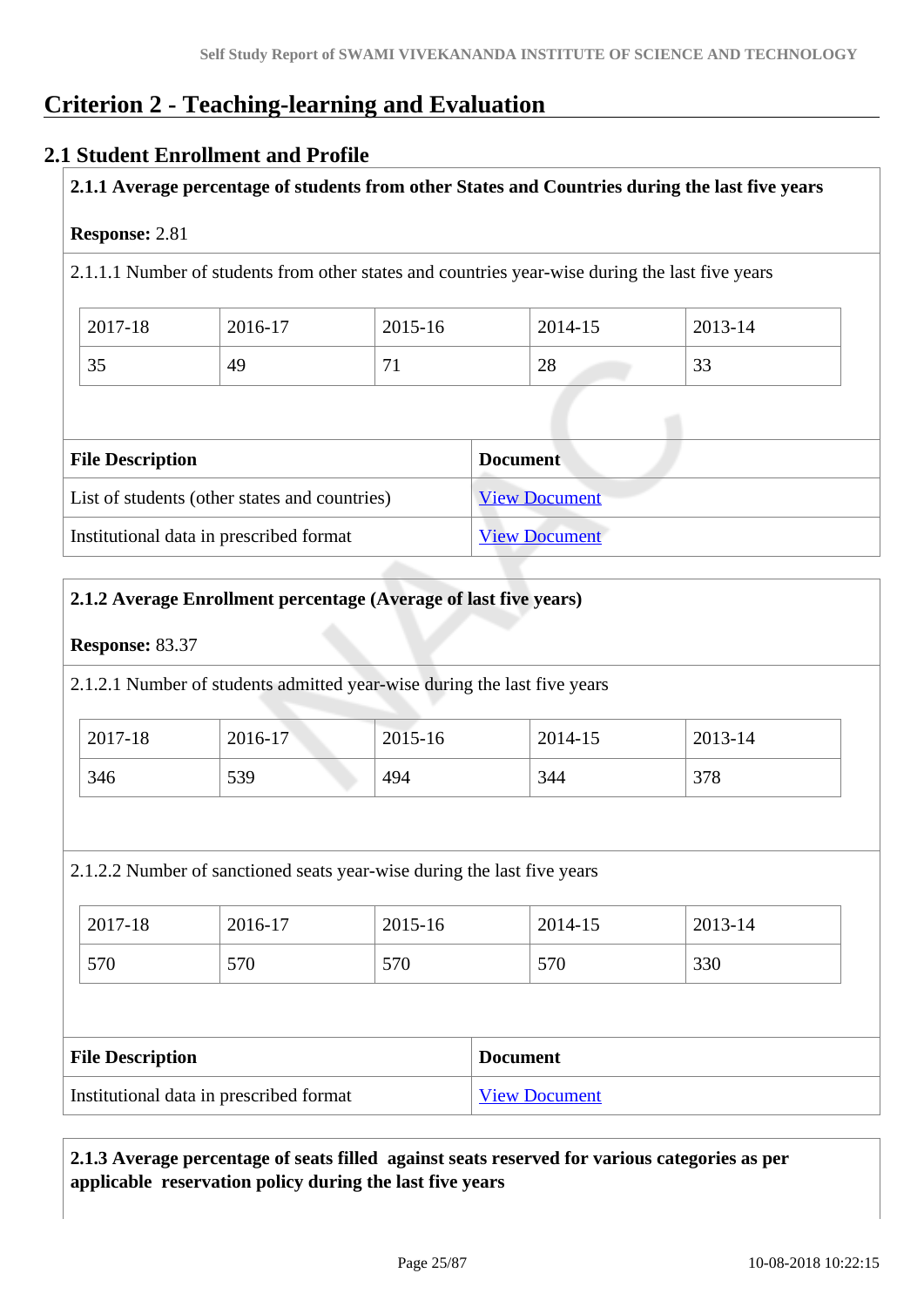#### **Response:** 90.47

2.1.3.1 Number of actual students admitted from the reserved categories year-wise during the last five years

| 2017-18                 | 2016-17 | 2015-16 |                 | 2014-15 | 2013-14 |
|-------------------------|---------|---------|-----------------|---------|---------|
| 43                      | 57      | 57      |                 | 57      | 30      |
|                         |         |         |                 |         |         |
| <b>File Description</b> |         |         |                 |         |         |
|                         |         |         | <b>Document</b> |         |         |

#### **2.2 Catering to Student Diversity**

 **2.2.1 The institution assesses the learning levels of the students, after admission and organises special programs for advanced learners and slow learners**

#### **Response:**

As students' needs and abilities are different due to divergence in background, abilities and interests, different learning and teaching strategies are therefore adopted to cater for these differences. Teachers thus take learner diversity into consideration and take appropriate action to help different learners to learn.

#### **Strategies adopted to facilitate weak students**

1.Remedial classes are organized to clarify doubts, re-explaining of critical topics for

improving performance.

1.Provide additional support for students through mentorship program

#### **Strategies adopted to facilitate talented students**

For first year students, advanced learners are identified based on the +2 level board marks and marks obtained from the bridge courses. For II, III and IV Year students, advanced learners

are identified based on the performance in internal assessment and university exams.

Specific strategies for the advanced Learners:

1. Language laboratory facility is provided to self learners during beyond working hours for improvement of communication skill.

2. Additional experiments are also conducted after the completion of the regular lab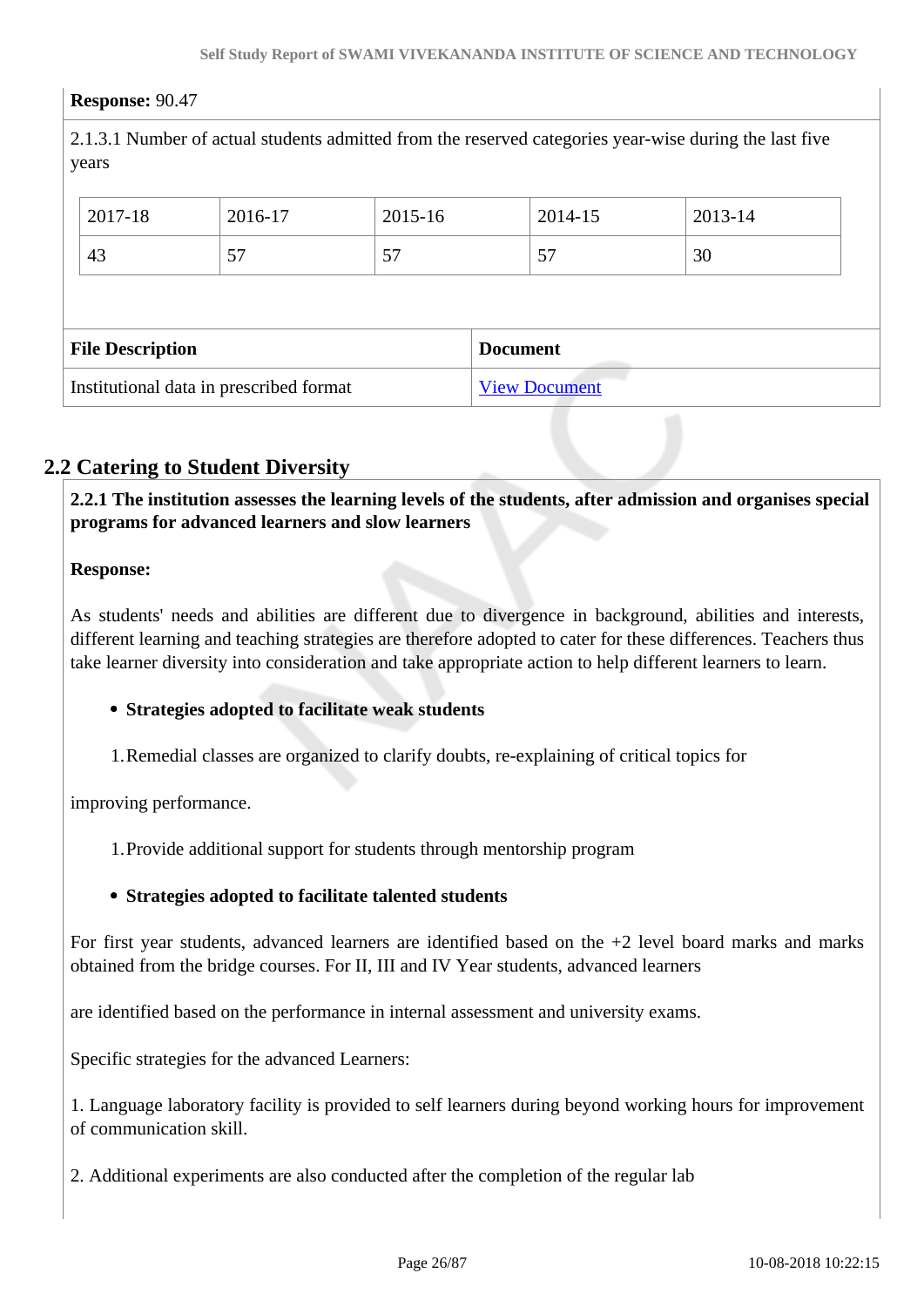classes to these students.

The advanced learners of various departments are encouraged to take part in symposia, workshops and seminars to gain knowledge in advanced topics.

- 1.The students are encouraged to do projects and mini projects in advanced topics under the guidance of faculty members.
- 2. Resource persons from industries and academic institutions are invited to give guest

lectures on advanced topics for the benefit of the students.

- 1. The faculty members teach contents beyond syllabus, after the completion of syllabus.
- 2.They are advised to undertake GATE, CAT, GMAT, TOEFL, GRE exams and are guided for higher studies.
- 3. Fast learners are motivated and advised to do research activities and are encouraged to attend civil service examinations such as IAS, IPS, IES of UPSC also.

#### **2.2.2 Student - Full time teacher ratio**

**Response:** 15.52

#### **2.2.3 Percentage of differently abled students (Divyangjan) on rolls**

| <b>Response:</b> 0 |  |
|--------------------|--|
|--------------------|--|

| <b>File Description</b>                 | Document             |
|-----------------------------------------|----------------------|
| Institutional data in prescribed format | <b>View Document</b> |

#### **2.3 Teaching- Learning Process**

 **2.3.1 Student centric methods, such as experiential learning, participative learning and problem solving methodologies are used for enhancing learning experiences**

#### **Response:**

Interactive learning is a hands-on approach to help the students to become more engaged and retain more material. With or without any form of technology, interactive learning helps the students to strengthen problem solving and critical thinking skills. Education seems to be constantly changing. Students are no longer expected to sit at a desk and take notes on a lecture. Lessons are much more engaging and interactive.

#### **Interactive learning:**

Interactive learning is a hands-on, real-world approach to education. Interactive learning can take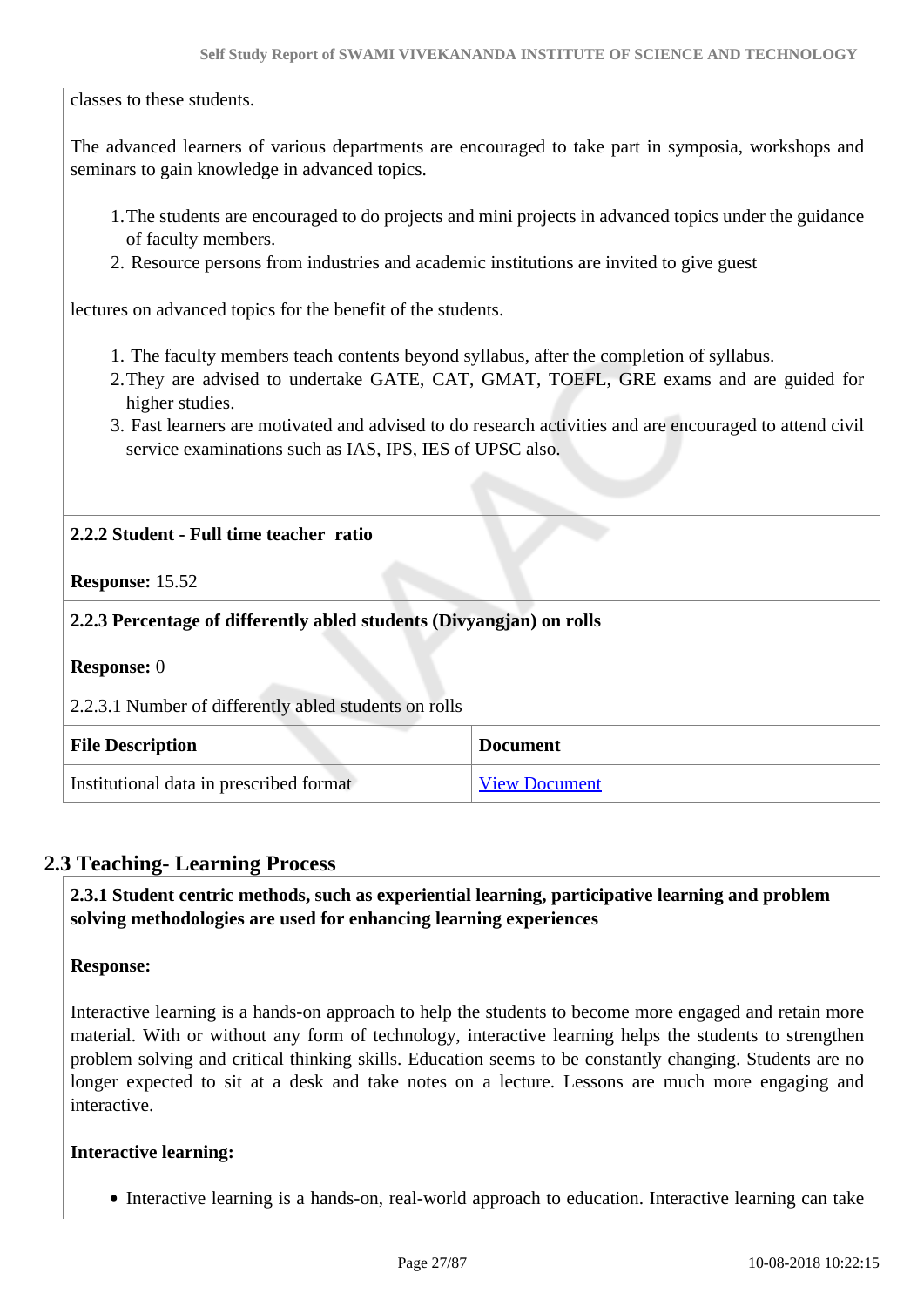many different forms. Students strengthen their critical thinking and problem-solving skills using a much more holistic approach to learning. Interactive learning can take place across the curriculum with or without technology.

It sharpens critical thinking skills, which are fundamental to the development of analytical reasoning.

#### **Collaborative Learning:**

Collaborative learning is an educational approach to teaching and learning that involves groups of students working together to solve a problem, complete a task or create a product. It is an active process whereby students assimilate the information and relate this new knowledge to a framework of prior knowledge.

#### **Independent Learning:**

• Independent learning is when an individual is able to think, act and pursue their own studies autonomously without the same levels of support you receive from a teacher. It enhances the skills those are transferrable to most jobs like motivation, independence, initiative, organizing and multitasking, strong reading and writing skills.

#### **2.3.2 Percentage of teachers using ICT for effective teaching with Learning Management Systems (LMS), E-learning resources etc.**

**Response:** 81.08

2.3.2.1 Number of teachers using ICT

Response: 90

| <b>File Description</b>                                                      | <b>Document</b>      |
|------------------------------------------------------------------------------|----------------------|
| List of teachers (using ICT for teaching)                                    | <b>View Document</b> |
| Provide link for webpage describing the "LMS/<br>Academic management system" | <b>View Document</b> |

#### **2.3.3 Ratio of students to mentor for academic and stress related issues**

#### **Response:** 15.52

2.3.3.1 Number of mentors

Response: 111

#### **2.3.4 Innovation and creativity in teaching-learning**

**Response:**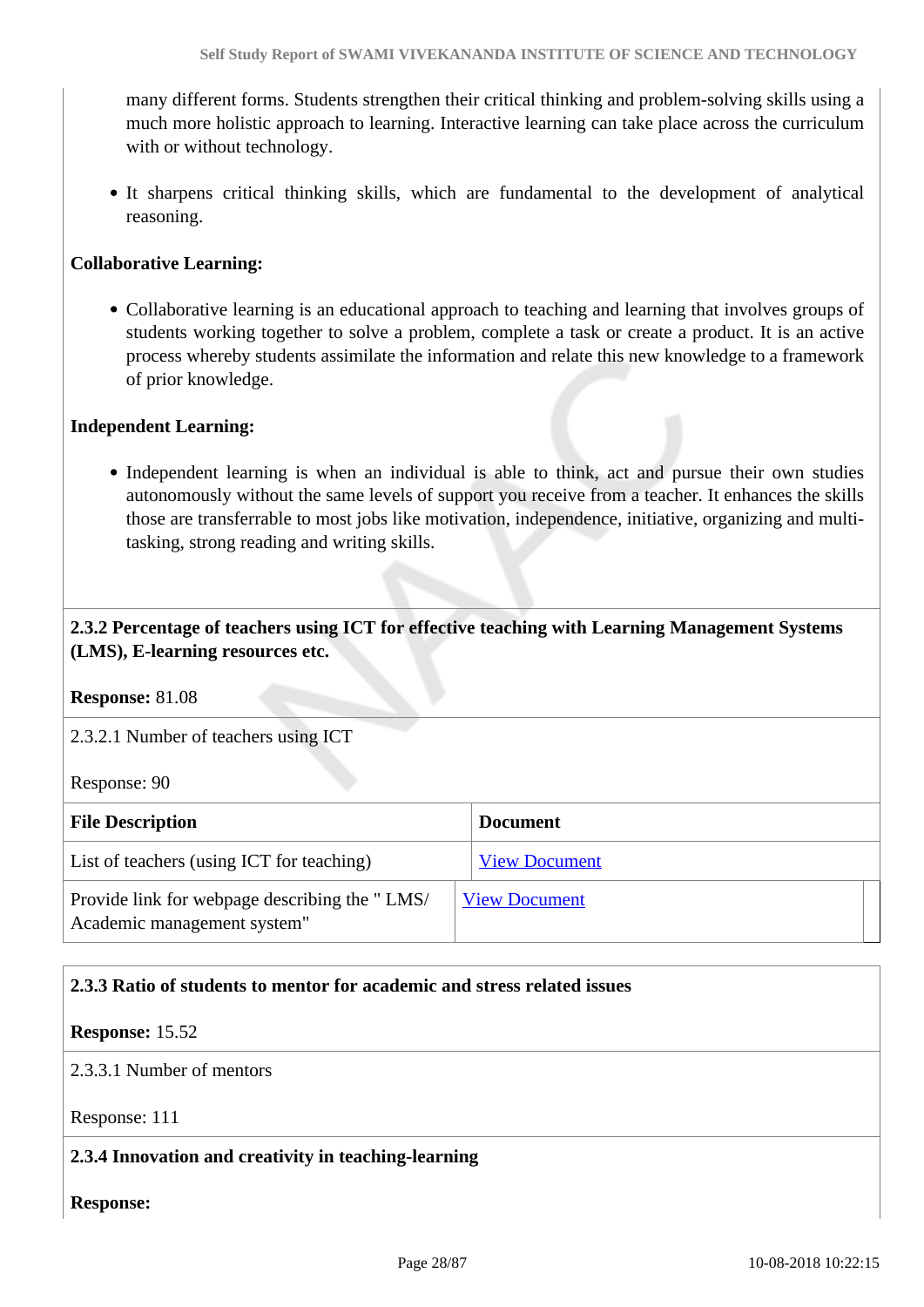#### 1. Creative Teaching

Take the help of creative tools to stimulate creativity. Include playful games or forms of visual exercises that will excite the young minds and capture their interest. This is a time tested method to identify young student's creative abilities and encourage creative contributions.

#### 2. Audio & Video Tools

Incorporate audio-visual materials in your sessions. Supplement textbooks with models, filmstrips, movies and pictorial material. Use graphics or other mind mapping and brain mapping tools that will help their imagination thrive and grow. These methods will not only develop their ability to listen, but will also help them to understand the concepts better.

#### 3. Real-World Learning

Link your lessons to real world learning. Infusing real world experiences into your instructions will make teaching moments fresh and enrich classroom learning. Relating and demonstrating through real life situations, will make the material easy to understand and easy to learn.

#### 4. Brainstorm

Make time for brainstorming sessions into your classrooms. These sessions are a great way to get the creative juices flowing in the mind of students. When you have multiple brains focusing on one single idea, you are sure to get numerous ideas and will also involve everyone into the discussion. These sessions will be a great platform for students to voice their thoughts without having to worry about right or wrong.

#### 5. Welcome New Ideas

An open- minded attitude can help you for innovating new teaching methods. Sometimes most of us show reluctance to create new ideas, can be overcome through though open- minded discussion. If you're a teacher never do this, always try to accept new ideas even if it looks like strange at the beginning.

#### 6. Think about a New Hobby

Sometimes, hectic workload may affect your engagement in teaching .If it happens to you, it's natural. You can take a break for couple of hours and engage in some other activity that you're interested in. This will rejuvenate you and you can return to your work with more passion and interest.

#### 7. Work Together as a Team

As everyone knows, the end result of collaborative efforts is always immense helpful. Think about spending some quality time with your colleagues. Ask them to share their views on improving teaching methods; you can see many of them come up with interesting strategies. So, collaborate and introduce innovative teaching methods.

#### **2.4 Teacher Profile and Quality**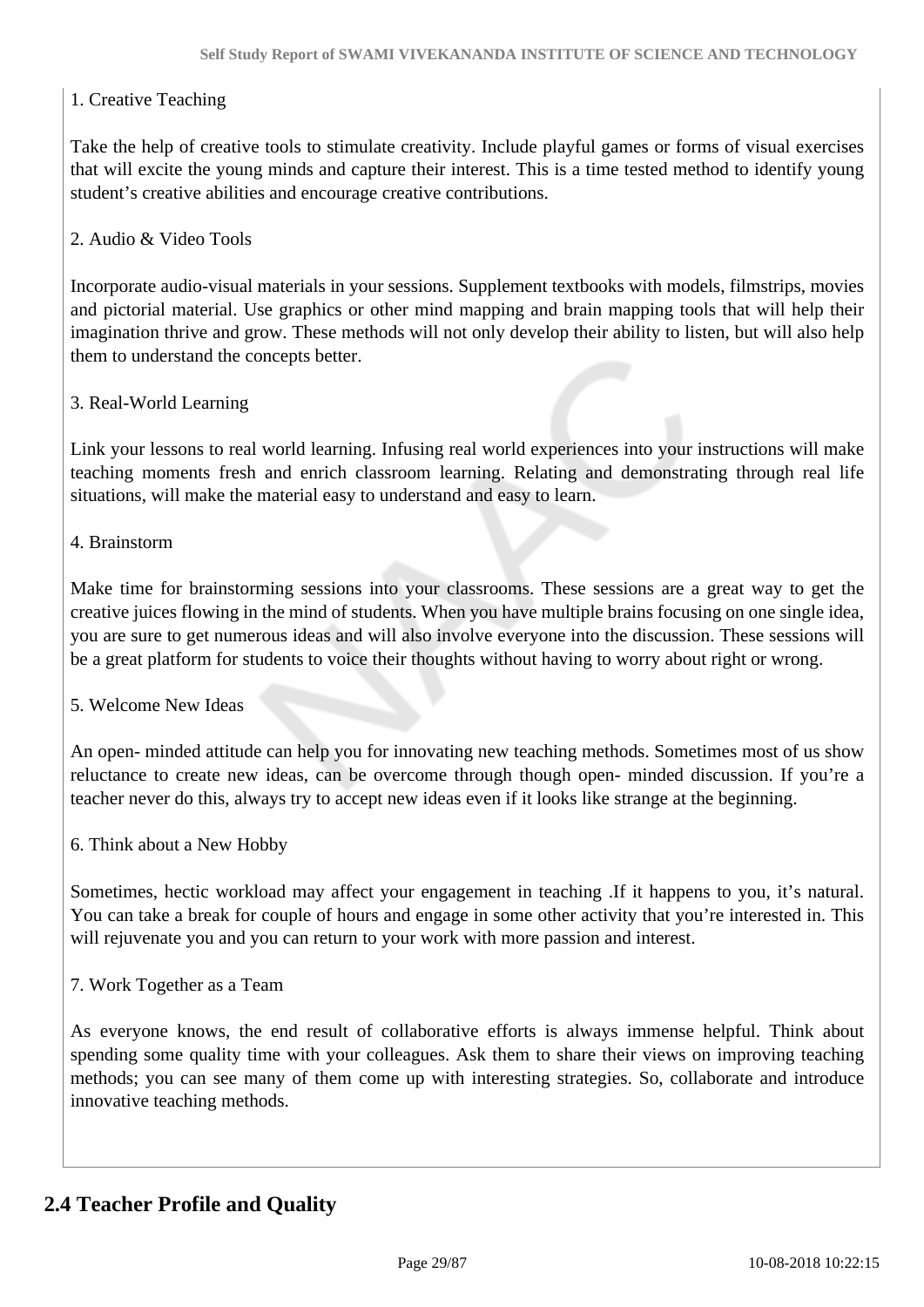| 2.4.1 Average percentage of full time teachers against sanctioned posts during the last five years |                      |  |  |
|----------------------------------------------------------------------------------------------------|----------------------|--|--|
| <b>Response: 89.67</b>                                                                             |                      |  |  |
| <b>File Description</b>                                                                            | <b>Document</b>      |  |  |
| Year wise full time teachers and sanctioned posts<br>for 5 years                                   | <b>View Document</b> |  |  |
| List of the faculty members authenticated by the<br>Head of HEI                                    | <b>View Document</b> |  |  |

#### **2.4.2 Average percentage of full time teachers with Ph.D. during the last five years**

#### **Response:** 9

2.4.2.1 Number of full time teachers with Ph.D. year-wise during the last five years

| $12017 - 18$ | 2016-17 | 2015-16 | 2014-15 | 2013-14 |
|--------------|---------|---------|---------|---------|
| 16           |         |         |         |         |

| <b>File Description</b>                                                                       | <b>Document</b>      |
|-----------------------------------------------------------------------------------------------|----------------------|
| List of number of full time teachers with PhD and<br>number of full time teachers for 5 years | <b>View Document</b> |

#### **2.4.3 Teaching experience per full time teacher in number of years**

#### **Response:** 29.98

2.4.3.1 Total experience of full-time teachers

Response: 3328

#### **2.4.4 Percentage of full time teachers who received awards, recognition, fellowships at State, National, International level from Government, recognised bodies during the last five years**

#### **Response:** 5.01

2.4.4.1 Number of full time teachers receiving awards from state /national /international level from Government recognised bodies year-wise during the last five years

| 2017-18 | 2016-17 | 2015-16 | 2014-15 | 2013-14 |
|---------|---------|---------|---------|---------|
|         |         |         |         |         |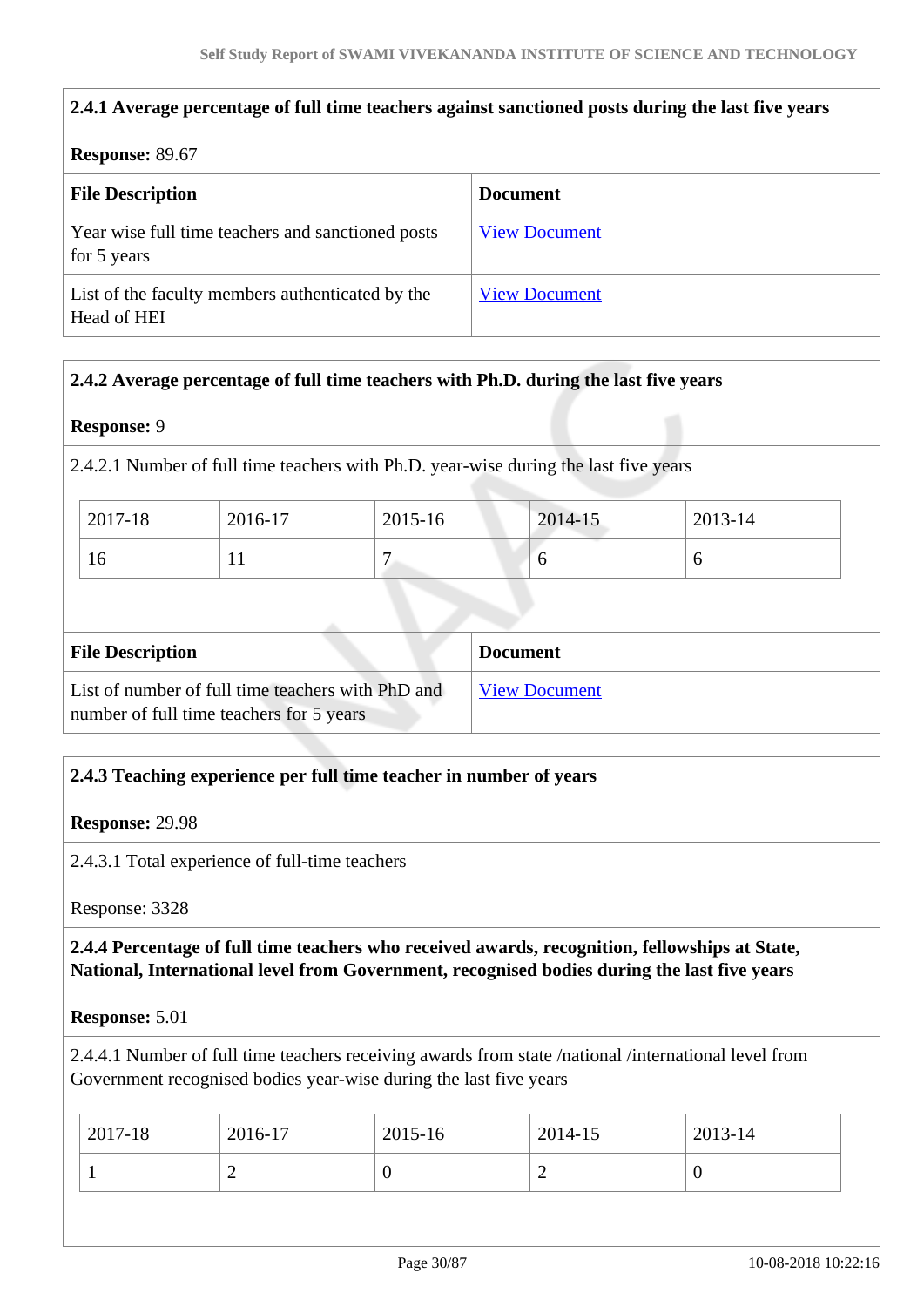| <b>File Description</b>                          | <b>Document</b>      |
|--------------------------------------------------|----------------------|
| Institutional data in prescribed format          | <b>View Document</b> |
| e-copies of award letters (scanned or soft copy) | <b>View Document</b> |

#### **2.4.5 Average percentage of full time teachers from other States against sanctioned posts during the last five years**

#### **Response:** 4.9

2.4.5.1 Number of full time teachers from other states year-wise during the last five years

|                                                                                                    | 2017-18                                    | 2016-17 | 2015-16              |  | 2014-15 | 2013-14 |  |
|----------------------------------------------------------------------------------------------------|--------------------------------------------|---------|----------------------|--|---------|---------|--|
|                                                                                                    | 4                                          |         | 6                    |  | 6       |         |  |
|                                                                                                    |                                            |         |                      |  |         |         |  |
|                                                                                                    | <b>File Description</b><br><b>Document</b> |         |                      |  |         |         |  |
| List of full time teachers from other state and state<br>from which qualifying degree was obtained |                                            |         | <b>View Document</b> |  |         |         |  |

#### **2.5 Evaluation Process and Reforms**

#### **2.5.1 Reforms in Continuous Internal Evaluation(CIE) system at the institutional level**

#### **Response:**

Continuous Internal Evaluation (CIE) and project work are the internal modes of assessment.

The evaluation system, as adopted by the Institute, has two components, viz,

1. The Continuous Internal Evaluation (CIE)

2. The End Semester Examination (ESE)

The ratio of weightage is 30% in CIE and 70% in ESE for UG.

For effective implementation of Continuous Internal Evaluation (CIE) system at the institutional level, the institute conducts two unit tests per course per semester and performance based improvement test. The answer scripts are given back to the students after evaluation for their information, providing sufficient transparency and accountability. CIE marks are shown to students along with their answer scripts by the teacher concerned enabling them to have access to the evaluated answer scripts before the marks are forwarded to the examination section. It also promotes the student to participate in mini project demonstration, model exhibition, programming skill competitions, mega projects, technical paper presentation, workshop, and seminar. CIE Components also includes MCQs, Quiz competition, home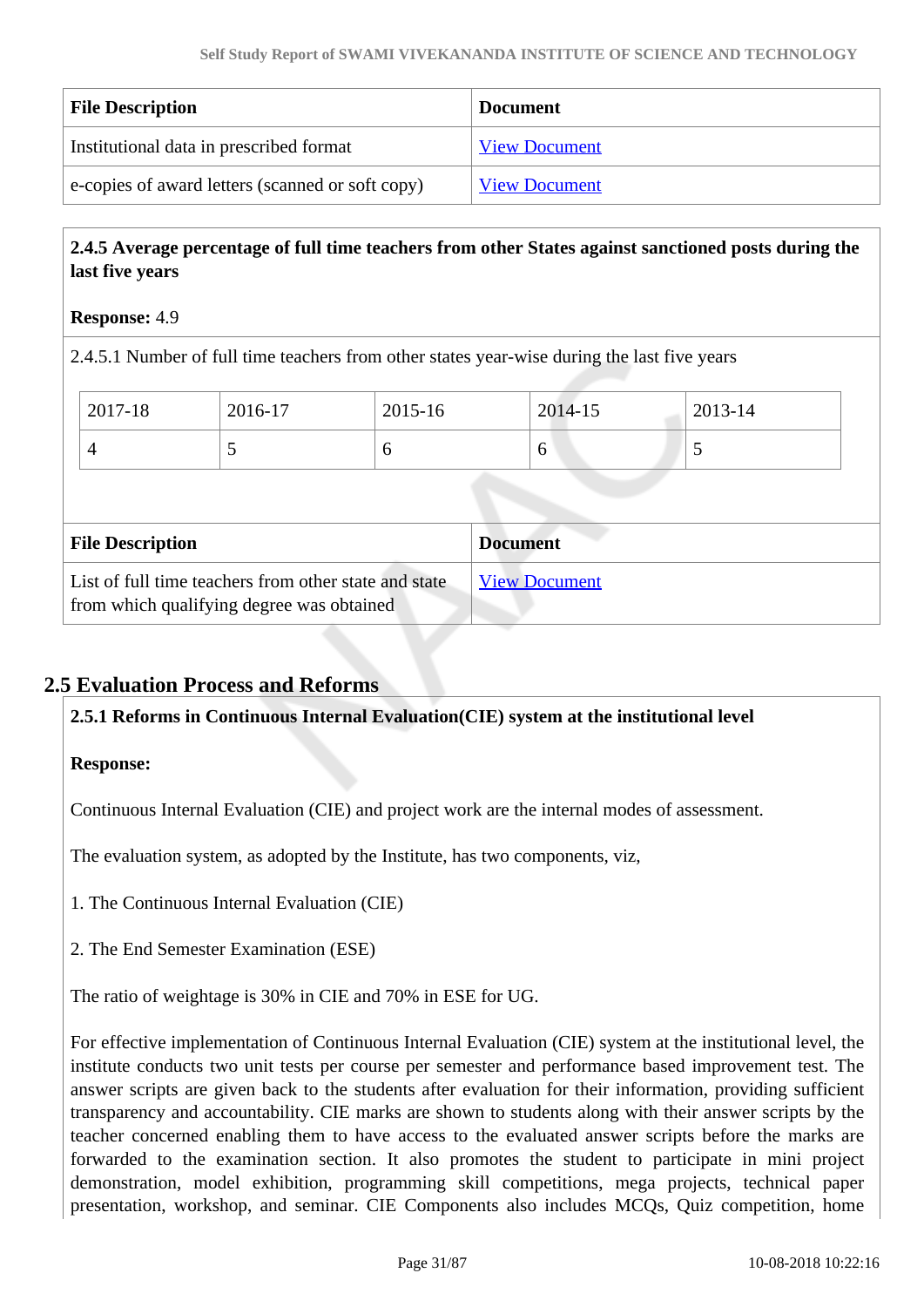assignments, Lab Exercises and Practical. The college encourages and guides students to participate in national level competitions organized by other Colleges and Universities. The college gives facility to participate in competitive examinations and higher studies. Industrial visits are arranged for the students and students submit the visit report which is also evaluated for term work marks. The participation and performance of students in sports, NSS, and other extracurricular and cultural activates is also given weightage. The feedback system is provided to the students for giving the feedback on all fronts. It organizes parents and guardians meet to have a communication once in year. By giving home assignment, tutorials, problems and taking follow up, help the student to explore various learning resources like the Internet and libraries etc. which will enable to develop self study, analytical and reasoning capabilities.

#### **2.5.2 Mechanism of internal assessment is transparent and robust in terms of frequency and variety**

#### **Response:**

The Examination Cell of the Institute is a separate section which deals with the examination process.

The following efforts were made in the office of the Examination Cell for smooth conduct of the examination and related processes.

Preparing Academic Calendar with the schedule of Internal assessment test and end semester examinations for both theory and laboratory courses. Preparation of Schedules for two internal centralized assessment tests and publication of result.

Disbursal of necessary materials is given to the internal examiners through the examination cell of the college.

Preparing:

- 1.The attendance sheet
- 2.Invigilator schedule
- 3.Physical arrangements of seating of the students during the examination
- 4.Publication of results of two unit tests.

Weightages assigned for the overall development of students:

**Behavioral aspects:** There is mentorship scheme in every department by year wise. A faculty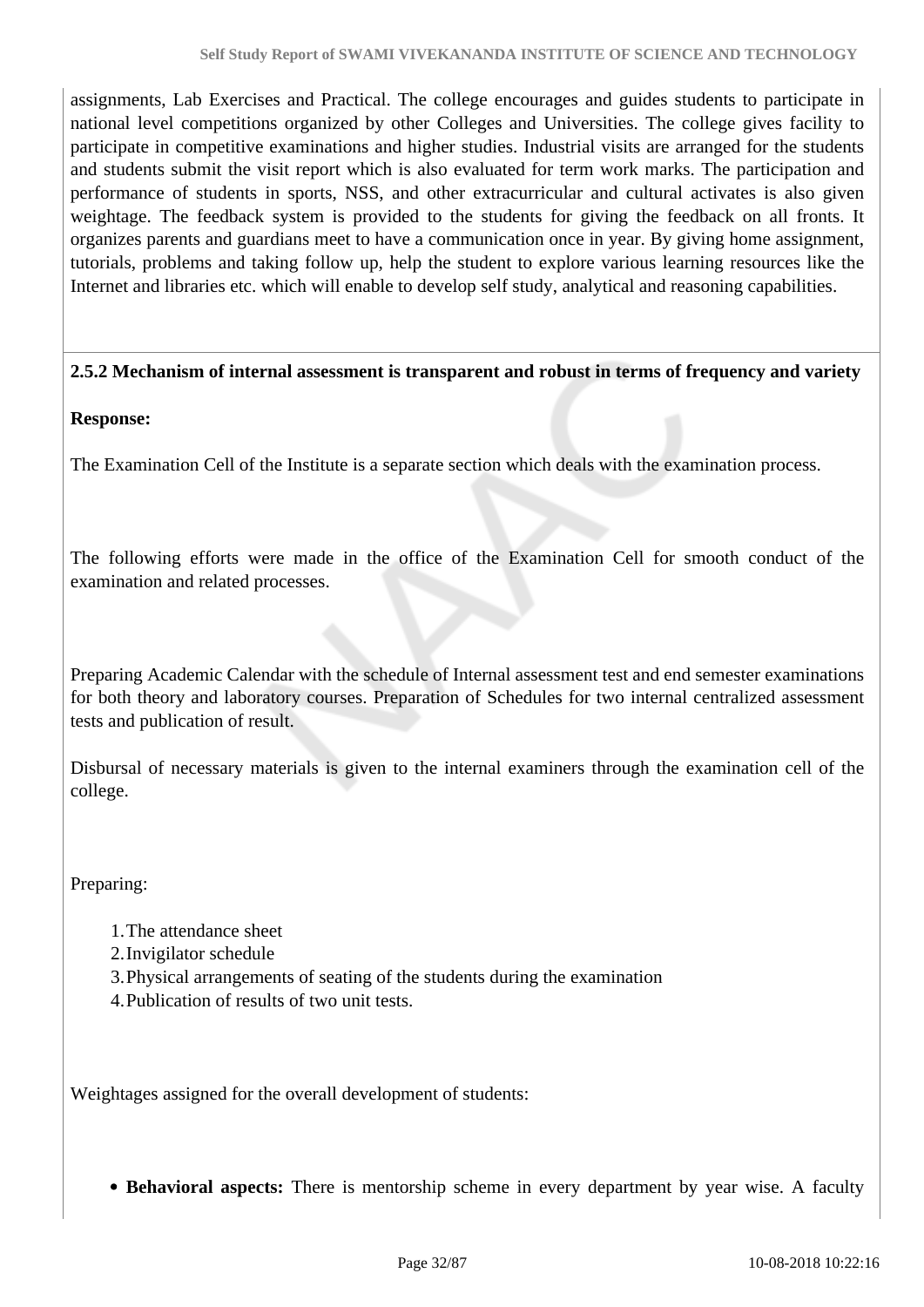member as well as mentor always gives the necessary advice for overall development of student's behavior. This always helps to their job placement and their professional life as well.

**Independent learning:** This is certainly a governing parameter regarding the ability of the student. The course curriculum is designed to develop these parameters. Moreover special emphasis is given by providing interactive session, group discussions, personality development, different types of independent mini project, etc. for the continuous developments of the students.

Internal assessment in college is so transparent that every student has an idea about the standard internal evaluation process of the theory & practical subjects. Marks obtained in all the CO's are grouped and is considered as 60% of total marks for the Internal Examination. Slow learners are permitted to improvise their marks by the departmental examination if they have scored low. Head of the departments are fully empowered to suggest the re-assessment of the total marks with the approval of departmental committee. All such modifications will be displayed in the department notice boards for student reference.

The college always maintain an Academic Calendar in line with university calendar prior to the commencement of the academic year. The College organizes orientation programs to the students as guided by the affiliated university to make them fitted with the rules and regulations of the collage such as examination system, evaluation process, extra-curricular activities etc.

#### **2.5.3 Mechanism to deal with examination related grievances is transparent, time-bound and efficient**

#### **Response:**

Examination related issues are handled by the student mentor to make it time bound & transparent. Internal examination answer scripts are distributed to the students as regard to total checking and for clarifications if any. The marks awarded for the semester examination which constitute the internal assessment component are displayed on the examination cell notice board as well as departmental notice board.

The examination section displays the evaluation report by cross checking the statement of marks as submitted by the respective faculty member of every department.

1) Student approaches his mentor for the clarifications related to internal marks, Semester examination's marks & other if any.

2) Student issue related to the above is provided by the mentor within particular days.

3) Issues are identified & sorted. Recommendations will be forwarded to the departmental examination cell representative.

5) A clear report of the issue is given to the examination section through departmental examination cell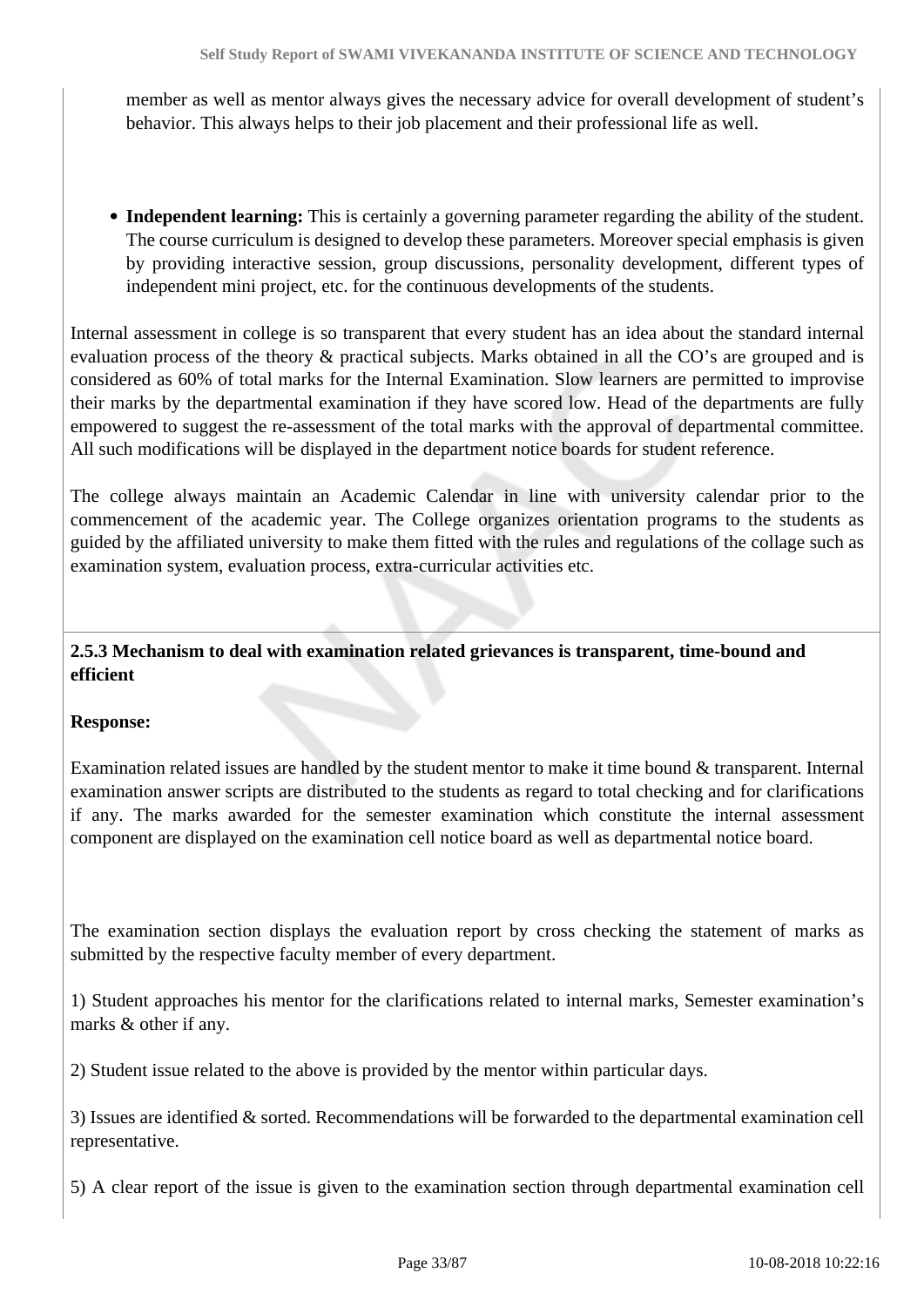representative.

6) The entire process is monitored by the Officer - In –Charge (OIC).

#### **2.5.4 The institution adheres to the academic calendar for the conduct of CIE**

#### **Response:**

Swami Vivekananda Institute Of Science And Technology was established in the year 2008 (registration date: 26/12/2007) under the MAKAUT (Formerly known as West Bengal University of Technology) to enhance technical education and development in the state of West Bengal and for related issues. The University has already implemented the academic calendar for the grading system, holidays, examination dates for both the semesters in a year etc. This academic calendar indicates the schedule of continuous assessment to be notified by the University before the start of every academic session.

The student has a choice in selecting courses out of the offered 5 courses by various departments. The grade points are earned for each course reflects the student's proficiency in a particular course. Two consecutive (1 odd + 1 even) semesters constitute one academic year. Credit is a unit by which the course work is measured. It determines the number of hours of instructions required per week and credit point is the product of grade point and number of credits for a course. Grade point is a numerical weightage allotted to each letter grade on a 10-points scale and letter grade is an index of the performance of students in a said courses. Grades are denoted by letters O, E, A, B, F, I according to performance basis. The odd semester is scheduled from July-December and even semester from January-June. SGPA (Semester Grade Point Average) is parameter of performance of work done in a semester .CGPA (Cumulative Grade Point Average) is a parameter of overall semester cumulative performance of a student.

The unit test (twice in each semester), attendance, seminar, projects etc are the main criteria to comprise the internal evaluation. There is an overall coordinator at the college / department level to coordinate for the proper implementation of the same. Every teacher takes attendance in the last instructional day in the semester. A student has to attend 75% of lectures (including tutorials) through the semester.

Following are list of activities performed according to the AICTE & MAKAUT academic calendar:

The college:

- Always follows the exact date of teaching end for every semester for theory and lab classes.
- All the semester and unit tests are taken on the schedule date given by the University.
- In every semester tutorial classes are taken & assignments are given for the skill development of the students.
- Holidays (Semester break / winter vacation / Durga puja and others) are given according to the above mentioned calendar.

Along with our ambition to impart knowledge through class room learning, we give our students equal opportunities of learning e-journals, reference books, give them hands on experience in well equipped laboratories.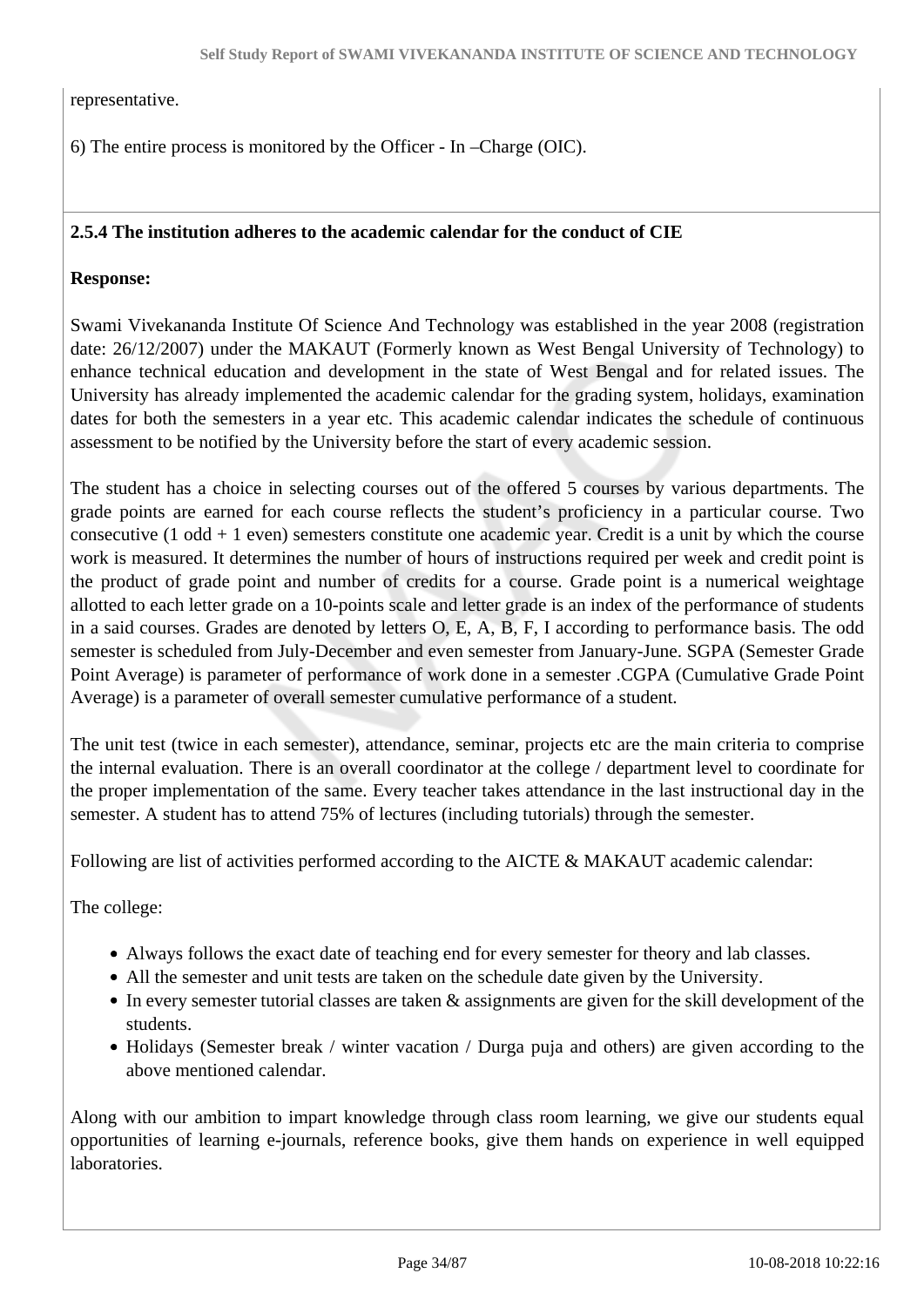### **2.6 Student Performance and Learning Outcomes**

 **2.6.1 Program outcomes, program specific outcomes and course outcomes for all programs offered by the Institution are stated and displayed on website and communicated to teachers and students**

**Response:** 

**Program Outcome:**

**PO 1: Engineering Knowledge:** Implementation of acquired knowledge of Mathematics, Basic Sciences, Engineering Sciences, Generic Skills, Professional Subjects and Environmental Issues to the solution of open-ended electronics & communication engineering problems across the disciplines.

**PO 2: Problem Analysis:** Identify, formulate, review & explore research literature to solve problems of correlated domains relevant with industry reaching substantiated conclusions.

**PO 3: Design/ Development of Solutions:** Design prototype systems/ components/ models/ processes within realistic constraints that meet specified needs with appropriate consideration of safety and precautions related with environment and civilization.

**PO 4: Conduct Investigations:** Investigate complex problems applying research-based knowledge and methodologies including design of experiments, analysis and interpretation of data and synthesis of information for obtaining meaningful outcome.

**PO 5: Modern Tool Usage:** Use of appropriate techniques, skills, resources and interdisciplinary modern engineering and IT tools keeping in view of their limitations.

**PO 6: Engineer and Society**: Understanding the impact of engineering solutions in global, socioeconomical, legal and cultural issues relevant to professional engineering practice.

**PO 7: Environment and Sustainability:** Familiarity with Information & Communication Technology, seeking pollution-free and energy friendly sustainable professional engineering solutions towards day-today societal and environmental complex problem contexts.

**PO 8: Ethics:** Commit to professional ethics and code of conduct following the norms of engineering practice.

**PO 9: Individual and Team Work:** Capacity to function as individual as well as team member by demonstrating positive attitudes and skills in personnel management and maintenance of human relations in multi/inter-disciplinary teams with a spirit of tolerance, patience and understanding.

**PO 10: Communication:** Communicate effectively to become able to write effective reports, logical thinking, design documentation, make effective presentations, give and receive clear oral and written instructions.

**PO 11: Project Management and Finance:** Demonstrate understanding and ability of project management and finance principles in multidisciplinary background.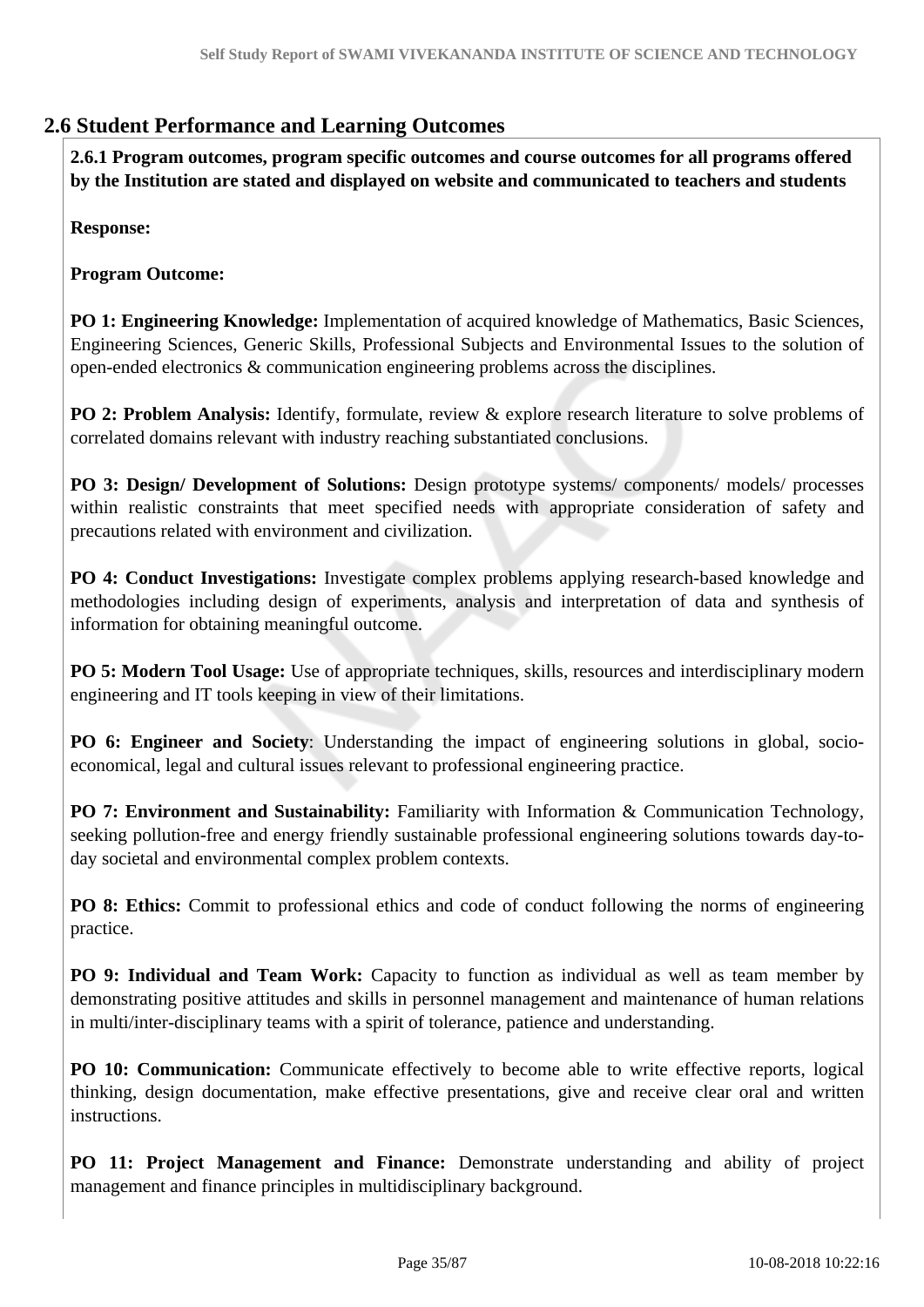**PO 12.Life-long Learning:** Desire to acquire knowledge on one's own through libraries/data bases for contributing to knowledge assimilation, creation, dissemination & life-long learning.

#### **Program Specific Outcome (EEE):**

**PSO 1.** Analyse and Design of Electric Drives, Power Electronics, Power System, Control System, Electrical Machines and its implementation on core sectors. Students will be able to work as executives in core sectors of national and international industries.

**PSO 2.** Identify, formulate and Solve complex problems of Electrical, Electronics and Computers.

**PSO 3:** Implement Software solutions to design, simulate and analyze Electrical and Electronic systems.

**PSO 4.** Broaden the knowledge in various administrative skill sets, exposure to entrepreneurial setup and society outreach program as a whole.

#### **Program Specific Outcome (ECE):**

**PSO1:** An ability to understand the basic concepts of Electronics & Communication Engineering and to apply them to various areas like Signal processing, VLSI, Embedded systems, Communication Systems, Digital & Analog Devices, etc.

**PSO2:** An ability to solve complex Electronics and Communication Engineering problems using modern hardware and software tools, to arrive with appropriate solutions.

**PSO3:** Wisdom of social and environmental awareness along with ethical responsibility to have a successful career.

#### **Course Outcome are available in www.svist.org**

| <b>File Description</b>                       | <b>Document</b>      |
|-----------------------------------------------|----------------------|
| COs for all courses (exemplars from Glossary) | <b>View Document</b> |
| Link for Additional Information               | <b>View Document</b> |

#### **2.6.2 Attainment of program outcomes, program specific outcomes and course outcomes are evaluated by the institution**

#### **Response:**

Demand for quality of education and employable work force is ever increasing globally. The continuous innovations in industries, global competitions and new business requirements have led to raising the scale for the fresh engineering graduates' employability and success in professional career. One of the important criteria is about measuring the attainment of course outcomes (CO), programme outcomes (PO) and program specific outcomes (PSO).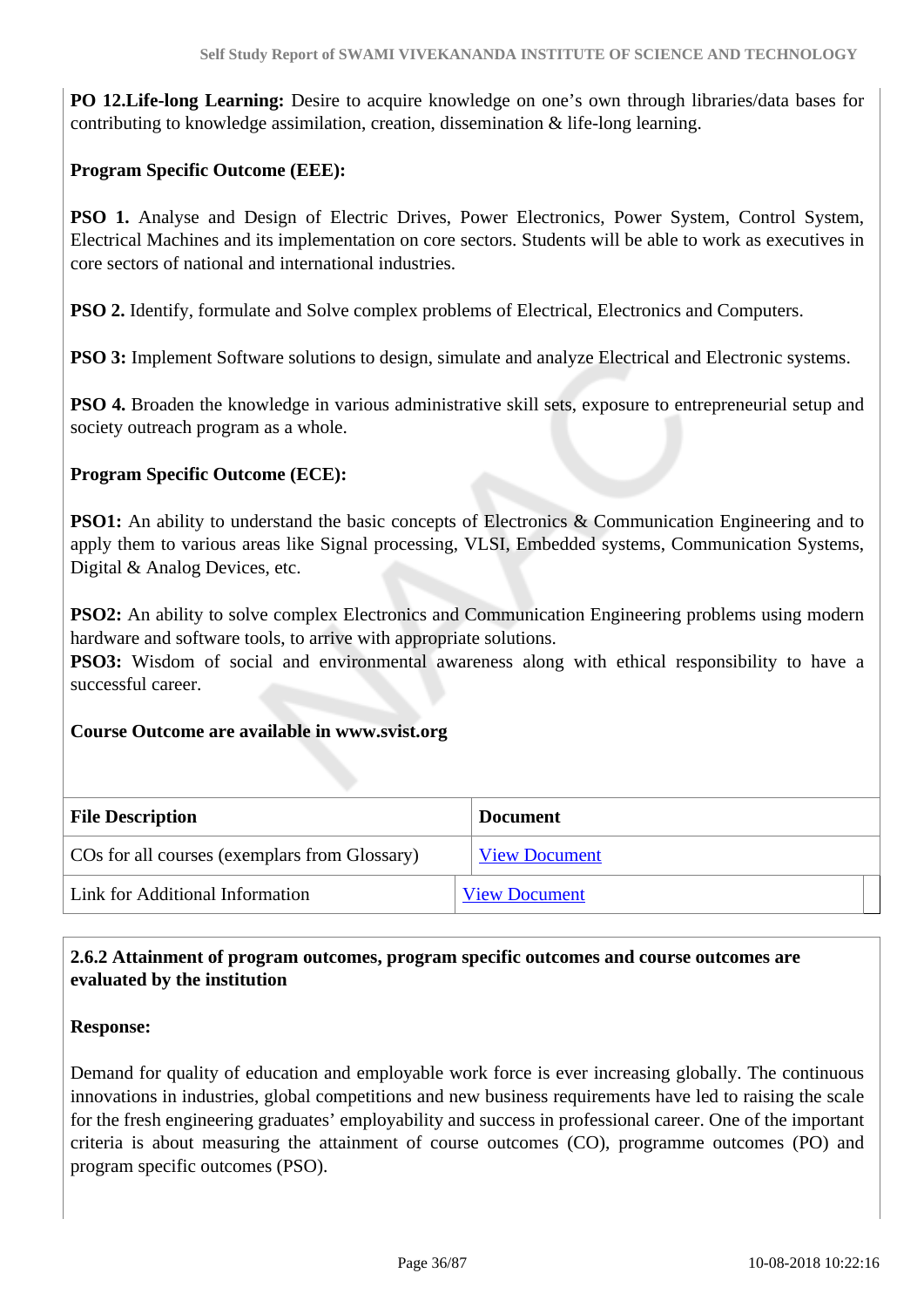The process of attainment of CO, PO and PSO stands from describing correct COs for each course of the program from 1st year to 4th year in a 4years engineering degree programme. The course outcomes are described by the respective faculty members using appropriate verbs of learning levels indicated by Bloom and Anderson. Then a correlation matrix is drawn between CO and PSO in the scale of 1to 3, 1 being the low, 2 being the medium and 3 being the high. In the basis of CO a question papers (all subjects) and assignment (for all subjects) are prepared on the basis of marks; a matrix is prepared with CO. From this matrix the attainments level is defined and accordingly CO is attained. From CO, PO matrix the target level of PO is arbitrarily fixed and attainment is achieved.

A mapping is then prepared in this matter for every course in the programme including the elective (both for free and professional elective) subjects. The course outcomes are prepared and their mapping with POs are reviewed frequently by an academic committee consist of senior faculty members before they are finalised.

### **2.6.3 Average pass percentage of Students**

**Response:** 82.27

2.6.3.1 Total number of final year students who passed the examination conducted by Institution.

Response: 362

2.6.3.2 Total number of final year students who appeared for the examination conducted by the institution

Response: 440

| <b>File Description</b>                 | <b>Document</b>      |
|-----------------------------------------|----------------------|
| Institutional data in prescribed format | <b>View Document</b> |

# **2.7 Student Satisfaction Survey**

**2.7.1 Online student satisfaction survey regarding teaching learning process**

#### **Response:**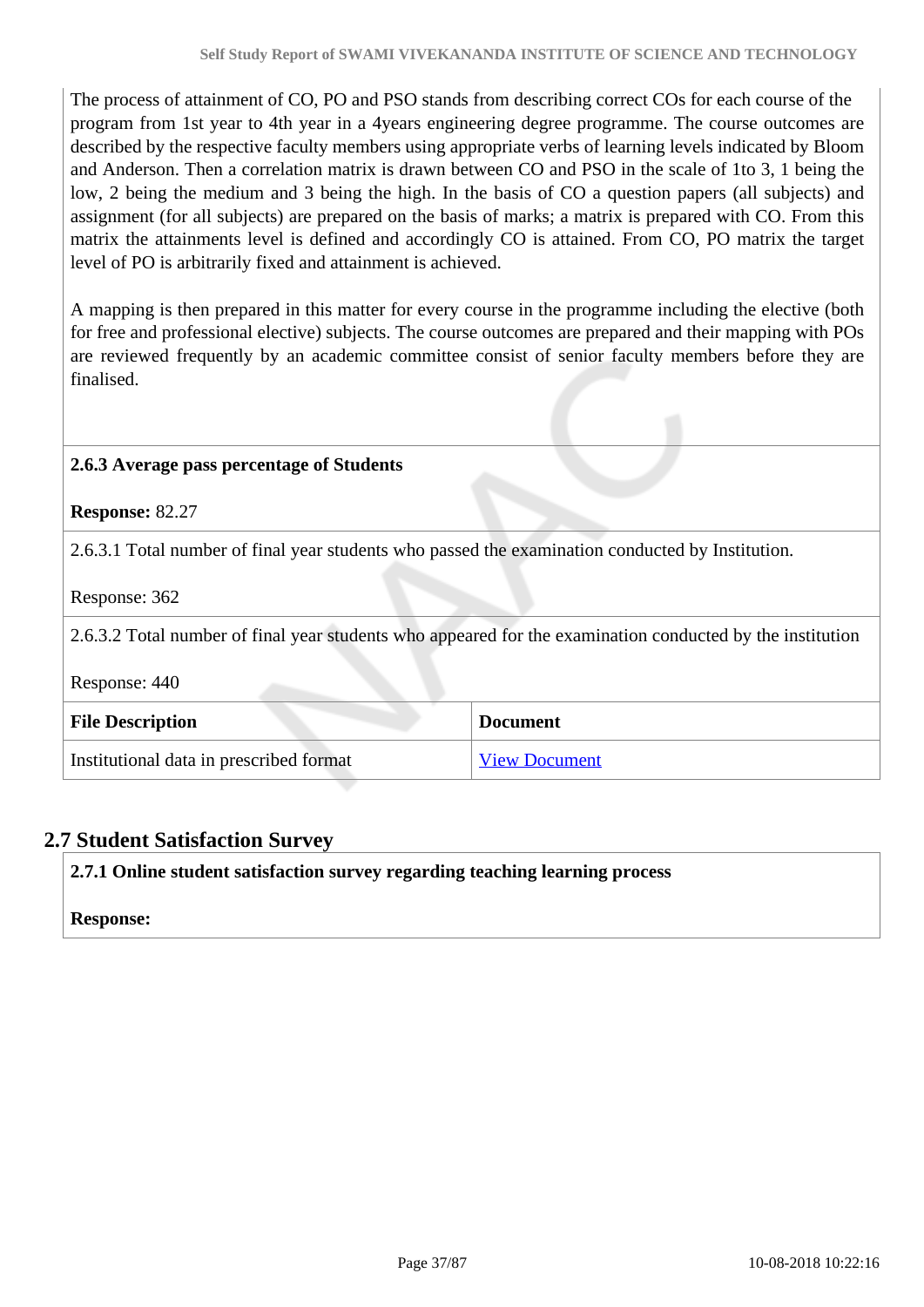# **Criterion 3 - Research, Innovations and Extension**

# **3.1 Resource Mobilization for Research**

 **3.1.1 Grants for research projects sponsored by government/non government sources such as industry ,corporate houses, international bodies, endowment, chairs in the institution during the last five years (INR in Lakhs)** 

### **Response:** 0

3.1.1.1 Total Grants for research projects sponsored by the government/non-government sources such as industry, corporate houses, international bodies, endowments, Chairs in the institution year-wise during the last five years(INR in Lakhs)

| 2017-18 | 2016-17 | 2015-16 | 2014-15 | 2013-14 |
|---------|---------|---------|---------|---------|
|         |         |         | ν       |         |

| <b>File Description</b>           | <b>Document</b>      |
|-----------------------------------|----------------------|
| List of project and grant details | <b>View Document</b> |

### **3.1.2 Percentage of teachers recognised as research guides at present**

**Response:** 0.9

3.1.2.1 Number of teachers recognised as research guides

Response: 1

 **3.1.3 Number of research projects per teacher funded, by government and non-government agencies, during the last five year**

#### **Response:** 0

3.1.3.1 Number of research projects funded by government and non-government agencies during the last five years

3.1.3.2 Number of full time teachers worked in the institution during the last 5 years

Response: 499

### **3.2 Innovation Ecosystem**

 **3.2.1 Institution has created an ecosystem for innovations including incubation centre and other initiatives for creation and transfer of knowledge**

**Response:**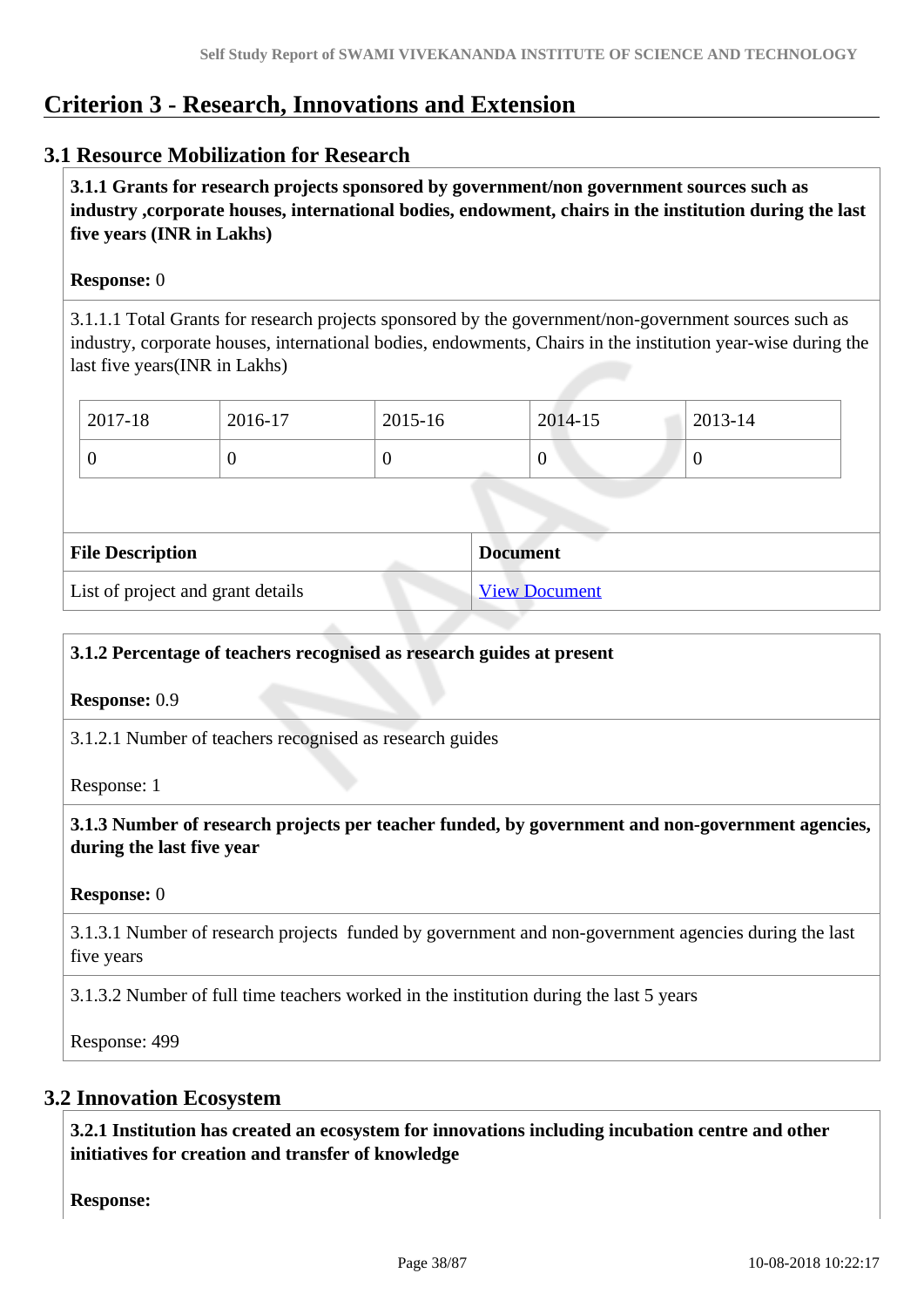Swami Vivekananda Institute of Science and Technology (SVIST) is always encouraging its Students and Faculty Members for Innovation and Incubation of such innovation from the campus.

SVIST is having an active E-Cell which is promoting entrepreneurship in the campus.

Our E-Cell is a part of EDCN (Entrepreneurship Development Cell Network) of West Bengal- An Initiative from Govt of West Bengal and IIM Calcutta.

Our Students and Faculty Member's different Business Models got recognized at different premium platforms like IIM Calcutta, NASSCOM, NEN, PM YUVA, IIT KGP, Presidency University, Govt of West Bengal etc.

SVIST is also providing initial handholding/incubation support for the Students and Faculty Member's Start Up Initiatives like i-HR Technology , The Magic of Giving, Foodkart, Digital Mistry of our students and Faculty Members have already got Fund and Infrastructure to start their Business Activities from the Campus.

Apart from the incubation support, SVIST is regularly organizing Entrepreneurship Awareness Camp, Walk The Talk with the Startup Leaders, One Day Startup, E-Week celebrations etc at the Campus to inculcate the culture of entrepreneurship.

# **3.2.2 Number of workshops/seminars conducted on Intellectual Property Rights (IPR) and Industry-Academia Innovative practices during the last five years**

### **Response:** 55

3.2.2.1 Total number of workshops/seminars conducted on Intellectual Property Rights (IPR) and Industry-Academia Innovative practices year-wise during the last five years

| 2017-18 | 2016-17 | 2015-16 | 2014-15 | 2013-14 |
|---------|---------|---------|---------|---------|
| 12      | $\sim$  | 10      | O       | v       |

| <b>File Description</b>                            | <b>Document</b>      |
|----------------------------------------------------|----------------------|
| Report of the event                                | <b>View Document</b> |
| List of workshops/seminars during the last 5 years | <b>View Document</b> |

# **3.3 Research Publications and Awards**

**3.3.1 The institution has a stated Code of Ethics to check malpractices and plagiarism in Research**

#### **Response:** No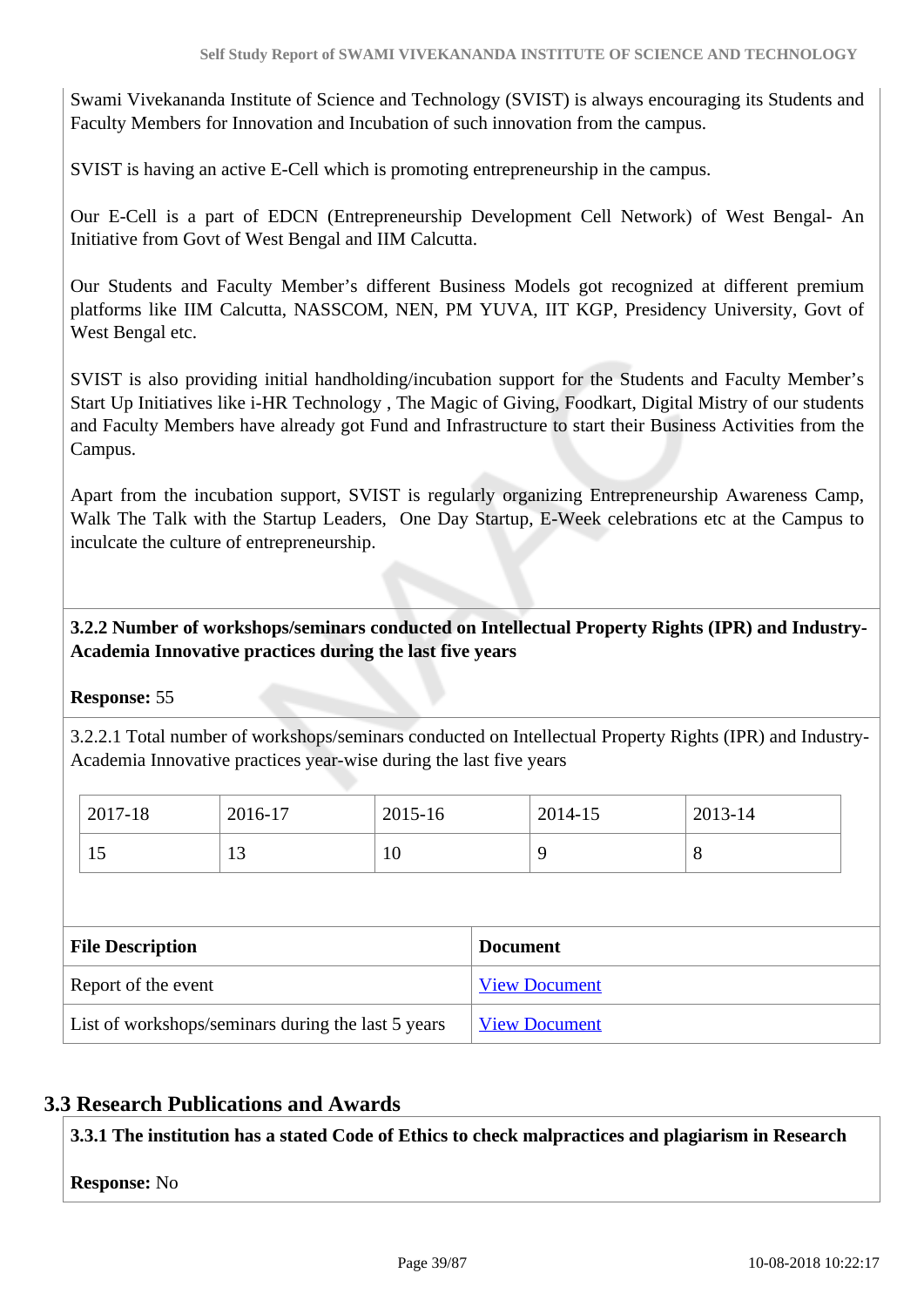| <b>File Description</b>                 | <b>Document</b>      |
|-----------------------------------------|----------------------|
| Institutional data in prescribed format | <b>View Document</b> |

# **3.3.2 The institution provides incentives to teachers who receive state, national and international recognition/awards**

#### **Response:** Yes

| <b>File Description</b>           | <b>Document</b>      |
|-----------------------------------|----------------------|
| e-copies of the letters of awards | <b>View Document</b> |

| 3.3.3 Number of Ph.D.s awarded per teacher during the last five years                                |                      |  |  |
|------------------------------------------------------------------------------------------------------|----------------------|--|--|
| <b>Response:</b> 0                                                                                   |                      |  |  |
| 3.3.3.1 How many Ph.Ds awarded within last five years                                                |                      |  |  |
| 3.3.3.2 Number of teachers recognized as guides during the last five years<br>Response: 1            |                      |  |  |
| <b>File Description</b>                                                                              | <b>Document</b>      |  |  |
| URL to the research page on HEI web site                                                             | <b>View Document</b> |  |  |
| List of PhD scholars and their details like name of<br>the guide, title of thesis, year of award etc | <b>View Document</b> |  |  |

# **3.3.4 Number of research papers per teacher in the Journals notified on UGC website during the last five years**

### **Response:** 0.97

3.3.4.1 Number of research papers in the Journals notified on UGC website during the last five years

| $2017 - 18$ | 2016-17        | 2015-16 | 2014-15 | 2013-14 |
|-------------|----------------|---------|---------|---------|
| 30          | $\overline{1}$ | T T     | 20      | 24      |

| <b>File Description</b>                                                               | <b>Document</b>      |
|---------------------------------------------------------------------------------------|----------------------|
| List of research papers by title, author, department,<br>name and year of publication | <b>View Document</b> |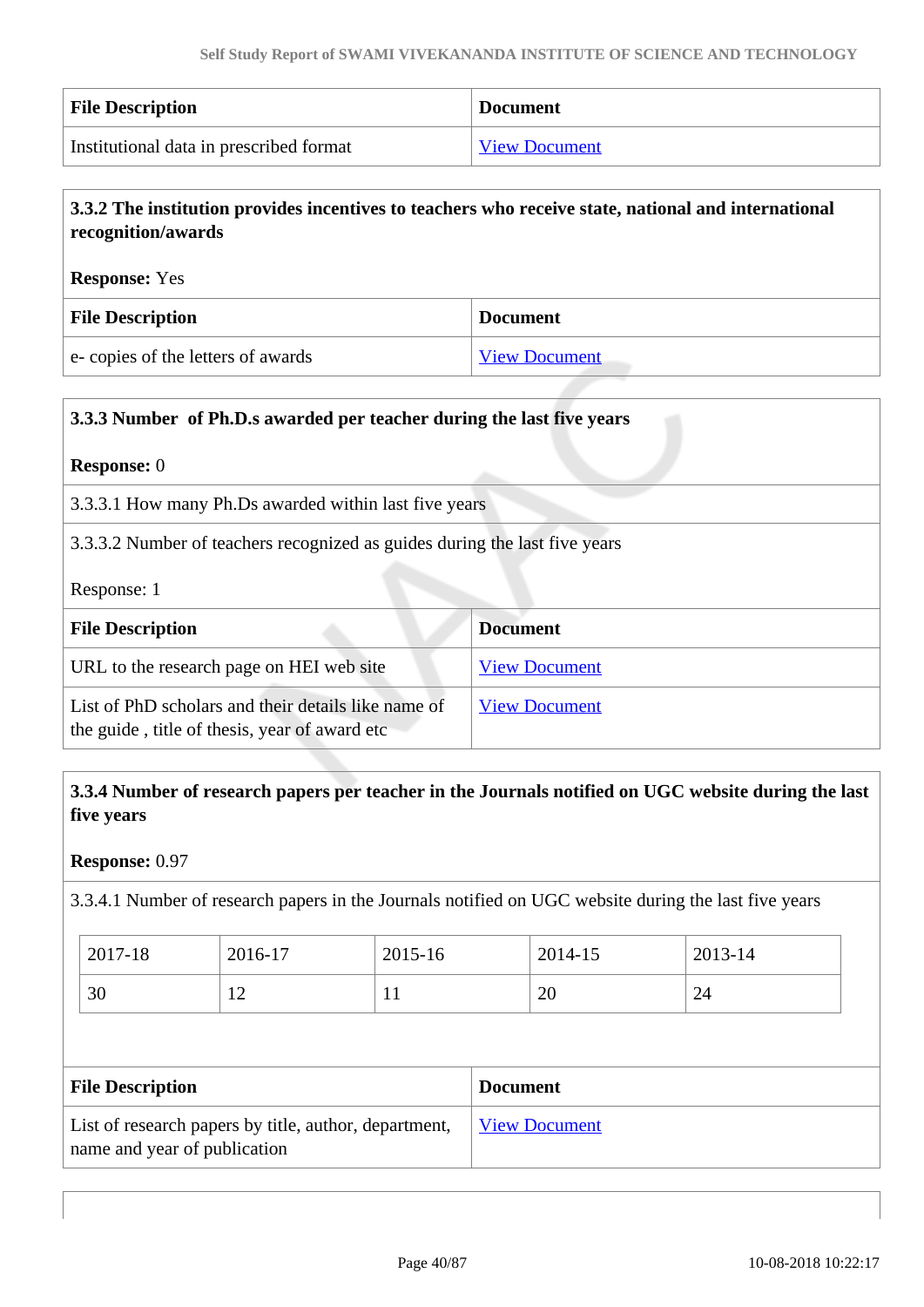# **3.3.5 Number of books and chapters in edited volumes/books published and papers in national/international conference proceedings per teacher during the last five years**

### **Response:** 0.56

3.3.5.1 Total number of books and chapters in edited volumes / books published, and papers in national/international conference-proceedings year-wise during the last five years

| 2017-18 | 2016-17 | 2015-16 | 2014-15 | $2013 - 14$ |  |
|---------|---------|---------|---------|-------------|--|
|         | 10      | 14      | 1 U     | U           |  |

| <b>File Description</b>                                        | <b>Document</b>      |
|----------------------------------------------------------------|----------------------|
| List books and chapters in edited volumes / books<br>published | <b>View Document</b> |

# **3.4 Extension Activities**

 **3.4.1 Extension activities in the neighbourhood community in terms of impact and sensitising students to social issues and holistic development during the last five years**

### **Response:**

We have started our outreach activities on 3rd January 2015 and we have named our outreach unit as The Magic of Giving (TMG).

Our 1st Event was a Winter Garment Distribution Camp amongst the slum area people of Tangra Area of Kolkata. Our Corporate Partner was TCS, Kolkata and Venue Partner was Seva Kendra, Kolkata.

Within 2015 we had conducted 4(four) more events with the same Corporate Partner and Venue Partner in 2015 itself catering to different activities like Food Distributions, Library Setup, Safety Awareness, Fun Day Activities etc.

In 2016, we had conducted another event at an orphanage at Memari, West Bengal in association with BHUMI, an NGO. We have distributed sports materials amongst the Orphanage students and also have conducted a Quiz Contest for them.

In 2018, we have conducted a Career Counseling camp for the underprivileged students of Kolkata in association with CESC Ltd and HOPE Kolkata Foundation.

Apart from that between 2013 to July 2018, we have conducted 30 Job Fairs at various parts of West Bengal resulting into employment of more than 1000 unemployed youths. Many big corporate houses like TCS, GENPACT, Concentix, Flipkart, TBS, ICICI, HDFC, VKC Group, PAYTM, JUST Dial, Exide Industries and many more have participated in our Job Fairs.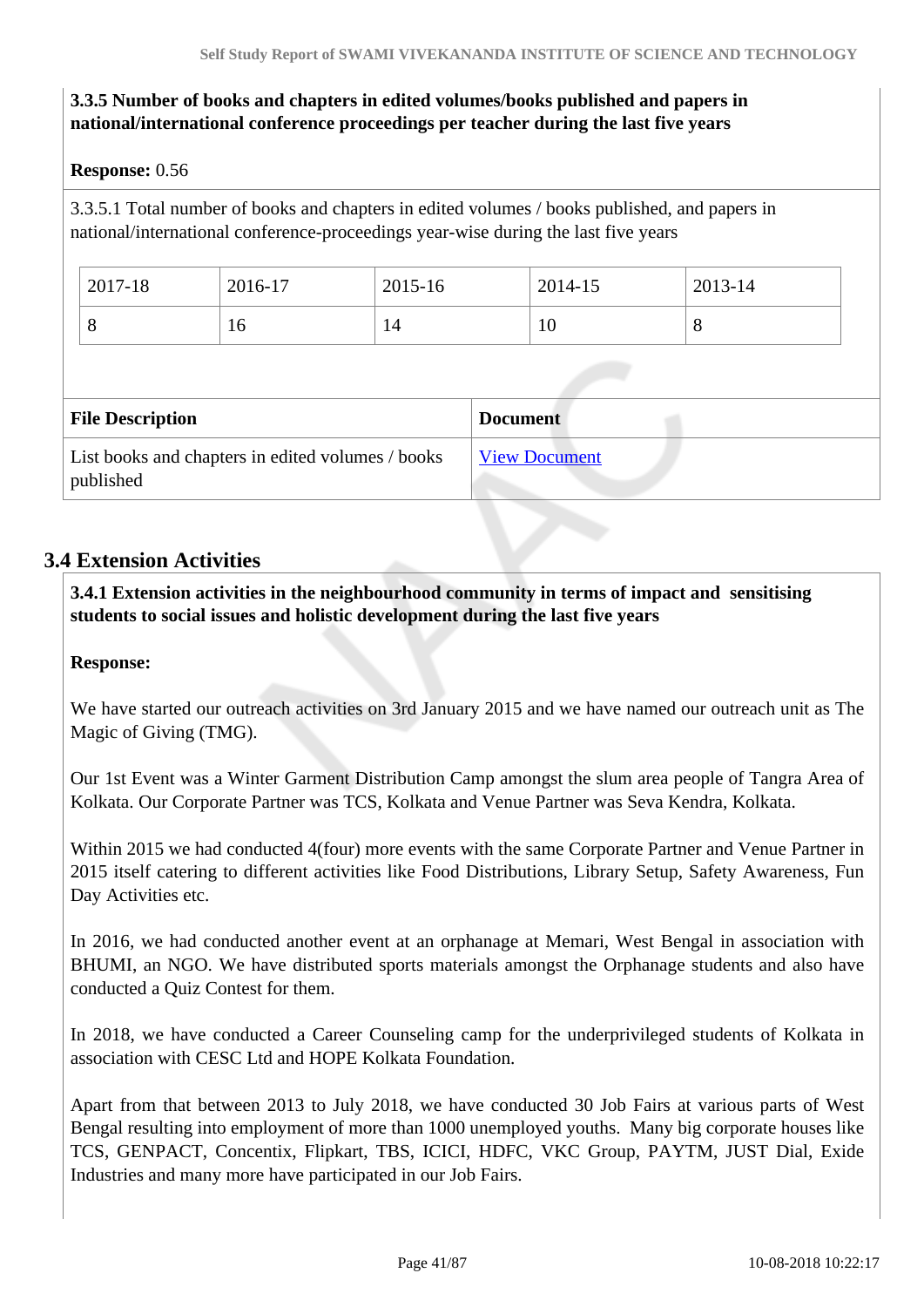Our outreach wing TMG has been certified by IIM Calcutta Incubation Park and Department of Science and Technology (DST) as one of the Top 3000 Startup Activities of India during Smart Fifty Event.

# **3.4.2 Number of awards and recognition received for extension activities from Government /recognised bodies during the last five years**

### **Response:** 1

3.4.2.1 Total number of awards and recognition received for extension activities from Government /recognised bodies year-wise during the last five years

| $2017 - 18$ | 2016-17 | 2015-16 | 2014-15          | 2013-14 |
|-------------|---------|---------|------------------|---------|
|             |         |         | $\boldsymbol{0}$ | ◡       |

| <b>File Description</b>                                      | <b>Document</b>      |
|--------------------------------------------------------------|----------------------|
| Number of awards for extension activities in last 5<br>years | <b>View Document</b> |

# **3.4.3 Number of extension and outreach Programs conducted in collaboration with Industry, Community and Non- Government Organizations through NSS/ NCC/ Red Cross/ YRC etc., during the last five years**

### **Response:** 9

3.4.3.1 Number of extension and outreach Programs conducted in collaboration with Industry, Community and Non- Government Organizations through NSS/ NCC/ Red Cross/ YRC etc., year-wise during the last five years

| 2017-18                                                                                                        | 2016-17 | 2015-16              | 2014-15          | 2013-14          |
|----------------------------------------------------------------------------------------------------------------|---------|----------------------|------------------|------------------|
| 2                                                                                                              |         | 6                    | $\boldsymbol{0}$ | $\boldsymbol{0}$ |
|                                                                                                                |         |                      |                  |                  |
|                                                                                                                |         |                      |                  |                  |
| <b>File Description</b>                                                                                        |         | <b>Document</b>      |                  |                  |
| Reports of the event organized                                                                                 |         | <b>View Document</b> |                  |                  |
| Number of extension and outreach programs<br>conducted with industry, community etc for the last<br>five years |         | <b>View Document</b> |                  |                  |

# **3.4.4 Average percentage of students participating in extension activities with Government**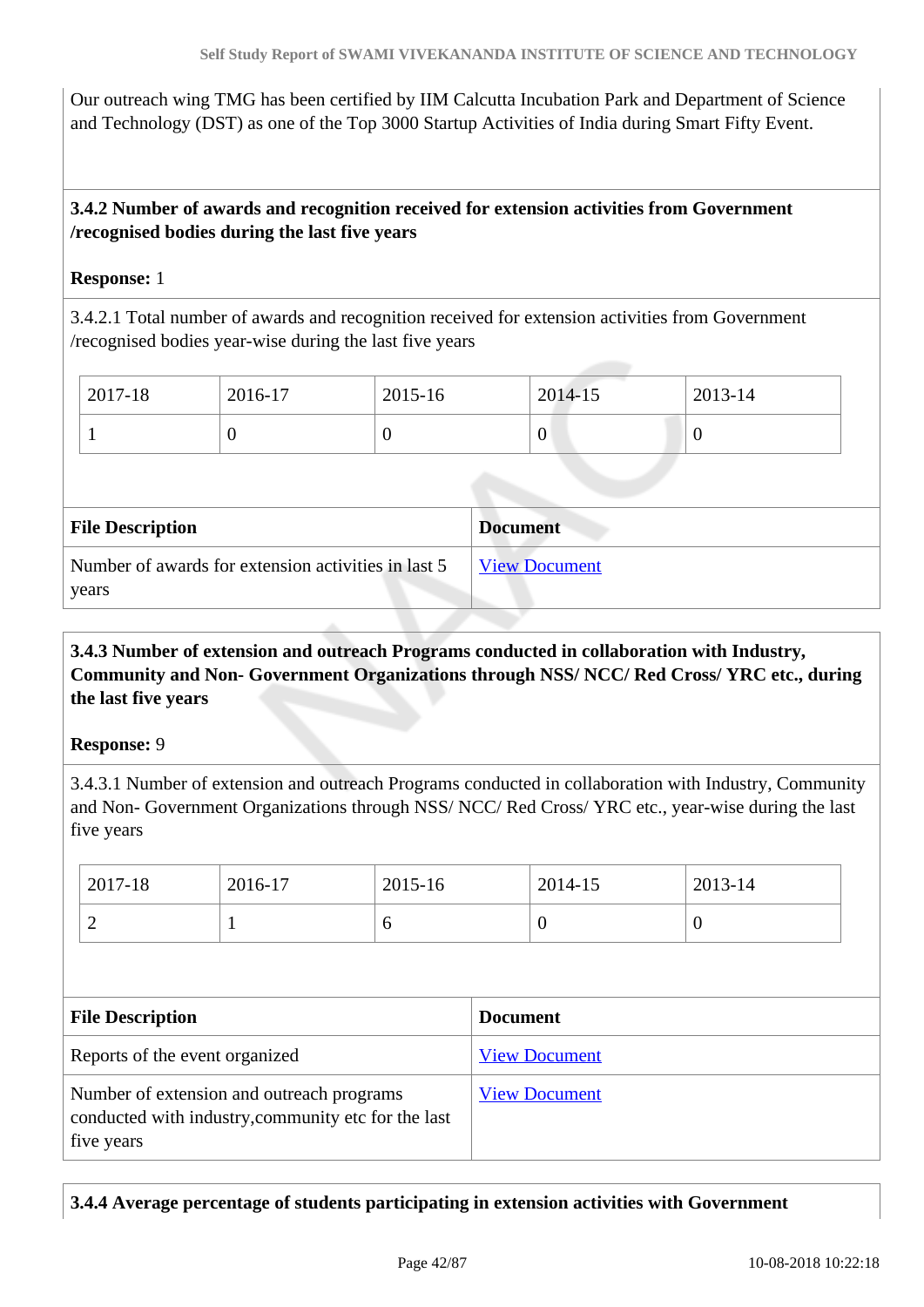# **Organisations, Non-Government Organisations and programs such as Swachh Bharat, Aids Awareness, Gender Issue, etc. during the last five years**

### **Response:** 0.1

3.4.4.1 Total number of students participating in extension activities with Government Organisations, Non-Government Organisations and programs such as Swachh Bharat, Aids Awareness, Gender Issue, etc. yearwise during the last five years

| 2017-18 | 2016-17 | 2015-16 | 2014-15 | 2013-14 |
|---------|---------|---------|---------|---------|
| ∽       | ∽       | ∽       |         |         |

| <b>File Description</b>                                                                      | <b>Document</b>      |
|----------------------------------------------------------------------------------------------|----------------------|
| Report of the event                                                                          | <b>View Document</b> |
| Average percentage of students participating in<br>extension activities with Govt or NGO etc | <b>View Document</b> |

# **3.5 Collaboration**

 **3.5.1 Number of linkages for faculty exchange, student exchange, internship, field trip, on-the-job training, research, etc during the last five years**

#### **Response:** 41

3.5.1.1 Number of linkages for faculty exchange, student exchange, internship, field trip, on-the-job training, research, etc year-wise during the last five years

| 2017-18                                                         | 2016-17 | 2015-16 |                      | 2014-15              | 2013-14 |  |
|-----------------------------------------------------------------|---------|---------|----------------------|----------------------|---------|--|
| 19                                                              | 7       | 7       |                      | 5                    | 3       |  |
|                                                                 |         |         |                      |                      |         |  |
| <b>File Description</b>                                         |         |         | <b>Document</b>      |                      |         |  |
| Number of Collaborative activities for research,<br>faculty etc |         |         | <b>View Document</b> |                      |         |  |
| Copies of collaboration                                         |         |         |                      | <b>View Document</b> |         |  |

 **3.5.2 Number of functional MoUs with institutions of National/ International importance, Other Institutions, Industries, Corporate houses etc., during the last five years (only functional MoUs with ongoing activities to be considered)**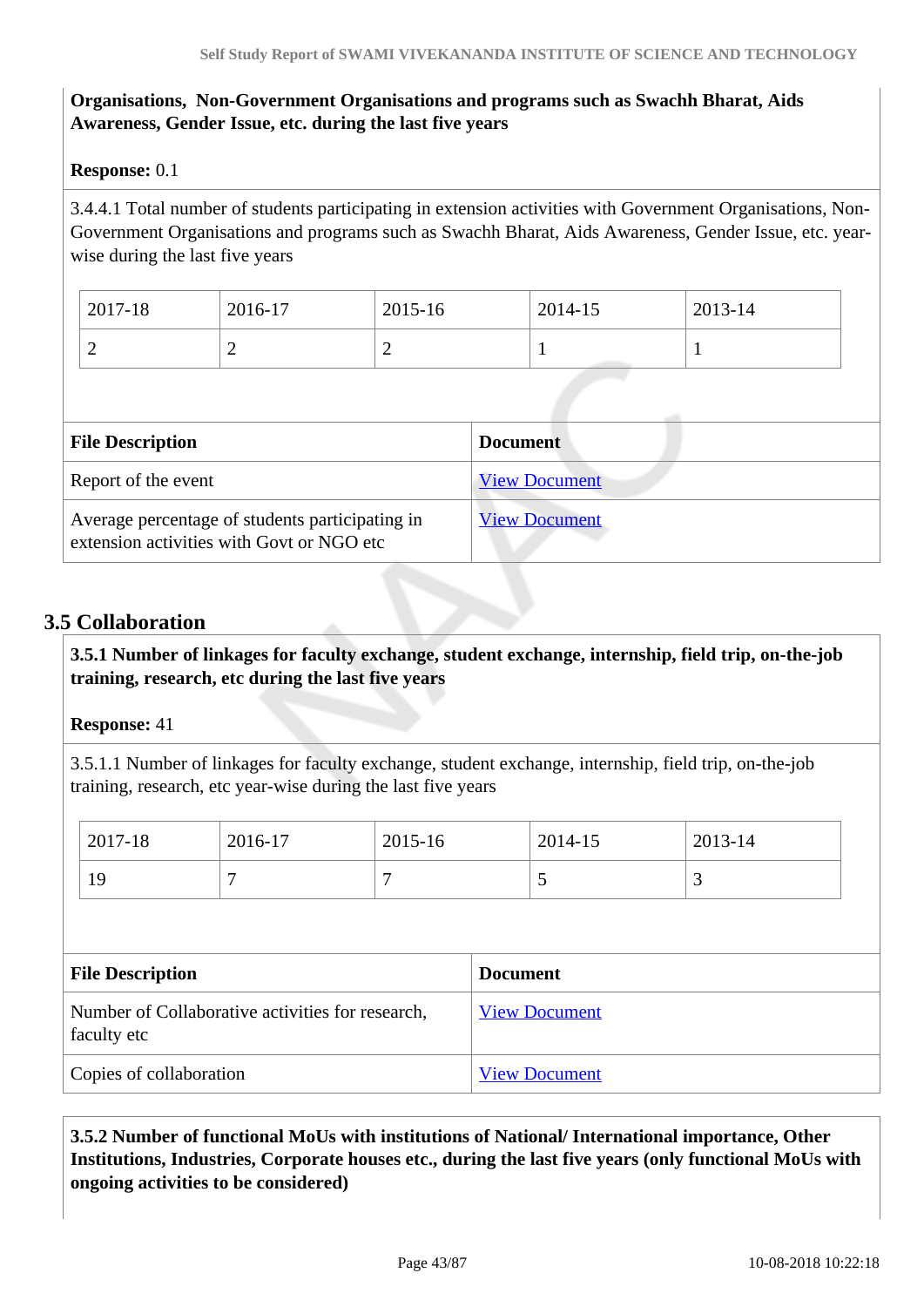# **Response:** 16

3.5.2.1 Number of functional MoUs with institutions of national, international importance, other universities, industries, corporate houses etc. year-wise during the last five years (only functional MoUs with ongoing activities to be considered)

| 2017-18                                                                                                                                     | 2016-17 | 2015-16          |                      | 2014-15  | 2013-14  |
|---------------------------------------------------------------------------------------------------------------------------------------------|---------|------------------|----------------------|----------|----------|
|                                                                                                                                             | 14      | $\boldsymbol{0}$ |                      | $\theta$ | $\theta$ |
|                                                                                                                                             |         |                  |                      |          |          |
| <b>File Description</b>                                                                                                                     |         | <b>Document</b>  |                      |          |          |
| e-copies of the MoUs with institution/industry/<br>corporate house                                                                          |         |                  | <b>View Document</b> |          |          |
| Details of functional MoUs with institutions of<br>national, international importance, other universities<br>etc during the last five years |         |                  | <b>View Document</b> |          |          |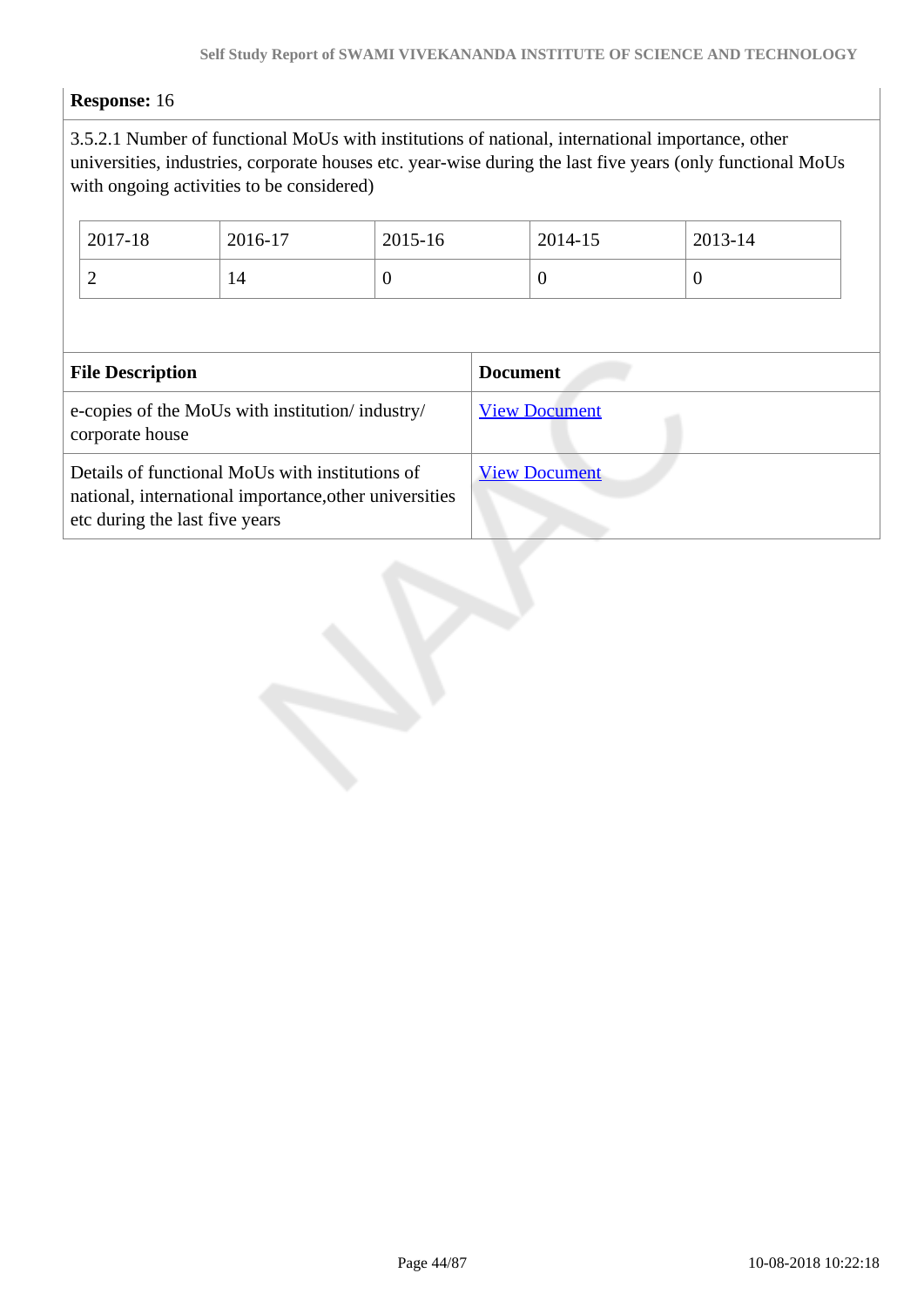# **Criterion 4 - Infrastructure and Learning Resources**

# **4.1 Physical Facilities**

 **4.1.1 The institution has adequate facilities for teaching- learning. viz., classrooms, laboratories, computing equipment, etc.**

### **Response:**

As per AICTE and MAKAUT (affiliating university) norms, the institute seeks to setup a supportive environment to produce skilled professionals in order to meet the ever growing demands of the industries. Following this, our institute too has adequate physical facilities for teaching as well as learning. It has the policy for creation and enhancement of infrastructure depending on the requirements in the curriculum. Infrastructure enhancement is taken up both in terms of civil infrastructure as well as technology infrastructure. The budget for this requirement is prepared in consultation with HODs, Principal, management and subsequently submitted it to the Board of Governors (BOG) for approval. Once it is approved, the same is implemented with the help of professionals in the concerned area. With a regular curriculum, institute gives major emphasis on co-curricular and extra-curricular activities.

 Our eco-friendly college campus is spread over an area of 3.02 acres of land, with a nicely maintained natural water body adjacent to it. Along with this, the institute has:

- Well furnished 25 AC classrooms with LED projectors
- Well equipped Science Laboratories
- Engineering Drawing rooms
- Workshop
- Computer Laboratory with Internet browsing
- Library of 45,702 books (39256 books for B.Tech, 3313books for Polytechnic, 3133 books for MBA{SVIST}) with a reading room
- Seminar Hall
- Tutorial rooms
- State of the Art Language Lab
- Five numbers of Smart-Class Rooms.
- Auditorium
- Wi-Fi connectivity across campus
- Spacious Sports ground
- Hygienic canteen

The institution takes due care in systematically adding, renovating, updating and maintaining buildings, equipments and other infrastructure facilities with regular supervision of Management.

### **4.1.2 The institution has adequate facilities for sports, games (indoor, outdoor),gymnasium, yoga centre etc., and cultural activities**

**Response:** 

**Sports:**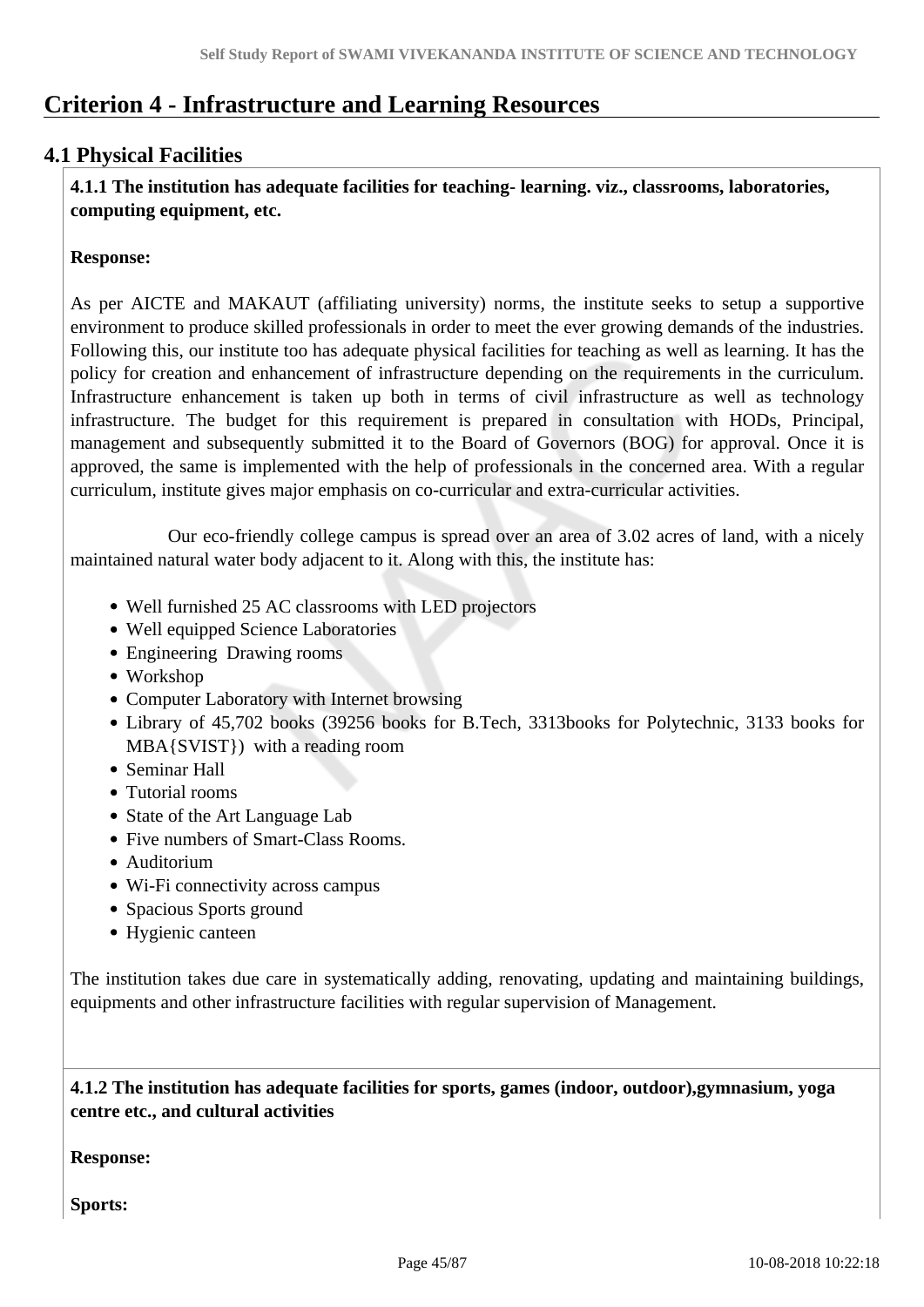**Sports grounds-** Available and well maintained ground with full of green grass, most suitable for playing foot ball, cricket, volleyball, and other outdoor games. Ground is surrounded with trees and flowers, fruits. Beside the ground there will be a cemented basketball court. Another badminton court with net is there at the college compound.

**Facility:** Cricket pitches, volleyball net, basket stands for basketball, Jersey is provided at the time of tournament.

**Events:** Annual sports are conducted every year such as inter college football, cricket, badminton, volleyball, carom etc. The prizes are given at the time of cultural fest.

### **Outdoor & Indoor games** : -

Football, Cricket, Volleyball and Badminton tournaments, Chess and Carom tournaments

- ü **Gymnasium** 01
- ü **Seminar Hall** 02

**NSS:** All 1st year Students participate in NSS activities every year compulsorily.

Activities under this include social welfare, visit to old age home, plantation of trees, providing basic education to the poor local children, donation of old cloths, blood donation camp every year.

### **Cultural activities**

Activities under this include Independence day celebration, Gandhi Jayanti,

Vivekananda Jayanti, Tech-FEST, farewell to final year students, Fresher's welcome, Teacher's day celebration, cultural fest.

### **Public speaking**

Activities under this include Training in leadership skills, intra group quiz and

debate, departmental / institutional seminar/conference/workshop.

#### **Communication skills development**

The students are provided training on soft skill development by internal and

external experts.

**Health and hygiene:** ECO awareness camp, Eye examination camp, Blood donation Camps, Water purifier (RO) facility available for drinking water throughout the day.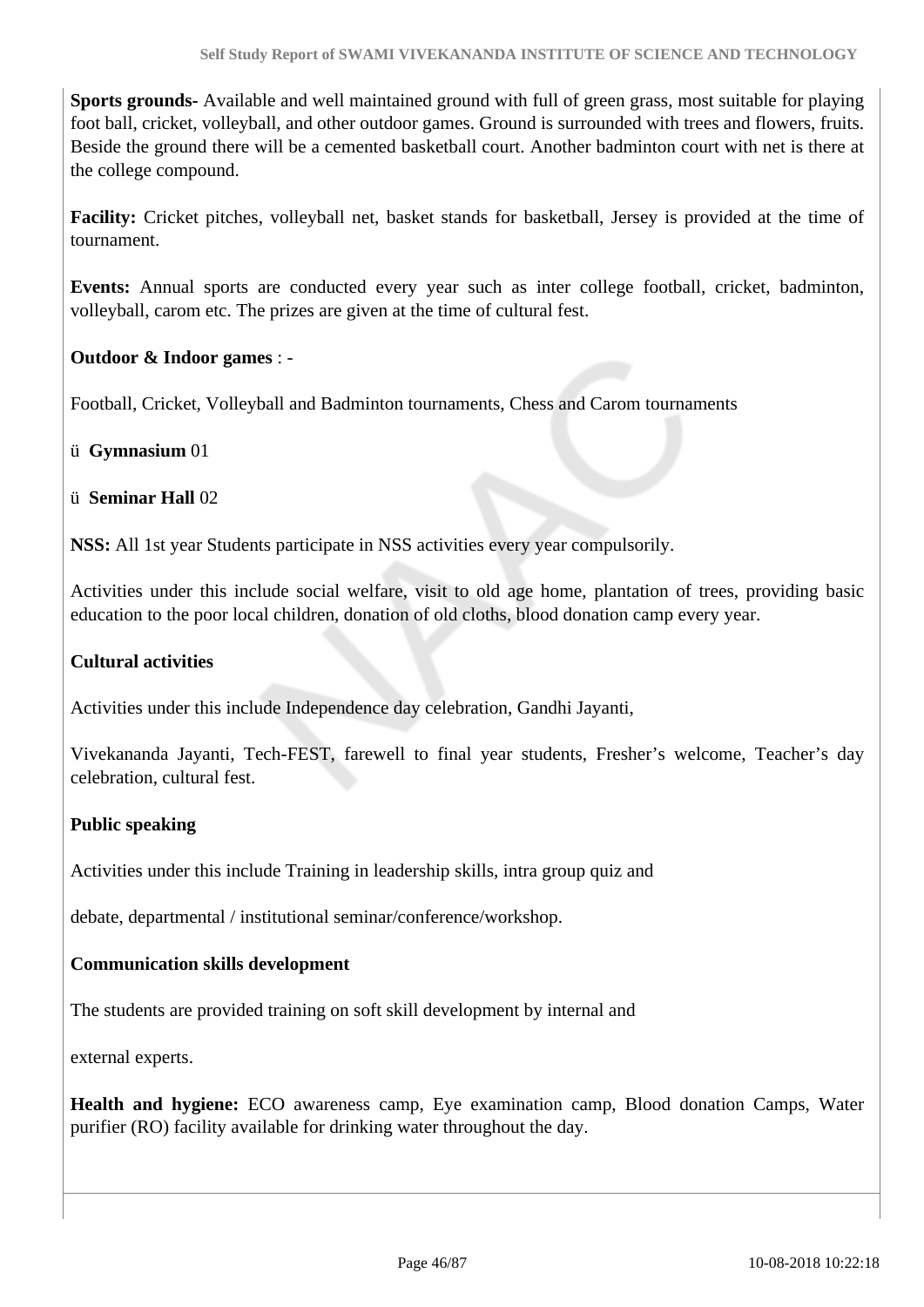## **4.1.3 Percentage of classrooms and seminar halls with ICT - enabled facilities such as smart class, LMS, etc**

#### **Response:** 84.21

4.1.3.1 Number of classrooms and seminar halls with ICT facilities

#### Response: 32

| <b>File Description</b>                                               | <b>Document</b>      |
|-----------------------------------------------------------------------|----------------------|
| Number of classrooms and seminar halls with ICT<br>enabled facilities | <b>View Document</b> |
| Link for additional information which is optional                     | <b>View Document</b> |

### **4.1.4 Average percentage of budget allocation, excluding salary for infrastructure augmentation during the last five years.**

#### **Response:** 57.27

4.1.4.1 Budget allocation for infrastructure augmentation, excluding salary year-wise during the last five years (INR in Lakhs)

| 2017-18   | 2016-17   | 2015-16   | 2014-15   | 2013-14   |
|-----------|-----------|-----------|-----------|-----------|
| 269.22131 | 347.52688 | 353.50099 | 372.47908 | 459.76828 |

| <b>File Description</b>                                                                      | <b>Document</b>      |
|----------------------------------------------------------------------------------------------|----------------------|
| Details of budget allocation, excluding salary during   View Document<br>the last five years |                      |
| Audited utilization statements                                                               | <b>View Document</b> |

# **4.2 Library as a Learning Resource**

 **4.2.1 Library is automated using Integrated Library Management System (ILMS) Response: Name of ILMS Software : KOHA Nature of automation : Fully Version : 3.10.12**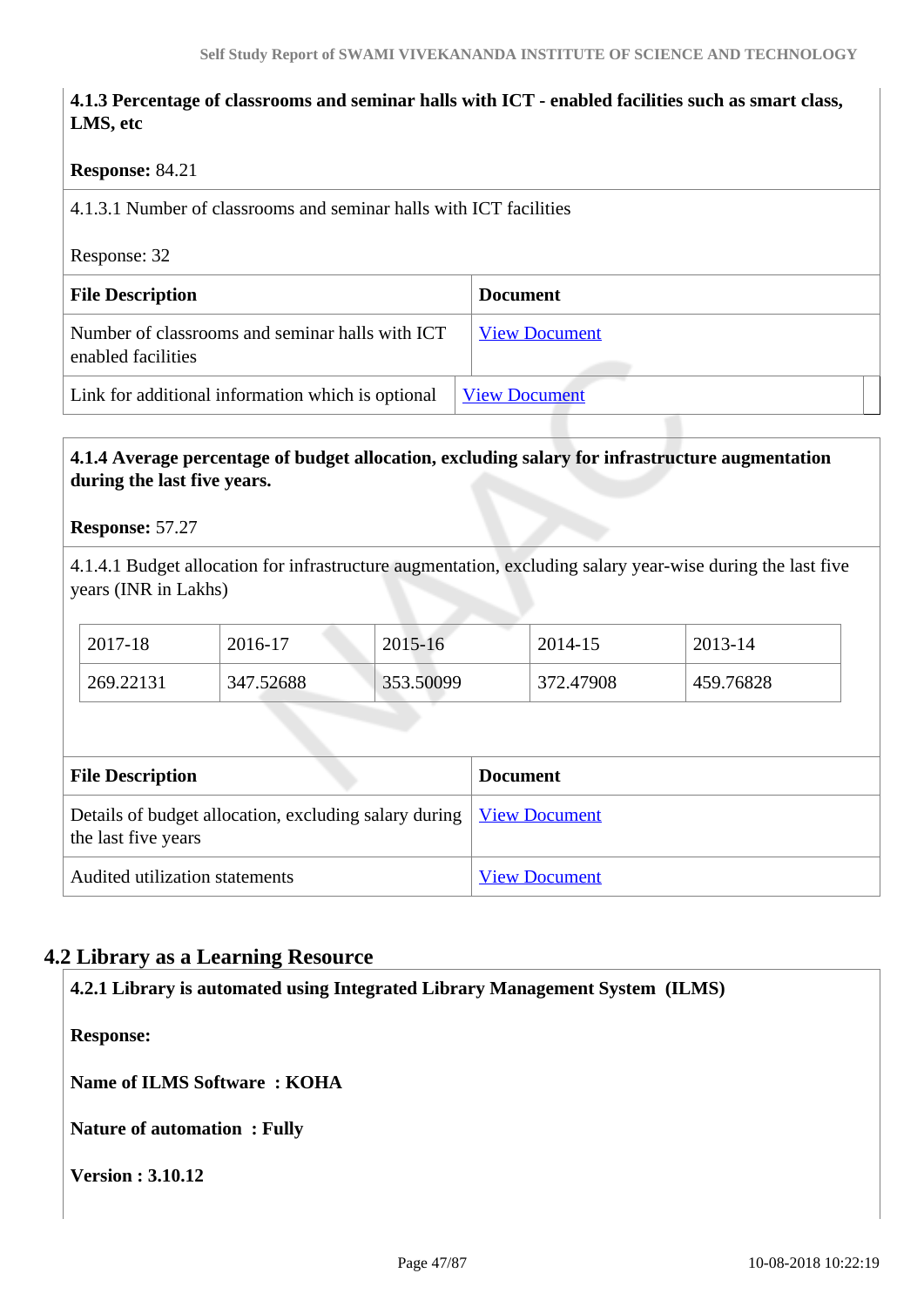### **Year of Automation : 2013**

Swami Vivekananda Institute of Science & Technology Library is fully automated by the KOHA ILMS Software which is 3.10.12 version. This software is started in 2011 and the year of automation in 2013. This is a user-friendly software. Students and Faculties exchange their books through the automation software.

 **4.2.2 Collection of rare books, manuscripts, special reports or any other knowledge resources for library enrichment**

#### **Response:**

The institution has computerized library with Book bank facility for the students. Journals & periodicals & E-journals along with reference books are available for the students for lending and reference. Reading room with a seating capacity of 120 students creates a suitable ambience for peaceful study. There are about **45702** volumes with 2267 titles available in the library.

Book Bank facility is extended to all keeping in mind the humble financial background of many of our students. 6 to 8 books are provided in every semester so that they do not need to buy any books.

The Library has reprographic and multimedia facility to cater to the needs of the students.

There are some monographs for further enrichment of our students towards academic.

| <b>File Description</b>    | <b>Document</b>      |
|----------------------------|----------------------|
| Any additional information | <b>View Document</b> |

**4.2.3 Does the institution have the following:**

**1.e-journals 2.e-ShodhSindhu 3.Shodhganga Membership 4.e-books 5.Databases**

**A. Any 4 of the above**

- **B. Any 3 of the above**
- **C. Any 2 of the above**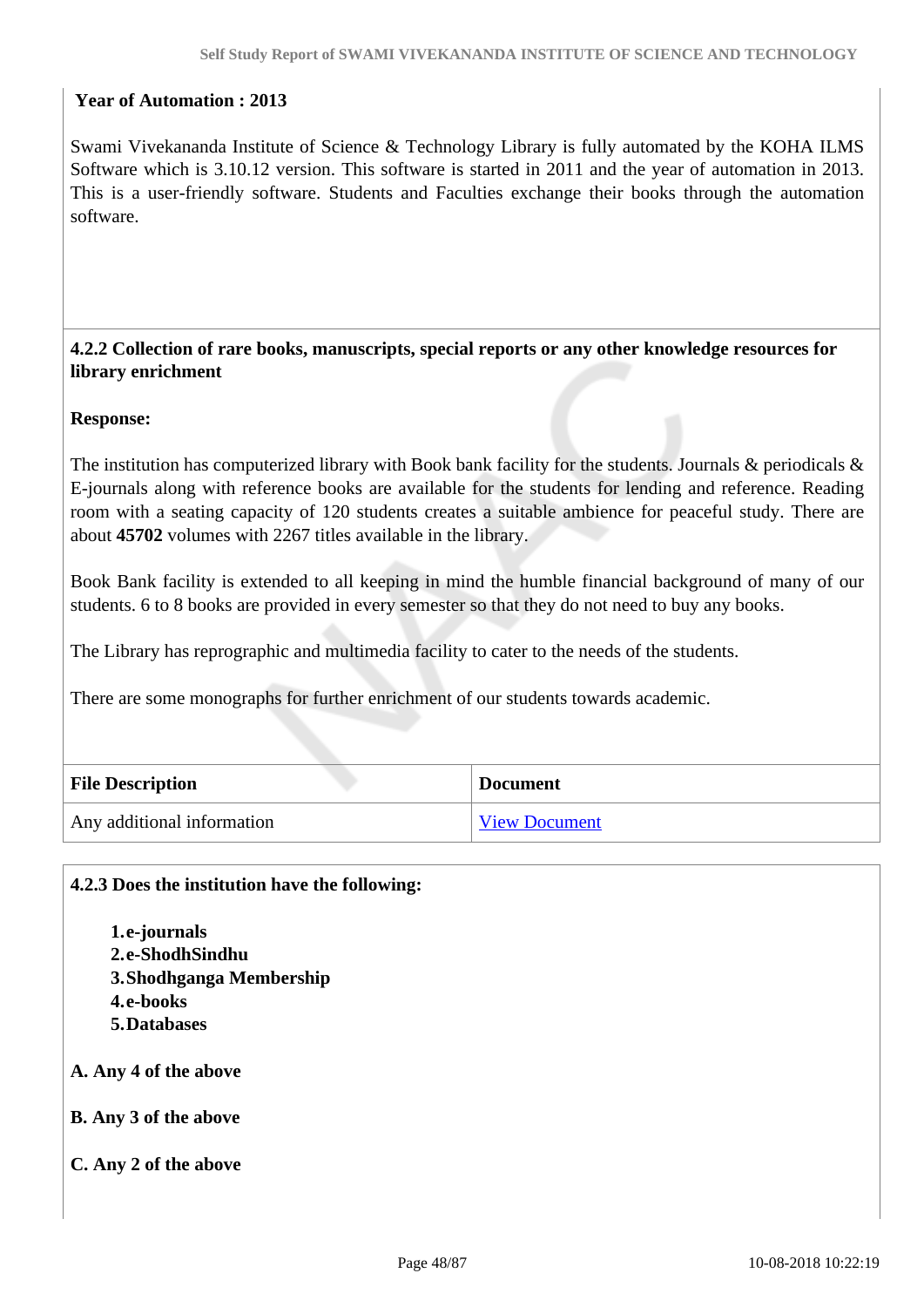### **D. Any 1 of the above**

**Response:** B. Any 3 of the above

| <b>File Description</b>                                                               | <b>Document</b>      |
|---------------------------------------------------------------------------------------|----------------------|
| Details of subscriptions like e-journals, e-<br>ShodhSindhu,Shodhganga Membership etc | <b>View Document</b> |

### **4.2.4 Average annual expenditure for purchase of books and journals during the last five years (INR in Lakhs)**

#### **Response:** 7.73

4.2.4.1 Annual expenditure for purchase of books and journals year-wise during the last five years (INR in Lakhs)

| 2017-18 | 2016-17 | 2015-16 | 2014-15 | 2013-14 |
|---------|---------|---------|---------|---------|
| 8.09    | 7.01    | 10.9    | 7.32    | 5.35    |

| <b>File Description</b>                                                                        | <b>Document</b>      |
|------------------------------------------------------------------------------------------------|----------------------|
| Details of annual expenditure for purchase of books<br>and journals during the last five years | <u>View Document</u> |
| Audited statements of accounts                                                                 | <b>View Document</b> |

### **4.2.5 Availability of remote access to e-resources of the library**

**Response:** Yes

#### **4.2.6 Percentage per day usage of library by teachers and students**

#### **Response:** 14.18

4.2.6.1 Average number of teachers and students using library per day over last one year

Response: 260

# **4.3 IT Infrastructure**

### **4.3.1 Institution frequently updates its IT facilities including Wi-Fi**

**Response:**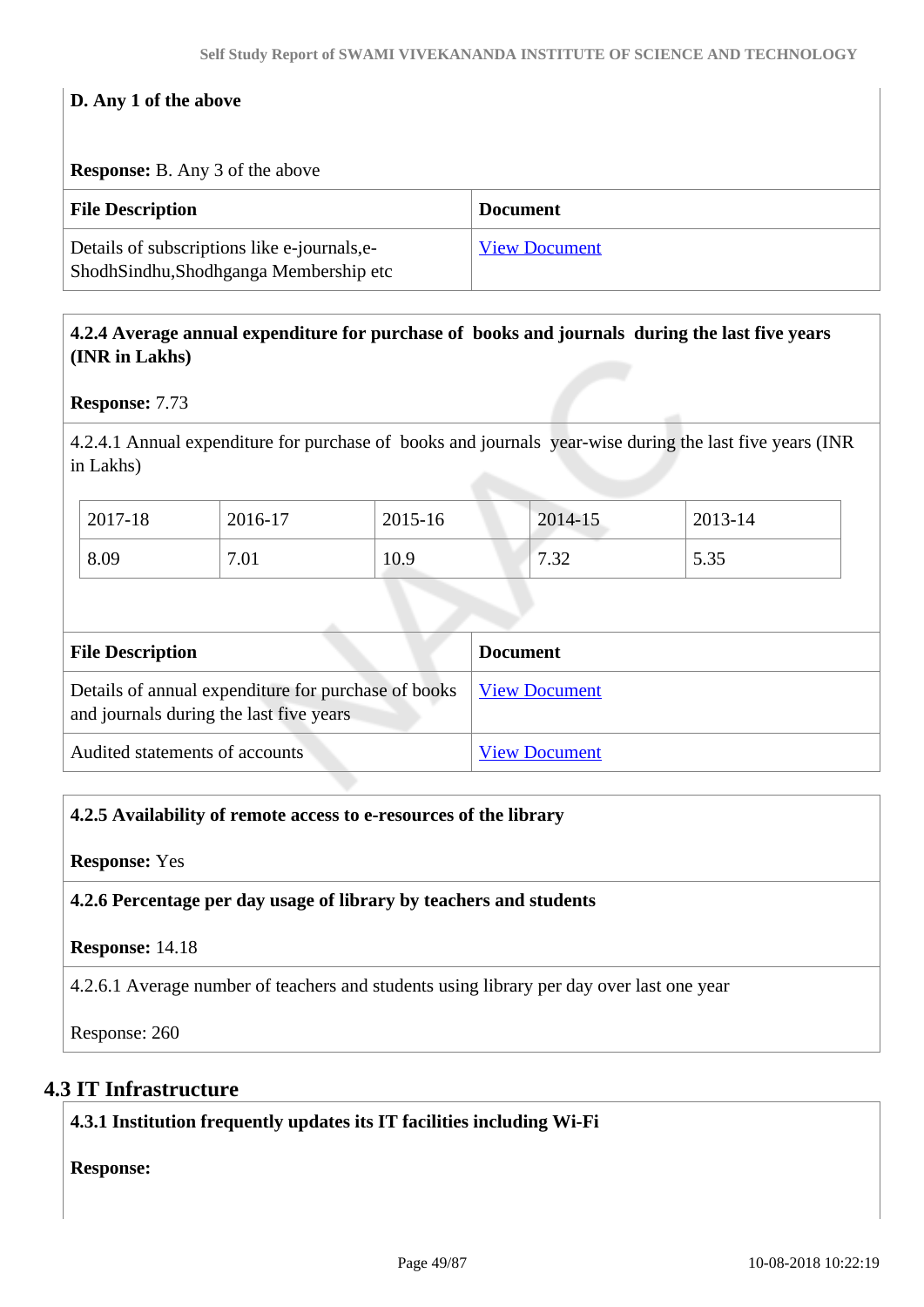These are periodically maintained by employed Technicians of Swami Vivekananda Institute of Science & Technology. The following list is currently available:

Total No. of Computer Systems: 350

Total No. of Laptops: 5

Total No. of Servers: 01

Total no. of Printers: 09

Total No. of Scanners: 05

- **Stand alone facility:** All the computers are autonomous and therefore stand alone. However, all the machines are connected with LAN.
- **LAN facility:** The college is having a well connected Campus LAN which is a hybrid LAN in terms of wireless and wired connectivity. The total campus is Wi-Fi and is internally connected with wired LAN.
- **Wifi facility:** The campus is equipped with wi-fi facility.
- **Licensed software:** All the necessary software as per the requirement of the university syllabus is licensed versions except some which are open source. A list of licensed software is given below:
- 1. Microsoft Campus Agreement License for Windows 7
- 2. Windows Server edition; MS Exchange Server
- 3. MSOffice 7;
- 4. Visual Studio Pro including Visual Basic
- 5. Borland Turbo C++ suite 5.2 Academic version
- 6. Mypower Software

### **4.3.2 Student - Computer ratio**

**Response:** 4.66

 **4.3.3 Available bandwidth of internet connection in the Institution (Lease line) >=50 MBPS**

**35-50 MBPS**

**20-35 MBPS**

**5-20 MBPS**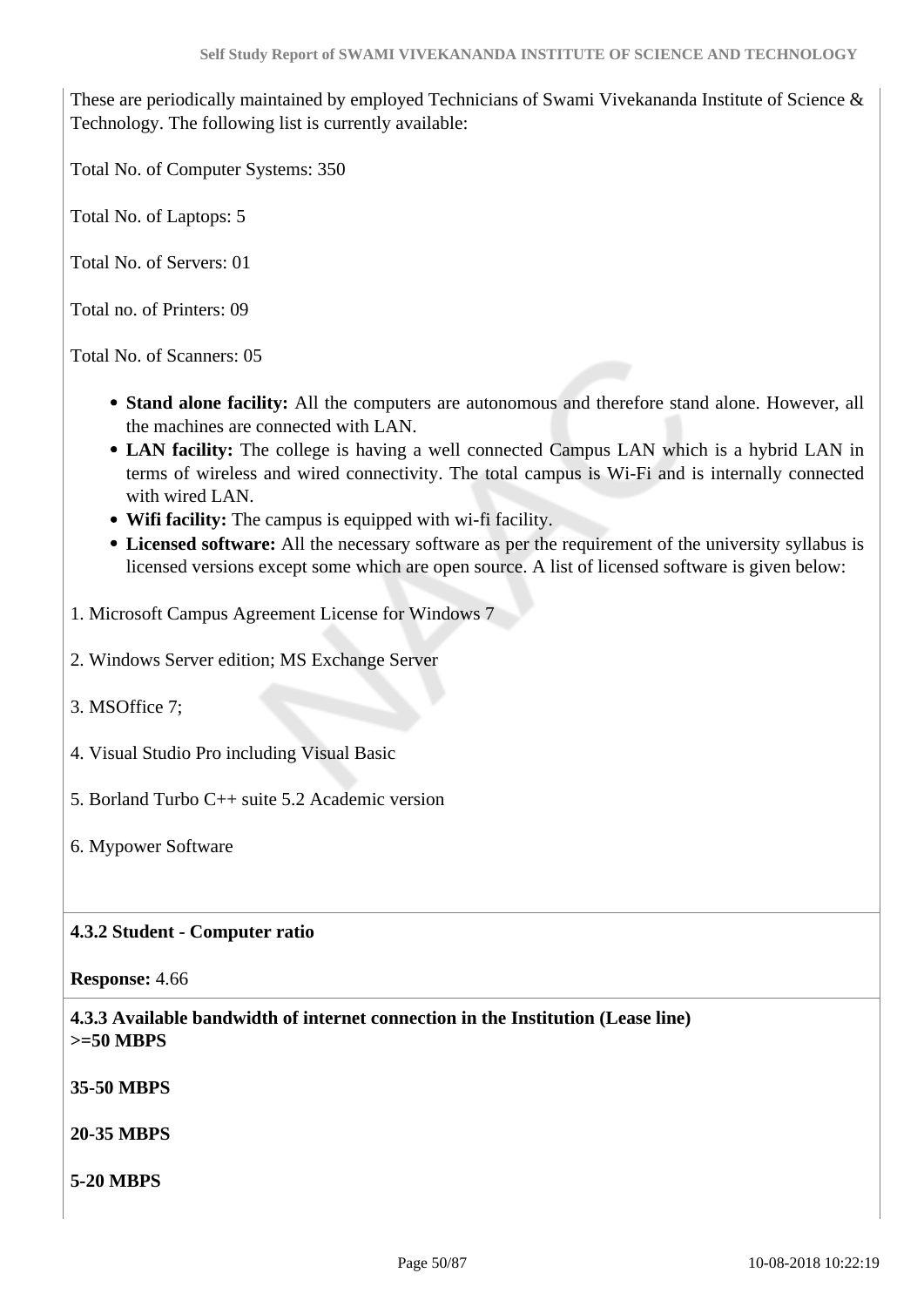| <b>Response: 20-35 MBPS</b> |                      |  |
|-----------------------------|----------------------|--|
| <b>File Description</b>     | <b>Document</b>      |  |
| Any additional information  | <b>View Document</b> |  |

## **4.3.4 Facilities for e-content development such as Media Centre, Recording facility, Lecture Capturing System (LCS)**

| <b>Response:</b> Yes                                                                  |                      |  |  |
|---------------------------------------------------------------------------------------|----------------------|--|--|
| <b>File Description</b>                                                               | <b>Document</b>      |  |  |
| Facilities for e-content development such as Media<br>Centre, Recording facility, LCS | <b>View Document</b> |  |  |
| Link to photographs                                                                   | <b>View Document</b> |  |  |

# **4.4 Maintenance of Campus Infrastructure**

 **4.4.1 Average Expenditure incurred on maintenance of physical facilities and academic support facilities excluding salary component, as a percentage during the last five years**

### **Response:** 100

4.4.1.1 Expenditure incurred on maintenance of physical facilities and academic support facilities excluding salary component year-wise during the last five years (INR in Lakhs)

| 2017-18   | 2016-17   | 2015-16   | 2014-15   | 2013-14   |
|-----------|-----------|-----------|-----------|-----------|
| 528.01686 | 661.75757 | 632.70859 | 630.05073 | 677.51874 |

| <b>File Description</b>                                                                         | <b>Document</b>      |
|-------------------------------------------------------------------------------------------------|----------------------|
| Details about assigned budget and expenditure on<br>physical facilities and academic facilities | <b>View Document</b> |
| Audited statements of accounts.                                                                 | <b>View Document</b> |

 **4.4.2 There are established systems and procedures for maintaining and utilizing physical, academic and support facilities - laboratory, library, sports complex, computers, classrooms etc.**

#### **Response:**

One Maintenance Supervisor is deputed in the Institution.The maintenance supervisor always observes the maintenance of buildings,Classrooms and laboratories. The maintenance supervisor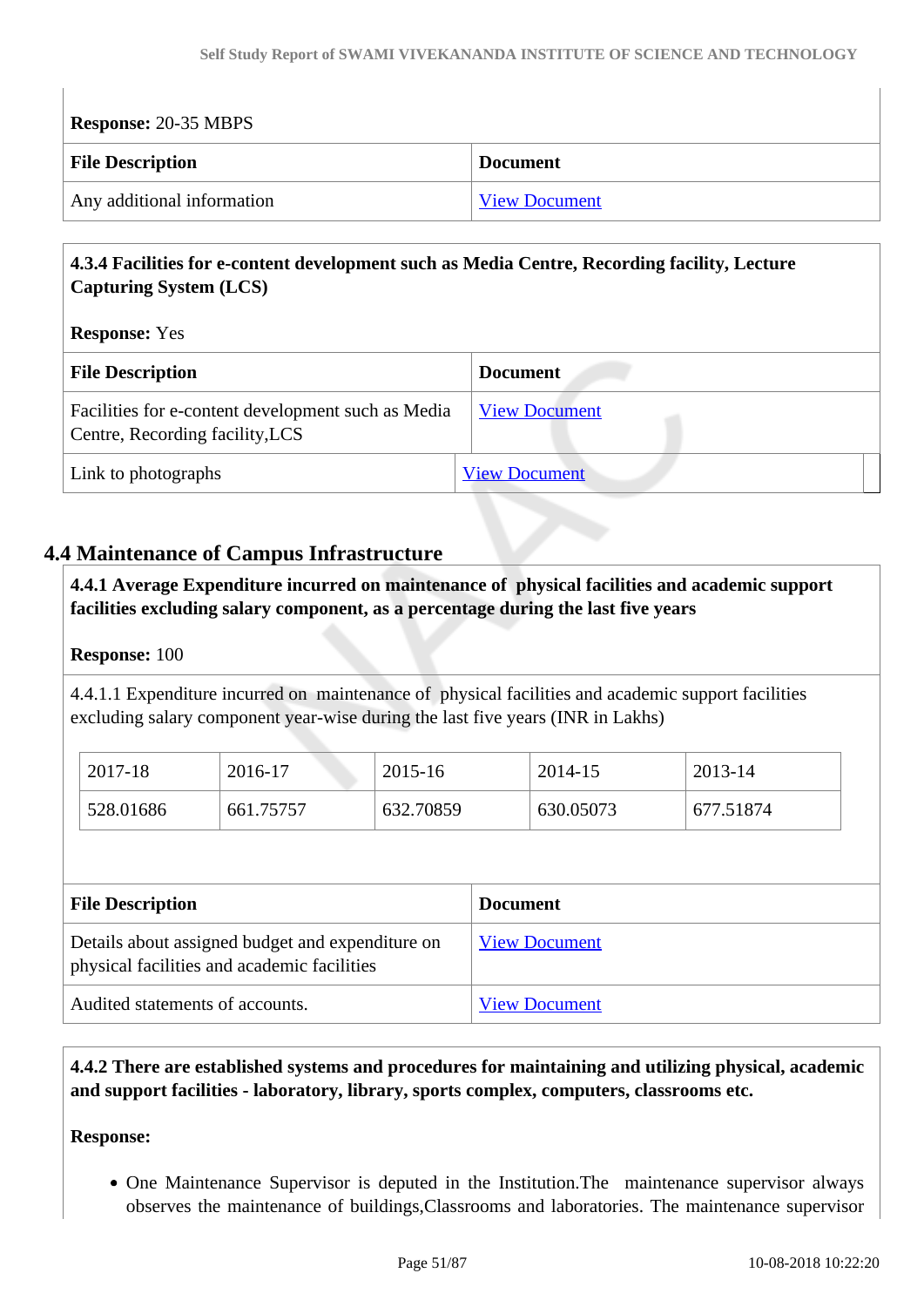conducts periodic checks to ensure the efficiency / working condition of the infrastructure and is being maintained in a documented manner.

Classrooms, staffrooms, seminar halls and laboratories, etc are cleaned and maintained regularly by non-teaching staff assigned for each floor. Wash rooms are

well maintained. Dustbins are placed in every floor.

- The Green cover of the campus is well maintained by a full time gardener.
- Optimum working condition of all properties/ equipment on the campus is ensured

through annual maintenance contracts (AMC). The AMC purview includes maintenance of Generator, Air Conditioners, Water Purifiers.

- Apart from contractworkers, the college has trained in-house electricians.
- The campus maintenance is monitored through CCTV.
- Every department maintains a stock register for the available equipment.
- Proper inspection is done and verification of stock takes place at the end of every year.
- Periodic reporting on requirements of repairs and maintenance are submitted by the concerned Technical Assistant to the HODs
- Pest control of library books and records is done periodically.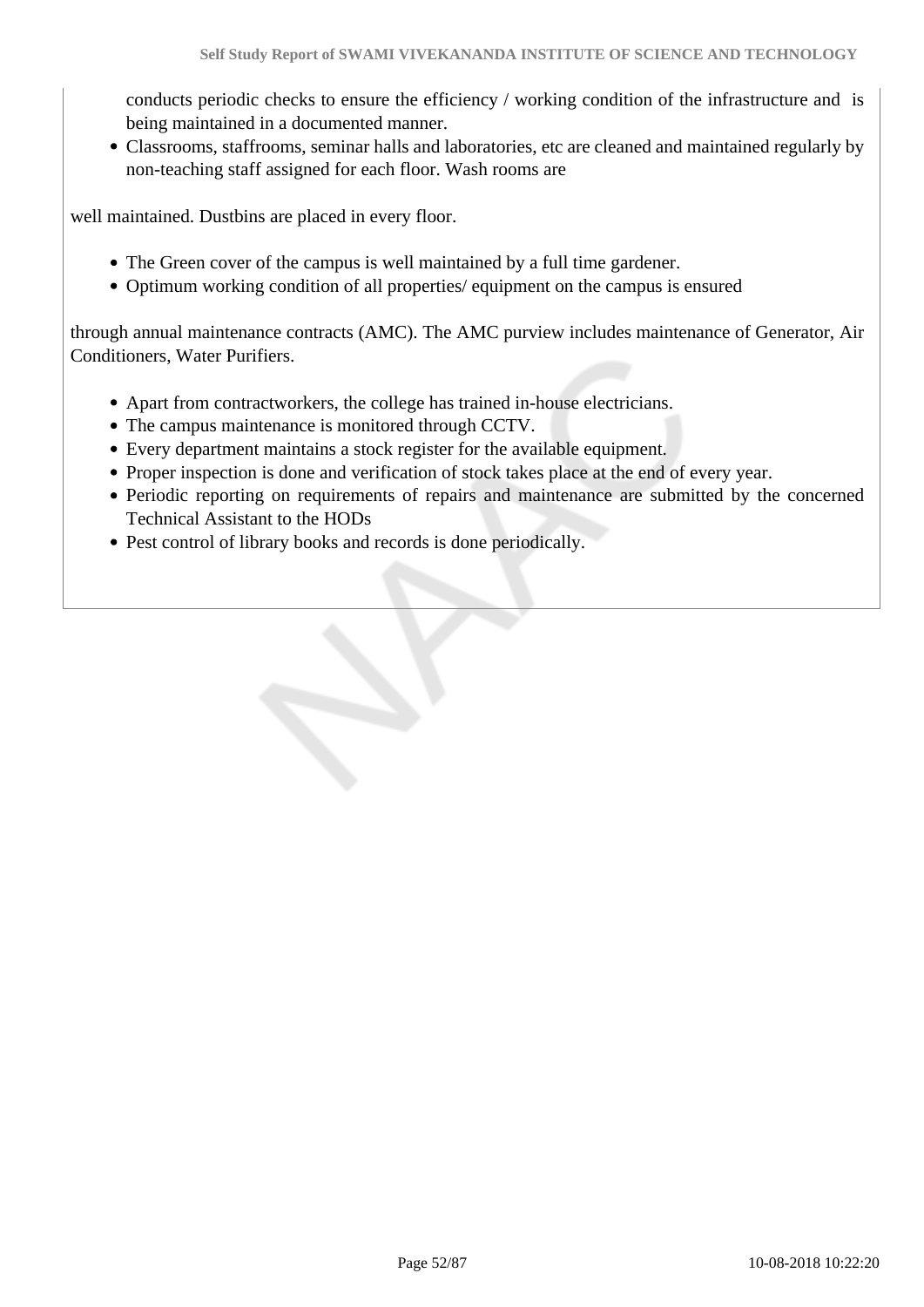# **Criterion 5 - Student Support and Progression**

# **5.1 Student Support**

# **5.1.1 Average percentage of students benefited by scholarships and freeships provided by the Government during the last five years**

### **Response:** 5.89

5.1.1.1 Number of students benefited by scholarships and freeships provided by the Government year-wise during the last five years

| 2017-18 | 2016-17 | 2015-16 | 2014-15 | 2013-14         |
|---------|---------|---------|---------|-----------------|
| 42      | 12      | 102     | 132     | $\epsilon$<br>◡ |

| <b>File Description</b>                                                                                                            | <b>Document</b>      |
|------------------------------------------------------------------------------------------------------------------------------------|----------------------|
| Upload self attested letter with the list of students<br>sanctioned scholarships                                                   | <b>View Document</b> |
| Average percentage of students benefited by<br>scholarships and freeships provided by the<br>Government during the last five years | <b>View Document</b> |

# **5.1.2 Average percentage of students benefited by scholarships, freeships, etc. provided by the institution besides government schemes during the last five years**

**Response:** 11.13

5.1.2.1 Total number of students benefited by scholarships, freeships, etc provided by the institution besides government schemes year-wise during the last five years

| 2017-18 | 2016-17    | 2015-16 | 2014-15 | 2013-14 |
|---------|------------|---------|---------|---------|
| 241     | 211<br>211 | 208     | 130     | 86      |

### **5.1.3 Number of capability enhancement and development schemes –**

- **1.For competitive examinations**
- **2.Career counselling**
- **3.Soft skill development**
- **4.Remedial coaching**
- **5.Language lab**
- **6.Bridge courses**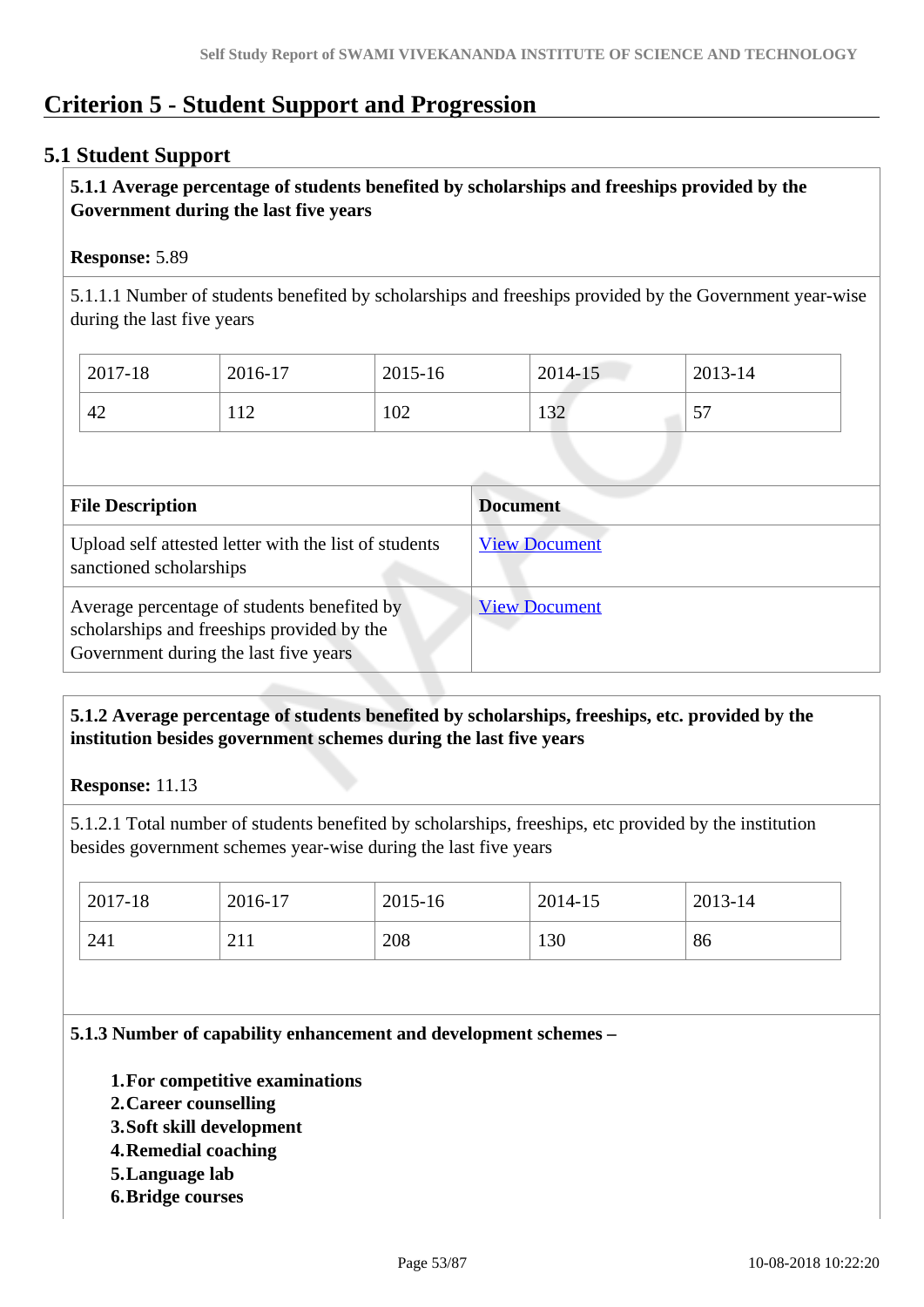#### **7.Yoga and meditation**

#### **8.Personal Counselling**

**A. 7 or more of the above**

### **B. Any 6 of the above**

### **C. Any 5 of the above**

### **D. Any 4 of the above**

#### **Response:** C. Any 5 of the above

| <b>File Description</b>                                      | <b>Document</b>      |
|--------------------------------------------------------------|----------------------|
| Details of capability enhancement and development<br>schemes | <b>View Document</b> |
| Link to Institutional website                                | <b>View Document</b> |

### **5.1.4 Average percentage of student benefited by guidance for competitive examinations and career counselling offered by the institution during the last five years**

#### **Response:** 8.89

5.1.4.1 Number of students benefited by guidance for competitive examinations and career counselling offered by the institution year-wise during the last five years

| 2017-18 | 2016-17 | 2015-16 | 2014-15             | 2013-14 |
|---------|---------|---------|---------------------|---------|
| 161     | 156     | 143     | 117<br>1 1 <i>1</i> | 108     |

| <b>File Description</b>                                                                                                       | <b>Document</b>      |
|-------------------------------------------------------------------------------------------------------------------------------|----------------------|
| Number of students benefited by guidance for<br>competitive examinations and career counselling<br>during the last five years | <b>View Document</b> |

# **5.1.5 Average percentage of students benefited by Vocational Education and Training (VET) during the last five years**

#### **Response:** 17.3

5.1.5.1 Number of students attending VET year-wise during the last five years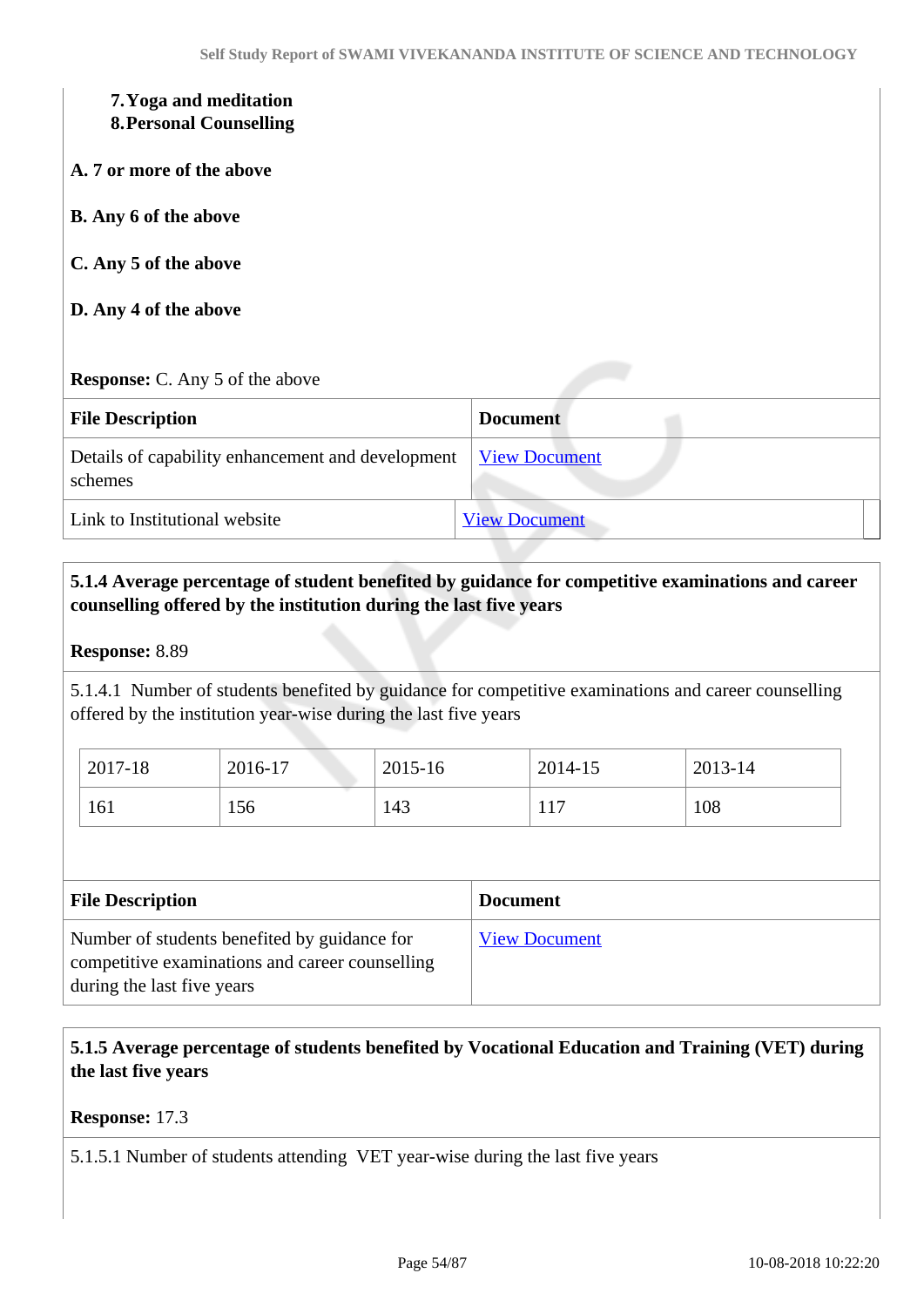| Details of the students benifitted by VET |         |         | <b>View Document</b> |         |  |
|-------------------------------------------|---------|---------|----------------------|---------|--|
| <b>File Description</b>                   |         |         | <b>Document</b>      |         |  |
|                                           |         |         |                      |         |  |
| 214                                       | 280     | 258     | 268                  | 281     |  |
| 2017-18                                   | 2016-17 | 2015-16 | 2014-15              | 2013-14 |  |

# **5.1.6 The institution has a transparent mechanism for timely redressal of student grievances including sexual harassment and ragging cases**

**Response:** Yes

| <b>File Description</b>                                                                                                            | <b>Document</b>      |
|------------------------------------------------------------------------------------------------------------------------------------|----------------------|
| Minutes of the meetings of student redressal<br>committee, prevention of sexual harassment<br>committee and Anti Ragging committee | <b>View Document</b> |
| Details of student grievances including sexual<br>harassment and ragging cases                                                     | <b>View Document</b> |

# **5.2 Student Progression**

|                                       |                                                   |         | 5.2.1 Average percentage of placement of outgoing students during the last five years |         |
|---------------------------------------|---------------------------------------------------|---------|---------------------------------------------------------------------------------------|---------|
| Response: 27.05                       |                                                   |         |                                                                                       |         |
|                                       |                                                   |         | 5.2.1.1 Number of outgoing students placed year-wise during the last five years       |         |
| 2017-18                               | 2016-17                                           | 2015-16 | 2014-15                                                                               | 2013-14 |
| 163                                   | 293                                               | 338     | 260                                                                                   | 244     |
|                                       |                                                   |         |                                                                                       |         |
| <b>File Description</b>               |                                                   |         | <b>Document</b>                                                                       |         |
| Self attested list of students placed |                                                   |         | <b>View Document</b>                                                                  |         |
| years                                 | Details of student placement during the last five |         | <b>View Document</b>                                                                  |         |

### **5.2.2 Percentage of student progression to higher education (previous graduating batch)**

**Response:** 1.63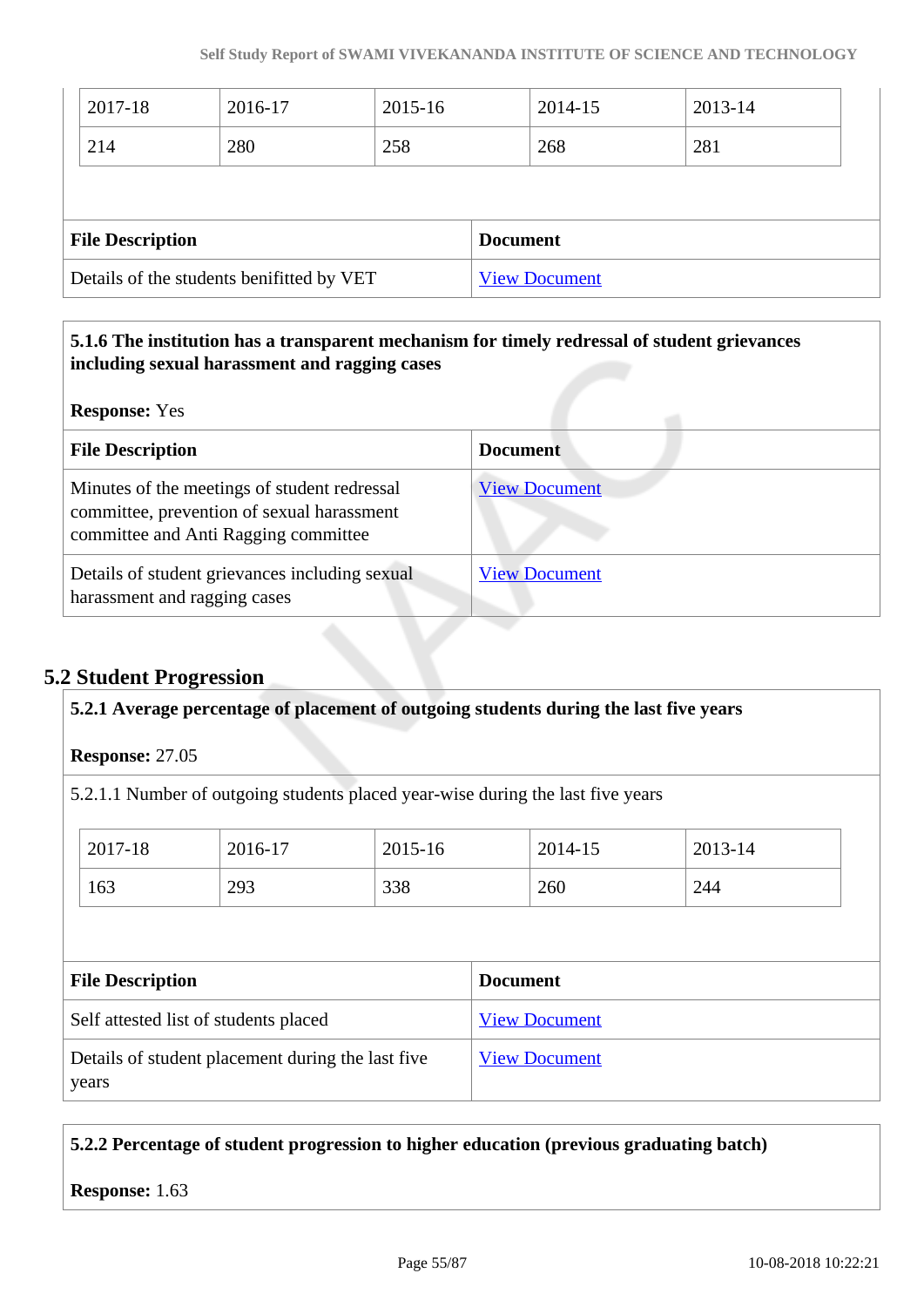| 5.2.2.1 Number of outgoing students progressing to higher education |                      |  |  |  |  |
|---------------------------------------------------------------------|----------------------|--|--|--|--|
| Response: 25                                                        |                      |  |  |  |  |
| <b>File Description</b>                                             | <b>Document</b>      |  |  |  |  |
| Upload supporting data for student/alumni                           | <b>View Document</b> |  |  |  |  |
| Details of student progression to higher education                  | <b>View Document</b> |  |  |  |  |

 **5.2.3 Average percentage of students qualifying in State/ National/ International level examinations during the last five years (eg: NET/ SLET/ GATE/ GMAT/ CAT/ GRE/ TOEFL/ Civil Services/State government examinations)**

**Response:** 4.2

5.2.3.1 Number of students qualifying in state/ national/ international level examinations (eg: NET/ SLET/ GATE/ GMAT/ CAT/ GRE/ TOEFL/ Civil services/ State government examinations) year-wise during the last five years

| 2017-18 | 2016-17 | 2015-16 | 2014-15 | 2013-14 |
|---------|---------|---------|---------|---------|
|         | ∽       | ⌒<br>∼  | ັ       |         |

5.2.3.2 Number of students who have appeared for the exams year-wise during the last five years

| 2017-18 | 2016-17 | 2015-16 | 2014-15 | 2013-14 |
|---------|---------|---------|---------|---------|
| 150     | 130     | 85      | 62      | 48      |

| <b>File Description</b>                                                                                            | <b>Document</b>      |
|--------------------------------------------------------------------------------------------------------------------|----------------------|
| Upload supporting data for the same                                                                                | <b>View Document</b> |
| Number of students qualifying in state/national/<br>international level examinations during the last five<br>years | <b>View Document</b> |

# **5.3 Student Participation and Activities**

 **5.3.1 Number of awards/medals for outstanding performance in sports/cultural activities at national / international level (award for a team event should be counted as one) during the last five years.**

**Response:** 3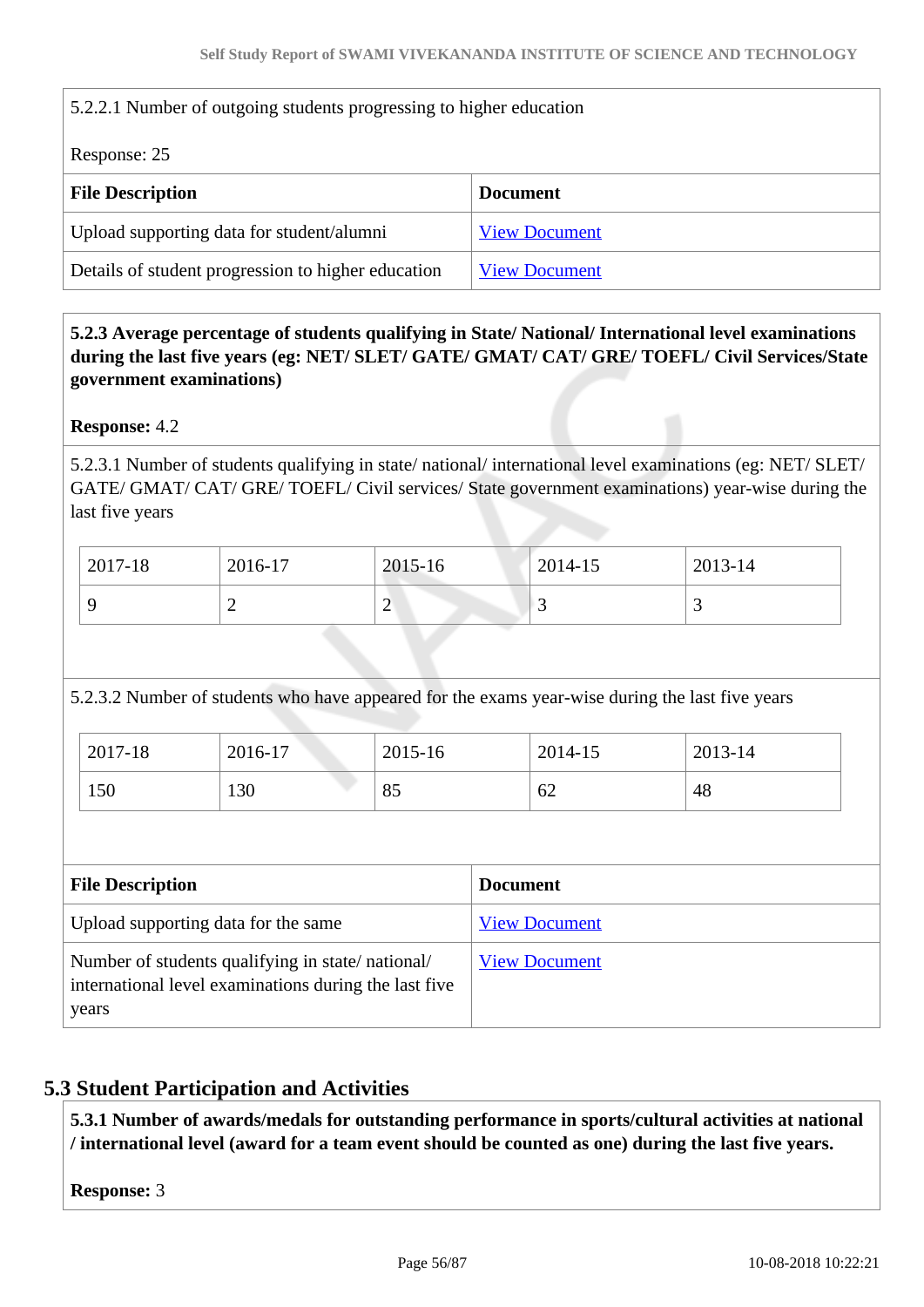5.3.1.1 Number of awards/medals for outstanding performance in sports/cultural activities at national/international level (award for a team event should be counted as one) year-wise during the last five years

| 2017-18                                                                                                                                            | 2016-17        | 2015-16  |                 | 2014-15              | 2013-14  |
|----------------------------------------------------------------------------------------------------------------------------------------------------|----------------|----------|-----------------|----------------------|----------|
| $\theta$                                                                                                                                           | $\overline{2}$ | $\theta$ |                 |                      | $\theta$ |
|                                                                                                                                                    |                |          |                 |                      |          |
| <b>File Description</b>                                                                                                                            |                |          | <b>Document</b> |                      |          |
| Number of awards/medals for outstanding<br>performance in sports/cultural activities at<br>national/international level during the last five years |                |          |                 | <b>View Document</b> |          |
| e-copies of award letters and certificates                                                                                                         |                |          |                 | <b>View Document</b> |          |

# **5.3.2 Presence of an active Student Council & representation of students on academic & administrative bodies/committees of the institution**

#### **Response:**

**INTRODUCTION :** Students of Swami Vivekananda Institute Of Science And Technology (SVIST) get the opportunity of participating actively in the college events and committees. They should demonstrate academic integrity and honesty. They should act in a civil manner that respects the college learning and social environment.

**TECHNICAL FESTIVAL:** This event plays an important role in the College curriculum. It is one such event where young brains get to perform their skills and compete with others to find the best. Such inspiring events that happen every year in the college where the student develop their technical skill. Moreover, students from 2nd Year, 3rd Year actively participate in their event as core & crew members. The tasks they had to do:

- 1. Select the members as core & crew group from 4thyr, & 2nd ,3rd yr. students respectively.
- 2. Marketing team formation for sponsorship.
- 3. Decide the number of events and kind of events.
- 4. Design the brochure /leaflets/banners/charts etc.
- 5. Creating teams for hospitality, transportation, accommodation, food etc.

6. Sending invitation to juniors for the position of volunteers, also sending out invites to the other colleges, faculties, principal, and Director.

7. Decision on opening and closing ceremony.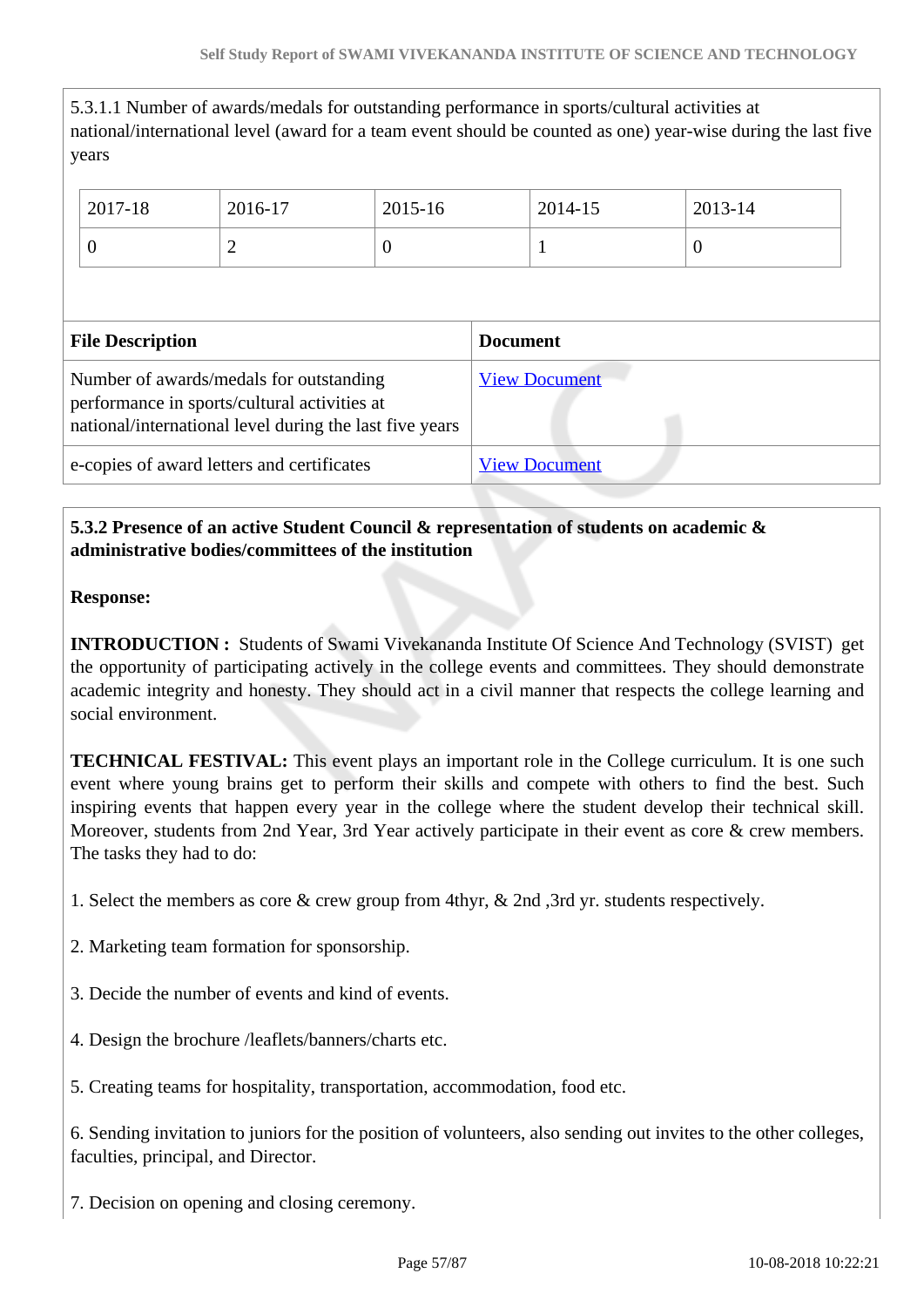- 8. Assign budget for every single expenditure.
- 9. Decision for judges regarding different types of events.
- 10. Weekly and daily meetings, email groups, WhatsApp groups etc help a lot.

**CULTURAL FEST:** The cultural fest is an event by which the culture adopted by the college. This program provides the broadest scope to organize different types of events. Some of them include performing arts.

### **SPORTS COMMITTEE:**

**OBJECTIVE:** To provide healthy leisure time for every SVIST students. (The term of the committee will normally be 1 yr.)

### **ROLE AND RESPONSIBILITY:**

- Coordination with the students' sports secretary.
- Coordination with the Principal.
- The schedule of events for the whole academic year shall be finalized well in advance in consultation with the students' sports committee.
- Maintaining discipline in all events happening in and outside the college.

**ANTI RAGGING COMMITTEE**: The Director or Principal academic constitutes a standing committee to be known as ANTI RAGGING COMMITTEE comprising of the following (chairman, convener, members, member secretary). The committee composed as above shall meet at least once in a year to recommend preventive measures that can be adopted by the institute to prohibit, prevent and eliminate the menace of ragging in any form on the campus of the institute.

The tenure of the nominated members will be renewed / reviewed annually. The present committee and order supersede the earlier anti ragging committee.

#### **TRANNING AND PLACEMENT CELL:**

### **OBJECTIVE:**

- Developing the students to meet the industries recruitment process.
- To motivate students to develop technical knowledge and soft skills in terms of career planning.
- The T &P Cell obtains information and seeks support from alumni in facilitating placement of present students. Alumni meets are organized every year to increase interactions between the past and present students and offer guidance to present students on regular basis.
- Effective youth Entrepreneurship Education.

 **5.3.3 Average number of sports and cultural activities/ competitions organised at the institution level per year**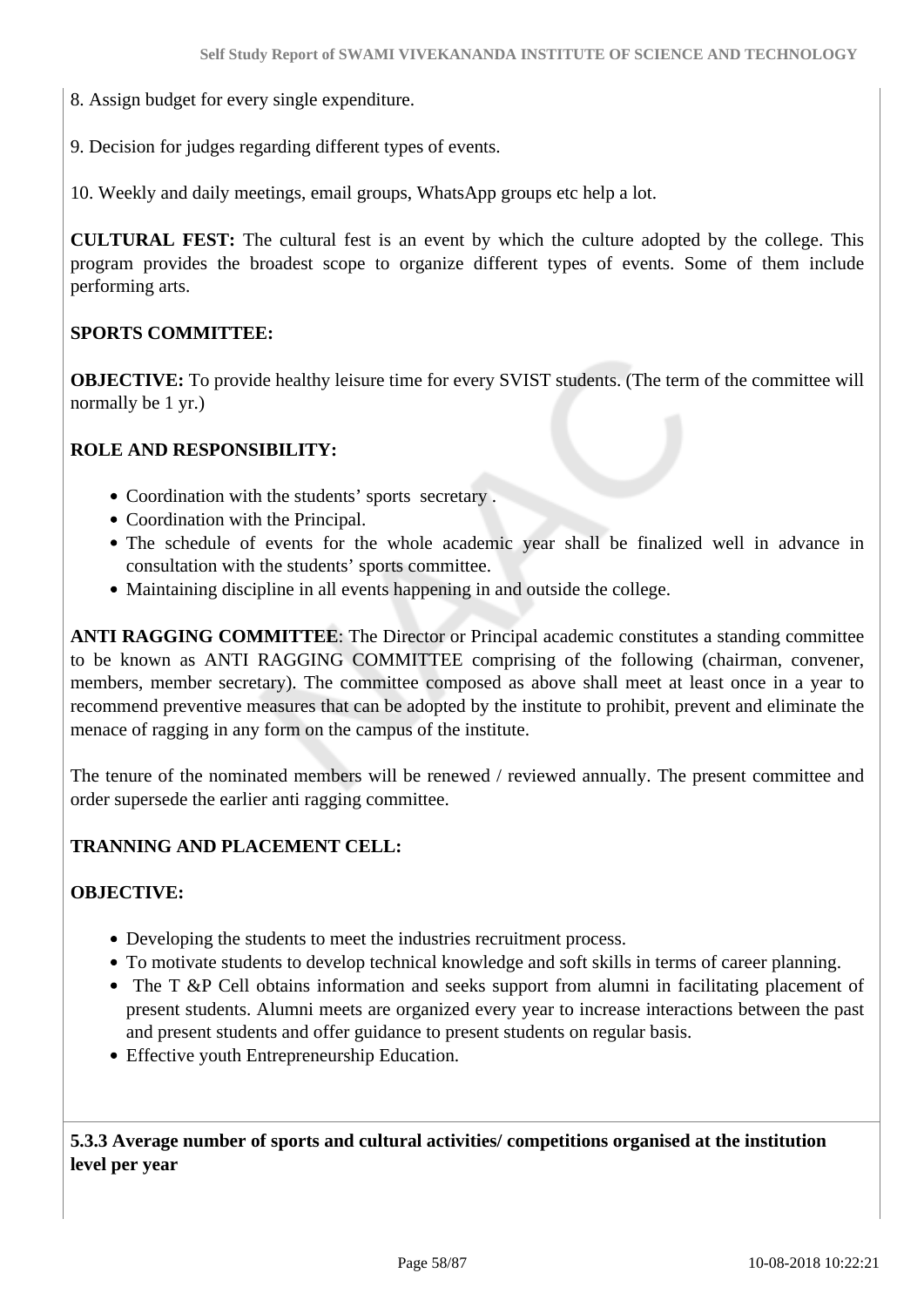### **Response:** 2.6

5.3.3.1 Number of sports and cultural activities / competitions organised at the institution level year-wise during the last five years

|                | 2017-18                 | 2016-17 | 2015-16 |                 | 2014-15              | 2013-14 |  |
|----------------|-------------------------|---------|---------|-----------------|----------------------|---------|--|
| $\overline{2}$ |                         | 3       | 3       |                 | 3                    | 2       |  |
|                |                         |         |         |                 |                      |         |  |
|                |                         |         |         |                 |                      |         |  |
|                | <b>File Description</b> |         |         | <b>Document</b> |                      |         |  |
|                | Report of the event     |         |         |                 | <b>View Document</b> |         |  |

# **5.4 Alumni Engagement**

 **5.4.1 The Alumni Association/Chapters (registered and functional) contributes significantly to the development of the institution through financial and non financial means during the last five years**

#### **Response:**

No, the institution does not have a registered Alumni Association. However, the institute has an Alumni Association which is quite functional. The Alumni Association meet at least once a year and share their experience, opinion and give their view about the current industry policies, scenario, market trends, and industry requirements. They motivate their juniors to give presentations on how to crack interviews successfully, relevant books and portals to search for question patterns for a particular company etc. They also provide references for their juniors regularly through the Training & Placement Cell. They keep constant touch with Training & Placement Cell, Principal and Faculty members for any vacancy generated in their company or other company in their knowledge. Often Alumni members have come to the campus for hiring students from junior batches in their company. The Alumni members also visit the institute to delivers motivational lectures to encourage junior students. They also recommend relatives, friends and acquaintances to the college for admission. They actively participate in Tech Fest, Cultural Fest and others institutional development activities. The Institute organizes reunion programs to reunite the pass out students every year.

 **5.4.2 Alumni contribution during the last five years(INR in Lakhs) ? 5 Lakhs**

**4 Lakhs - 5 Lakhs**

**3 Lakhs - 4 Lakhs**

**1 Lakh - 3 Lakhs**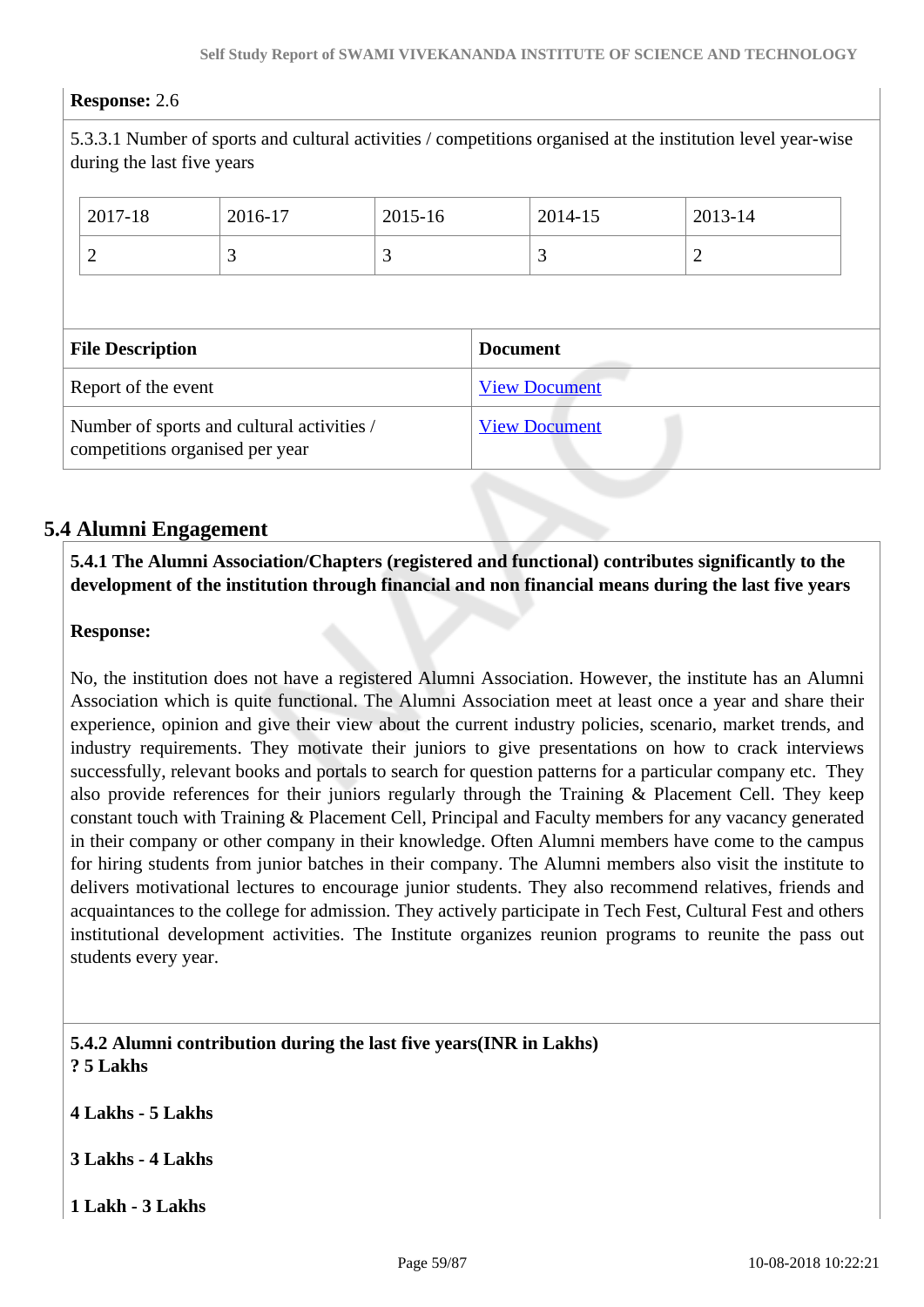| <b>Response:</b> <1 Lakh              |                      |
|---------------------------------------|----------------------|
| <b>File Description</b>               | <b>Document</b>      |
| Alumni association audited statements | <b>View Document</b> |

# **5.4.3 Number of Alumni Association / Chapters meetings held during the last five years**

## **Response:** 5

5.4.3.1 Number of Alumni Association /Chapters meetings held year-wise during the last five years

| 2017-18                              | 2016-17                                          | 2015-16              | 2014-15              | 2013-14 |  |  |  |
|--------------------------------------|--------------------------------------------------|----------------------|----------------------|---------|--|--|--|
|                                      |                                                  |                      |                      |         |  |  |  |
|                                      |                                                  |                      |                      |         |  |  |  |
| <b>File Description</b>              |                                                  |                      | <b>Document</b>      |         |  |  |  |
| conducted during the last five years | Number of Alumni Association / Chapters meetings | <b>View Document</b> |                      |         |  |  |  |
| Report of the event                  |                                                  |                      | <b>View Document</b> |         |  |  |  |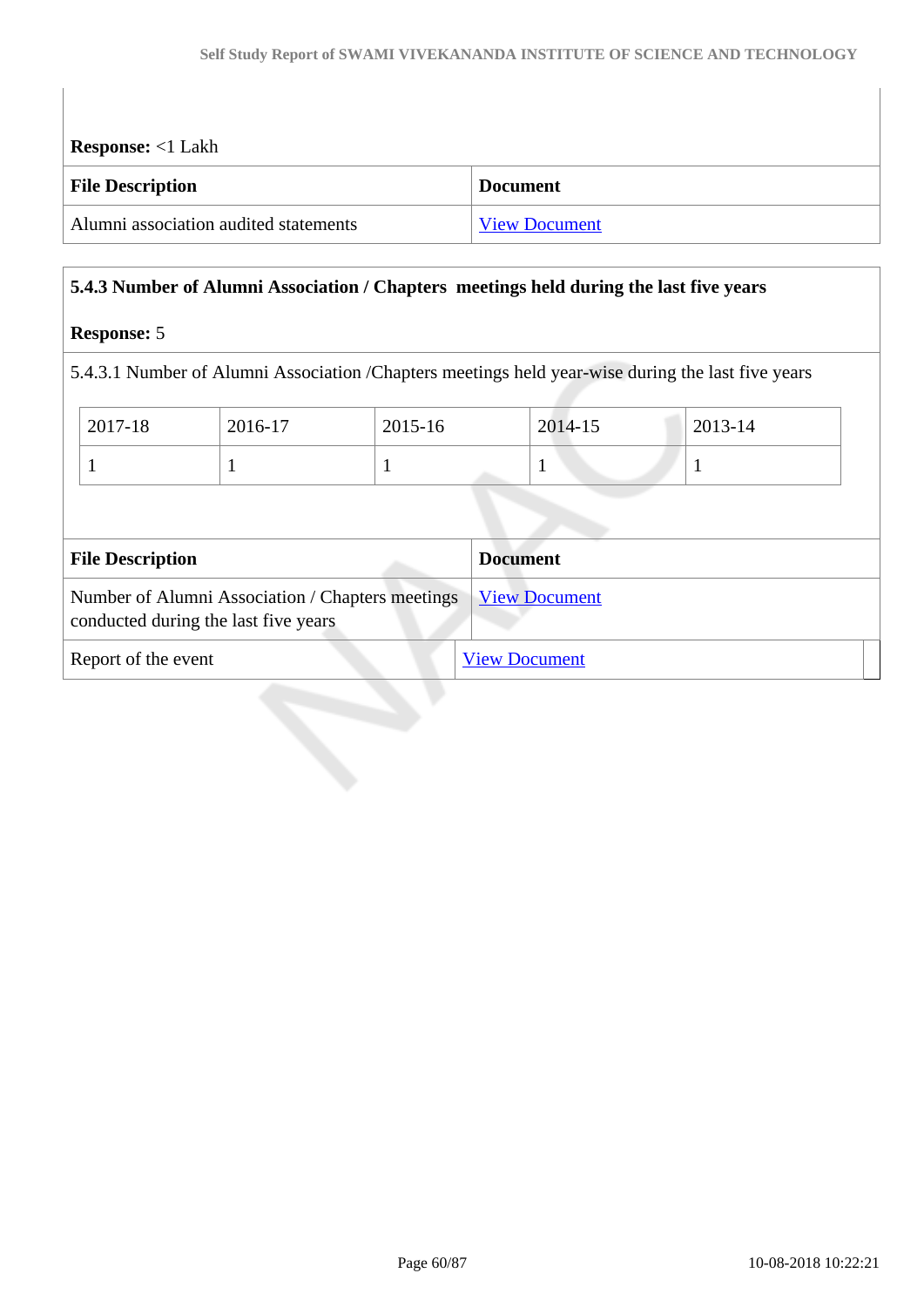# **Criterion 6 - Governance, Leadership and Management**

# **6.1 Institutional Vision and Leadership**

 **6.1.1 The governance of the institution is reflective of an effective leadership in tune with the vision and mission of the institution**

### **Response:**

The Management Committee of Swami Vivekananda Institute of Science and Technology (SVIST), the Principal, all the HOD's, all faculties and staffs of the institutions has the responsibilities for both establishing and protecting the overarching purpose, fundamental values and ethical principles which govern the activities of our institution. Our vision, mission and values form the foundation of our college and its planning for the future.

 We value excellence, innovation, being genuine, respect for others, integrity, trusting and being trustworthy. The engineering college is the place for people who desire to solve problems, to create, to design and to innovate---- and all this with the goal of having an impact on society. The alumni of SVIST are distinguished themselves in many ways, and we believe that future generations will do the same. Our Director, Principal guide us and drive our continued excellence and growth as a top 10 engineering college.

 While our strategies, actions and missions may change over time but our vision, like our core values remain steady and truth. So our vision is to be a center of academic excellence in creating and disseminating knowledge and providing students a unique learning experience Science, Technology in the light of Swamiji's vision and providing students and environment for all round development, nurture them for a successful career as well as to contribute to the betterment of the society. While our vision is our direction, our mission defines the distinct ways we think and work. So our mission is to produce creative and technically strong engineers. We believe that we provide best technical education coupled with leadership and professional skills to empower learners.

" There's nothing I believe is more strongly than getting young people interested in science & engineering, for a better tomorrow, for all human kind." -------- Bill Nye

### **6.1.2 The institution practices decentralization and participative management**

### **Response:**

To be a centre of excellence in technical education and deliver high profile professionals, our institution practices decentralization and thus promotes participative management.

### **Board of Trustees**

The decentralization of the institution begins right from the top most level, i.e. Board of Trustees- The body responsible for the governance and welfare of the institution. The Trustee Board not only provides policy oversight, but also serves to protect the financial, physical, and other assets of the college. For the proper implementation of college policies, meetings are held at regular intervals considering Board and Committee processes. The Trustees here in our institution are highly dedicated and lively group of people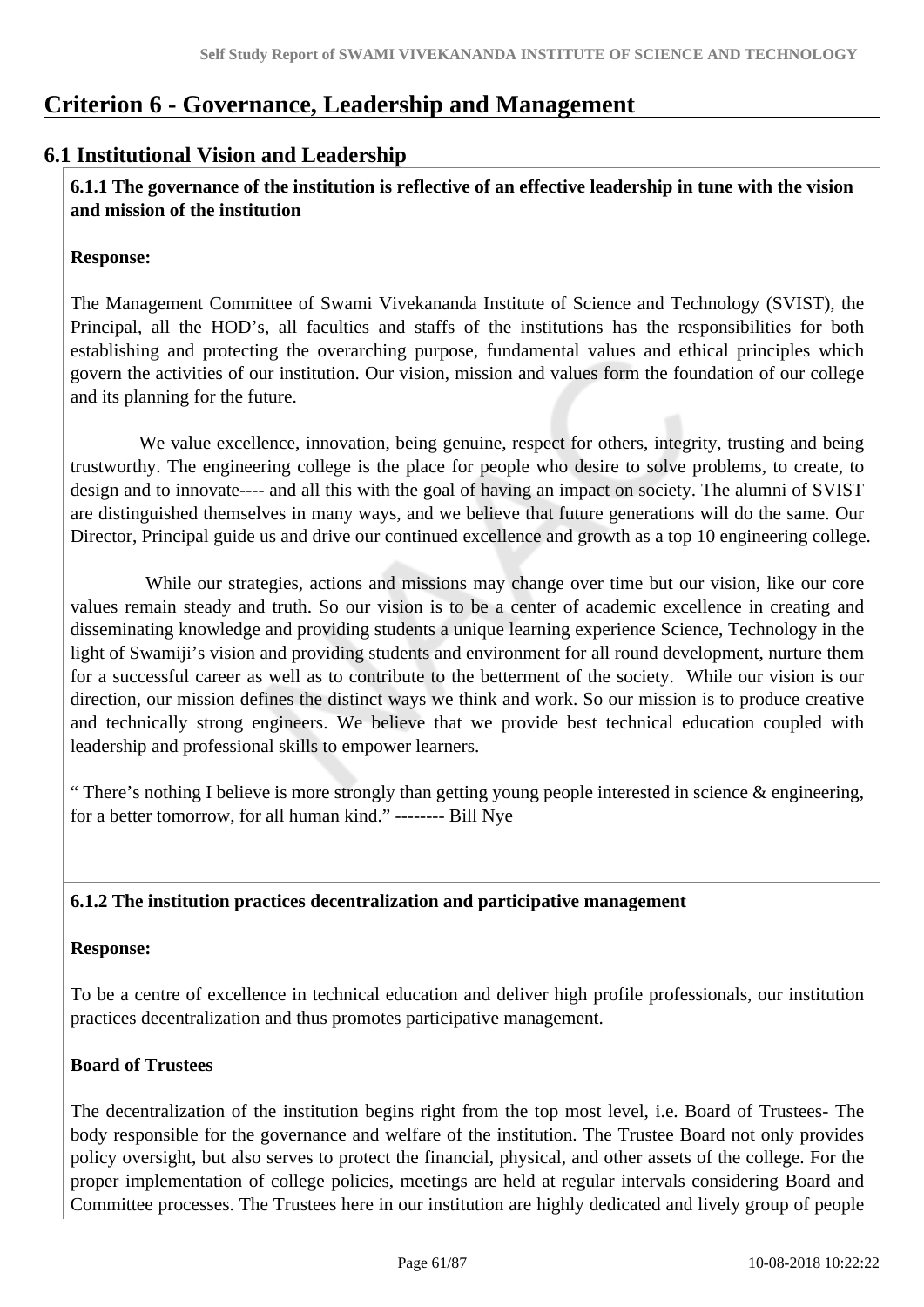who share an uncommon loyalty towards the institution.

# **The Principal**

Just next to this is The Principal - The academic and Administrative Head of the institution. The management gives sufficient freedom to the Principal so that the vision and mission of the institution is fulfilled. The Principal is basically responsible and accountable for effective leadership and overall management. Along with this, the Principal monitors the progress of all academic activities and works towards enhancing the standards of education.

# **Academic Council**

As mentioned, The Principal heads the academic **council** of our institution under which all the five individual departments, library and the Training and Placement Cell works. Academic responsibilities are thus fairly distributed among all the staff members of the institution. The Academic Board basically addresses all the major issues affecting the academic life of the college and its development. It also monitors and upholds the academic standards and regulates teaching.

# **HOD & Faculty**

The five individual departments have their respective HODs who monitor the working of the departments. The participative decision–making ensures total participation of all the faculty members and the people concerned. HODs engage faculties in long term planning for the future direction of the department.

### **Training and Placement Cell**

Training and Placement Cell also has a key role in academics. It is that body of the institution that guides and trains students to choose the right career. It assists to clarify the students' career interests, and organizes pre- placement training /workshops/ seminars. In a nutshell, it acts as a link between student, alumni, and the employment community. The training placement officer and TPO coordinator work hand in hand to make the department successful.

### **Administration**

Parallel to this, works the Administration of the college that is responsible for maintenance and supervision of the institution, and also looks after admissions, hiring, promotions etc. Added to this is the maintenance of official records, construction and maintenance of campus building, logistics, Group D and Accounts.

# **6.2 Strategy Development and Deployment**

### **6.2.1 Perspective/Strategic plan and Deployment documents are available in the institution**

### **Response:**

Based on the vision and mission, our institute has formally stated policies that aim towards the successful implementation of strategic plans that helps in the smooth working of the departments and the management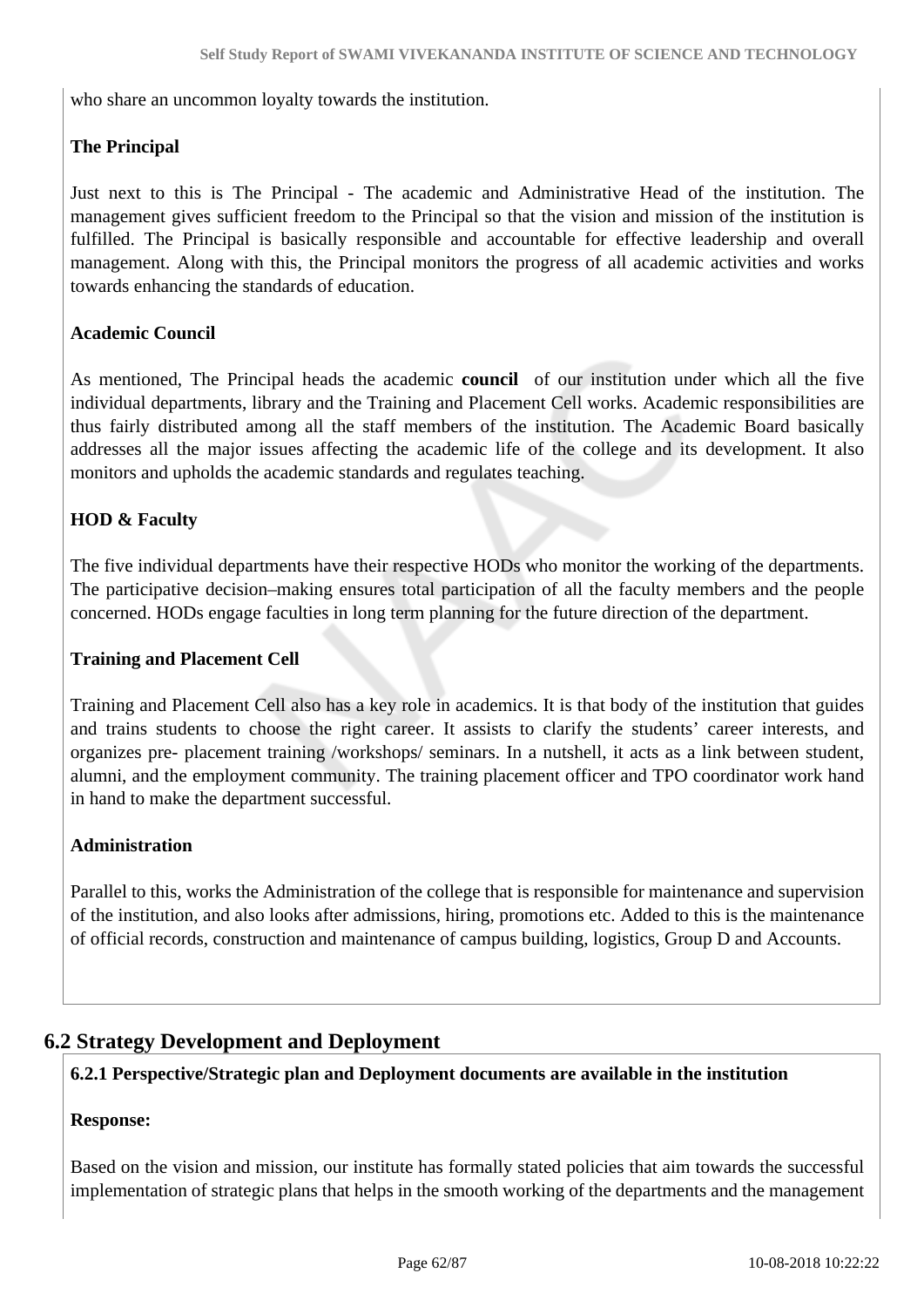as well. These policies are developed by the top management. All the activities are driven by the quality policy and are closely monitored.

The strategic plan of the college is committed to transform students to successful engineers and managers through a systematic teaching – learning process with continuous improvement by providing skill development training and practical exposure. The college has a research and development cell to promote research aptitude among faculty as well as students. More than 50% of the faculties are actively engaged in research activities. National Seminars are organized to promote research and research related activities. Eminent scientists and speakers are invited for delivering lectures. The linkages with local industry and various manufacturing units have been established to provide exposure to our students and further help them in entrepreneurial activities.

Working more towards strategic development, the college addresses various issues from stake holder perspective and takes steps to fulfill the requirements of its students and their parents. The institution also has an active placement cell addressing the campus placements and it organizes for parents meet to convey their ward's performance and to take their inputs as well in the form of feedback. The formative and evaluative comments help in improving the performance of individual learners. The college also encourages students to engage with NGO activities, blood donation camps and tree plantation programs.

Added to this, the college also conducts Faculty Development Programs (FDP) that aims for updating the knowledge and pedagogical skills of the faculty. It also takes effort for improving the internal development of the institution by inculcating harmonious work culture.

| <b>File Description</b>                                   | <b>Document</b>      |  |  |  |
|-----------------------------------------------------------|----------------------|--|--|--|
| Strategic Plan and deployment documents on the<br>website | <b>View Document</b> |  |  |  |
| Link for Additional Information                           | <b>View Document</b> |  |  |  |

 **6.2.2 Organizational structure of the institution including governing body, administrative setup, and functions of various bodies, service rules, procedures, recruitment, promotional policies as well as grievance redressal mechanism**

**Response:** 

Governing Body

1. Principal

1.1. Academics

- 1.1.1Departmental HOD's
- 1.1.1.1 Faculty Members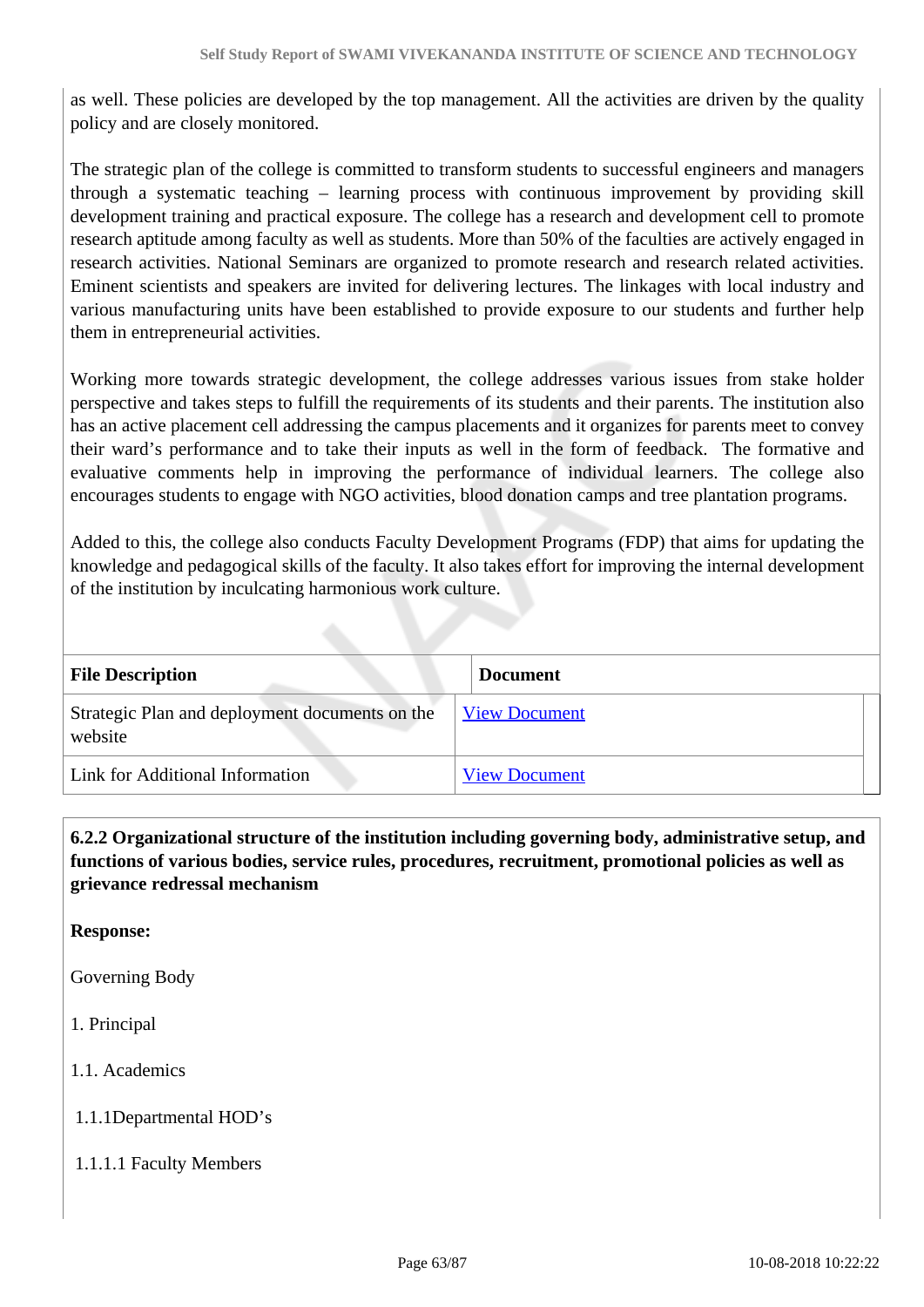- 1.1.1.2 Technical Staffs
- 1.2 Administration
- 1.2.1 General Manager
- 1.2.1.1 Office staffs
- 1.2.1.2 Admission & Marketing staffs
- 1.2.1.3 IT infra staff
- 1.3 Library
- 1.3.1 Librarian
- 1.3.1.1Library Staffs
- 1.4 Finance
- 1.4.1 Accounts Staffs
- 1.5 Training & Placement
- 1.5.1 G.M , T & P
- 1.5.1.1 TPO & TPC
- 1.6 Maintenance & Logistic
- 1.6.1 Maintenance officer
- 1.6.1.1 Electrician & Maintenance Staffs
- 1.6.1.2 House keeping
- 1.6.1.3 Group D
- 1.6.1.4 Driver

### **6.2.3 Implementation of e-governance in areas of operation**

- **1.Planning and Development**
- **2.Administration**
- **3.Finance and Accounts**
- **4.Student Admission and Support**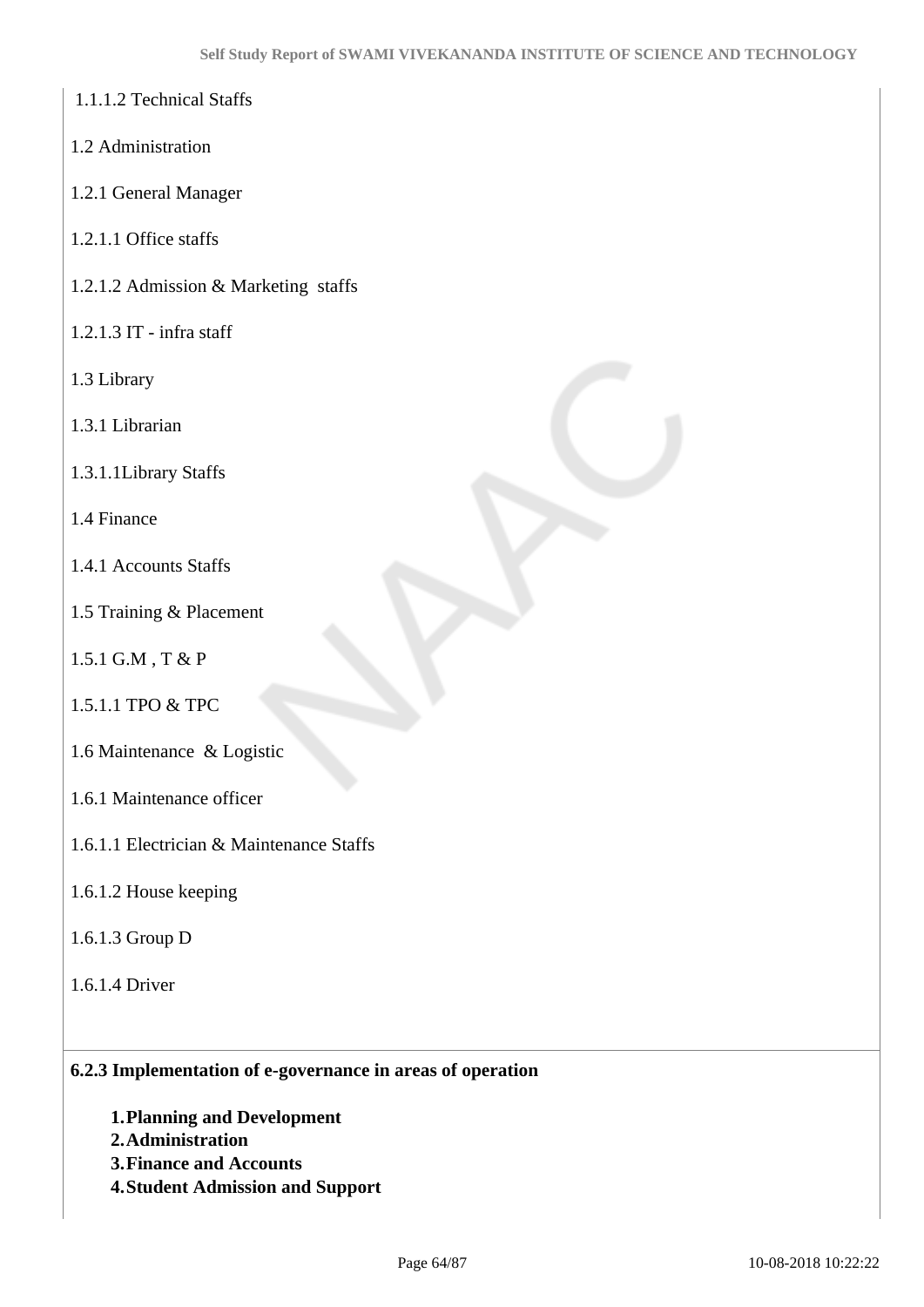### **5.Examination**

- **A. All 5 of the above**
- **B. Any 4 of the above**
- **C. Any 3 of the above**
- **D. Any 2 of the above**

### **Response:** B. Any 4 of the above

| <b>File Description</b>                                                                                            | <b>Document</b>      |
|--------------------------------------------------------------------------------------------------------------------|----------------------|
| Screen shots of user interfaces                                                                                    | <b>View Document</b> |
| <b>ERP</b> Document                                                                                                | <b>View Document</b> |
| Details of implementation of e-governance in areas<br>of operation Planning and<br>Development, Administration etc | <b>View Document</b> |

# **6.2.4 Effectiveness of various bodies/cells/committees is evident through minutes of meetings and implementation of their resolutions**

#### **Response:**

The participative management and the decentralization are implemented in this institution through different committees and cells. The committees present are as follows:

- 1.Academic Committee
- 2.Disciplinary Committee
- 3.Anti ragging Committee
- 4.Women's Grievance redressal
- 5.Minority cell
- 6.Scholarship cell
- 7.Examination cell
- 8.Admission cell
- 9.Training Placement office
- 10.Industry institution partnership cell
- 11.Induction program cell
- 12.Sports committee
- 13.Festival committee
- 14.Technical Festival committee
- 15.Research and development cell

Each cell/committee performs its function as required, constant communication is there within the members of these committees and members do sit for meetings at monthly intervals and the minutes of the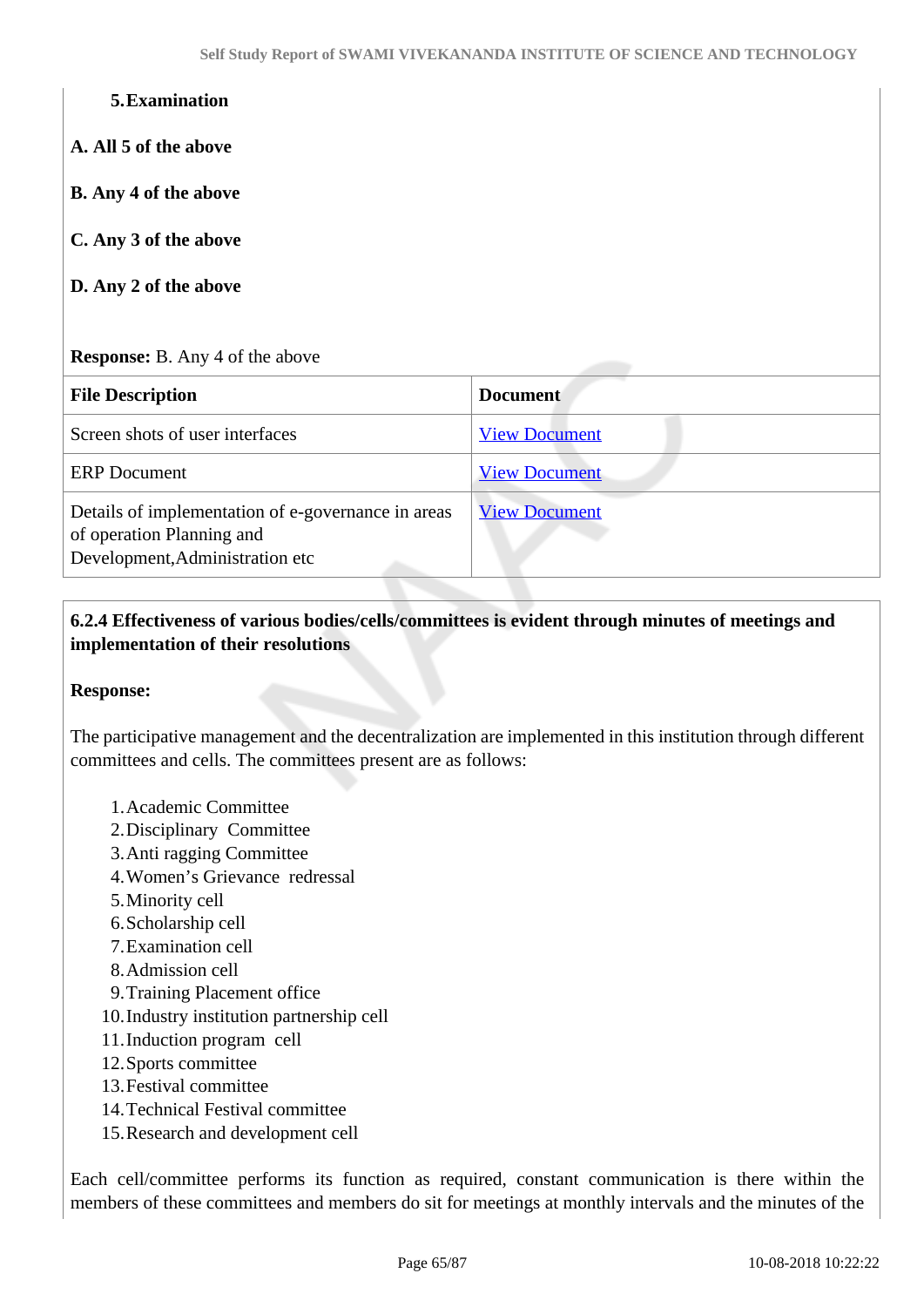meetings are recorded in a written format. The functionality and constant interaction of these cells can be illustrated from the example mentioned below.

An incident took place on 3.02.2018 when a 2nd year girl belonging to our college faced trouble and was facing a difficult scenario which was created by fellow classmates. When she had made a complain addressed to the head of institution with a written complaint, principal redirected the matter to women's grievance cell dated on 06.02.18. After talking with her, women's grievance cell arranged a meeting with disciplinary committee on 06.02.18. They jointly took the decision of addressing the matter further to the academic council on 07.02.18.After talking with both the committees; the academic council convened the meeting with the girl and accused boys on 07.02.18. After listening to their statements, it was decided to call their parents and the positive action was taken with immediate effect on 08.02.18.

The required documents and the minutes of the meetings are attached for correspondence.

# **6.3 Faculty Empowerment Strategies**

**6.3.1 The institution has effective welfare measures for teaching and non-teaching staff**

### **Response:**

The institution has adopted certain policies for welfare and professional development of teaching and nonteaching staffs as stated below:

#### **The institute has following provisions:**

- $\bullet$  E P F Paid as per P F Act to all the employees
- Gratuity Paid as per Gratuity Act
- ESI Scheme Employees drawing less than Rs.15000/- PM. They are covered under ESI and can avail this benefit directly with ESI Clinic/Hospitals
- Encashment of accumulated Earned Leave
- Free bus facility available for faculties and staffs
- Maternity leave as per Government norms
- Different categories of permissible leaves as per norms
- Paid leave for special cases like; Terminal illness, accidents etc.
- To upgrade the skills of the faculty, the management of the institution encourages its faculty members to register for higher studies like M.Tech, PhD & Research, participate in national and international seminars and conferences etc. Paid regular leave is granted for career enhancement programmers and paid on duty leave and funding for seminar, conferences and refresher course, publication etc are provided.
- All staffs are provided with financial or medical help on a case to case and need basis, not only for self but also for near family member's disease, death or other financial need.
- Support is given to all staff members by providing half or full scholarship for two wards or close relatives for their education in this institution or other colleges of the same group**.**
- Faculty members are encouraged to participate in faculty development program at regular intervals, mostly sponsored by the institute**.**
- Members of the faculty are encouraged to enroll as members of professional society / body, viz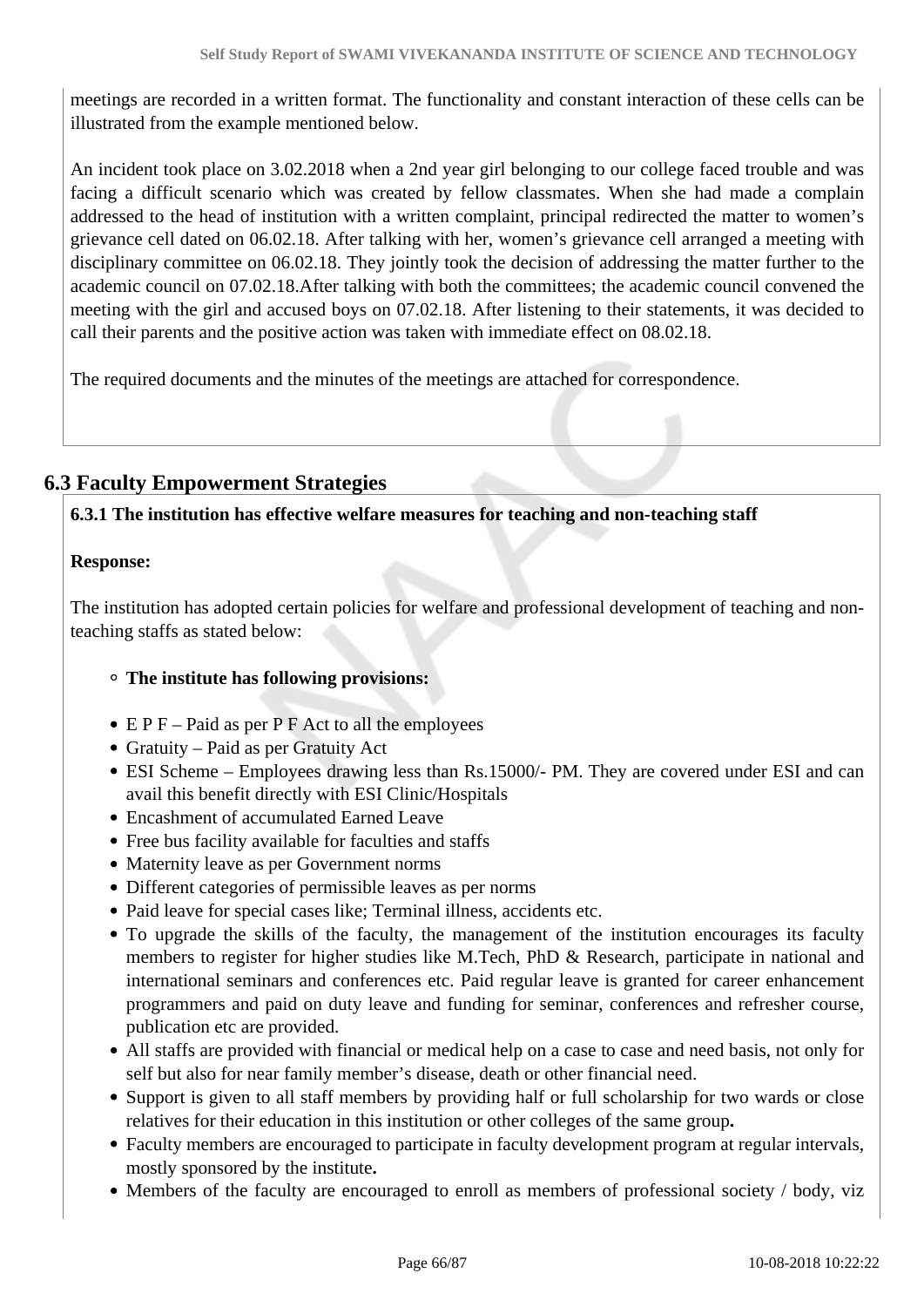ISTE, IEEE (USA), CSI, IE, IETE, and other professional bodies where some portion of registration fee is reimbursed by the institute.

**For Technical Staffs:** Seminars and workshops are conducted for technical skill development and communication skills for the non-teaching staffs. Sessions are conducted to improve the interpersonal relations, social skills, communication skills, team building, improving leadership qualities for the non-teaching staff etc.

# **6.3.2 Average percentage of teachers provided with financial support to attend conferences/workshops and towards membership fee of professional bodies during the last five years**

### **Response:** 6.69

6.3.2.1 Number of teachers provided with financial support to attend conferences / workshops and towards membership fee of professional bodies year-wise during the last five years

| 2017-18 | 2016-17 | $2015 - 16$ | $2014 - 15$ | 2013-14 |
|---------|---------|-------------|-------------|---------|
|         |         | <b>TT</b>   |             | ັ       |

| <b>File Description</b>                                                                                                   | <b>Document</b>      |
|---------------------------------------------------------------------------------------------------------------------------|----------------------|
| Details of teachers provided with financial support<br>to attend conferences, workshops etc during the last<br>five years | <b>View Document</b> |

# **6.3.3 Average number of professional development /administrative training programs organized by the institution for teaching and non teaching staff during the last five years**

### **Response:** 0.6

6.3.3.1 Total number of professional development / administrative training programs organized by the Institution for teaching and non teaching staff year-wise during the last five years

| 2017-18 | 2016-17 | 2015-16 | 2014-15 | 2013-14 |
|---------|---------|---------|---------|---------|
|         |         |         |         | ິ       |

| <b>File Description</b>                                                                                                                                              | <b>Document</b> |
|----------------------------------------------------------------------------------------------------------------------------------------------------------------------|-----------------|
| Details of professional development / administrative   <u>View Document</u><br>training programs organized by the Institution for<br>teaching and non teaching staff |                 |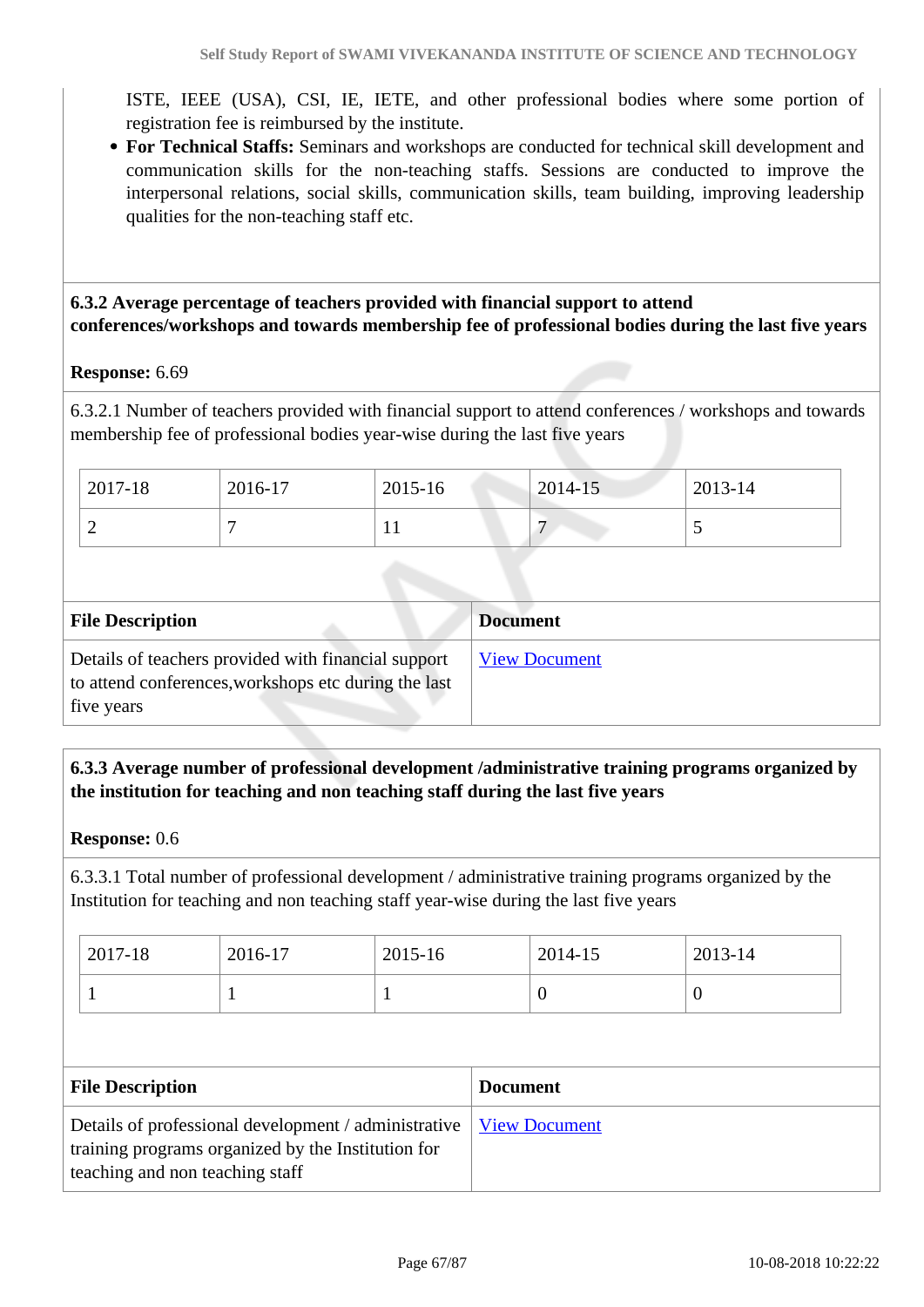**6.3.4 Average percentage of teachers attending professional development programs viz., Orientation Program, Refresher Course, Short Term Course, Faculty Development Program during the last five years**

### **Response:** 47.84

6.3.4.1 Total number of teachers attending professional development programs, viz., Orientation Program, Refresher Course, Short Term Course, Faculty Development Programs year-wise during the last five years

| 2017-18 | 2016-17                       | $2015 - 16$ | 2014-15 | 2013-14                  |
|---------|-------------------------------|-------------|---------|--------------------------|
| ◡▴      | $\overline{\phantom{a}}$<br>∼ | -61         | 59      | $\overline{\phantom{0}}$ |

| <b>File Description</b>                                                                       | <b>Document</b>      |
|-----------------------------------------------------------------------------------------------|----------------------|
| <b>IQAC</b> report summary                                                                    | <b>View Document</b> |
| Details of teachers attending professional<br>development programs during the last five years | <b>View Document</b> |

### **6.3.5 Institution has Performance Appraisal System for teaching and non-teaching staff**

#### **Response:**

H.O.Ds assessment is based on all the above and the following points:

- Work load
- Regularity and Punctuality
- Average working hours / week in the college
- Student Feed Back
- Readiness to deliver lectures on new subjects / away from comfort zone
- Performance in department
- Involvement of other activities
- Mentor ship activity
- Team Work
- Behavior / Attitude

Based on the above observations the faculties / technical assistants are rated by the H.O.D through his remarks**.**

**Principal's Evaluation:**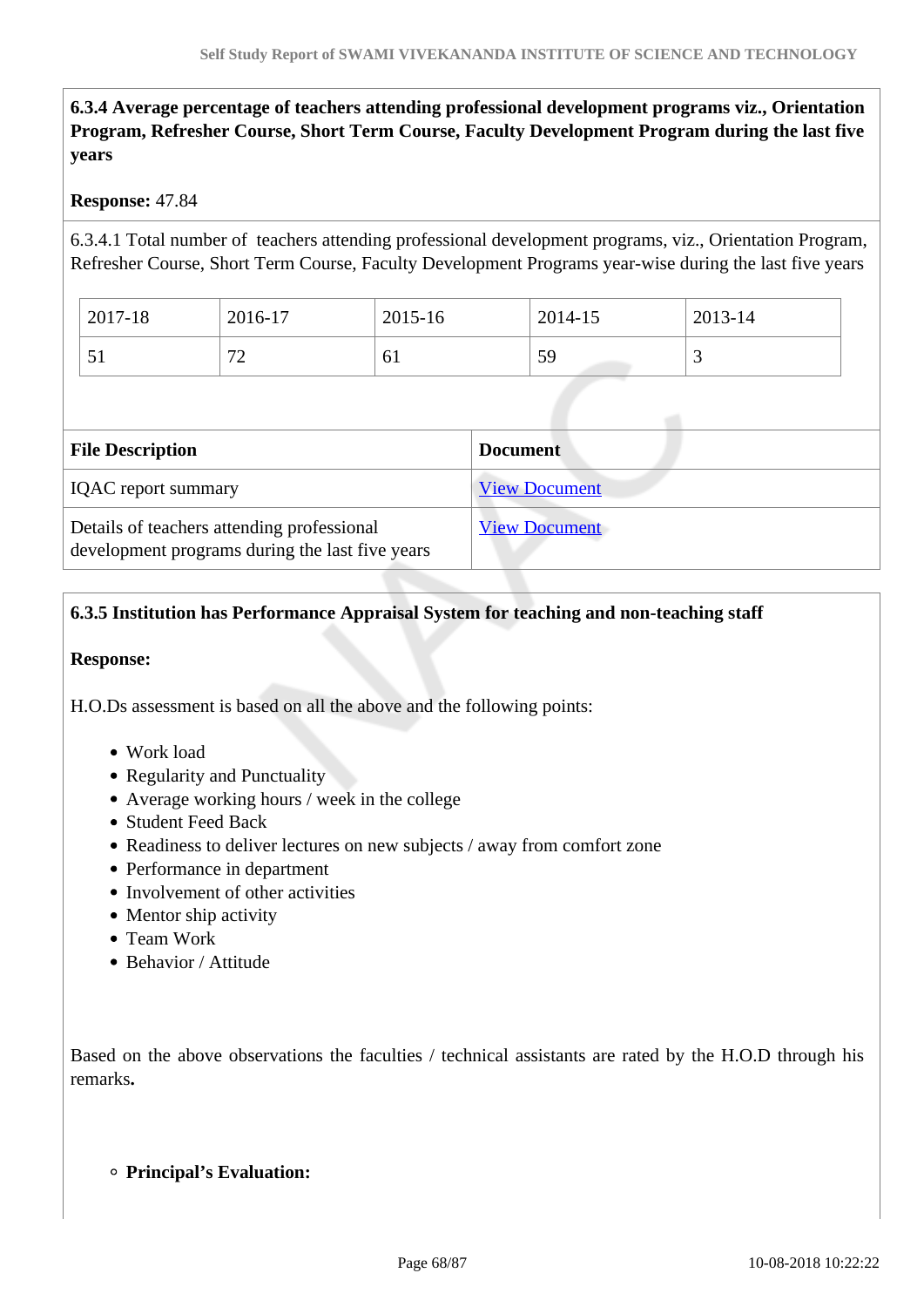The Principal's evaluation of individual faculty is based on the following parameters:

- H.O.D's Feedback
- Class Feedback
- Weekly work load
- Punctuality
- Days absent in semester
- Working hour/week
- Work as mentor
- Involvement of other activities of College
- Behavior / Attitude

The Principal evaluates the individual faculty on the basis of H.O.D's reports as well as student's feedback based on the above attributes and parameters. Percentage of pass candidate for a particular subject taught by any faculty is also taken into account for evaluation of individual faculty. All the reviews are considered during the career advancement evaluation or / and appraisal process. The Principal then gives the final recommendation which is escalated to the Members of Trustee.

This Confidential Report is sent to the Members of Trustee for final evaluation, decision and action.

### **Final Decision:**

Final Decision is taken by the Members of Trustee Board considering all the above parameters of evaluation and action is taken accordingly.

### **For Non Teaching Staffs:**

The parameters are:

- Regularity, Punctuality
- Working hours
- Delivery of assigned work
- Performance
- Behavior & Attitude
- Discipline

# **6.4 Financial Management and Resource Mobilization**

**6.4.1 Institution conducts internal and external financial audits regularly**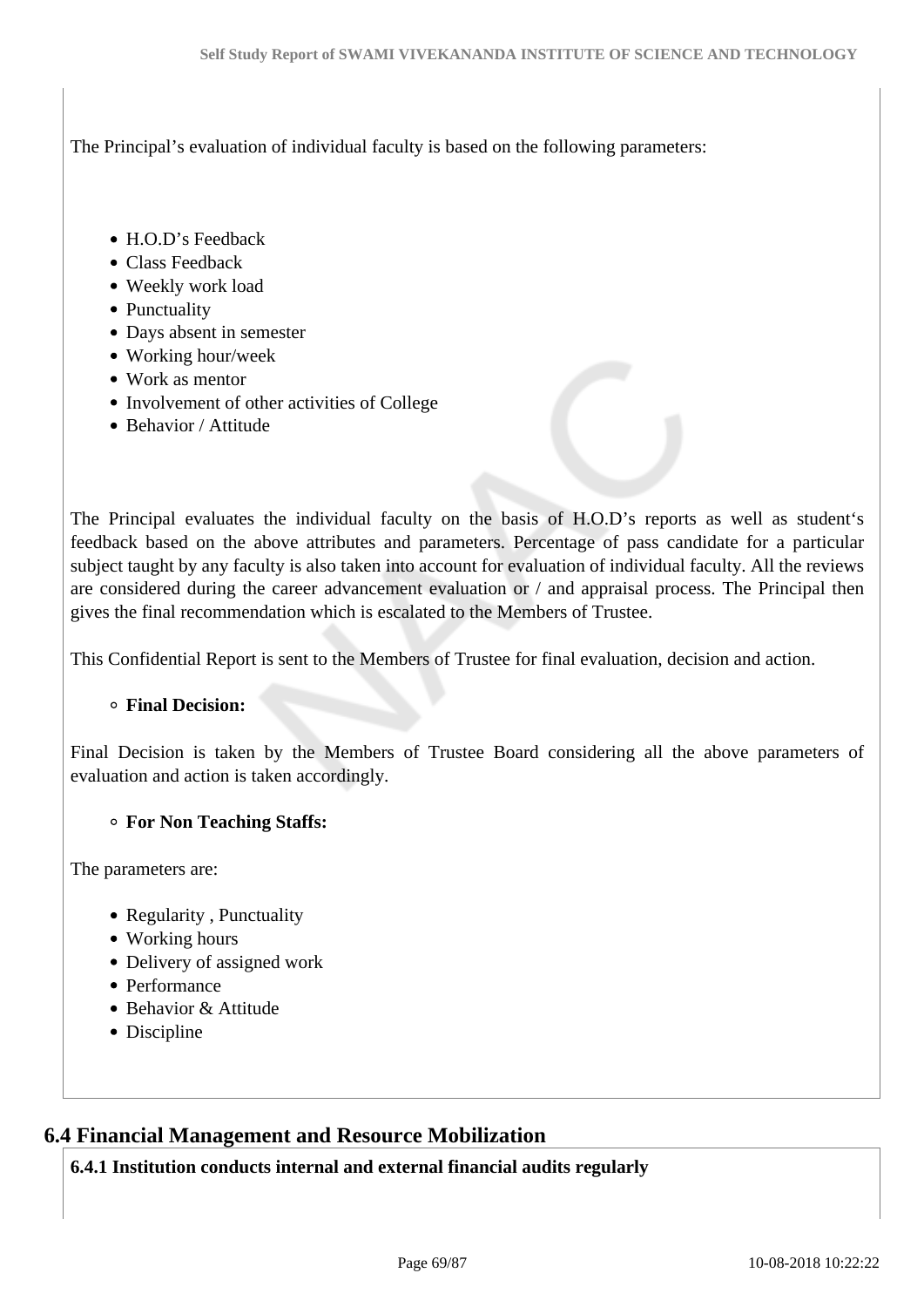# **Response:**

1. The institution is having qualified practicing chartered accountant as internal and external auditors who are auditing the accounts of the college. After the audit, the report is sent to the management for review. The auditors are appointed by the Director's office. Apart from that there is an external auditor for overall checking institute accounts and balance sheet. The institution is having consultants to give opinion on taxation and legal issues.

2. Last audit was done on 27th October, 2017 and as on date there is no unfavorable remark on the accounts of the institution so far reported. The college is filing income tax return every year within the stipulated time.

# **6.4.2 Funds / Grants received from non-government bodies, individuals, Philanthropists during the last five years (not covered in Criterion III) (INR in Lakhs)**

### **Response:** 200000

6.4.2.1 Total Grants received from non-government bodies, individuals, philanthropists year-wise during the last five years (INR in Lakhs)

| 2017-18 | 2016-17 | 2015-16 | 2014-15 | 2013-14 |
|---------|---------|---------|---------|---------|
| 50000   | 50000   | 50000   | 50000   | ν       |

| <b>File Description</b>                                                                      | <b>Document</b>      |
|----------------------------------------------------------------------------------------------|----------------------|
| Details of Funds / Grants received from non-<br>government bodies during the last five years | <b>View Document</b> |

### **6.4.3 Institutional strategies for mobilisation of funds and the optimal utilisation of resources**

### **Response:**

The principle sources of funds for the college are: allotment from the managing trustee, development fees collected from the students and fees collected from the students enrolled in the courses run under self financing scheme. The institution has at its disposal the funds collected from the students and from the students of the self financing courses. These funds are utilised for the various needs that come up from time to time. The college does not get fund from the state government for the maintenance of the college.

# **6.5 Internal Quality Assurance System**

 **6.5.1 Internal Quality Assurance Cell (IQAC) has contributed significantly for institutionalizing the quality assurance strategies and processes**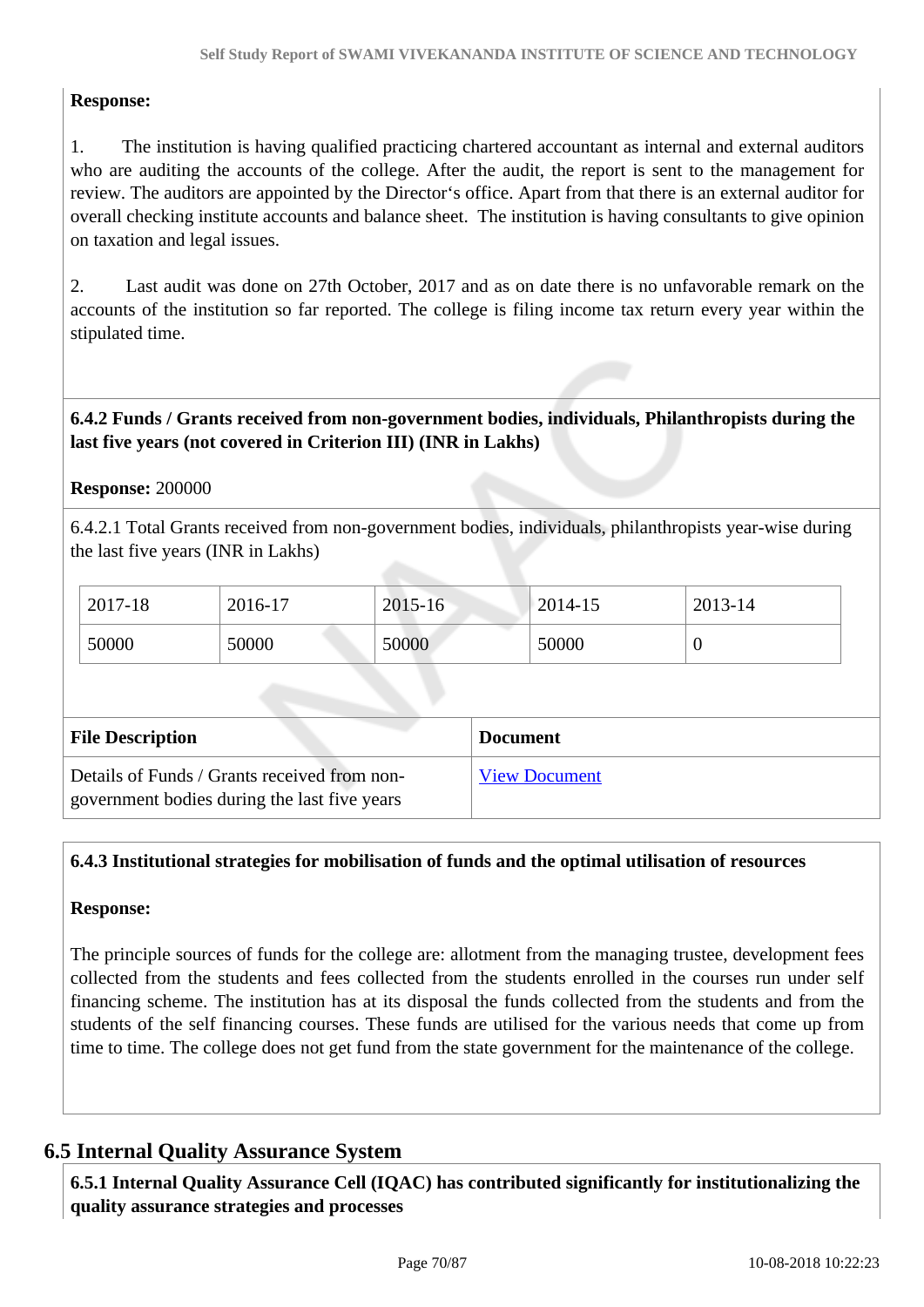# **Response:**

Internal quality assurance cell has contributed significantly for ensuring quality and develops strategies for the advancement of the institution. There are different strategies that have been implemented to ensure constant quality upgradation not only for the students but also for the faculties as well as the immediate environment of the institution.

The following are the steps that have been successfully implemented:

- 1. Faculty feedback (Taken by the head of institution).
- 2. Students feedback (subject requirement, teaching methodology etc).
- 3. Eco Friendly campus with well maintained natural water body.
- 4. Faculty Development Programs.
- 5. Tutorial / Remedial classes.
- 6. Internal evaluation (Conducted twice a semester).
- 7. Assignments (For constant monitoring of subject development).
- 8. Attendance analysis at regular intervals with further communication with parents.
- 9. Support to research and development:
	- Paid leaves for conferences / seminars
	- Membership taken (Renewal fee half paid by the Institution)
	- Registration fee (Half paid by the Institution)

10. Placement Assistance provided by Training and Placement cell.

 **6.5.2 The institution reviews its teaching learning process, structures & methodologies of operations and learning outcomes at periodic intervals through IQAC set up as per norms**

### **Response:**

The IQAC of this college has been formed in 2018. This newly formed IQAC aims to address the following issues:

- To develop quality benchmarks for various academic and administrative aspects of the HEI.
- To upgrade the current academic ambience by converting the remaining classrooms into smart class rooms conducive to quality education.
- To organize faculty development programmes twice a year during the semester break.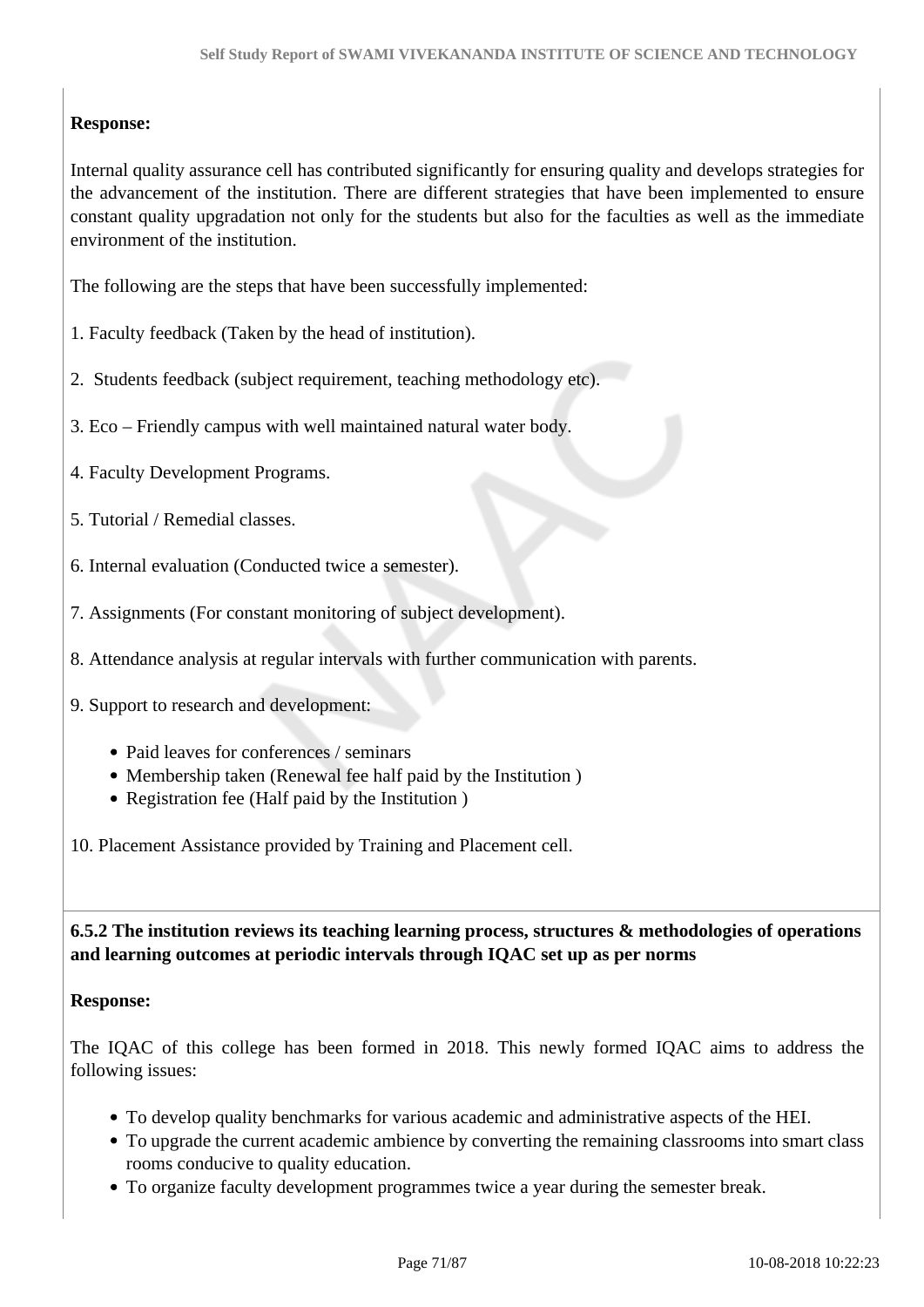- To organize more numbers of inter and intra institutional workshops, seminars and invited lectures for the students to make them aware on recent technologies.
- To provide hand-on trainings on upcoming technologies.
- Encourage faculty member for carrying out the research work within the institution.

### **6.5.3 Average number of quality initiatives by IQAC for promoting quality culture per year**

#### **Response:** 1

6.5.3.1 Number of quality initiatives by IQAC for promoting quality year-wise for the last five years

| 2017-18 | 2016-17 | 2015-16 | 2014-15 | 2013-14 |
|---------|---------|---------|---------|---------|
| .       | ν       |         | ν       | ν       |

| <b>File Description</b>                                                         | <b>Document</b>      |
|---------------------------------------------------------------------------------|----------------------|
| Number of quality initiatives by IQAC per year for<br>promoting quality culture | <b>View Document</b> |
| <b>IQAC</b> link                                                                | <b>View Document</b> |

#### **6.5.4 Quality assurance initiatives of the institution include:**

- **1.Regular meeting of Internal Quality Assurance Cell (IQAC); timely submission of Annual Quality Assurance Report (AQAR) to NAAC; Feedback collected, analysed and used for improvements**
- **2.Academic Administrative Audit (AAA) and initiation of follow up action**
- **3.Participation in NIRF**
- **4.ISO Certification**
- **5.NBA or any other quality audit**

#### **A. Any 4 of the above**

- **B. Any 3 of the above**
- **C. Any 2 of the above**
- **D. Any 1 of the above**

**Response:** B. Any 3 of the above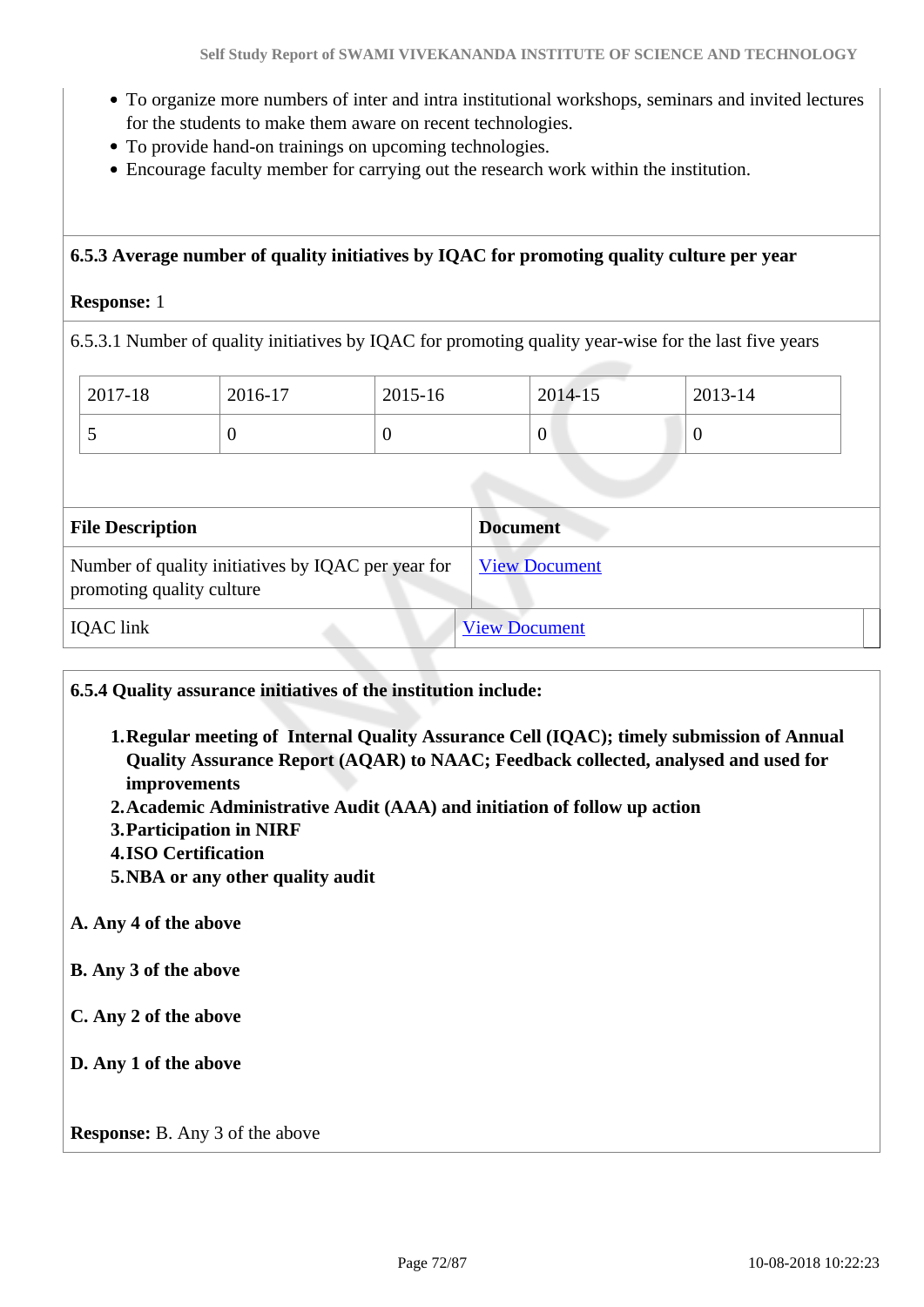| <b>File Description</b>                                        | <b>Document</b>      |
|----------------------------------------------------------------|----------------------|
| e-copies of the accreditations and certifications              | <b>View Document</b> |
| Details of Quality assurance initiatives of the<br>institution | <b>View Document</b> |

### **6.5.5 Incremental improvements made during the preceding five years** *(in case of first cycle)* **Post accreditation quality initiatives** *(second and subsequent cycles)*

### **Response:**

Incremental improvement in academic area during last five years

- Some students of the college have appeared in the merit list of university examinations.
- Civil Engineering department have been included at UG level in the college programme.
- There is increment of intake by 60 numbers and 30 numbers in ME and ECE department, respectively at UG level.
- The institution is working more effectively in coordination with teaching, non-teaching staffs and students.
- The IQAC has started functioning in co-ordination with staff members and students.
- Grievances of staff and students are resolved properly and timely.
- Infrastructural capacity of the institution is improving.
- Plans have been taken for rain water harvesting with the aid of Civil Engineering department of the college.
- Initiatives have been taken to save energy through the installation of solar panels and LEDs.
- Campus has made wi-fi enabled.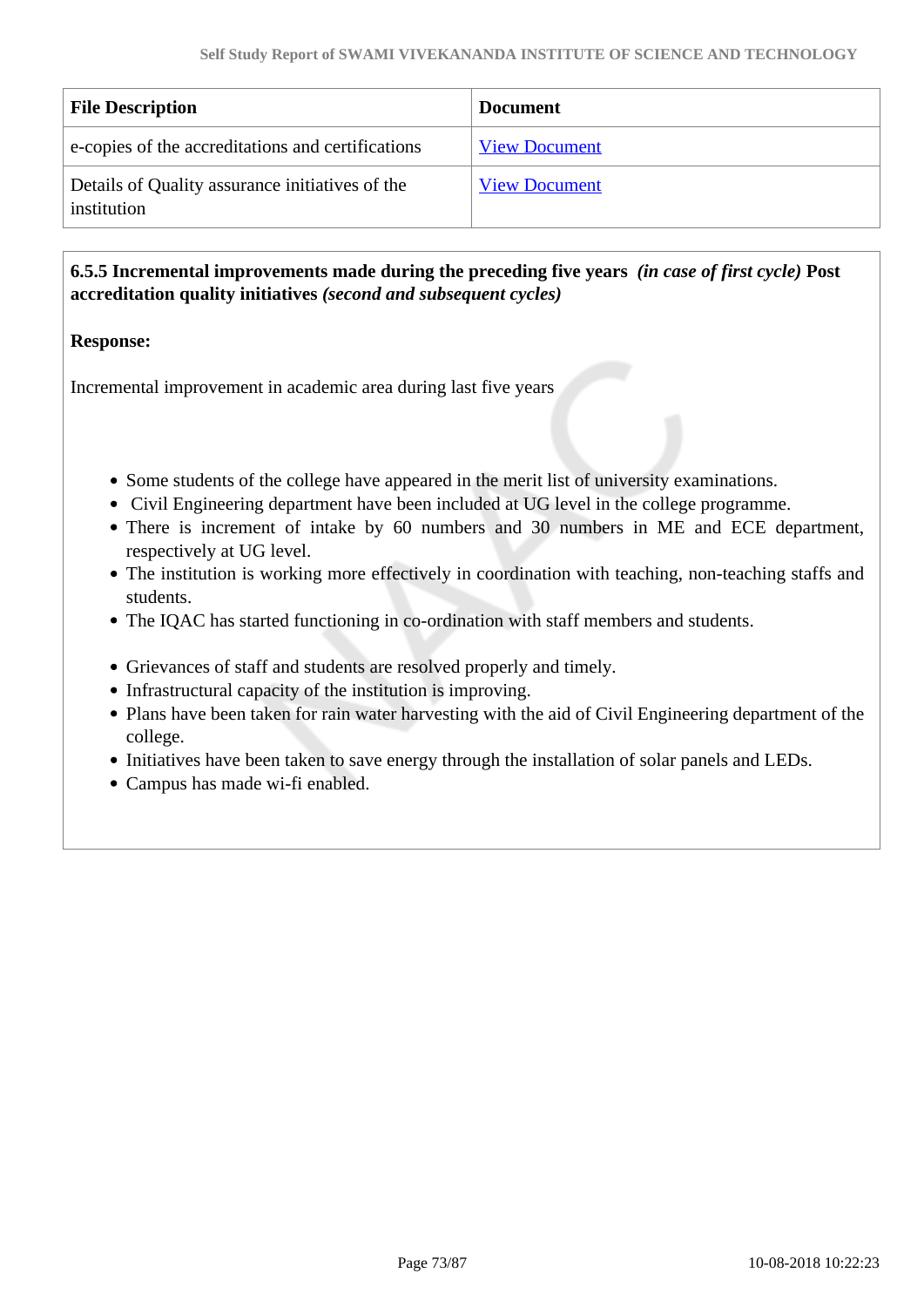# **Criterion 7 - Institutional Values and Best Practices**

### **7.1 Institutional Values and Social Responsibilities**

 **7.1.1 Number of gender equity promotion programs organized by the institution during the last five years** 

### **Response:** 5

7.1.1.1 Number of gender equity promotion programs organized by the institution year-wise during the last five years

| 2017-18 | 2016-17 | 2015-16 | $2014 - 15$ | $2013 - 14$ |
|---------|---------|---------|-------------|-------------|
|         |         |         |             |             |

| <b>File Description</b>                                                                       | <b>Document</b>      |
|-----------------------------------------------------------------------------------------------|----------------------|
| Report of the event                                                                           | <b>View Document</b> |
| List of gender equity promotion programs organized <u>View Document</u><br>by the institution |                      |

### **7.1.2**

### **1.Institution shows gender sensitivity in providing facilities such as:**

**1.Safety and Security 2.Counselling**

**3.Common Room**

### **Response:**

**Institution shows gender sensitivity in providing facilities such as:**

 **1. Safety and Security**

### **2. Counselling**

### **3. Common Room**

Institute provides several facilities and takes adequate measures reflecting gender equity for its students and staff. Some of them under various heads are described below.

### **1. Safety and Security**

The institution gives highest priority to safety and security of students, staff and the infrastructure of the college. Institute ensures safety and security of its students and staff through following measures.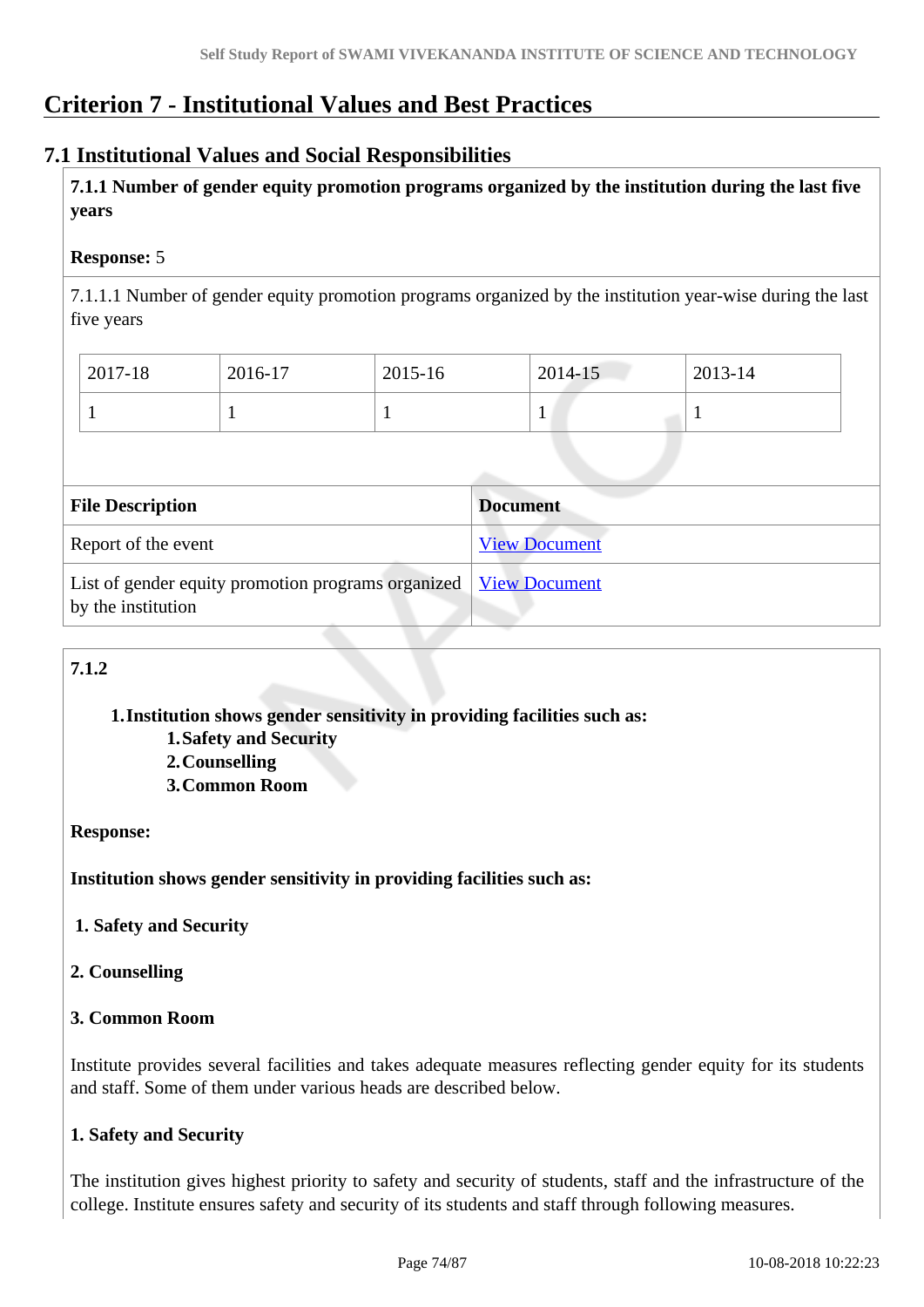- 1.Security Guards on all entry gates of the campus & hostels of boys and girls ensure security of students 24 x 7.
- 2.CCTV (Closed Circuit Television) cameras installed at vital locations in the institute such as entry gate, lobby, common passages, library, reading room, instrument rooms, admin office etc. provide strict surveillance to avoid any kind of misconduct.
- 3.A college committee has been formulated in this regard which is very proactive and regularly looks after and supervises the safety and security of the college. The college committee constituted with the following person: teachers, non- teaching staff and representatives of students.
- 4.In staff council meetings safety and security of college is discussed. Opinions are sought by members of staff council regarding safety and security of the college. Their feedback about safety of the college is considered and action is taken in this connection.
- 5.There is a night guard and a peon appointed for safety of vehicles, motorcycles of the college staff and students of the college.
- 6.The institution always remains in contact with the police administration and civil administration of the district, regarding safety measures of our students.

**2. Counselling:-**There is an active counselling committee of the college which functions properly. This committee sits time to time with the students and gives them information about personality development and present job opportunities in the present scenario. On many occasions, motivational lectures are also delivered for the benefit and well-being of students.

**3. Common Room Facilities:-**Separate common rooms for both boys and girls

### **7.1.3 Alternate Energy initiatives such as:**

### **1.Percentage of annual power requirement of the Institution met by the renewable energy sources**

**Response:** 0.01

7.1.3.1 Annual power requirement met by the renewable energy sources (in KWH)

Response: 10

7.1.3.2 Total annual power requirement (in KWH)

Response: 111297

| <b>File Description</b>                                                            | <b>Document</b> |
|------------------------------------------------------------------------------------|-----------------|
| Details of power requirement of the Institution met<br>by renewable energy sources | View Document   |

### **7.1.4 Percentage of annual lighting power requirements met through LED bulbs**

**Response:** 50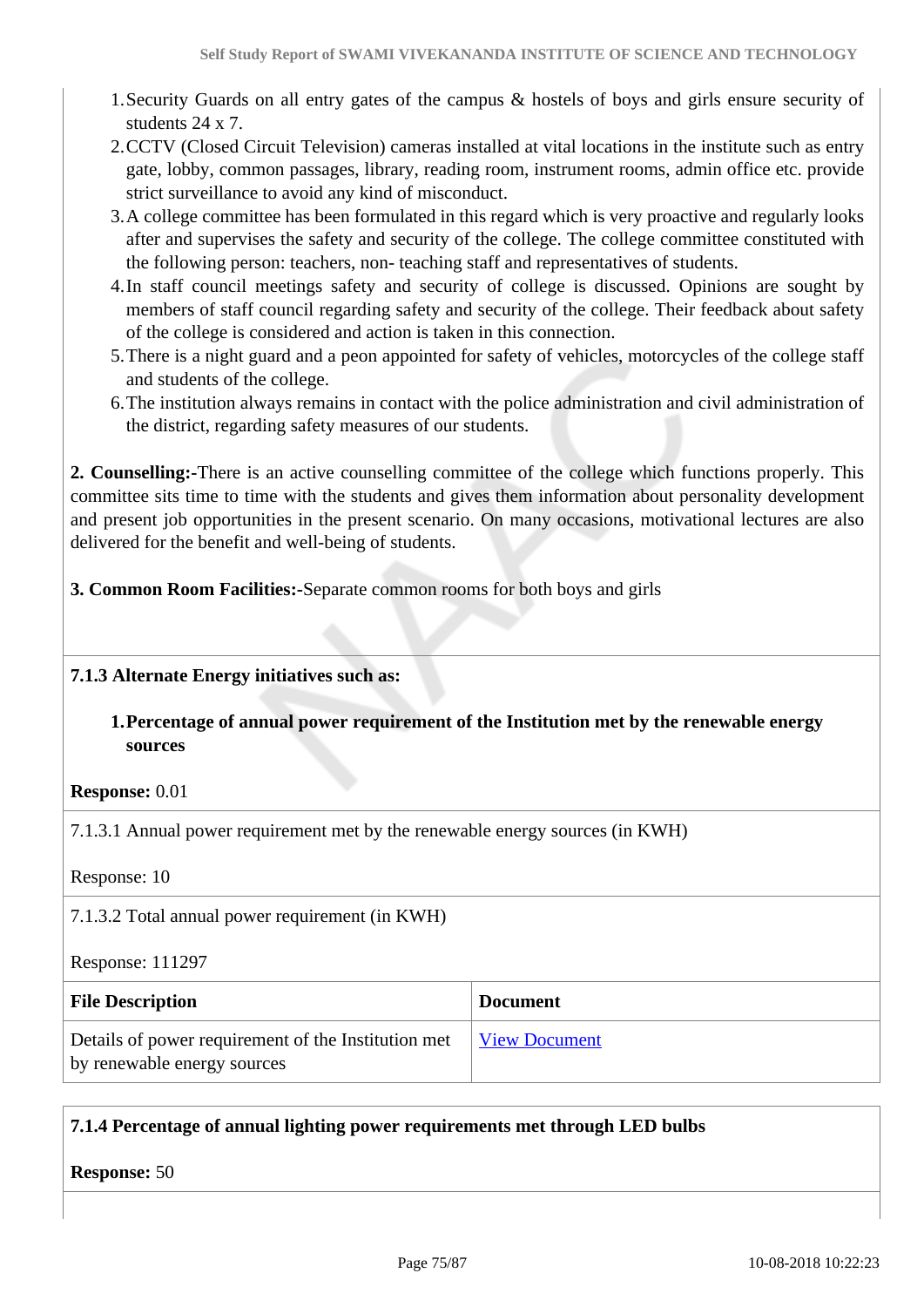### 7.1.4.1 Annual lighting power requirement met through LED bulbs (in KWH)

### Response: 4379

| 7.1.4.2 Annual lighting power requirement (in KWH)              |                      |
|-----------------------------------------------------------------|----------------------|
| Response: 8758                                                  |                      |
| <b>File Description</b>                                         | <b>Document</b>      |
| Details of lighting power requirements met through<br>LED bulbs | <b>View Document</b> |

### **7.1.5 Waste Management steps including:**

- **Solid waste management**
- **Liquid waste management**
- **E-waste management**

### **Response:**

### **Solid Waste Management**

All types of non-hazardous solid waste from a community that requires collection and transport to a process or disposal site is called municipal solid waste. This includes all types of decomposable food waste, paper or wood-waste. Improper disposal of this waste can create un-sanity conditions and this condition in turn can lead to pollution of the environment. In this view, college has taken some measures to avoid such types of problems.

Solid wastes which can create problems to the college campus are generally the discrete particles of papers and some wastage from kitchen. In view to manage such types of wastes, college generally take some steps listed below

- Provide proper garbage tank (waste bin) in the common places, when the waste bin is full, the garbage run from Panchayet Authority visits the college campus to collect the waste materials.
- Some portions of solid waste (i.e rotten leaf) are kept in a deep hole to convert the waste into biofertiliser and in turn it may be used for gardening purpose.

### **7.1.6 Rain water harvesting structures and utilization in the campus**

### **Response:**

### **Rain water harvesting**

Over the years the rising population, growing industries and expanding agricultural practices have raised the demand of water supply. Monsoon is still the major hope for source of water to meet all purposes. In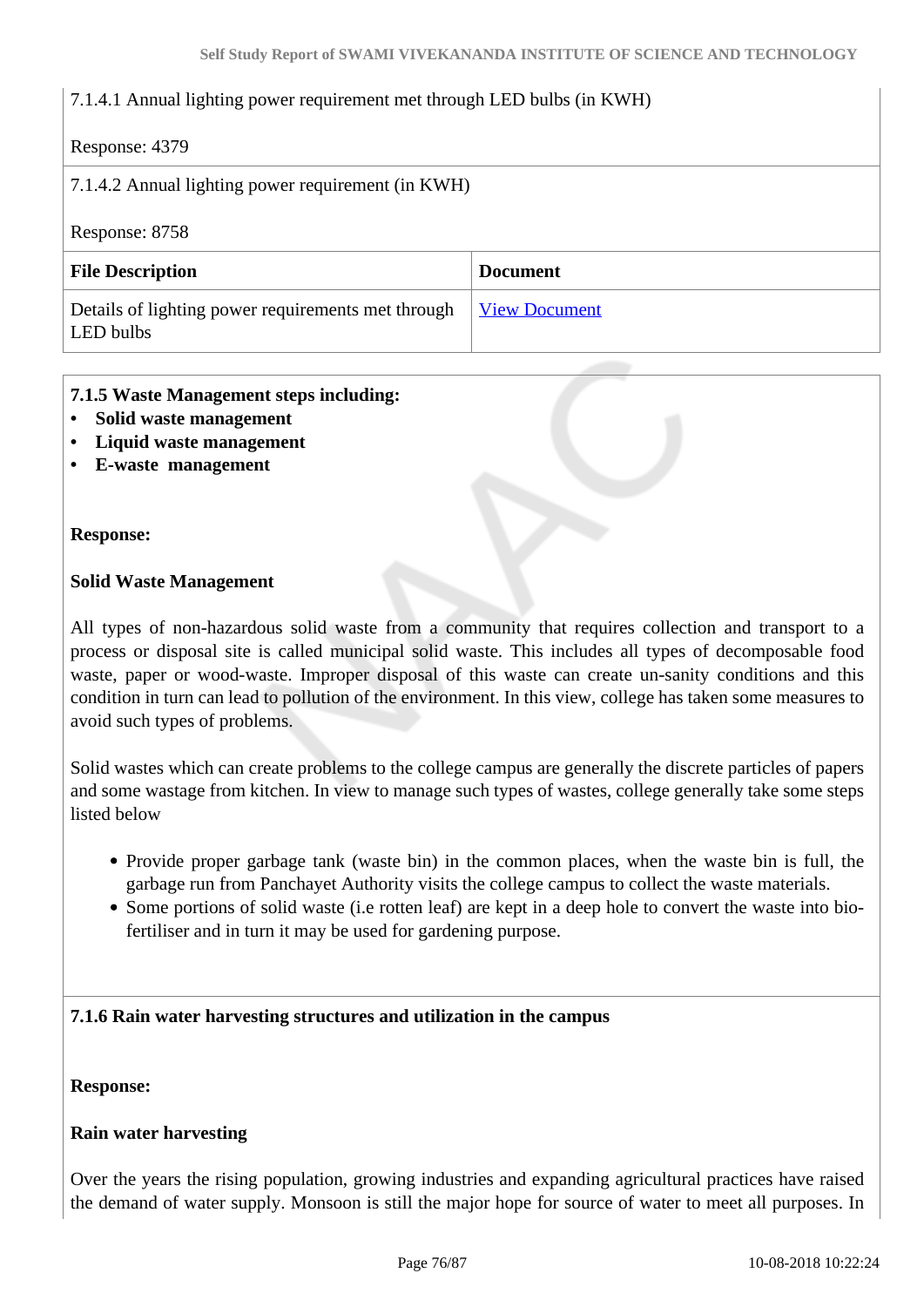the college, a small scale of Rain water harvesting system is there to meet the water requirements for guarding, campus cleaning purpose. On the other hand, a water body (pond) is also located within the college campus. Planning is undertaken to use it for storage of Rain water.

### **7.1.7 Green Practices**

- **Students, staff using**
- **a) Bicycles**
- **b) Public Transport**
- **c) Pedestrian friendly roads**
- **Plastic-free campus**
- **Paperless office**
- **Green landscaping with trees and plants**

**Response:** 

**Green Practices:**

**Students, staff using**

- **Bicycles**
- **Public Transport**
- **Pedestrian friendly roads**
- **Plastic-free campus**
- **Paperless office**
- **Green landscaping with trees and plants**

### **Response:**

Students, staff using

a) Bicycles – Students are encouraged to come to college by bicycles. Maximum number of students used bicycles.

b) Public Transport - The institution has urged the local administration to start public transportation system in the college area for the benefit of the college staff and students of the college.

c) Pedestrian Friendly Roads Plastic free campus – The college is polythen free. We are trying to make it plastic free also.

Paperless office – Though paper has been used, efforts are being made for minimal use of papers.

Green landscaping with trees and plants – Trees and plants are the identities of the college.

We have developed botanical garden also.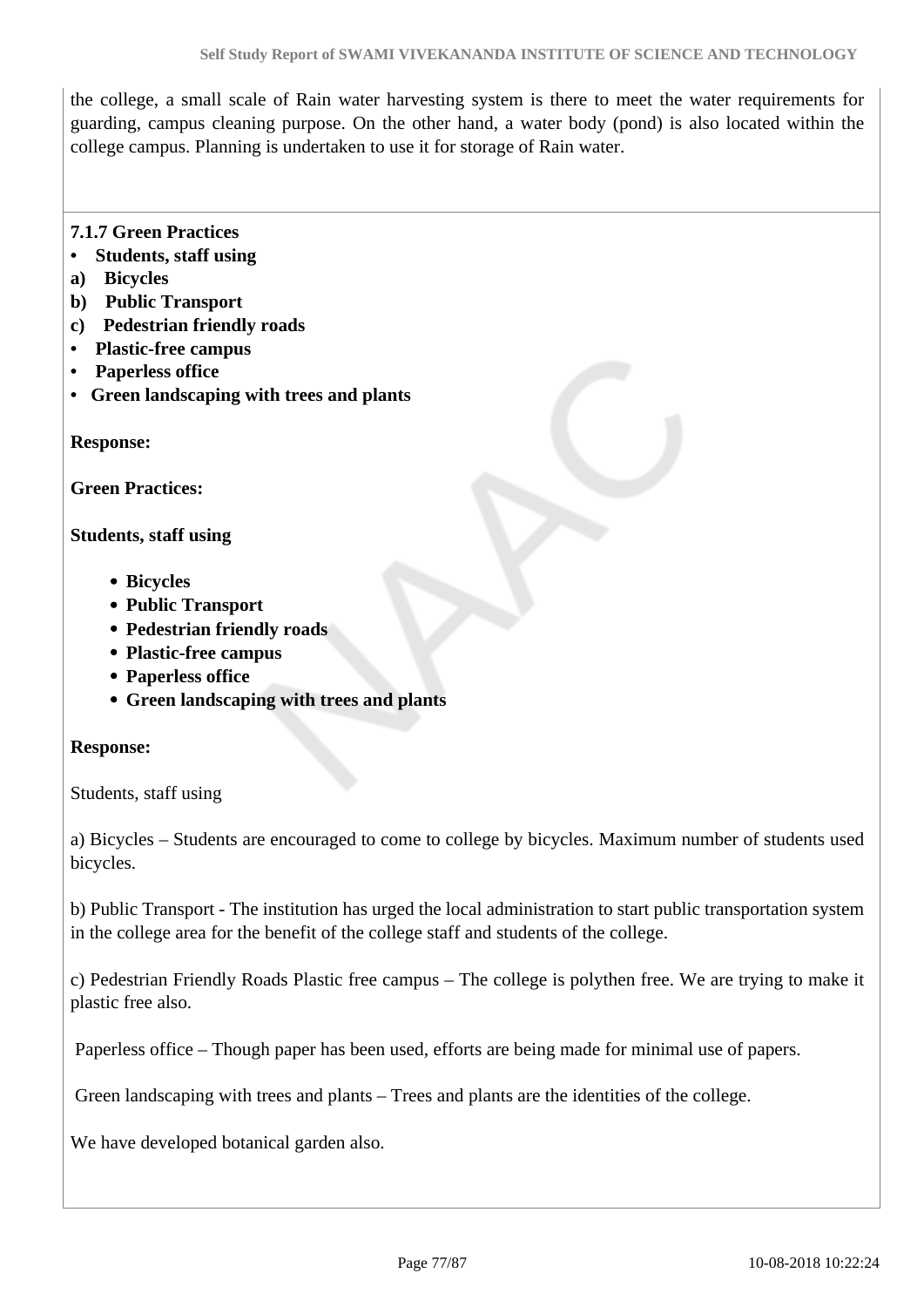### **7.1.8 Average percentage expenditure on green initiatives and waste management excluding salary component during the last five years**

### **Response:** 1.03

7.1.8.1 Total expenditure on green initiatives and waste management excluding salary component yearwise during the last five years(INR in Lakhs)

| 2017-18 | 2016-17 | 2015-16          | 2014-15 | 2013-14 |
|---------|---------|------------------|---------|---------|
| 7.02    | 6.85    | $1 \cap$<br>0.12 | 6.45    | 5.24    |

| <b>File Description</b>                                                                                        | <b>Document</b>      |
|----------------------------------------------------------------------------------------------------------------|----------------------|
| Green audit report                                                                                             | <b>View Document</b> |
| Details of expenditure on green initiatives and waste   View Document<br>management during the last five years |                      |

### **7.1.9 Differently abled (Divyangjan) Friendliness Resources available in the institution:**

- **1.Physical facilities**
- **2.Provision for lift**
- **3.Ramp / Rails**
- **4.Braille Software/facilities**
- **5.Rest Rooms**
- **6.Scribes for examination**
- **7.Special skill development for differently abled students**
- **8.Any other similar facility (Specify)**
- **A. 7 and more of the above**
- **B. At least 6 of the above**
- **C. At least 4 of the above**

### **D. At least 2 of the above**

**Response:** C. At least 4 of the above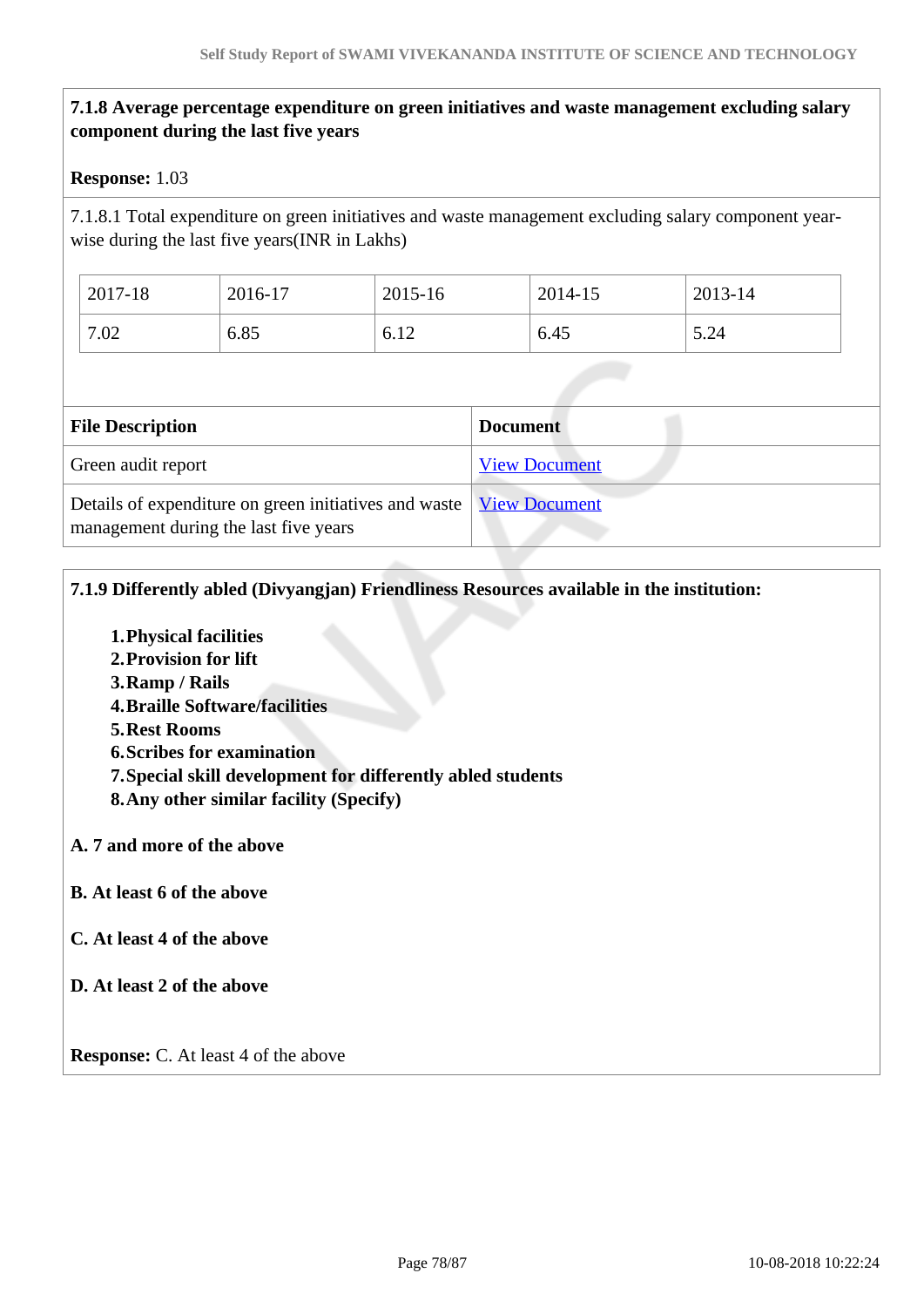| <b>File Description</b>                                   | <b>Document</b>      |
|-----------------------------------------------------------|----------------------|
| Resources available in the institution for<br>Divyangjan  | <b>View Document</b> |
| link to photos and videos of facilities for<br>Divyangjan | <b>View Document</b> |

### **7.1.10 Number of Specific initiatives to address locational advantages and disadvantages during the last five years**

### **Response:** 7

7.1.10.1 Number of specific initiatives to address locational advantages and disadvantages year-wise during the last five years

| 2017-18 | 2016-17 | 2015-16 | 2014-15 | 2013-14 |
|---------|---------|---------|---------|---------|
|         | ∼       | ∼       | ∼       | ◡       |

| <b>File Description</b>                                                              | <b>Document</b>      |
|--------------------------------------------------------------------------------------|----------------------|
| Number of Specific initiatives to address locational<br>advantages and disadvantages | <b>View Document</b> |

### **7.1.11 Number of initiatives taken to engage with and contribute to local community during the last five years (Not addressed elsewhere)**

**Response:** 7

7.1.11.1 Number of initiatives taken to engage with and contribute to local community year-wise during the last five years

| 2017-18 | 2016-17 | 2015-16 | 2014-15 | 2013-14 |
|---------|---------|---------|---------|---------|
|         |         | ∽       | -       |         |

| <b>File Description</b> | <b>Document</b>      |
|-------------------------|----------------------|
| Report of the event     | <b>View Document</b> |

### **7.1.12**

**Code of conduct handbook exists for students, teachers, governing body, administration including Vice Chancellor / Director / Principal /Officials and support staff**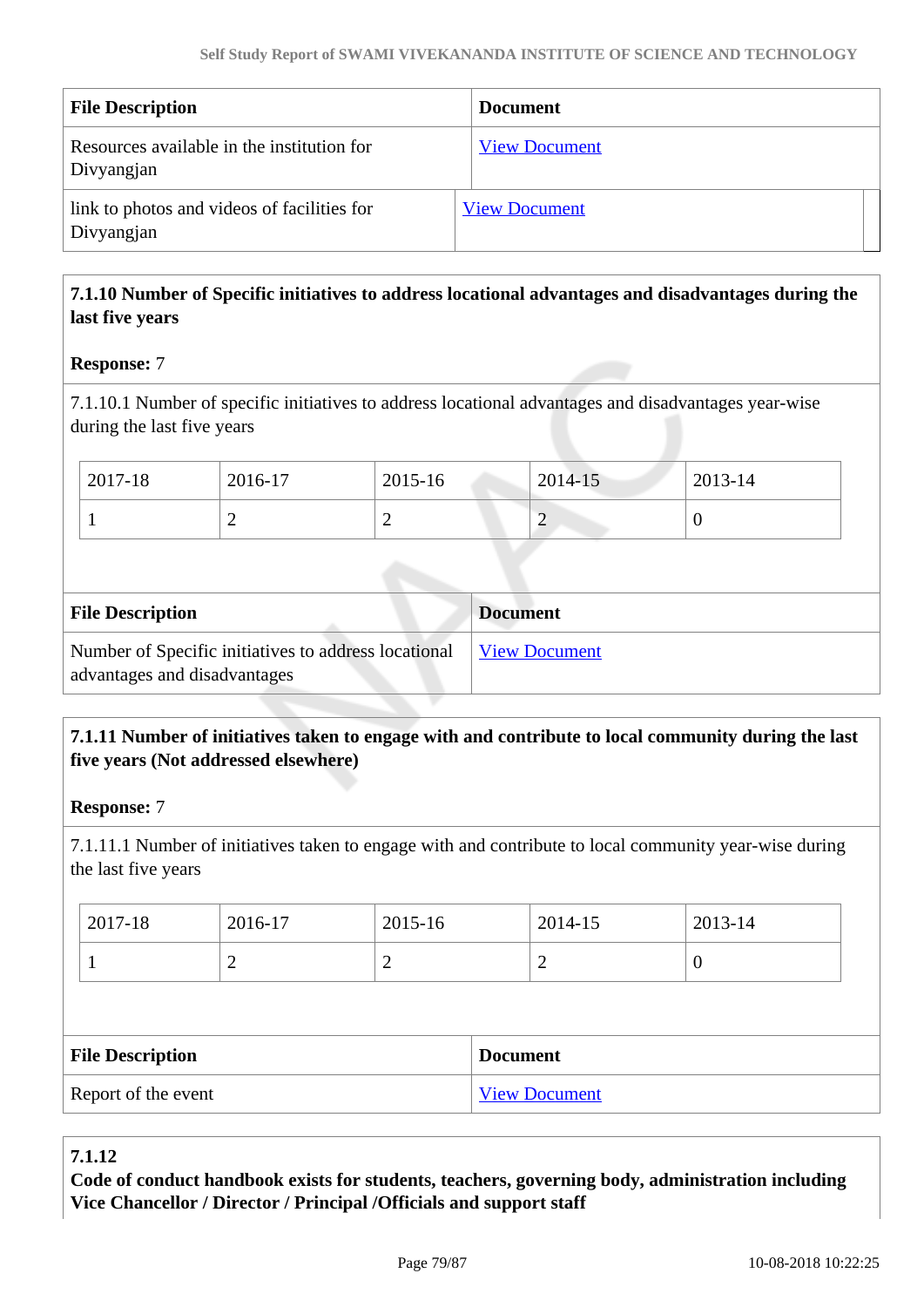| <b>Response:</b> Yes                                                                                                              |                      |  |  |
|-----------------------------------------------------------------------------------------------------------------------------------|----------------------|--|--|
| <b>File Description</b>                                                                                                           | <b>Document</b>      |  |  |
| URL to Handbook on code of conduct for<br>students and teachers, manuals and brochures on<br>human values and professional ethics | <b>View Document</b> |  |  |

# **7.1.13 Display of core values in the institution and on its website Response:** Yes **File Description Document** Provide URL of website that displays core values [View Document](www.svist.org/NAAC/Core Values)

### **7.1.14 The institution plans and organizes appropriate activities to increase consciousness about national identities and symbols; Fundamental Duties and Rights of Indian citizens and other constitutional obligations**

### **Response:** No

 $\begin{array}{c} \hline \end{array}$ 

| <b>File Description</b>                                                                            | <b>Document</b>      |
|----------------------------------------------------------------------------------------------------|----------------------|
| Details of activities organized to increase<br>consciousness about national identities and symbols | <b>View Document</b> |
| Any additional information                                                                         | <b>View Document</b> |

### **7.1.15 The institution offers a course on Human Values and professional ethics**

| <b>Response:</b> Yes                                                                        |  |                      |  |
|---------------------------------------------------------------------------------------------|--|----------------------|--|
| <b>File Description</b>                                                                     |  | <b>Document</b>      |  |
| Provide link to Courses on Human Values and<br>professional ethics on Institutional website |  | <b>View Document</b> |  |

### **7.1.16 The institution functioning is as per professional code of prescribed / suggested by statutory bodies / regulatory authorities for different professions**

**Response:** Yes

| <b>File Description</b>                                                                        | <b>Document</b>      |
|------------------------------------------------------------------------------------------------|----------------------|
| Provide URL of supporting documents to prove<br>institution functions as per professional code | <b>View Document</b> |

 $\begin{array}{c} \hline \end{array}$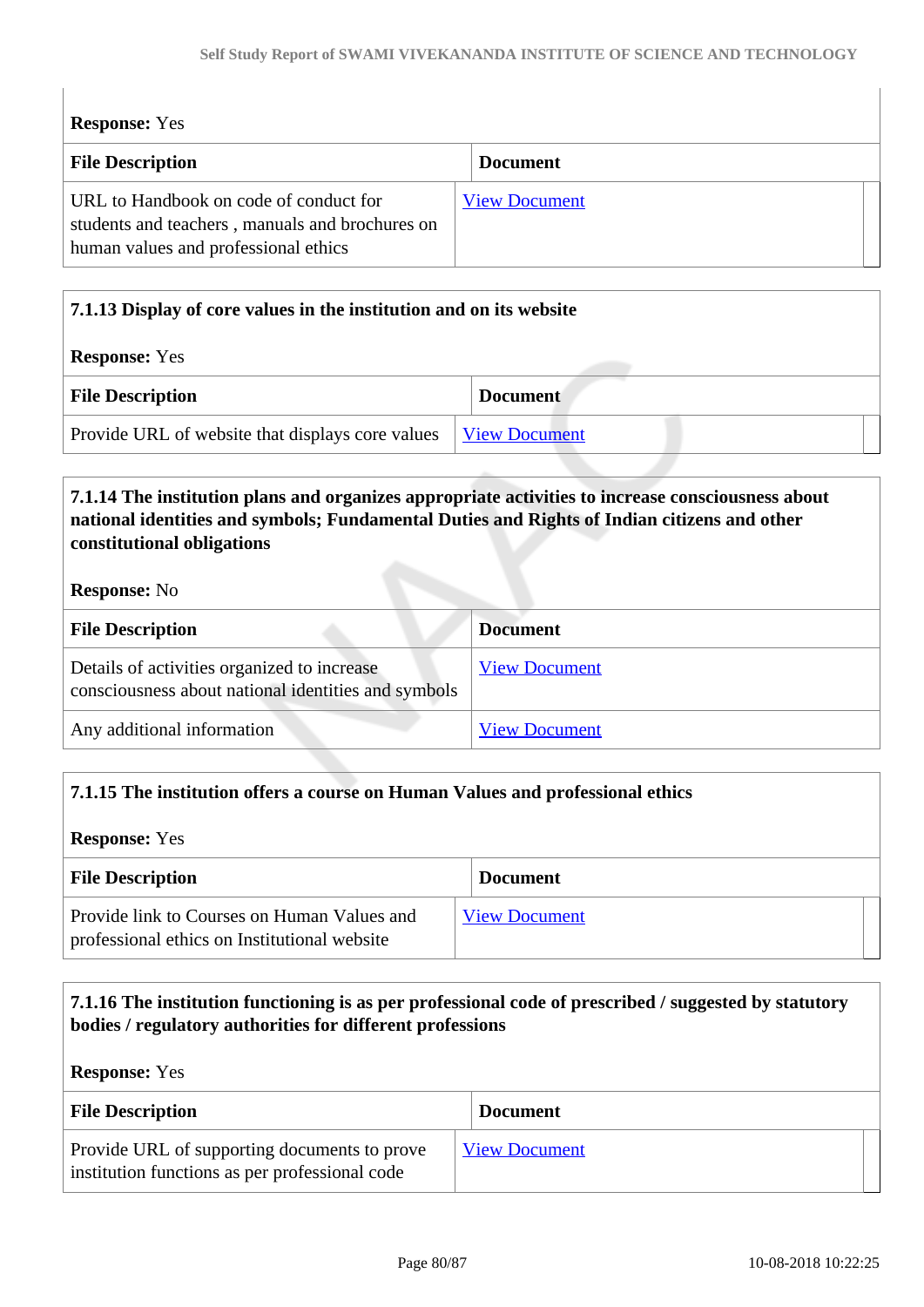**7.1.17 Number of activities conducted for promotion of universal values (Truth, Righteous conduct, Love, Non-Violence and peace); national values, human values, national integration, communal harmony and social cohesion as well as for observance of fundamental duties during the last five years**

### **Response:** 0

7.1.17.1 Number of activities conducted for promotion of universal values (Truth, Righteous conduct, Love, Non-Violence and peace); national values, human values, national integration, communal harmony and social cohesion as well as for observance of fundamental duties year-wise during the last five years

| 2017-18 | 2016-17 | 2015-16 | $2014 - 15$ | $2013 - 14$ |
|---------|---------|---------|-------------|-------------|
|         |         |         | ν           | U           |

| <b>File Description</b>                                           | <b>Document</b>      |
|-------------------------------------------------------------------|----------------------|
| List of activities conducted for promotion of<br>universal values | <b>View Document</b> |
| Any additional information                                        | <b>View Document</b> |

### **7.1.18 Institution organizes national festivals and birth / death anniversaries of the great Indian personalities**

### **Response:**

The Institution has organised following activities relating to national festivals, birth/death anniversaries of the great Indian personalities

- 1. International Yoga Day Celebration
- 2. Teachers Day Celebration
- 3. Mahatma Gandhi Jaynti Celebration
- 4. Aids Diwas
- 5. Swami Vivekanada Youth Day Celebration
- 6. College Foundation Day Celebration
- 7. Rabindra Jayanti Celebration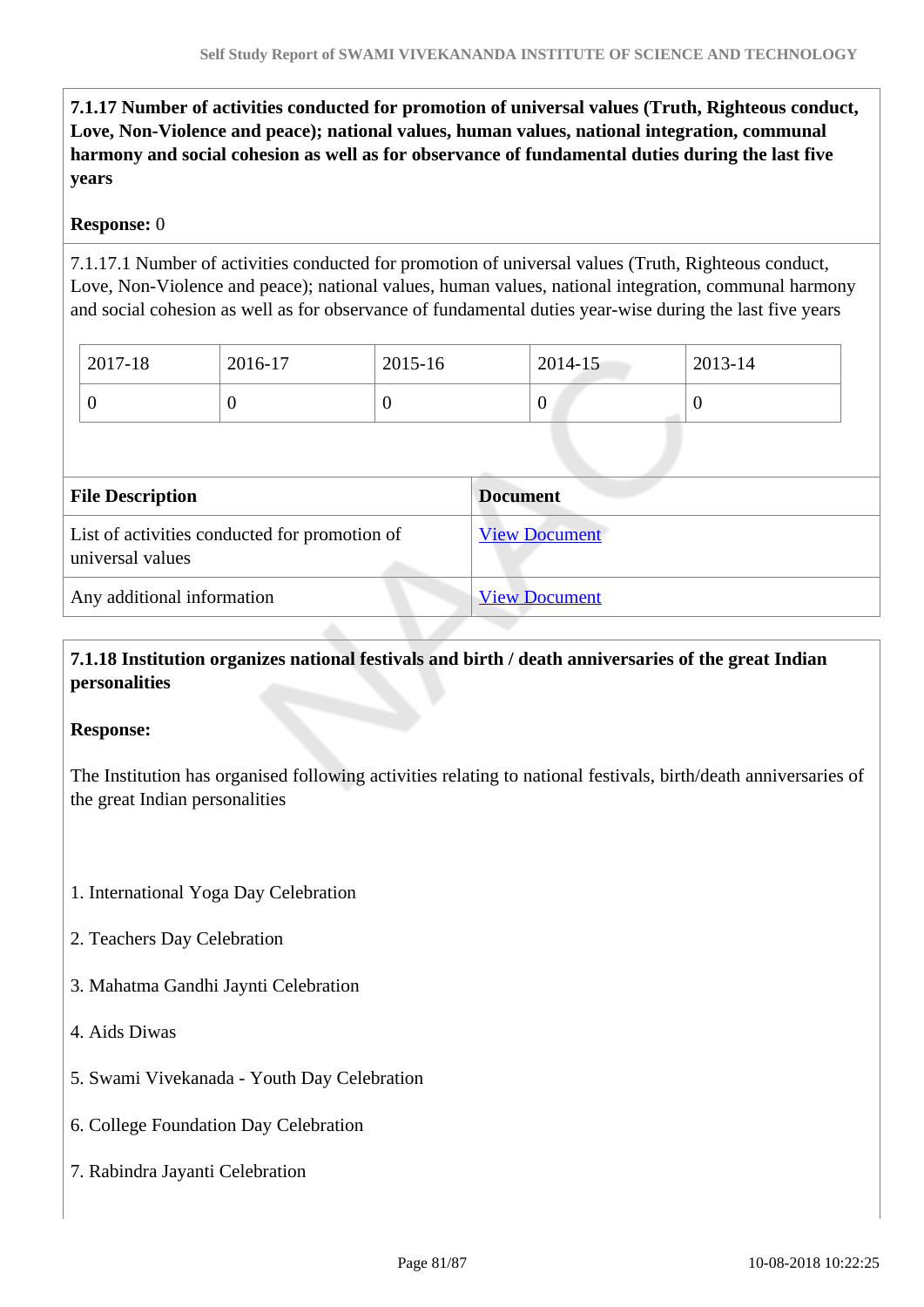### 8. International Language Day

### **7.1.19 The institution maintains complete transparency in its financial, academic, administrative and auxiliary functions**

### **Response:**

The institution maintains transparency in its financial, academic, administrative and auxiliary functions. There is proper system of expenditure audit system. Every, expenditure is audited by departmental auditor and CA. total transparency is maintained. There is system of academic audit in the college. There is an academic audit cell in the college which monitors every academic activity of the college. Auxiliary functions are conducted in a transparent way. For this purpose, decisions are taken in academic council meetings.

### **7.2 Best Practices**

**7.2.1 Describe at least two institutional best practices (as per NAAC Format)**

**Response:** 

### **BEST PRACTICES 1:**

- **a) Title and objective of the practice:** 
	- **Research and Development**: Encourages the faculty members to constantly upgrade their existing skill-set for the betterment of individuals as well as in the long run student's.

### **b) Context:**

**Research and Development**: The infrastructure of the institution can be upgraded significantly for the funding of financial assistance of different projects towards research work.

### **c) Practice:**

**Research and Development**: The institution contributes significantly towards supporting the research program:

**i)** One day weekly paid leave for **pursuing Ph.D.**

**ii)** During faculty exchange programs **paid leaves are granted.**

**iii) Half fees** are paid for registration in **seminars** and **work-shops** attended and for **membership renewal** of different societies**.**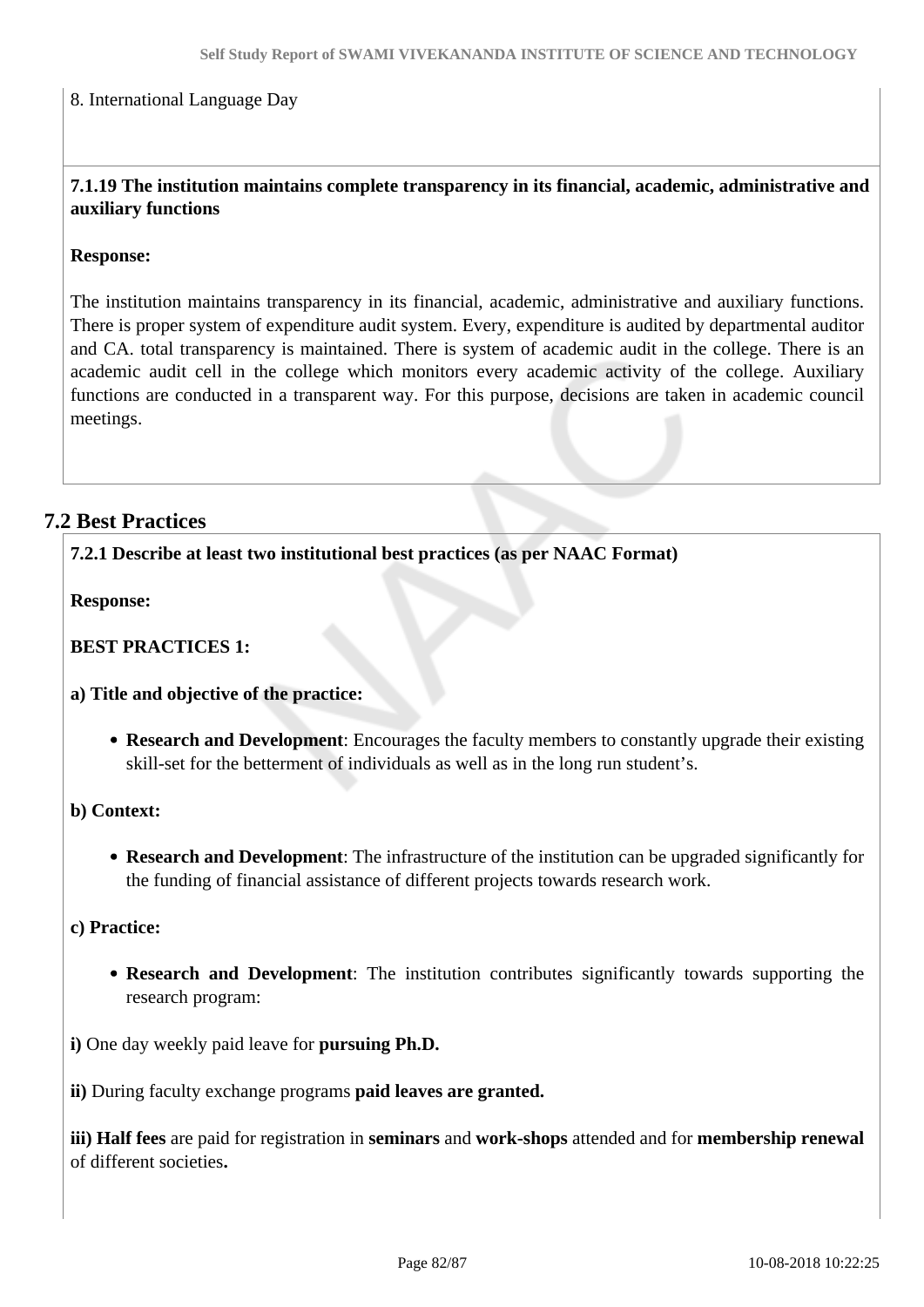### **iv) Paper publication fees (half)** are beared by the institution for students.

- **d) Evidence:** This practice can be reinforced by citing evidences namely
	- **Faculty members:** Number of books and chapters in edited volumes / books published, and papers in national/international conference-proceedings per teacher during the last five years.

### **e) Problems encountered and resource required:**

- Further upgradation of the institutional infrastructure would help and promote more scopes towards research and development project works.
- Various government and non-government funding towards exchange programs, projects, attending conference and seminars would facilitate and encourage the promotion of research work.

### **BEST PRACTICES 2:**

### **a) Title and objective of the practice:**

**Continuous placement assistance**: Institution does not only provide placement support to the present batch, but also guides the previous batches to create better job opportunities.

### **b) Context:**

**Continuous placement assistance**: Institution believes in the constant upgradation of skills for those students lacking the required set to meet the demands of the existing technical scenario in various sectors.

### **c) Practice:**

**Continuous placement assistance**: Constant communication is kept with the previous students who are not yet placed. They are invited to participate in various skill upgradation programs arranged by the institution. They are also encouraged to visit the lab facilities to upgrade their technical skill set.

### **d) Evidence:**

Trainings on the followings have been arranged for the students:

- **Big Data Analytics**
- **I.O.T (Internet of things)**
- **Machine Learning**
- **Automobile Maintenance**
- **Embedded System & Robotics**

### **e) Problems encountered and resource required:**

The common problem faced by the institution is when the students change their personal details (i.e; contact number, e-mail id). It is hard for the organization to keep a track of such things.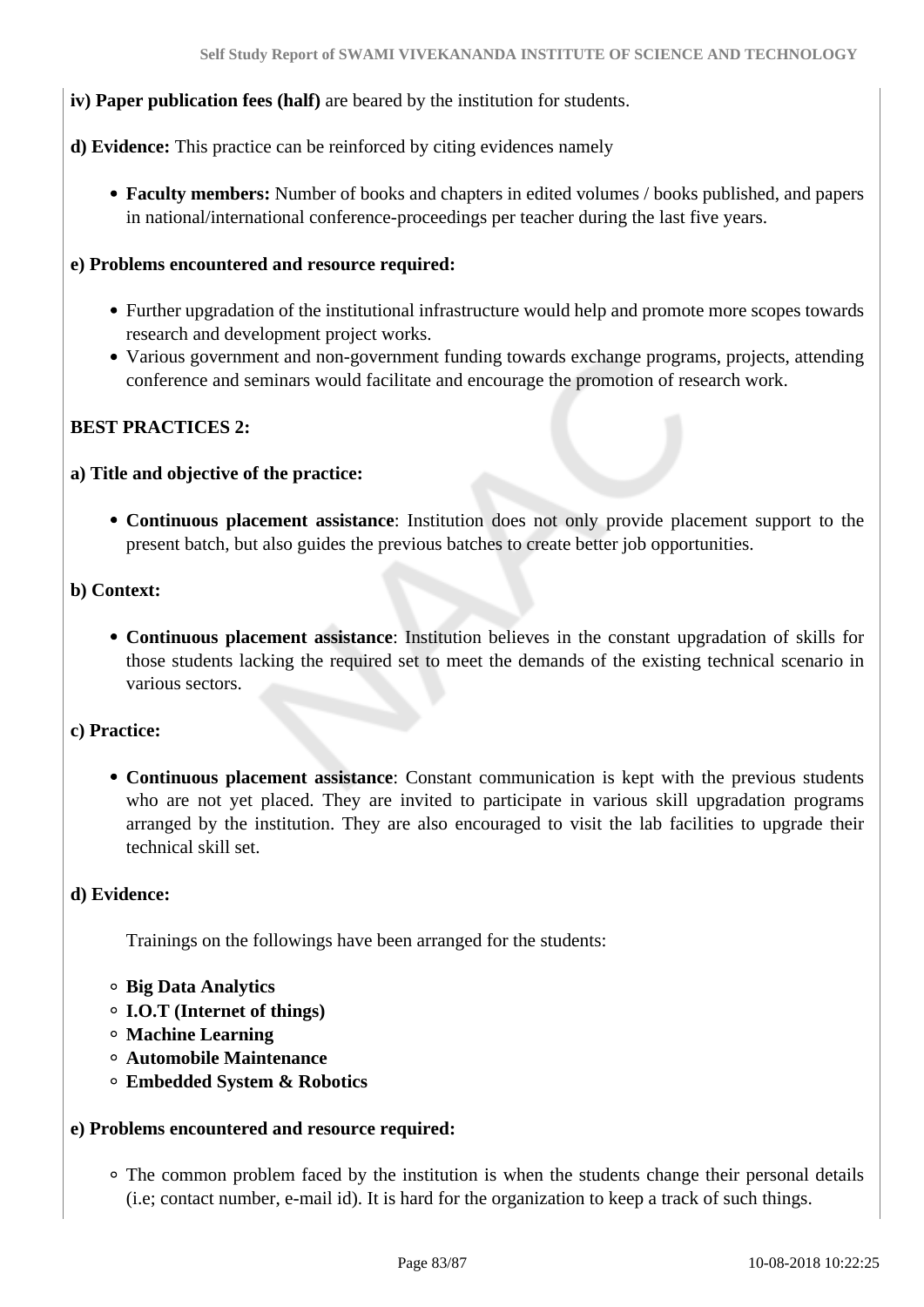- The students who are placed but are not satisfied with the current scenario fail to admit their situations and lack the courage to admit that they require upgradation.
- Focus should be on improved communication (such as using social platforms) from the part of college and faculties should also try to reach out to the students at personal level to motivate them to participate in this initiative taken.

### **7.3 Institutional Distinctiveness**

 **7.3.1 Describe/Explain the performance of the institution in one area distinctive to its vision, priority and thrust**

**Response:** 

VISION:

To emerge as a Centre of Academic Excellence in creating and disseminating knowledge and providing students a unique learning experience in Science, Technology in the light of Swamiji's vision and providing students an environment for all round development, nurture them for a successful career as well as to contribute to the betterment of the society.

The institute wishes to emerge as a Centre of Academic Excellence by providing students opportunities for learning the subjects to earn the desired degree and also help them to gain knowledge and skills in subjects beyond the course to make the students ready for the present global job market and mould them to skilled professionals.

The institute promotes research and development for the faculty and students. Some projects are identified and the college sponsors them to encourage their zeal towards research. Often the students come up with innovative ideas for startup which are funded by the Management. The students publication in Journals are also funded by the Institute Management to boost their moral.

For upgrading faculty skills the institution encourages them for PhD, research, seminars, conferences and paid leaves and funds are provided. Publication of articles and papers and membership of professional bodies are funded by the Institute Management. This has resulted in good number of publications to direct the institute to achieve its goal to become a centre of excellence. The college also creates an enabling environment to foster research culture. The college makes information related to research and innovation available by circulating related notices.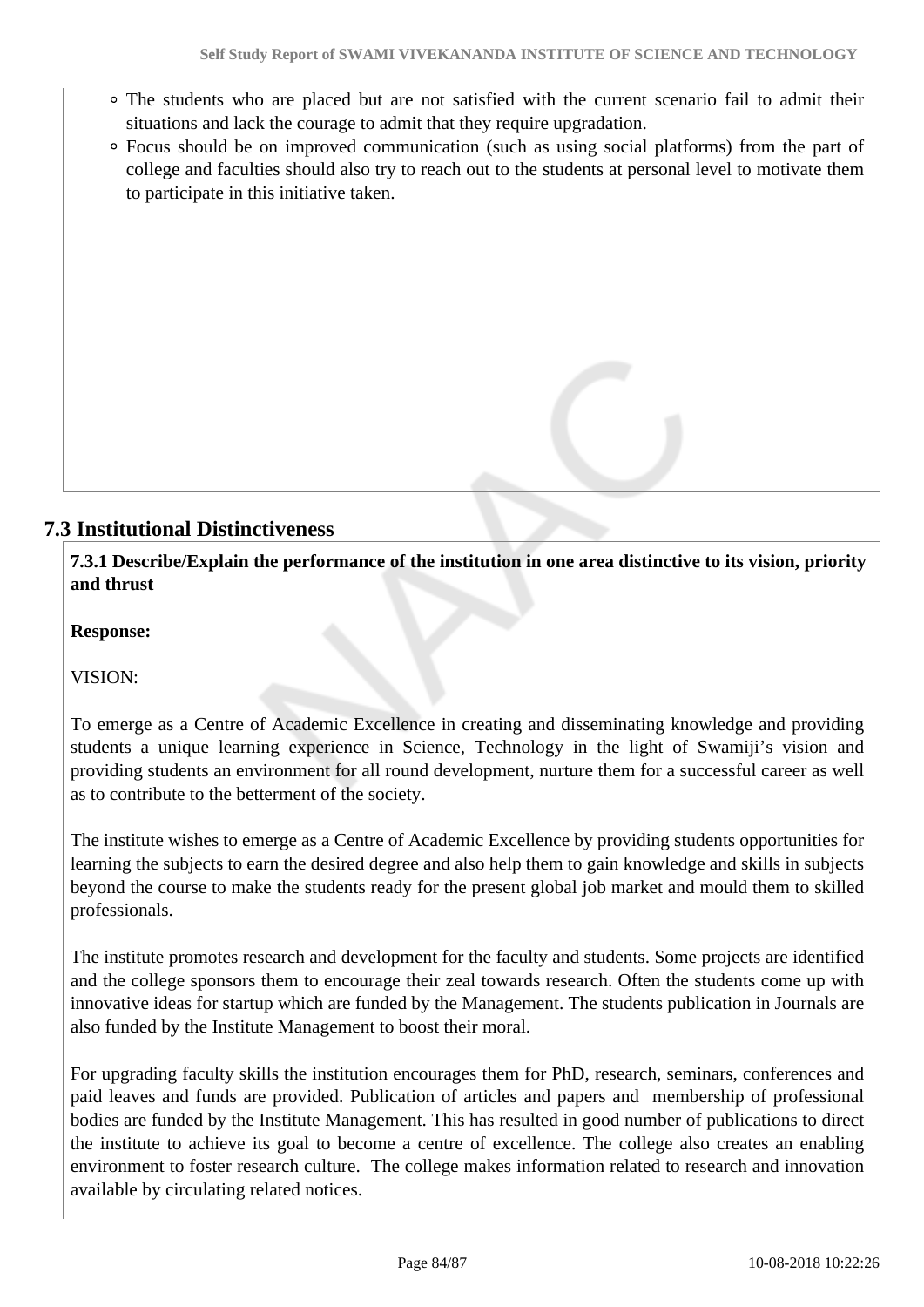This institution was established to cater to the finest need of the hour with the vision to actualize the dreams of Swami Vivekananda to educate & empower the youths to contribute in nation-building. To impart education to the youth and to produce graduates with good attributes towards society to fit into the current job scenario is our motto. Our aim is to train the students to become quality executive with high standards of professionalism and morality and all round development.

The institution organizes different activities to enhance the students' personality. Students are trained and groomed to enhance their Employability skills by imparting technical training, Soft skill, GD & Aptitude classes etc. to make the student industry ready to face the current job market successfully. To upgrade their knowledge and enlighten them on the present trends of the technological advancements regular lectures by eminent professors and industrialists, seminars, workshops, quiz-contests are conducted.

Students who wish to pursue higher studies are given free GATE, MAT and competitive examination classes. Majority of students have emerged as a professionals of high level and they are pursuing successful career in various MNCs and corporate houses. Many of our students have qualified in competitive exams and are working in Govt. organizations. Many of the students have qualified GATE & MAT examination and pursue higher studies like M.Tech, Ph.D, MBA in premier institutes. Some students have become entrepreneurs and established their own companies.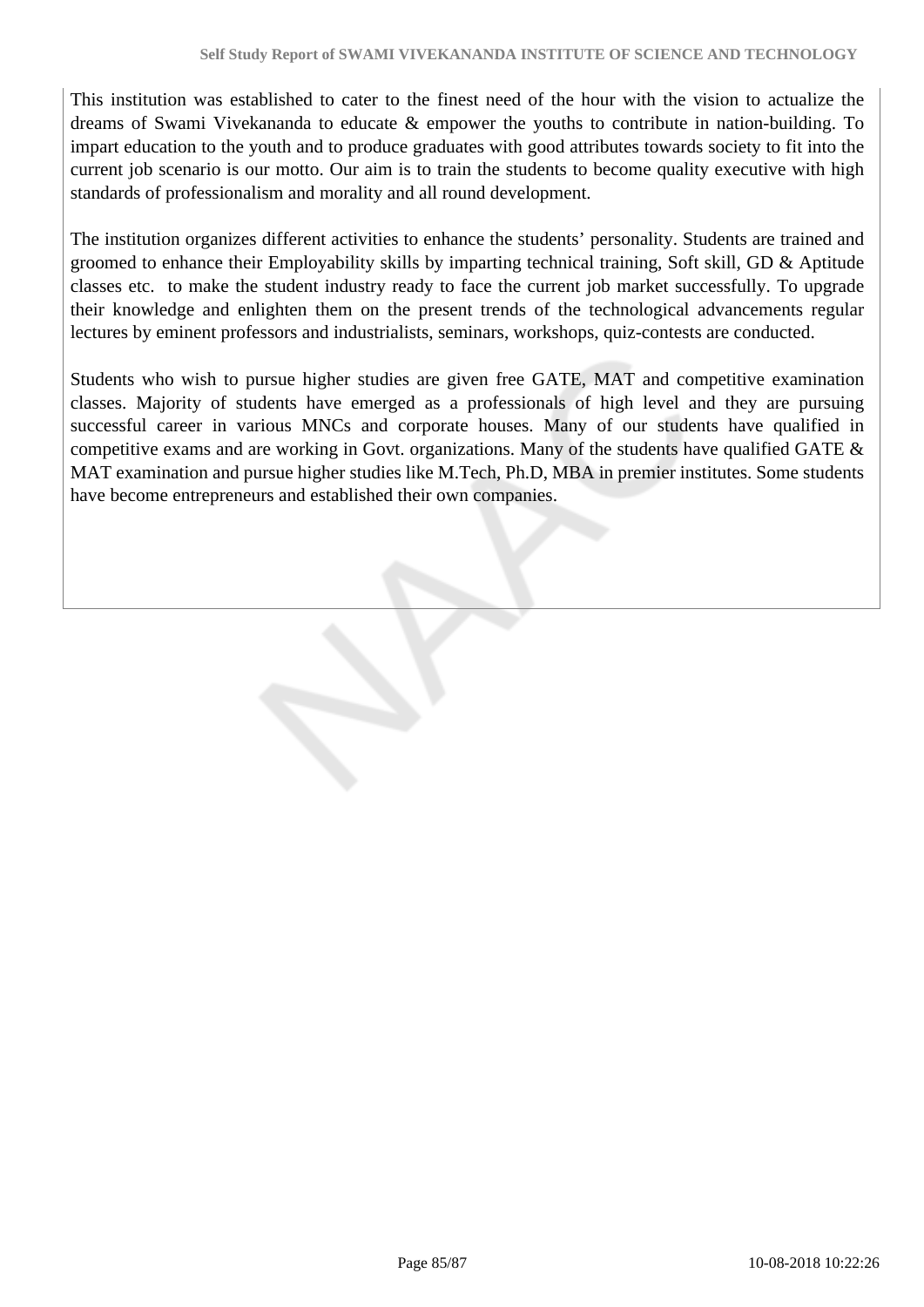# **5. CONCLUSION**

## **Additional Information :**

Swami Vivekananda Institute of Science & Technology has emerged as a pioneer in Skill Development Training.

Developing skill centre for vocational / Advanced Skill / Research Centre / Incubation centre is one of our future goals. Keeping this motive in mind SVIST and SVGI have training wings to cater to neighbourhood students.

SVIST has aimed to empower the individuals (especially underprivileged youths) through improved skills, knowledge and qualifications to enable them to access decent employment. We have an experience of 10 years in imparting education and skill development is one of our strength.

Development Programs –

Ø PRADHAN MANTRI KAUSHAL VIKAS YOJANA (PMKVY T I) BY AICTE

Ø PRADHAN MANTRI KAUSHAL VIKAS YOJANA (PMKVY 2) BY AICTE

Ø PASCHIM BANGA SOCIETY for SKILL DEVELOPMENT (PBSSD)

Ø CSS –VHSE schemes under NSQF

Ø 9 ITI Colleges in PPP Model of our group SVGI

SVIST is a NPTEL Local Chapter to offer students MOOCs programs from various premier institutes. SVIST had successfully run Spoken Tutorial, venture of IIT Bombay-MHRD.

Our students have excelled in their university result by winning Gold, Silver medals and their merit has been recognized by professional bodies like NASSCOM .

Our Placement achievements have been recognized by Aspiring Minds -by award of "Performing minds award for outstanding efforts in drawing recruiters for campus placements".

SVIST is the recipient of Education Excellence Award by ZEE Media in 2017 & 2018.

As part of green initiative rooftop solar panel will be installed shortly to encourage renewable energy usage.

### **Concluding Remarks :**

While concluding the study the following were revealed which needs to be addressed or given more attention:

The curriculum is conventional and cannot be deviated from the affiliating university which needs to be periodically updated and modernized to suit the present market trend.